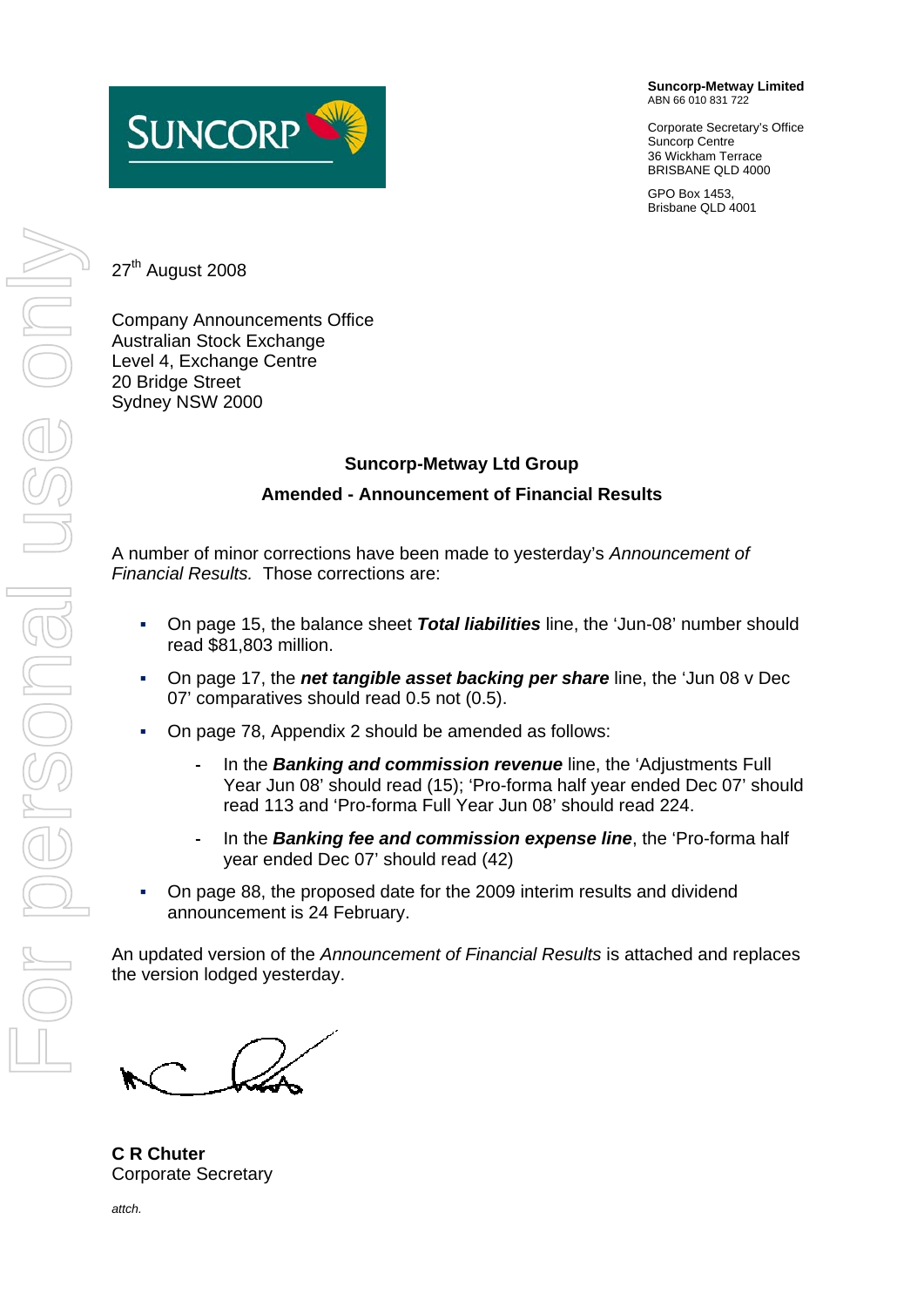

# Announcement of Consolidated Financial Results

for the year ended 30 June 2008

Release date 26 August 2008

Suncorp-Metway Ltd and controlled entities ABN 66 010 831 722

**Investor Relations**

Steve Johnston Executive General Manager, Group Corporate Affairs & Investor Relations Telephone: (07) 3835 5769 Fax: (07) 3832 5139 Email: steve.johnston@suncorp.com.au **Registered Office** Level 18, 36 Wickham Terrace Brisbane Qld 4000 Mailing address: GPO Box 1453, Brisbane Qld 4001 Telephone: (07) 3835 5355 Fax: (07) 3836 1190 Internet: www.suncorp.com.au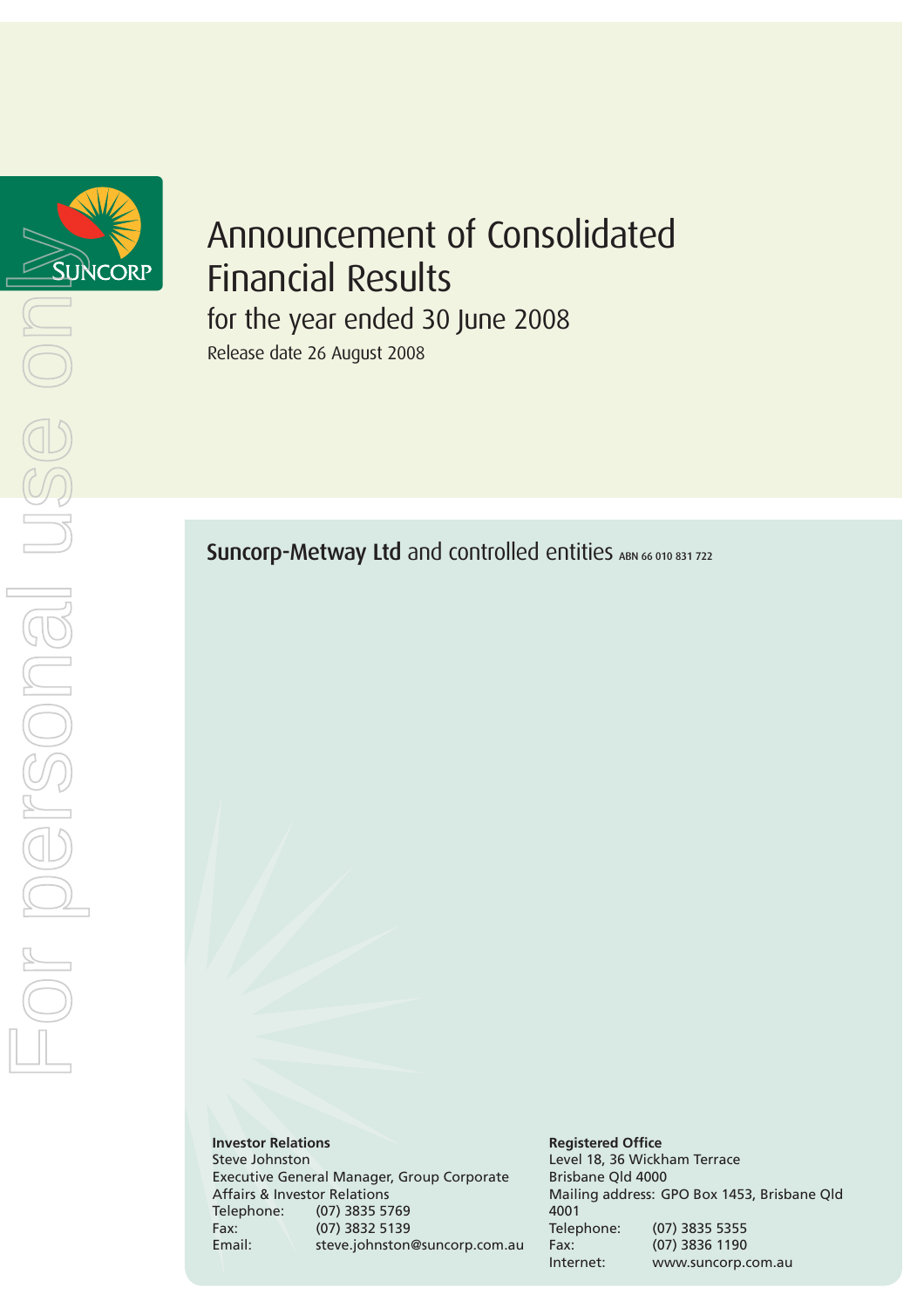#### Basis of Preparation

The results use the Australian equivalents to International Financial Reporting Standards (AIFRS).

All figures have been quoted in Australian dollars unless otherwise denoted and have been rounded to the nearest million.

The results for the full year ended 30 June 2008 incorporate the Suncorp and Promina businesses.

For comparative purposes, the first section of this pack has been based on historical reported results which include the results of the Promina Group from 20 March 2007, the date of acquisition.

 $7$ o assist users in their analysis of the current period results, the comparative period information in the General Insurance and Wealth Management sections of this document are 'pro-forma' combined Suncorp and Promina results.

The 'pro-forma' information presents the operating result of the combined Suncorp-Promina businesses as if Suncorp owned Promina from 1 July 2006. It is intended for comparative purposes only and does not represent actual results. The historical operating results of Promina have been aligned to Suncorp's financial year end and reported in accordance with their pre-acquisition accounting policies.

## Disclaimer

The information in this report is for general information only. To the extent that the information may constitute forward-looking statements, the information reflects Suncorp's current views at the date of this report and is subject to known and unknown risks and uncertainties, many of which are beyond Suncorp's control, which may cause actual results to differ materially from those expressed or implied. Suncorp undertakes no obligation to update any forward-looking statement to reflect events or circumstances after the date of this report (subject to stock exchange disclosure requirements). The information is also not fi nancial product advice. Investors should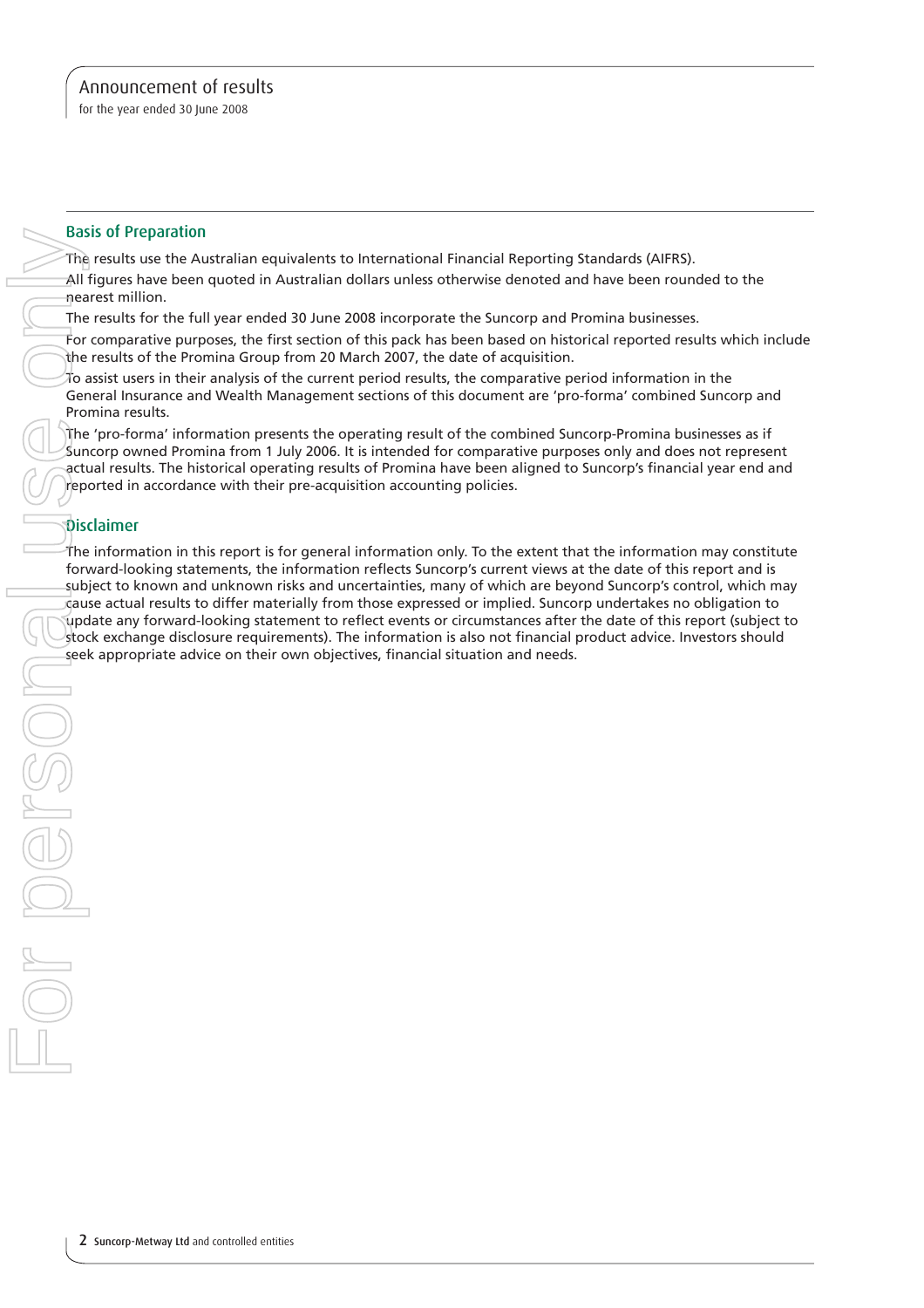For personal use only Forersonal use only

| <b>Table of Contents</b>                                        |    |
|-----------------------------------------------------------------|----|
| <b>Summary of results</b>                                       | 4  |
| <b>Review of consolidated operations</b>                        | 5  |
| Integration                                                     | 8  |
| Outlook                                                         | 11 |
| Contribution to profit by division                              |    |
| for the year ended 30 June 2008                                 | 13 |
| <b>Balance sheet</b>                                            | 15 |
| <b>Ratios and statistics</b><br>for the year ended 30 June 2008 | 16 |
| <b>Group Capital</b>                                            | 18 |
| Group capital position                                          | 18 |
| Group credit ratings                                            | 18 |
| Banking capital adequacy                                        | 21 |
| Adjusted common equity                                          | 24 |
| General Insurance minimum capital ratio                         | 24 |
| <b>Dividends</b>                                                | 26 |
| Income tax                                                      | 26 |
| Proforma consolidated income statement                          | 27 |
| <b>Segment information - Banking</b>                            | 29 |
| Market overview                                                 | 29 |
| Profit overview                                                 | 29 |
| Profit contribution – Banking                                   | 31 |
| Balance sheet - Banking                                         | 32 |
| Banking ratios and statistics                                   | 32 |
| Asset growth                                                    | 33 |
| Personal lending                                                | 34 |
| <b>Business lending</b>                                         | 35 |
| <b>Funding and deposits</b>                                     | 37 |
| Net interest income                                             | 39 |
| Net banking fee income                                          | 40 |
| Operating expenses                                              | 41 |
| Impairment losses on loans and advances                         | 41 |
| Impaired assets                                                 | 42 |
| Provision for impairment                                        | 45 |
| Average banking assets and liabilities                          | 46 |
| Changes in net interest income:                                 |    |
| volume and rate analysis                                        | 49 |
| Segment information - General Insurance                         | 51 |
| Profit overview                                                 | 51 |
| Profit contribution – General Insurance                         | 52 |
| Balance sheet - General Insurance                               | 53 |
| General Insurance ratios                                        | 53 |
| Gross written premium                                           | 55 |
| Outward reinsurance expense                                     | 57 |
| Reinsurance retentions                                          | 58 |
| Claims expense                                                  | 58 |
| Outstanding claims provisions over time                         | 60 |

| Operating expenses                                                                                                                                     | 61 |
|--------------------------------------------------------------------------------------------------------------------------------------------------------|----|
| Managed schemes                                                                                                                                        | 62 |
| Joint venture and other income                                                                                                                         | 62 |
| Investment income on insurance funds                                                                                                                   | 62 |
| Investment income on shareholder funds                                                                                                                 | 62 |
| Shareholder fund performance                                                                                                                           | 62 |
| Allocation of investments - General Insurance                                                                                                          | 63 |
| Profit contribution by line of business -<br><b>Commercial Lines Australia</b>                                                                         | 65 |
| Profit contribution by line of business -<br>Personal Lines Australia                                                                                  | 66 |
| Profit contribution by line of business - New<br>Zealand                                                                                               | 67 |
| Profit contribution by class of business -                                                                                                             |    |
| Short tail and Long tail                                                                                                                               | 68 |
| Segment information - Wealth Management                                                                                                                | 69 |
| Profit overview                                                                                                                                        | 69 |
| Profit contribution - Wealth Management                                                                                                                | 70 |
| Market environment                                                                                                                                     | 71 |
| Life Risk                                                                                                                                              | 71 |
| <b>Funds management</b>                                                                                                                                | 73 |
| Retail investment new business                                                                                                                         | 74 |
| Allocation of investments - Wealth Management 75                                                                                                       |    |
| Appendix 1 - Consolidated income statement<br>for the year ended 30 June 2008                                                                          | 77 |
| <b>Appendix 2 – Profit contribution –</b><br><b>Banking excluding the impact</b><br>of the credit card portfolio<br>Appendix 3 - Profit contribution - | 78 |
| <b>General Insurance excluding the impact</b>                                                                                                          |    |
| of discount rate movements and excluding FSL                                                                                                           | 79 |
| <b>Appendix 4 - Operating expenses</b>                                                                                                                 | 80 |
| <b>Appendix 5 - Definitions</b>                                                                                                                        | 81 |
| <b>Appendix 6 - Ratio calculations</b>                                                                                                                 | 84 |
| Earnings per share                                                                                                                                     | 84 |
| Return on average shareholders' equity - basic                                                                                                         | 84 |
| Return on average shareholders' equity - diluted                                                                                                       | 85 |
| Group allocation of capital for diluted return<br>on average shareholders' equity calculations                                                         | 86 |
| Appendix 7 - Details of share capital                                                                                                                  | 87 |
| Appendix 8 - Key dates                                                                                                                                 | 88 |
|                                                                                                                                                        |    |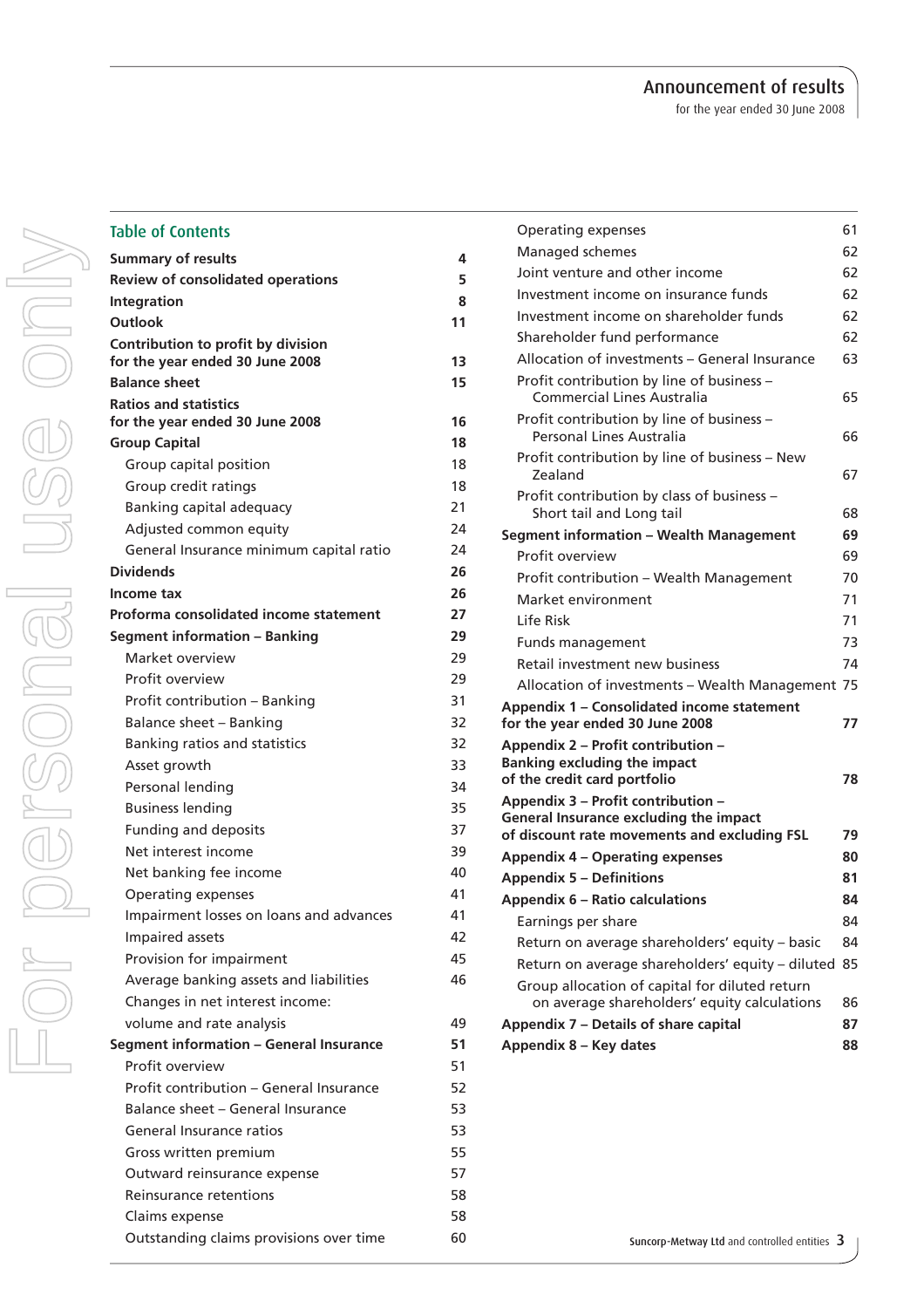Suncorp-Metway Ltd Full Year Results 2008

# **Operational highlights**

 Strong underlying business performance adversely impacted by volatile investment markets and extreme weather conditions

Profit before tax and Promina acquisition items of \$967 million, down 41.5% on prior year

Net profit after tax (NPAT) of \$556 million

Bank contribution before tax increased 11.2% to \$633 million

 General Insurance trading result of \$607 million represented a margin of 10.3% on net earned premium

Wealth Management underlying profit decreased 9.3% to \$136 million

Cash earnings per share of 85.3 cents

 Maintained full year ordinary dividend at 107 cents per share fully franked

Integration on track with synergies of \$104 million realised

 Staff employee engagement at 81% – well above Australian and global financial services norms

# **Outlook for 2008/09**

Banking profit before tax and bad debts growth of high-single digits

General Insurance trading ratio of 10% to 12%

Wealth Management underlying profit flat

Full year dividend anticipated to be 107 cents per share fully franked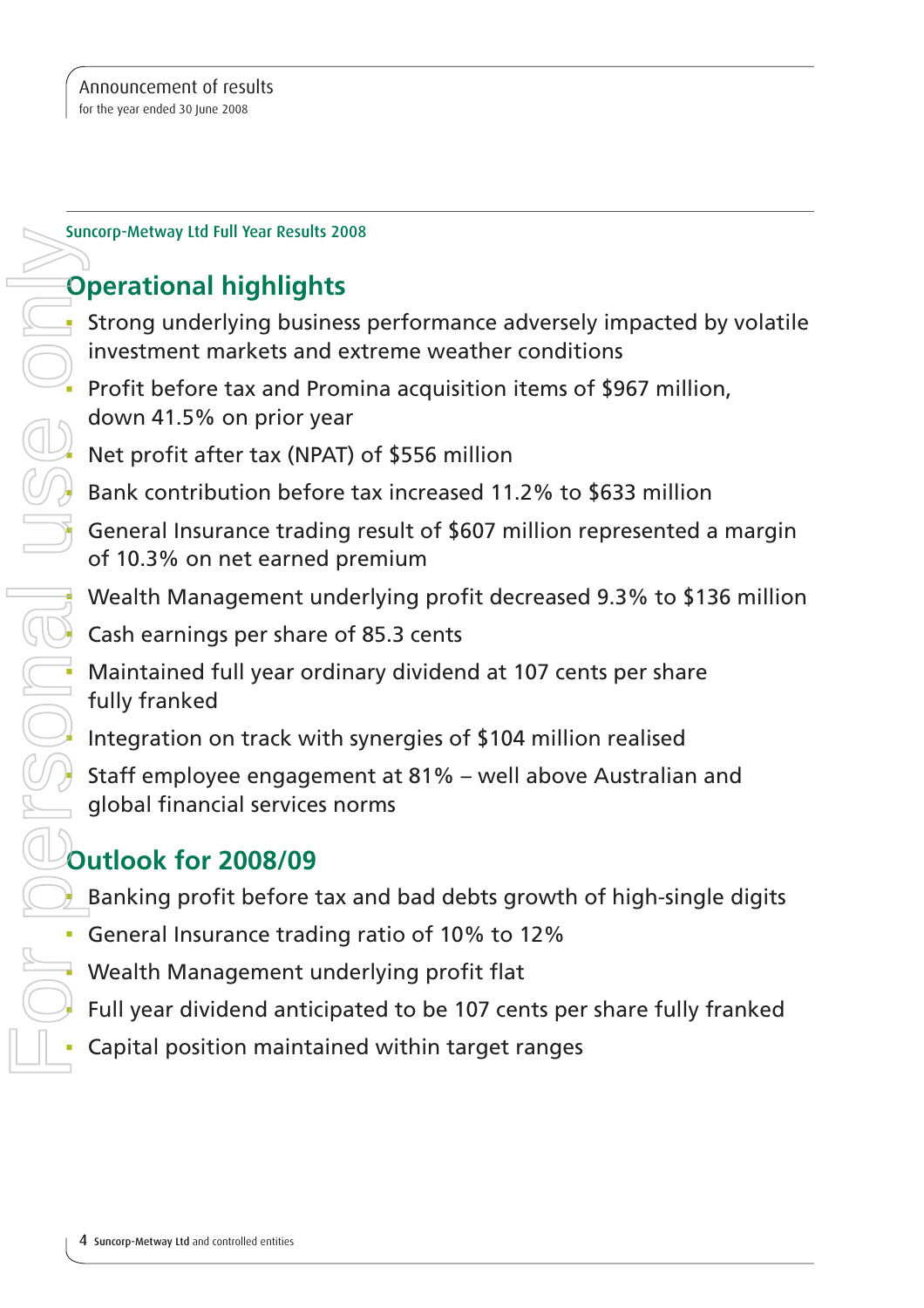## Review of consolidated operations

Except where otherwise stated, all figures relate to the full year to 30 June 2008. **Comparatives are based on the pro-forma numbers to 30 June 2007.**

#### **Review of operations**

The year to June 2008 has been a particularly challenging period for all financial services organisations as they deal with the flow-on effects of volatility on global credit and equity markets and a gradual slowing in domestic demand. In addition, Australian and New Zealand general insurers have been impacted by the sequence of major weather events.

These external factors have had a major impact on Suncorp's financial result for the year to June 2008 with reported net profit after tax (NPAT) falling by 47.7% to \$556 million. Profit before tax and Promina acquisition items reduced by 41.5% to \$967 million.

Despite the impact of these external events on Suncorp's financial performance, the Board remains confident in the underlying performance of the business and accordingly has decided to maintain the final ordinary dividend at 55 cents per share. This brings the full year ordinary dividend to 107 cents per share – equivalent to the 2006/07 year.

Cash earnings per share on a fully diluted basis were 85.3 cents for the full year.

The **Banking** division performed strongly despite the impact of the global credit crunch and a generally slowing domestic economy; growing profit before tax, bad debts and one-off items by 12.5% – ahead of guidance. The result featured solid lending growth, a stabilising of margins in the second half and the maintenance of disciplined credit practices. During the year the Bank biased its new lending to existing customers and higher margin portfolios thereby maintaining the value of its franchise and supporting its investments in the branch network.

The General Insurance operations reported profit before tax of \$307 million. All brands have continued to perform well despite the effects of multiple weather events, with solid premium growth across all short tail products. Outside of the events, more extreme weather across much of eastern Australia has contributed to increased claims costs. The general insurance result was also impacted by volatility on global credit markets with a negative return from equity investments contributing to a \$232 million loss in the shareholders funds portfolio and a negative movement in the 'mark to market' of fixed interest securities as a result of widening credit spreads reducing returns from the technical reserves portfolio by \$140 million.

**Wealth Management** contributed profit after tax of \$111 million. This result was significantly impacted by the downturn in investment markets and the increase in discount rates. Negative investment markets in turn affected funds under administration, funds under management and the value of the assets backing part of the annuity book.

The business made good progress on its **integration** program. The synergy realisation run rate is on target while integration costs have been contained. During the year, significant benefits were achieved through consolidation of Group spending in areas such as travel, accommodation, telecommunications and media while a program of organisational redesign has achieved benefits ahead of previous targets. Overall, Suncorp believes it is on track to achieve its net annual synergy estimate of \$325 million by the end of June 2010.

Despite the challenging year, Suncorp staff employee engagement, as independently measured, remains very high at 81%, well above the Australian overall and global financial services norms that are at 75%.

#### **Operational highlights**

The major operational highlights for the year were:

In **Banking**, profit before tax, one-offs and bad debts of \$668 million was an increase of 12.5% over the prior corresponding period. This strong result was achieved against a backdrop of substantially increased funding costs and slowing domestic demand.

Net interest income increased by 13.2% reflecting above system lending growth in all segments.

Home loan receivables (including securitised assets) increased by 14.5% to \$27.2 billion, business lending receivables increased by 29.7% to \$27.0 billion and consumer lending reduced by 18.8% to \$863 million following the sale of the credit cards portfolio in February 2008.

Core retail deposits (net of Treasury) grew by 18.3% to \$18.9 billion.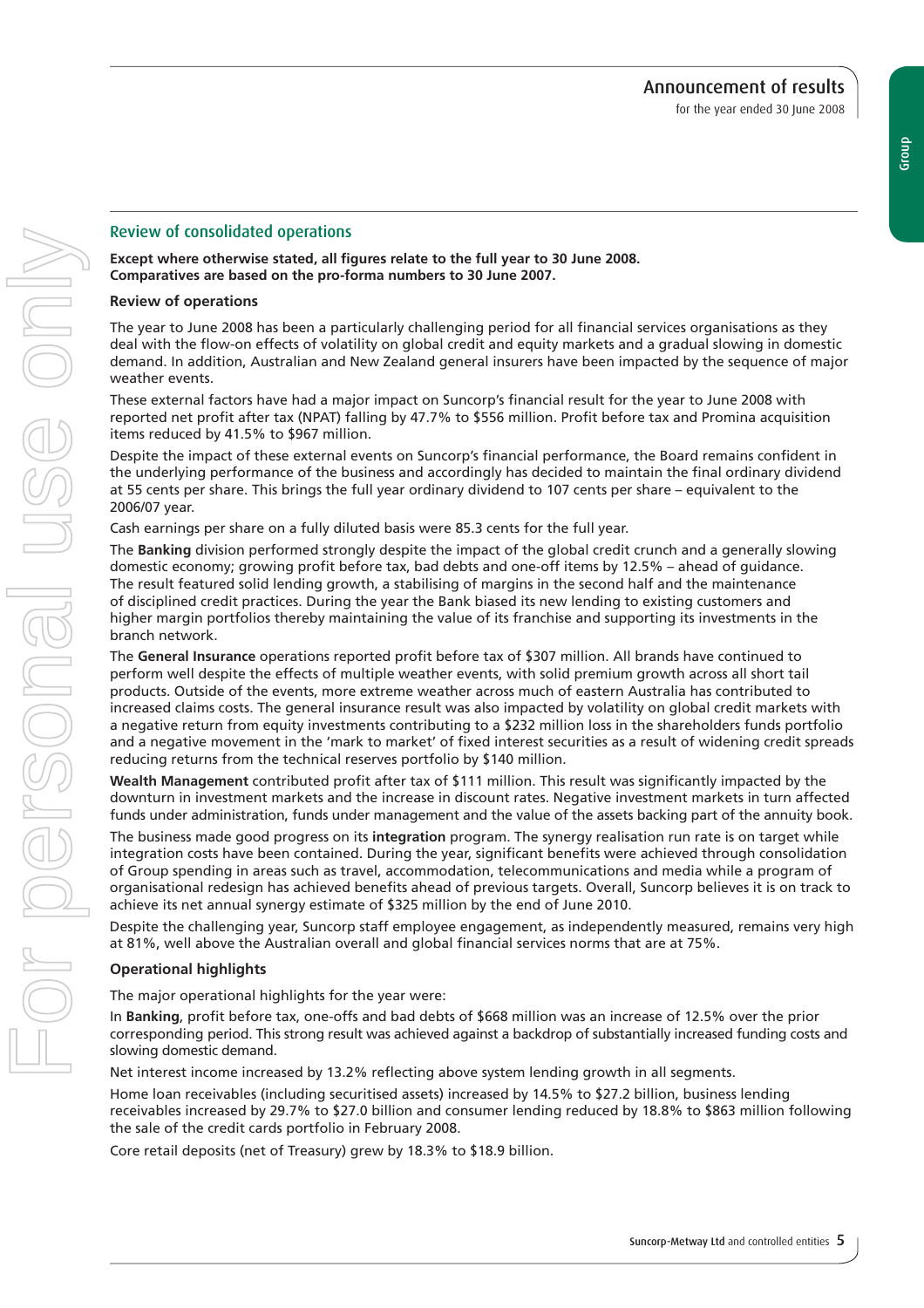#### Review of consolidated operations continued

The Bank's direct distribution capability continues to underpin receivables growth in Queensland with growth of 14.4% in home lending and 21.7% in business lending. Outside of Queensland, lending growth continues to be strongest in Western Australia where economic growth remains robust.

During the year the Bank refreshed its five-year strategy. This saw an expansion of the branch network into new growth corridors, with new branches opening in Queensland and Western Australia. A small number of branches in regional New South Wales and Victoria have been closed in line with falling customer demand in these centres.

To support this investment in customer service, the Bank announced partnerships with globally recognised suppliers to provide back of house processing services. This initiative will provide ongoing cost and capability benefits and allow the Bank to adjust its variable cost base in line with lending demand.

Banking customer satisfaction of 79.9% at June 2008, as independently measured by Roy Morgan Research Pty  $\mu$ td, remained well above the Australian bank average of 74%.

In February 2008, the Bank also successfully executed the sale of its credit card portfolio to Citibank. In addition to realising a one-off benefit to the Bank's bottom line, this partnership further de-risks the Bank's lending profile and allows customers to benefit from a wider range of innovative card products and services.

The net interest margin reduced by 18 basis points as the Bank absorbed increased costs of wholesale funding and securitisation volumes increased. In the second half, margins stabilised as Suncorp was able to pass on increases in funding costs across the lending portfolio.

Credit quality remains sound overall with gross non-performing loans at 1.12% of total lending. While the quantum of non-performing loans continues to increase as the credit cycle trends upwards from its lows of 2004, the overall quality of the portfolio has been comprehensively reviewed over the course of the year and remains sound with a significant proportion of loans secured by hard assets such as property with appropriate LVR's.

In General Insurance, pre-tax profit was \$307 million for the year. Both the heritage Suncorp and Promina general insurance businesses maintained positive momentum throughout the period despite the effect of external events and the continuing integration program. On 7 August 2008, the Group was named 2008 General Insurance Company of the Year by the Australian and New Zealand Institute of Insurance and Finance (ANZIIF).

The insurance trading result (ITR) was \$607 million, or 10.3% of net earned premium, reflecting a number of external events occurring during the year. These events together cost \$415 million, well ahead of Suncorp's usual provision for weather events of \$200 million per year.

Investment returns on technical reserves have been adversely affected by the mark to market impact of widening credit spreads. The Group has approximately \$8 billion in its technical reserves portfolio, where underlying investments are matched to the expected payouts in the outstanding claims provision. These are quality investments, largely semi-government and highly-rated corporate bonds that have no significant default risk; however, the mark to market movement has reduced investment returns by \$140 million. This is purely an accounting and timing issue which will reverse as the investments redeem or as credit spreads contract. From the control of the statistics of the matter of the statistics of the statistics of the statistics of the matter of the statistics of the control of the matter of the control of the control of the matter of the control

Gross written premium (GWP) increased by 2.9% on a pro-forma basis with strong premium growth in home  $(7.8%)$  and personal motor (4.7%) offset by the reductions in compulsory third party (CTP) and workers' compensation portfolios.

In long tail classes there is evidence of superimposed inflation in some classes of business, following several years of highly favourable claims experience post the tort law reforms. As previously flagged, this has resulted in the quantum of central estimate releases reducing over the course of the year with the second half release of \$80 million bringing the total central estimate release for the year to \$251 million.

 $\phi$ ue to confidence in claims valuations in a post-tort law reform environment, Suncorp decided to adjust its level of sufficiency to the targeted level of 90%. This resulted in a benefit of \$220 million to the claims expense. Additionally, a diversification benefit across the general insurance portfolios resulted in a \$75 million benefit. Income from the Group's joint venture partners was \$17 million for the year to June 2008. This result was

significantly impacted by the sequence of major weather events and the negative investment markets.

The Wealth Management division reported profit after tax of \$111 million for the year to June 2008. Underlying profit, which does not include investment income on shareholder funds, decreased 9.3% to \$136 million. Continued success of the "Family Protect" and "Lifeguard" products in the Term business, as well as growth in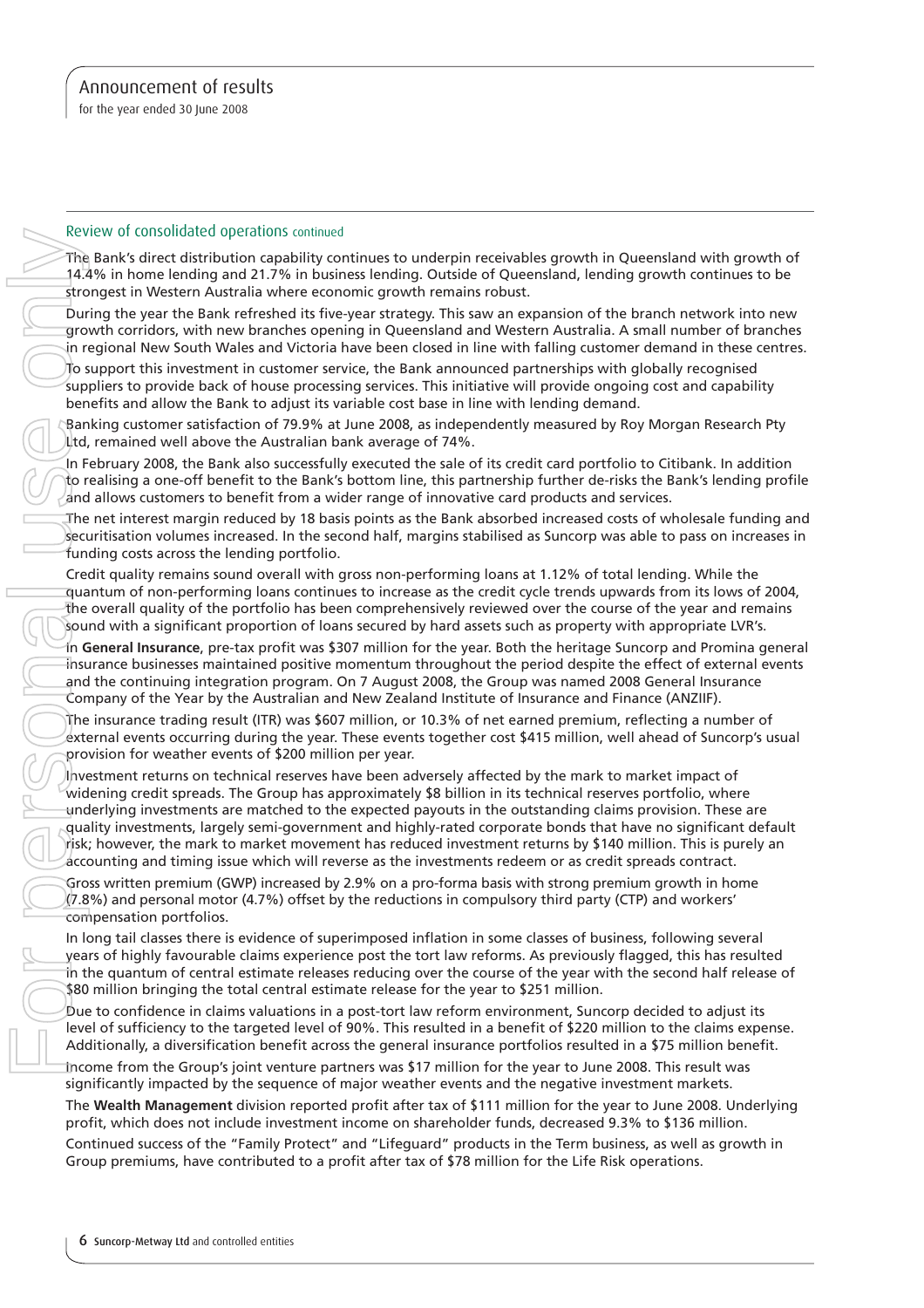In funds management, underlying profit after tax for the full year was \$58 million – a decrease of 10.8%. This result was significantly impacted by negative investment markets that have reduced funds under management and slowed the sales of investment products.

Despite this disappointing result, the fundamentals of the business remain sound. With a new management team and a focus on simplification of products and processes, the business is well placed to ride out tough market conditions as well as take advantage of any improvement in the industry cycle.

**Other** included an expense of \$37 million relating to the Group's defined benefit superannuation schemes which have been negatively impacted by investment markets.

#### **Strategy**

The Group's strategic vision is to become the most admired financial services organisation in Australia and New Zealand.

The Group's strategic delivery is focused on leveraging its unique diversified business mix and range of assets to deliver consistent strong returns.

Key assets of the Group include:

- a relationship with over seven million customers
- a strong portfolio of 26 proven brands that span product categories and geographies
- extensive and varied distribution channels for reaching customers encompassing direct and intermediated channels including a suite of joint ventures
- our unique business portfolio encompassing Banking, Insurance and Wealth Management which provides us with the ability to deliver meaningful solutions to customers through all their life stages.

Key to the execution of the Suncorp strategy and the leveraging of its assets is the business model.

#### **Business model**

Suncorp's business model has been designed to ensure that the Group maximises the value of its business portfolio, combining assets and capabilities within the context of the six businesses it operates – retail banking, business banking, personal insurance, commercial insurance, wealth management and Vero New Zealand. The philosophy that underpins the design of Suncorp's business model is operating as a synergistic portfolio of performing lines of business. The value generated through this approach is evident in three key areas:

- 1. Revenue leveraging a leading portfolio of brands to provide solutions to customers across their lifecycle.
- 2. Cost a commitment to a sustainable low-cost base through the leverage of internal scale, rationalisation and the sharing of best practice.
- 3. Capability/Culture underpinning all of this is a strong culture and focus on sharing capabilities across the Group.

Another key benefit of the business model is its ability to provide the Group with a diversification of profit sources, thereby smoothing out earnings volatility through the cycle. This also assists in managing the capital requirements of each of the Group's businesses as surplus capital from both the General Insurer and Life business is upstreamed to the Bank and distributed according to the Group's overall strategic objectives. This has typically meant that surplus capital in the less capital intensive General Insurance and Life Risk businesses has supported continued growth in risk weighted assets in the Retail and Business Banks.

The confluence of weather events and investment market volatility in the year to June 2008 has meant that the earnings from the General Insurance and Life businesses have been significantly less than budgeted while growth in risk weighted assets has continued to be strong. This has been exacerbated in the 2007/08 year as the planned timing of annualised synergy benefits lags implementation costs in the integration program.

In the absence of major weather events, and given a stabilising of investment markets, the Group's outlook is for improved profitability from the general insurer and for the benefits of the business model to again become apparent. In addition, the Group is responding to the current deteriorating market conditions with further focus on cost management by reducing discretionary spending, removing duplication and accelerating delivery of its end-state business model.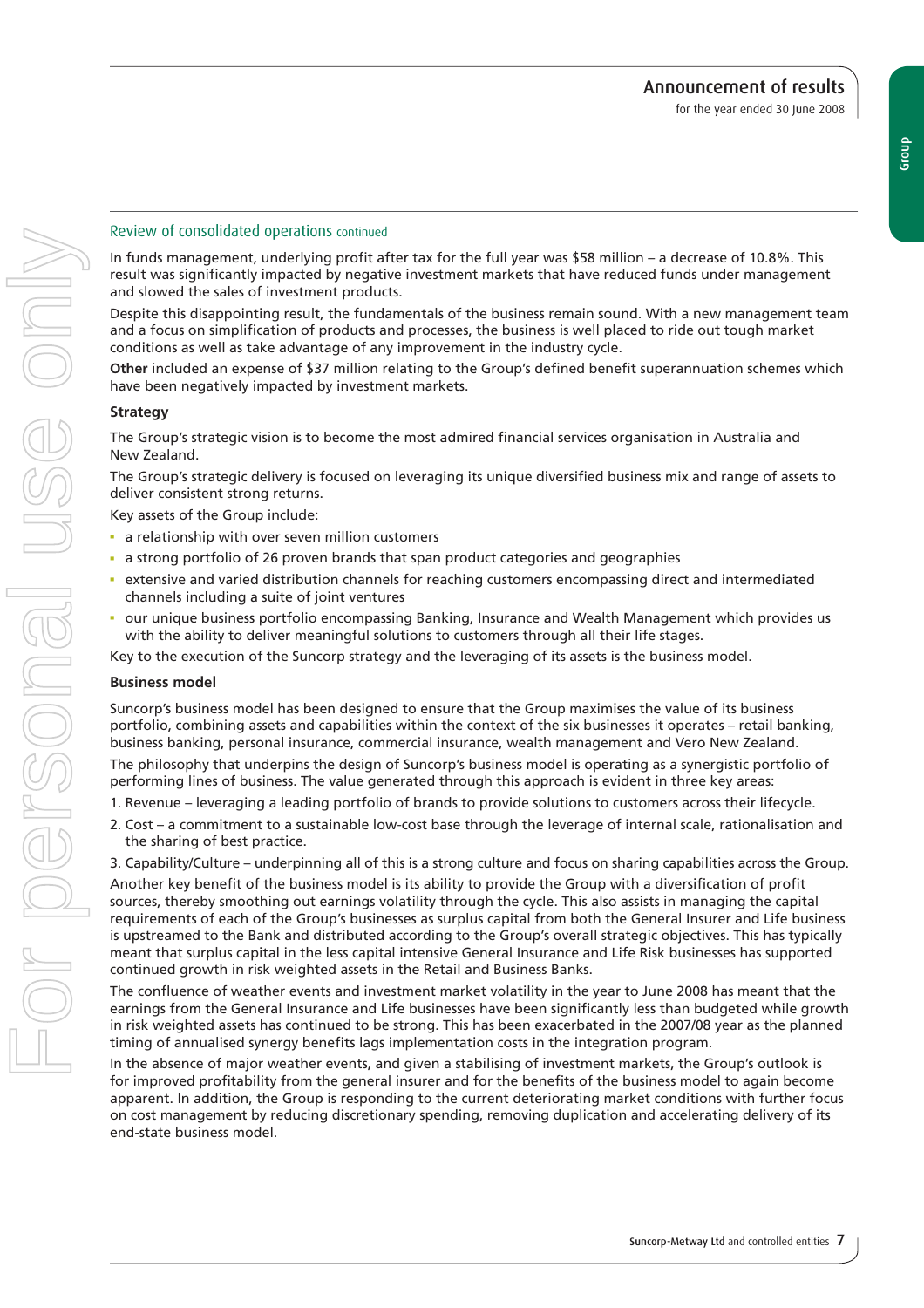#### Integration

Suncorp is now almost half way into its three-year journey towards Integration.

The Integration has begun to deliver improved performance to the Group through:

- $\frac{1}{2}$  implementation of the new business model without impacting on the customer experience
- demonstration of enhanced capabilities in customer-facing businesses and support infrastructure
- value for shareholders through on-time realisation of synergies.
- The Group is making good progress with Integration with benefits currently exceeding financial targets.

#### **The plan**

The Group continues to follow the robust plan which was laid out following completion of the merger and has maintained its disciplined approach to governance and tracking.



Following a period of 'Settling in', Suncorp embarked upon a detailed planning phase which concluded in November 2007 with the delivery of a portfolio of over 300 initiatives which would need to be delivered in  $\phi$ rder to achieve its Integration goals. The Design Phase represented the efforts of around 400 Suncorp and heritage Promina people working together in teams.

Despite the distraction of unprecedented external events, Suncorp has made good progress since the **Implementation Phase commenced and is progressing ahead of its targets.** 

Business units have taken ownership of their own portfolios of initiatives and must manage performance and delivery against their own targets. The appropriate governance and control processes have been put in place to ensure transparency and momentum with each major initiative being carefully managed through steering committees sponsored by Group Executives. In addition, the Integration Business Unit, working closely with Group Finance, has established a robust tracking, verification and reporting framework.

Most initiatives are now well underway. While the bulk of activity is expected to be completed by the end of the 2008/09 financial year, Implementation will run until June 2010.

#### **Transaction economics**

On 1 February 2008, Suncorp announced that the economics that underpinned the transaction had improved significantly.

The Group revised its net annual synergy estimate to \$325 million, representing a 44% increase on the pre-merger estimate. One-off implementation costs have been contained and are expected to increase by only 6% to \$375 million. KPMG confirmed in February 2008 that the Group had the appropriate processes and controls in place to quantify synergy targets.

The revised transaction economics mean that Suncorp expects to achieve \$241 million of synergies on an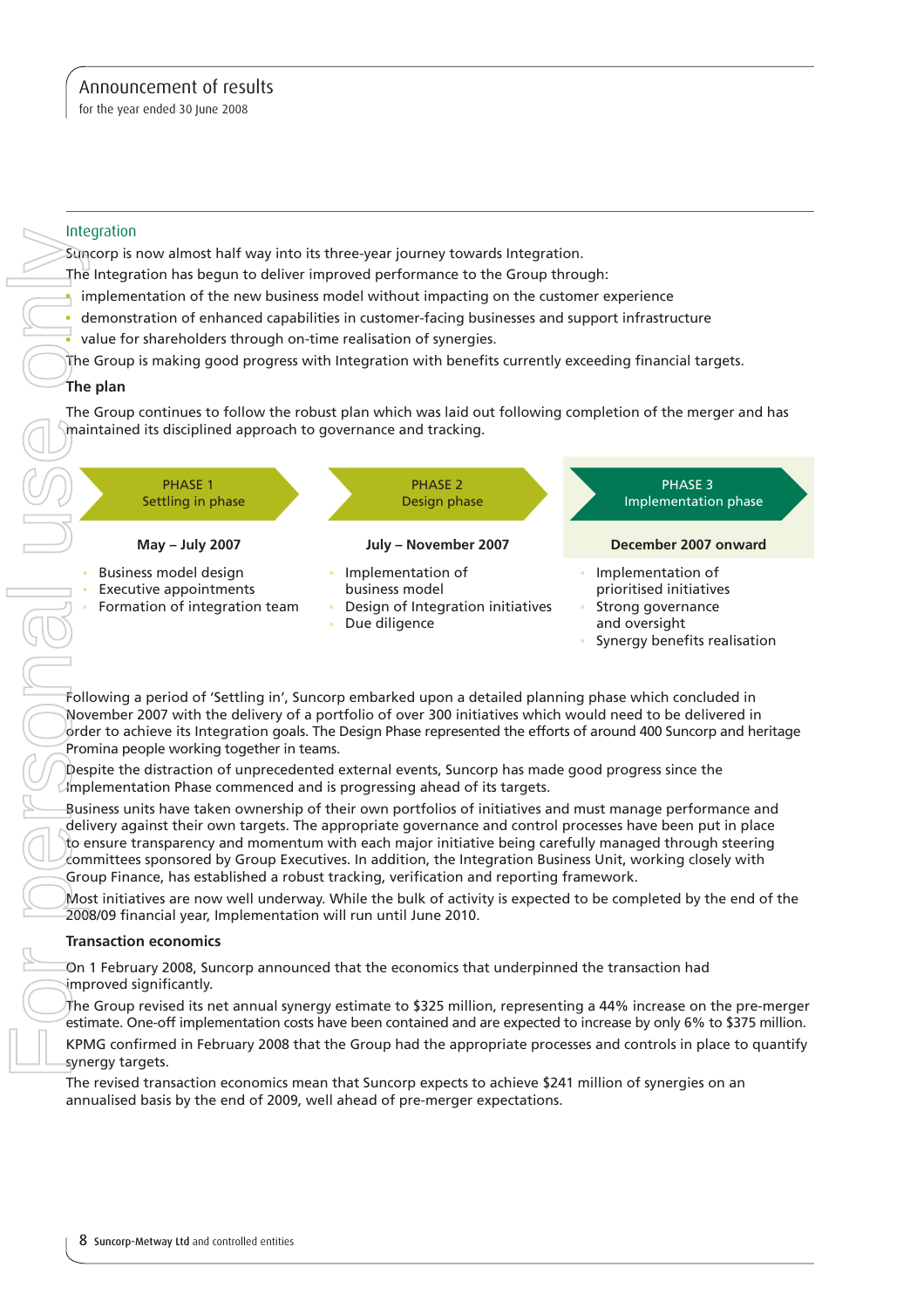



*Projected cash flow will be EPS accretive by Year 2. P&L view indicates ongoing benefits of \$325 million for \$375 million investment*

The diagram above provides an updated view of the timing profile of synergy benefits and one-off implementation costs. It presents a P&L view of the portfolio and shows how the benefits are being delivered and that costs to date have been lower than estimated.

For the year to 30 June 2008, the P&L synergy benefit was \$104 million, marginally above the expectation of \$102 million. Integration costs of \$139 million were below the forecast \$177 million.

The table below provides further detail about how the benefits and costs flow through to the P&L over the life of the Integration.

|                                            | <b>FULL YEAR</b><br><b>JUN-08</b><br>\$M | <b>FULL YEAR</b><br><b>JUN-09</b><br>\$M | <b>FULL YEAR</b><br><b>JUN-10</b><br>\$M | <b>FULL YEAR</b><br><b>JUN-11</b><br>\$M |
|--------------------------------------------|------------------------------------------|------------------------------------------|------------------------------------------|------------------------------------------|
| <b>Banking</b>                             |                                          |                                          |                                          |                                          |
| Operating expenses                         | 6                                        | 22                                       | 28                                       | 28                                       |
| Banking contribution before tax            | 6                                        | 22                                       | 28                                       | 28                                       |
| <b>General Insurance</b>                   |                                          |                                          |                                          |                                          |
| Net earned premium                         | 41                                       | 41                                       | 41                                       | 41                                       |
| Net incurred claims                        | 13                                       | 45                                       | 67                                       | 69                                       |
| Operating expenses                         | 39                                       | 111                                      | 147                                      | 153                                      |
| GI contribution before tax                 | 93                                       | 197                                      | 255                                      | 263                                      |
| <b>Wealth Management contribution</b>      | 5                                        | 22                                       | 34                                       | 34                                       |
| Profit before tax and implementation costs | 104                                      | 241                                      | 317                                      | 325                                      |
| Integration implementation costs           | (139)                                    | (138)                                    | (29)                                     | (9)                                      |
| Income tax                                 | 11                                       | (31)                                     | (86)                                     | (95)                                     |
| <b>Total contribution</b>                  | (24)                                     | 72                                       | 202                                      | 221                                      |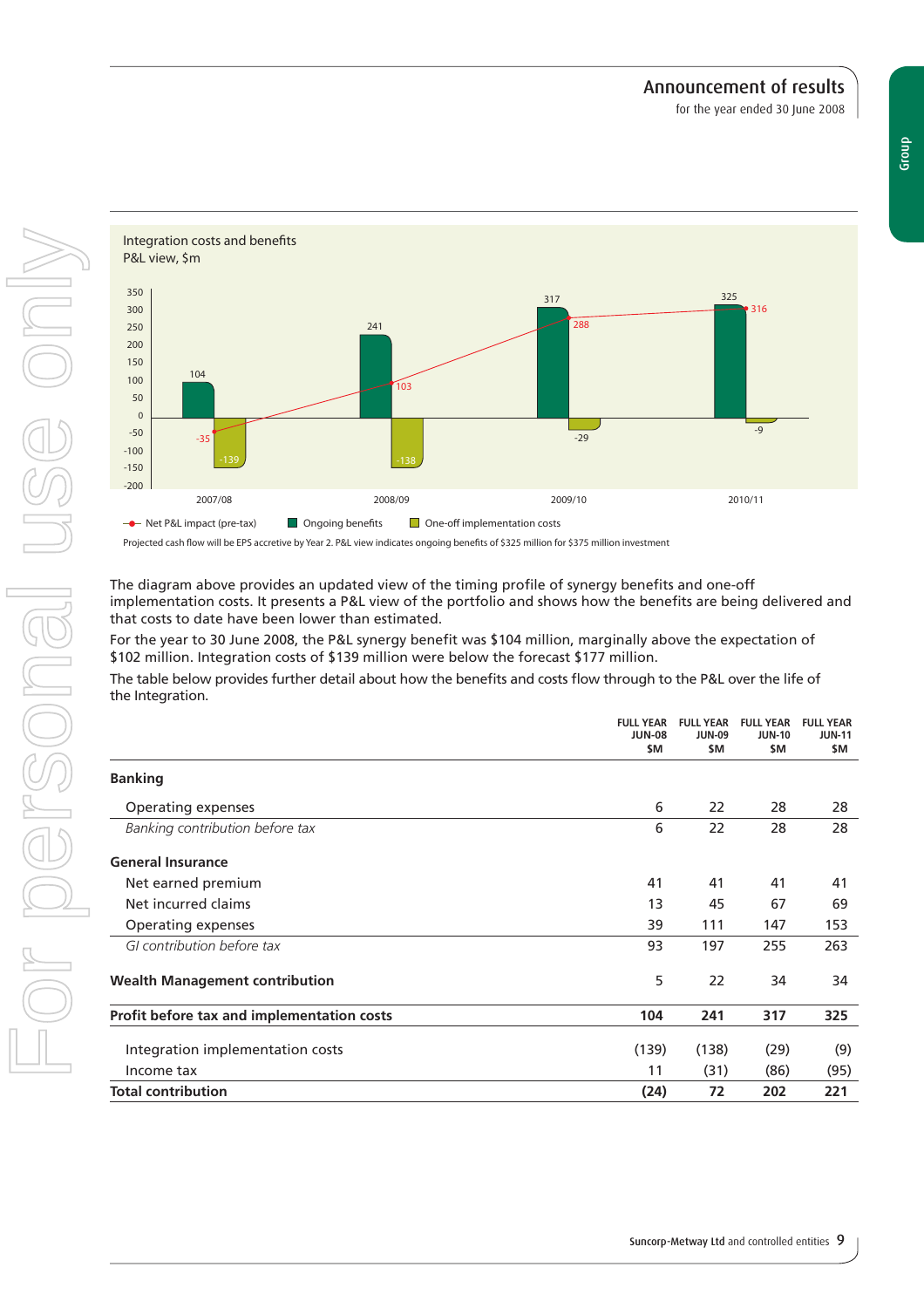#### Integration continued

#### **Integration portfolio themes**

The approach to Integration has been to focus on the areas of greatest opportunity.

- Broadly there are three areas of benefit:
- 1. Home and Motor Claims (short tail)
- 2. Operating expense reductions
- 3. Reinsurance

#### **1 Home and Motor Claims**

Initiatives in this portfolio are aimed at lowering cost, providing improved customer services and leveraging expertise across the insurance brands.

The Group has already realised a significant reduction in repair costs through:

- expanded recommended repairer arrangements
- improved IT platforms and capabilities
- scale advantages which have enabled leverage of Group buying power.

#### **2 Operating expense reductions**

Operating expense reductions can be broken down into:

 **Business Technology** – Business Technology has rolled out the Suncorp network to all Promina sites, consolidated mainframe infrastructure, commenced a desktop rollout program across the Group, and reorganised to better support the business using agile development teams. The focus on consolidation and reusable solutions has delivered one platform for Asset Management and is well progressed in delivering significantly simplified systems for workers' compensation claims.

**Sourcing** – Early realisation of benefits have been achieved through the consolidation of Group spend to achieve unit cost improvements in areas such as travel and accommodation, telecommunications and media, consulting, and training and development.

 **Centres of Excellence and Organisation Redesign** – Restructuring to the Executive General Manager level has been completed and delivered greater than expected benefits. Specialist services have been aggregated, eliminating duplication and enhancing capabilities across the Group. Examples include Asset Management, Legal, Commercial Insurance Claims First Response Unit and Group Finance.

**Operational efficiencies** – Best practice processes are being shared, removing duplication of expenditure in areas such as group insurance, external audit, share registry and consolidated research capability.

#### **3 Reinsurance**

Benefits have been realised from completion of the renegotiation of the Suncorp and Promina general  $t$ einsurance programs across the Group. On a comparative basis, the benefits of combining the Suncorp and Promina reinsurance programs, a rationalisation of Life Risk treaties in Wealth Management and a redesign of facultative reinsurance processes across the Commercial Insurance brands have resulted in a synergy saving of around \$47 million.

Subsequently, the Group has decided to purchase additional catastrophe protection. The additional cost of this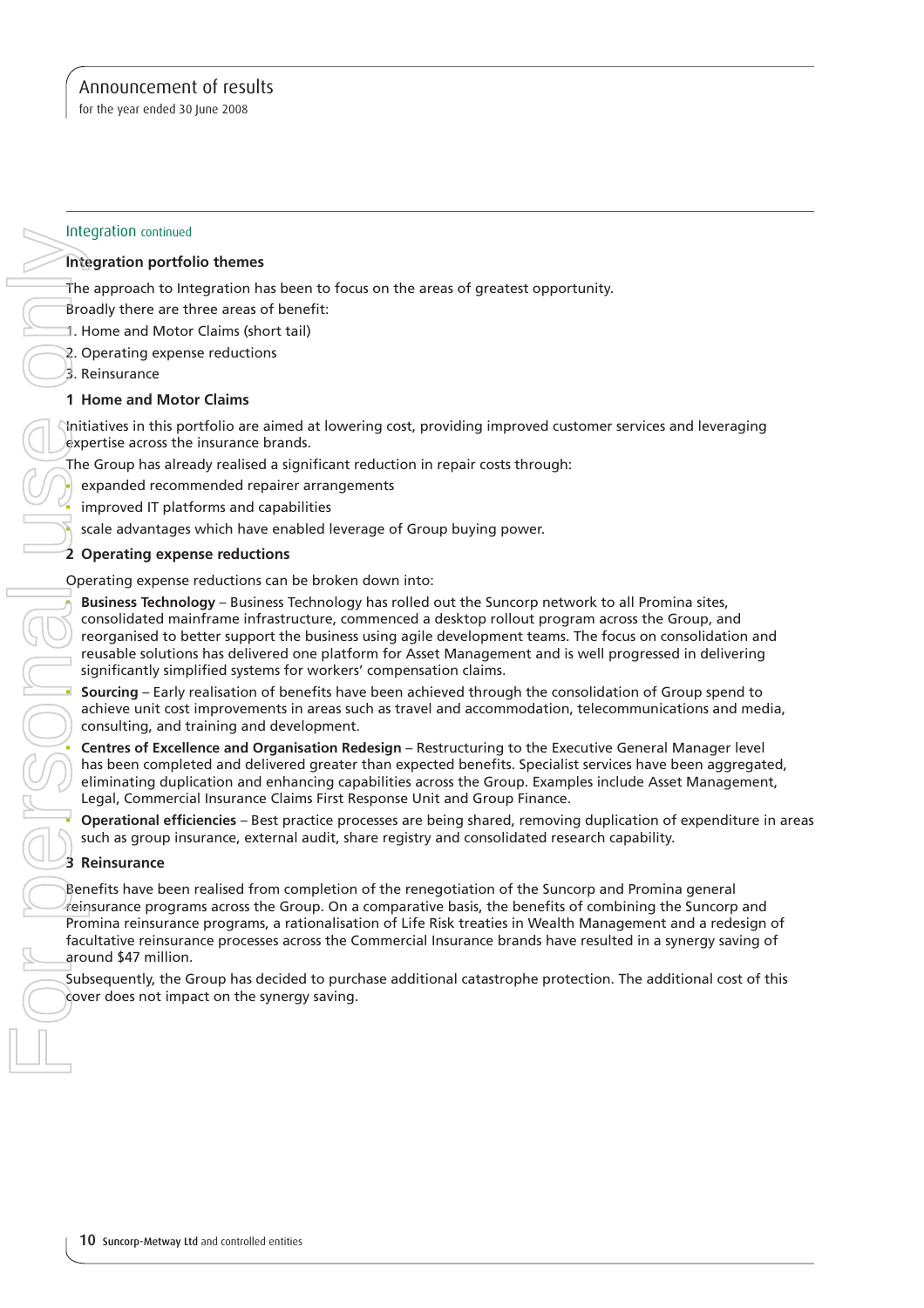for the year ended 30 June 2008



# **Outlook**

At the macro level, we believe that the fundamentals of the Australian economy remain sound. The recent Reserve Bank tightening of monetary policy has had the effect of dampening economic growth and consumer confidence. While we believe we may now have reached the top of the interest rate cycle, continuing inflationary pressures may impact the speed at which the Reserve Bank can stimulate the domestic economy. This, combined with the banking sector continuing to act rationally and pricing its lending products in line with the cost of funds, will have the effect of significantly moderating lending growth across mortgage, consumer and commercial portfolios.

For the **Bank**, this means lending growth for the year to June 2009 is likely to be at, or around, system levels – which we currently anticipate to be in the 8% – 10% range. We expect that debt markets will remain volatile in the short term. In this environment, Suncorp should benefit from its diverse range of funding options including Euro, USCP and Samurai bonds, in addition to a well established domestic wholesale funding program. The Group has also begun preparations for a US 144a issuance with an ability to move into this market from late in calendar 2008. Inevitably, competition for retail deposits is likely to remain intense and the Bank will continue to develop innovative new products and provide employee incentives to achieve above system levels of deposit growth.

In an environment of constrained funding, the Bank will continue to actively manage its lending portfolio. Lending in lower margin portfolios will be curtailed as the Bank places an increased priority on serving its existing customers in areas where a specialty focus can draw out increased margin at lowest possible risk. This may result in some portfolios amortising over the course of the year. This priority on the Bank's core strengths – its specialty lending, its superior levels of customer service and the alignment of its branch network in the high-growth economies of Queensland and Western Australia - will mean that it will be the pre-eminent alternative to the major banks.

Overall Suncorp forecasts high single digit growth in bank profit before tax and bad debts compared to the 2007/08 result, excluding one-off items. Further deterioration in the economy will inevitably place pressure on asset quality; however, Suncorp's limited exposure to unsecured lending and the high levels of security across the portfolio will mean that, through the cycle, losses will continue to be below the levels experienced by major bank competitors.

In **General Insurance**, we expect that the effect of recent premium rate increases will support GWP growth over the course of the year. For the first time in recent years, it is expected that long tail classes, in particular CTP, will contribute to premium growth as pricing moves up to reflect observed claims experience. Offsetting this, to some extent, is a likely moderation in new business sales in response to premium increases and as household disposable income reduces. This may also manifest itself in customers opting for higher excess levels. Taking all of these factors into account Suncorp expects growth in GWP in the range of 4% to 6% for the year to June 2009.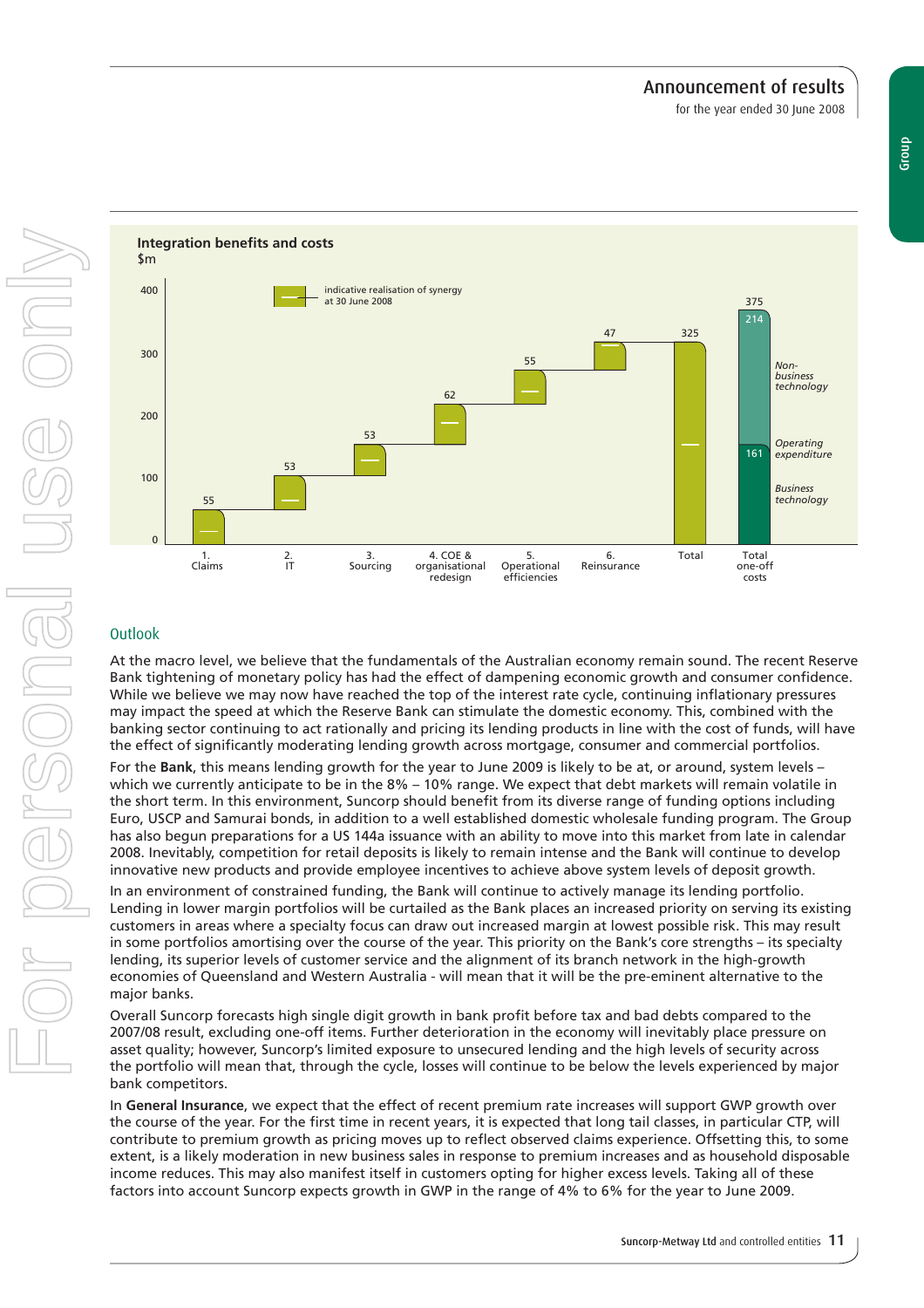#### Outlook continued

In response to the spate of major weather events in recent years and in order to further de-risk the portfolio, the Group has decided to reduce its Maximum Event Retention (MER) to \$150 million, and purchase aggregate cover from \$250 million. Additionally, the allowance for claims relating to major weather events has been increased from \$200 million per annum to \$240 million per annum. Assuming weather events remain within normal experience, the Group expects that event-related claims inflation experienced in the 2007/08 year will abate and in turn be replaced by increased supply-side competition as the economy slows. Repair costs should benefit from integration initiatives designed to reduce average claim costs and improve the customer experience for home and motor claims. Union this paties of major wealthe events in recent years and in order to further Group has decided to reduce it Maximum Event Recenturing to major weather events from \$200 million. Addribonally, the allowance for claims r

In long tail classes, the benefits of the tort law reforms have now been appropriately reflected in provisioning meaning the structural central estimate releases have now largely run their course. Indeed, long tail classes have now moved to a stage in their cycle where pricing lags experience, thereby depressing current accident year profits. While there is evidence of superimposed inflation in some classes, this is currently well provided for and we remain confident in the integrity of the schemes and the determination of regulators and governments to act decisively in the event of further breakouts.

For the year to June 2009, Suncorp forecasts an ITR in the 10% to 12% range, including the benefits of Integration. This assumes weather events remain within the Group's normal provisioning, there is no further widening of credit spreads across the Group's technical reserves portfolio and no material structural releases.

Over the medium to long term, the Group remains confident in the ability of its short tail portfolio to earn sustainable margins in the 8% to 10% range. This will, of course, vary in any discreet period as particular claims patterns can influence short-term results. The Group's long tail businesses, which currently account for approximately 22% of total GWP, are expected to earn through the cycle margins of between 15% and 20%. Therefore, in the absence of major claims events, Suncorp expects it medium to long term ITR to be in the 11% to 14% range.

In **Wealth Management**, conditions are expected to remain challenging as investment market volatility continues. In this environment, Suncorp Wealth Management has initiated a comprehensive program of work designed to simplify the wealth business model, structure, processes and products. Underlying profit for the year to June 2009 is expected to be similar to that reported in 2007/08.

At the **Group** level, the overall Capital position is sound with Banking Capital Adequacy and the General Insurance minimum capital ratio (MCR) within target ranges. During the course of the year to June 2008, the Group's capital position was impacted by the unprecedented number of external events which had the effect of materially decreasing internally generated capital. This, in turn, has affected the June 2008 reported Adjusted Common Equity (ACE) ratio. The decision to underwrite the interim and final dividend reinvestment plans (DRP) has ensured the ACE position has remained within its target range despite the effect of the external events on Group profits.

Based on the Group's outlook, and assuming no major capital consuming event, the Group expects its ACE position to improve over the course of the year with a current forecast of an ACE ratio at December 2008 and June 2009 of approximately 5%. This does not assume any further DRP underwrite, or other capital raising; however, these would remain options in the event the Group fails to meet its outlook, investment markets materially deteriorate or the Group is confronted with a capital consuming event.

The Group's **Integration** program remains on track and is expected to generate synergies in accordance with the pre-disclosed targets. In addition to the benefits being realised through integration, the business is responding to the challenging external environment with a further focus on cost management by reducing discretionary spending, removing duplication and accelerating delivery of the integration end-state business model.

Rolling this all up, the Board remains confident in the underlying performance of the business and the excellent progress being made on integration. Therefore, based on the Group's outlook, the Board anticipates the Group's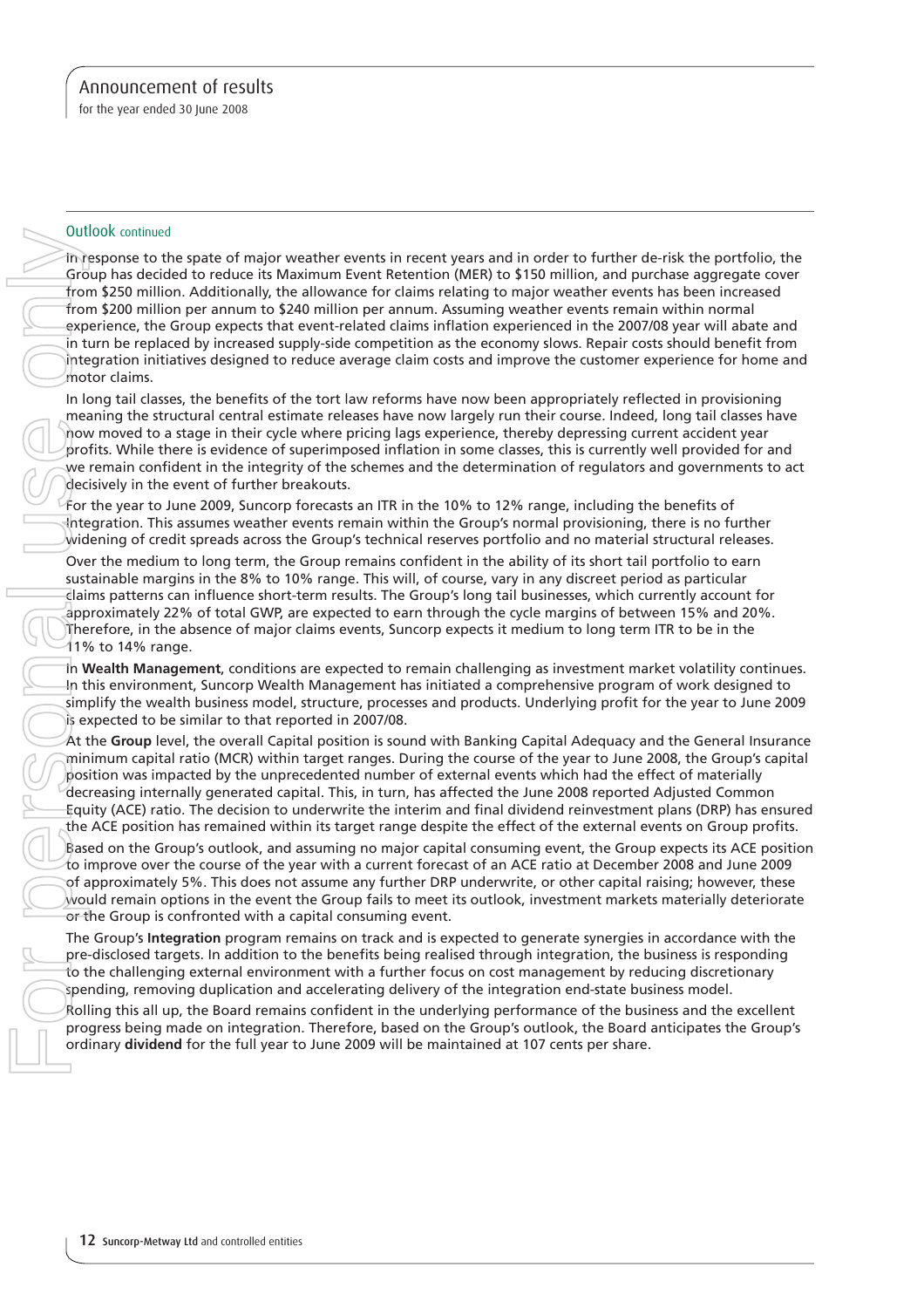for the year ended 30 June 2008

|                                                                      |         | <b>FULL YEAR ENDED</b><br><b>JUN-08</b><br><b>JUN-07</b> |                                 |  |
|----------------------------------------------------------------------|---------|----------------------------------------------------------|---------------------------------|--|
|                                                                      | \$M     | \$M                                                      | <b>JUN-08</b><br>vs JUN-07<br>℅ |  |
| Contribution to profit by division                                   |         |                                                          |                                 |  |
| for the year ended 30 June 2008                                      |         |                                                          |                                 |  |
| <b>Banking</b>                                                       |         |                                                          |                                 |  |
| Net interest income                                                  | 1,030   | 910                                                      | 13.2                            |  |
| Non-interest income                                                  | 178     | 163                                                      | 9.2                             |  |
| Total income                                                         | 1,208   | 1,073                                                    | 12.6                            |  |
| <b>Operating expenses</b>                                            | (540)   | (479)                                                    | 12.7                            |  |
| Contribution before impairment losses, one-off items and tax         | 668     | 594                                                      | 12.5                            |  |
| Impairment losses on loans and advances                              | (71)    | (25)                                                     | 184.0                           |  |
| One-off non-recurring items                                          | 36      | $\overline{\phantom{a}}$                                 | n/a                             |  |
| Contribution before tax                                              | 633     | 569                                                      | 11.2                            |  |
| <b>General Insurance</b>                                             |         |                                                          |                                 |  |
| Gross written premium                                                | 6,430   | 3,790                                                    | 69.7                            |  |
| Net earned premium                                                   | 5,866   | 3,475                                                    | 68.8                            |  |
| Net incurred claims                                                  | (4,081) | (2, 159)                                                 | 89.0                            |  |
| Operating expenses                                                   | (1,633) | (967)                                                    | 68.9                            |  |
| Investment income - insurance funds                                  | 455     | 269                                                      | 69.1                            |  |
| Insurance trading result                                             | 607     | 618                                                      | (1.8)                           |  |
| Managed schemes net income                                           | 47      | 22                                                       | 113.6                           |  |
| Joint venture income                                                 | 17      | 58                                                       | (70.7)                          |  |
| Investment income - Shareholder Funds                                | (232)   | 207                                                      | (212.1)                         |  |
| Contribution before tax and capital funding                          | 439     | 905                                                      | (51.5)                          |  |
| Capital funding                                                      | (132)   | (70)                                                     | 88.6                            |  |
| Contribution before tax                                              | 307     | 835                                                      | (63.2)                          |  |
| Contribution from Wealth Management before tax (1)                   | 30      | 229                                                      | (86.9)                          |  |
| Other                                                                |         |                                                          |                                 |  |
| Contribution from LJ Hooker                                          | 14      | 14                                                       |                                 |  |
| Other <sup>(2)</sup>                                                 | (37)    | 19                                                       | (294.7)                         |  |
| Consolidation adjustments <sup>(3)</sup>                             | 20      | (14)                                                     | (242.9)                         |  |
| Contribution before tax                                              | (3)     | 19                                                       | (115.8)                         |  |
| Profit before tax and Promina acquisition items                      | 967     | 1,652                                                    | (41.5)                          |  |
| Amortisation of Promina acquisition intangible assets                | (361)   | (141)                                                    | 156.0                           |  |
| Integration costs                                                    | (139)   | (60)                                                     | 131.7                           |  |
| <b>Transaction costs</b>                                             |         | (17)                                                     | (100.0)                         |  |
| Deferred acquisition cost adjustment on consolidation <sup>(4)</sup> | 161     | 119                                                      | 35.3                            |  |
| Alignment of outstanding claims valuations                           |         | (10)                                                     | (100.0)                         |  |
|                                                                      | 628     | 1,543                                                    | (59.3)                          |  |
| Income tax                                                           | (67)    | (479)                                                    | (86.0)                          |  |
| Profit before minority interests                                     | 561     | 1,064                                                    | (47.3)                          |  |
| Minority interests                                                   | (5)     |                                                          | n/a                             |  |
| Net profit after minority interests                                  | 556     | 1,064                                                    | (47.7)                          |  |

(1) The contribution from Wealth Management result is grossed up for income tax expense paid by the life insurance companies on behalf of policyholders in accordance with Australian Accounting Standards. As a consequence, the results presented here are not comparable across periods. In addition this result does not take into account minority interests.

 $(2)$  This is primarily made up of movements in defined benefit scheme surpluses and deficits

(3) Includes eliminations of deferred acquisition costs ('DAC') and treasury share valuations. Within Suncorp Wealth Management, DAC incorporates charges from other lines of business. From a Group viewpoint, these costs must be expensed as they are not incremental to the Group. Certain managed schemes controlled by Wealth Management own shares ('treasury shares') in Suncorp-Metway Ltd. These shares are recorded at fair value in the schemes' accounts and at cost at the Group level.

recognised as an asset. Therefore the amortisation of DAC in Promina's books at the date of acquisition is reversed at the Group leyel.<br>Suncorp-Metway Ltd and controlled entities 13 (4) On recognition of the fair value of Promina assets and liabilities, the deferred acquisition costs in Promina's balance sheet cannot be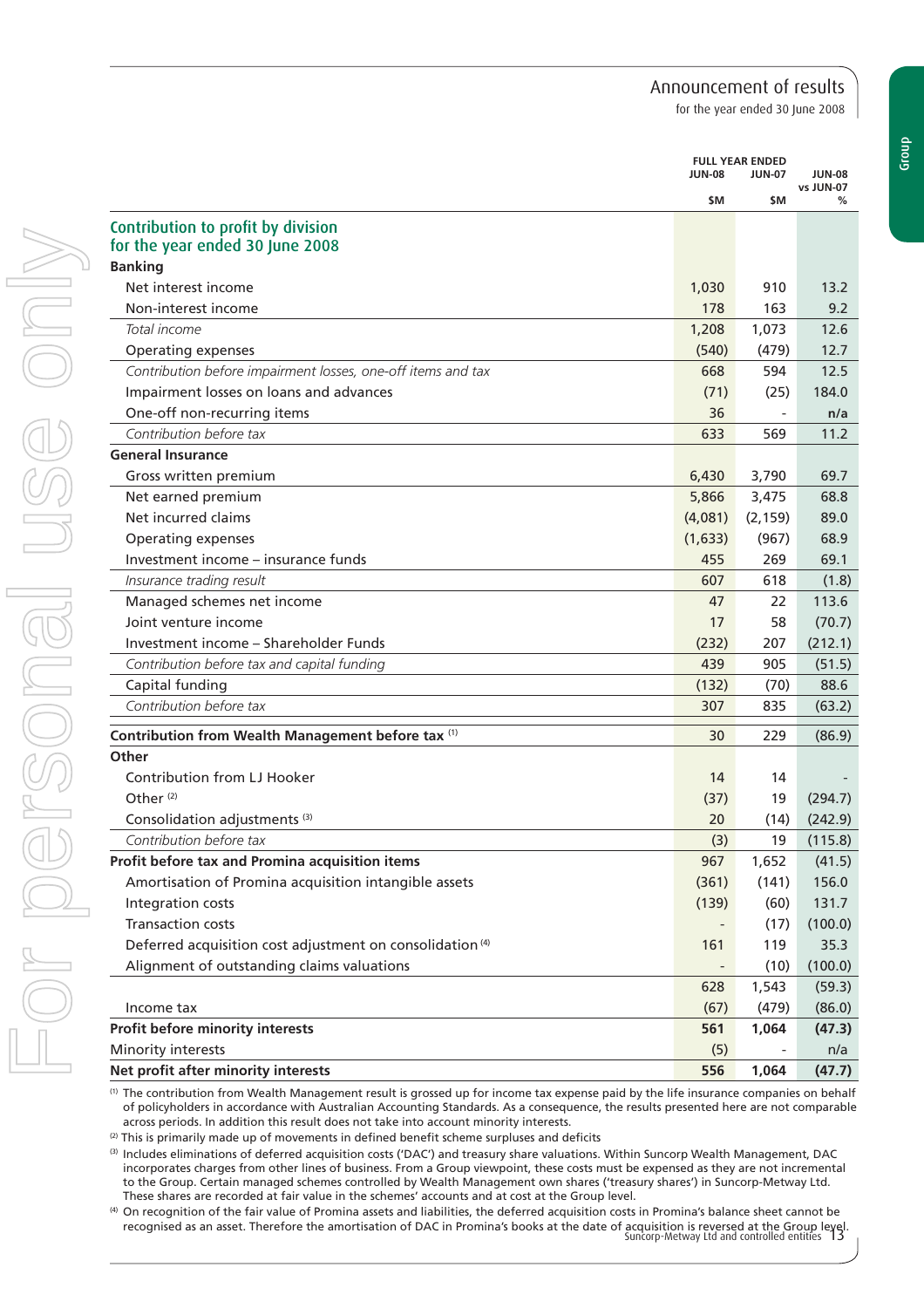for the year ended 30 June 2008

|       |                                                                                 | <b>JUN-08</b> | <b>DEC-07</b> | <b>HALF-YEAR ENDED</b><br><b>JUN-07</b> | <b>DEC-06</b>            | <b>JUN-08</b>  | <b>JUN-08</b>  |
|-------|---------------------------------------------------------------------------------|---------------|---------------|-----------------------------------------|--------------------------|----------------|----------------|
|       |                                                                                 | \$M           | \$M           | \$M                                     | \$M                      | vs DEC-07<br>% | vs JUN-07<br>% |
|       |                                                                                 |               |               |                                         |                          |                |                |
|       | Contribution to profit by division<br>for the year ended 30 June 2008 continued |               |               |                                         |                          |                |                |
|       | <b>Banking</b>                                                                  |               |               |                                         |                          |                |                |
|       | Net interest income                                                             | 546           | 484           | 456                                     | 454                      | 12.8           | 19.7           |
|       | Non-interest income                                                             | 94            | 84            | 88                                      | 75                       | 11.9           | 6.8            |
|       | Total income                                                                    | 640           | 568           | 544                                     | 529                      | 12.7           | 17.6           |
|       | <b>Operating expenses</b>                                                       | (295)         | (245)         | (244)                                   | (235)                    | 20.4           | 20.9           |
|       | Contribution before impairment losses, one-off items and tax                    | 345           | 323           | 300                                     | 294                      | 6.8            | 15.0           |
|       | Impairment losses on loans and advances                                         | (55)          | (16)          | (20)                                    | (5)                      | 243.8          | 175.0          |
|       | One-off non-recurring items                                                     | 36            |               |                                         | $\overline{\phantom{a}}$ | n/a            | n/a            |
|       | Contribution before tax                                                         | 326           | 307           | 280                                     | 289                      | 6.2            | 16.4           |
|       | <b>General Insurance</b>                                                        |               |               |                                         |                          |                |                |
|       | Gross written premium                                                           | 3,274         | 3,156         | 2,467                                   | 1,323                    | 3.7            | 32.7           |
|       | Net earned premium                                                              | 2,921         | 2,945         | 2,186                                   | 1,289                    | (0.8)          | 33.6           |
|       | Net incurred claims                                                             | (1, 904)      | (2, 177)      | (1, 366)                                | (793)                    | (12.5)         | 39.4           |
|       | <b>Operating expenses</b>                                                       | (828)         | (805)         | (621)                                   | (346)                    | 2.9            | 33.3           |
|       | Investment income - insurance funds                                             | 267           | 188           | 157                                     | 112                      | 42.0           | 70.1           |
|       | Insurance trading result                                                        | 456           | 151           | 356                                     | 262                      | 202.0          | 28.1           |
|       | Managed schemes net income                                                      | 13            | 34            | $\overline{7}$                          | 15                       | (61.8)         | 85.7           |
|       | Joint venture and other income                                                  | (2)           | 19            | 25                                      | 33                       | (110.5)        | (108.0)        |
|       | Investment income - Shareholder Funds                                           | (260)         | 28            | 105                                     | 102                      | (1,028.6)      | (347.6)        |
|       | Contribution before tax and capital funding                                     | 207           | 232           | 493                                     | 412                      | (10.8)         | (58.0)         |
|       | Capital funding                                                                 | (72)          | (60)          | (41)                                    | (29)                     | 20.0           | 75.6           |
|       | Contribution before tax                                                         | 135           | 172           | 452                                     | 383                      | (21.5)         | (70.1)         |
|       | Contribution from Wealth Management before tax                                  | (95)          | 125           | 131                                     | 98                       | (176.0)        | (172.5)        |
| Other |                                                                                 |               |               |                                         |                          |                |                |
|       | Contribution from LJ Hooker                                                     | 6             | 8             | $\overline{7}$                          | 7                        | (25.0)         | (14.3)         |
|       | Other                                                                           | (34)          | (3)           | 19                                      |                          | 1,033.3        | (278.9)        |
|       | Consolidation adjustments                                                       | 13            | 7             | (6)                                     | (8)                      | 85.7           | (316.7)        |
|       | Contribution before tax                                                         | (15)          | 12            | 20                                      | (1)                      | (225.0)        | (175.0)        |
|       | Profit before tax and Promina acquisition items                                 | 351           | 616           | 883                                     | 769                      | (43.0)         | (60.2)         |
|       | Amortisation of Promina acquisition intangible assets                           | (181)         | (180)         | (141)                                   | $\overline{\phantom{a}}$ | 0.6            | 28.4           |
|       | Deferred acquisition cost adjustment on consolidation                           | 53            | 108           | 119                                     | $\overline{\phantom{a}}$ | (50.9)         | (55.5)         |
|       | Integration costs                                                               | (85)          | (54)          | (60)                                    | $\overline{\phantom{a}}$ | 57.4           | 41.7           |
|       | <b>Transaction costs</b>                                                        |               |               | (17)                                    |                          | n/a            | (100.0)        |
|       | Alignment of outstanding claims valuations                                      |               |               | (10)                                    | $\overline{\phantom{a}}$ | n/a            | (100.0)        |
|       |                                                                                 | 138           | 490           | 774                                     | 769                      | (71.8)         | (82.2)         |
|       | Income tax                                                                      | 39            | (106)         | (237)                                   | (242)                    | (136.8)        | (116.5)        |
|       | Profit before minority interests                                                | 177           | 384           | 537                                     | 527                      | (53.9)         | (67.0)         |
|       | Minority interests                                                              | (3)           | (2)           |                                         | $\overline{\phantom{a}}$ | 50.0           | n/a            |
|       | Net profit after minority interests                                             | 174           | 382           | 537                                     | 527                      | (54.5)         | (67.6)         |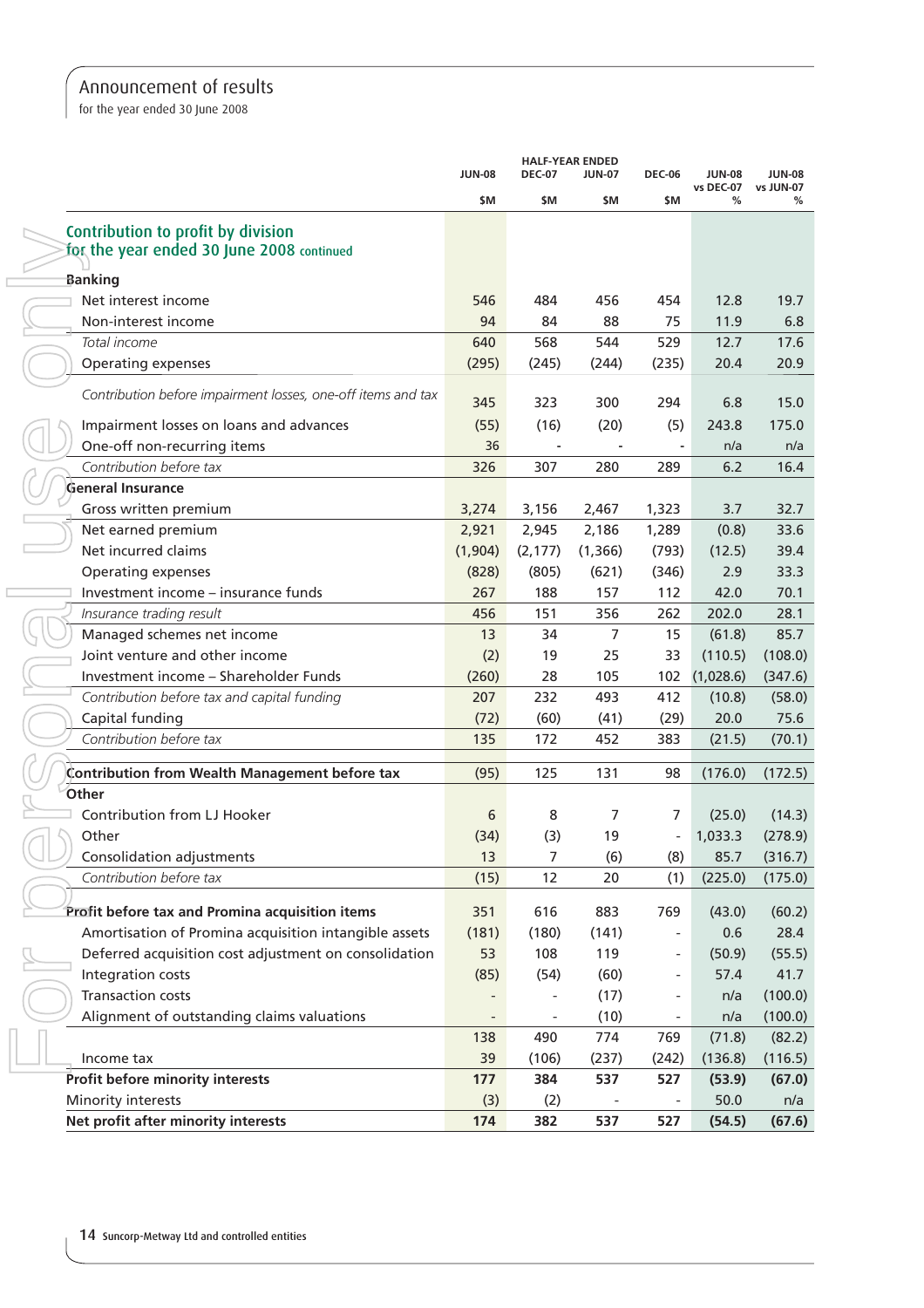for the year ended 30 June 2008

Group

|                                                  | <b>JUN-08</b> | <b>DEC-07</b>            | <b>JUN-07</b>            | <b>DEC-06</b>            | <b>JUN-08</b>  | <b>JUN-08</b>  |
|--------------------------------------------------|---------------|--------------------------|--------------------------|--------------------------|----------------|----------------|
|                                                  | \$M           | \$M                      | \$M                      | \$M                      | vs DEC-07<br>% | vs JUN-07<br>% |
| <b>Balance sheet</b>                             |               |                          |                          |                          |                |                |
| <b>Assets</b>                                    |               |                          |                          |                          |                |                |
| Cash and liquid assets                           | 1,003         | 1,237                    | 1,093                    | 1,004                    | (18.9)         | (8.2)          |
| Receivables due from other banks                 | 263           | 4                        | 42                       | 10                       | 6,475.0        | 526.2          |
| Other financial assets                           |               |                          |                          |                          |                |                |
| Trading securities                               | 5,685         | 7,842                    | 4,291                    | 4,114                    | (27.5)         | 32.5           |
| Investment securities                            | 19,136        | 20,305                   | 20,920                   | 11,386                   | (5.8)          | (8.5)          |
| Loans, advances and other receivables            | 57,343        | 51,860                   | 47,689                   | 42,405                   | 10.6           | 20.2           |
| Reinsurance and other recoveries                 | 1,382         | 1,329                    | 1,404                    | 547                      | 4.0            | (1.6)          |
| Deferred insurance assets                        | 688           | 560                      | 446                      | 218                      | 22.9           | 54.3           |
| Assets classified as held for sale               | 151           | 151                      | $\overline{\phantom{a}}$ | $\overline{\phantom{a}}$ |                | n/a            |
| Investments in associates and joint ventures     | 264           | 290                      | 330                      | 193                      | (9.0)          | (20.0)         |
| Property, plant and equipment                    | 350           | 324                      | 320                      | 183                      | 8.0            | 9.4            |
| Investment property                              | 171           | 145                      | 221                      | 197                      | 17.9           | (22.6)         |
| Other assets                                     | 643           | 493                      | 443                      | 373                      | 30.4           | 45.1           |
| Goodwill and intangible assets                   | 7,090         | 7,278                    | 7,457                    | 1,137                    | (2.6)          | (4.9)          |
| Total assets                                     | 94,169        | 91,818                   | 84,656                   | 61,767                   | 2.6            | 11.2           |
|                                                  |               |                          |                          |                          |                |                |
| <b>Liabilities</b>                               |               |                          |                          |                          |                |                |
| Deposits and short-term borrowings               | 45,300        | 42,375                   | 32,979                   | 30,420                   | 6.9            | 37.4           |
| Payables due to other banks                      | 45            | 43                       | 25                       | 28                       | 4.7            | 80.0           |
| <b>Bank acceptances</b>                          | 865           | 759                      | 886                      | 671                      | 14.0           | (2.4)          |
| Payables and other liabilities                   | 2,281         | 1,857                    | 2,901                    | 1,102                    | 22.8           | (21.4)         |
| <b>Current tax liabilities</b>                   | 9             | 9                        | 121                      | 71                       |                | (92.6)         |
| Employee benefit obligations                     | 250           | 185                      | 236                      | 122                      | 35.1           | 5.9            |
| Provisions                                       | 4             | $\overline{\phantom{a}}$ | 12                       | $\overline{\phantom{a}}$ | n/a            | (66.7)         |
| Deferred tax liabilities                         | 174           | 378                      | 447                      | 123                      | (54.0)         | (61.1)         |
| Unearned premiums and unexpired risk liabilities | 3,263         | 3,186                    | 3,206                    | 1,371                    | 2.4            | 1.8            |
| <b>Outstanding claims liabilities</b>            | 7,140         | 7,404                    | 7,281                    | 4,262                    | (3.6)          | (1.9)          |
| Gross policy liabilities                         | 6,793         | 7,717                    | 7,986                    | 4,195                    | (12.0)         | (14.9)         |
| Unvested policy owner benefits                   | 314           | 322                      | 242                      | 341                      | (2.5)          | 29.8           |
| Managed funds units on issue                     | 813           | 1,248                    | 1,256                    | 1,073                    | (34.9)         | (35.3)         |
| Securitisation liabilities                       | 6,409         | 7,566                    | 7,948                    | 5,633                    | (15.3)         | (19.4)         |
| Bonds, notes and long-term borrowings            | 4,595         | 3,265                    | 4,342                    | 5,756                    | 40.7           | 5.8            |
| Other financial liabilities                      | 47            | 49                       | 51                       | 54                       | (4.1)          | (7.8)          |
| Total liabilities excluding loan capital         | 78,302        | 76,363                   | 69,919                   | 55,222                   | 2.5            | 12.0           |
| Loan capital                                     |               |                          |                          |                          |                |                |
| Subordinated notes                               | 2,638         | 2,926                    | 2,202                    | 1,525                    | (9.8)          | 19.8           |
| Preference shares                                | 863           | 144                      | 144                      | 144                      | 499.3          | 499.3          |
| <b>Total loan capital</b>                        | 3,501         | 3,070                    | 2,346                    | 1,669                    | 14.0           | 49.2           |
| <b>Total liabilities</b>                         | 81,803        | 79,433                   | 72,265                   | 56,891                   | 3.0            | 13.2           |
| <b>Net assets</b>                                | 12,366        | 12,385                   | 12,391                   | 4,876                    | (0.2)          | (0.2)          |
| <b>Equity</b>                                    |               |                          |                          |                          |                |                |
| Share capital                                    | 10,799        | 10,467                   | 10,362                   | 3,144                    | 3.2            | 4.2            |
| Reserves                                         | 209           | 247                      | 216                      | 165                      | (15.4)         | (3.2)          |
| Retained profits                                 | 1,352         | 1,668                    | 1,812                    | 1,567                    | (18.9)         | (25.4)         |
| Total parent entity interest                     | 12,360        | 12,382                   | 12,390                   | 4,876                    | (0.2)          | (0.2)          |
| Minority interests                               | 6             | 3                        | 1                        |                          | 100.0          | 500.0          |
| <b>Total equity</b>                              | 12,366        | 12,385                   | 12,391                   | 4,876                    | (0.2)          | (0.2)          |

The consolidated Balance Sheet includes the assets and liabilities of the statutory funds of the Group's life insurance businesses which are subject to restrictions under the *Life Insurance Act 1995*.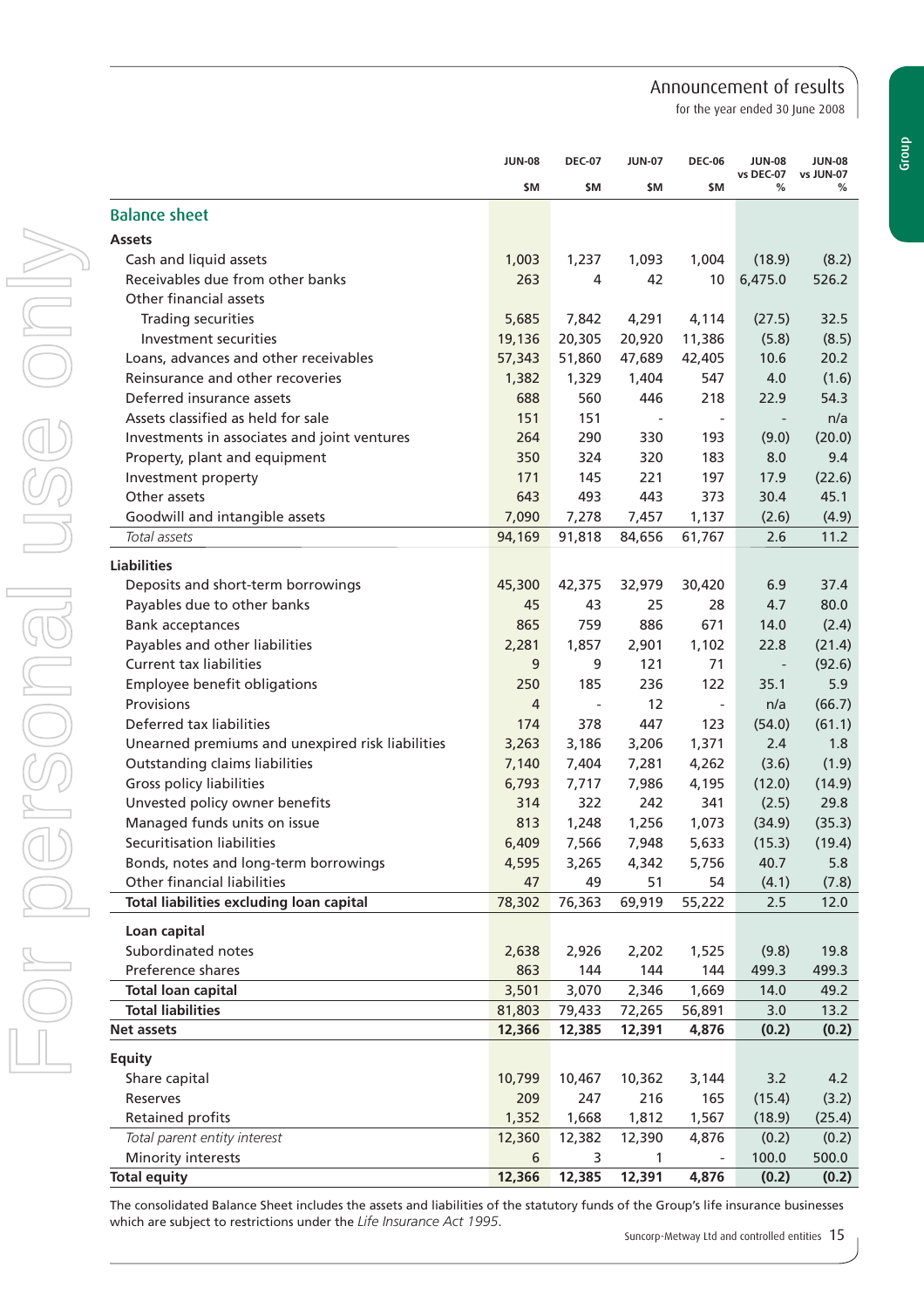for the year ended 30 June 2008

|                                                      |                     | <b>JUN-08</b> | <b>FULL YEAR ENDED</b><br><b>JUN-07</b> | <b>JUN-08</b><br>vs JUN-07<br>% |
|------------------------------------------------------|---------------------|---------------|-----------------------------------------|---------------------------------|
| <b>Ratios and statistics</b>                         |                     |               |                                         |                                 |
| for the year ended 30 June 2008                      |                     |               |                                         |                                 |
| Performance ratios                                   |                     |               |                                         |                                 |
| <b>Earnings per share</b>                            |                     |               |                                         |                                 |
| <b>Basic</b>                                         | (cents)             | 59.8          | 158.6                                   | (62.3)                          |
| <b>Diluted</b>                                       | (cents)             | 59.8          | 158.6                                   | (62.3)                          |
| <b>Cash earnings per share</b>                       |                     |               |                                         |                                 |
| <b>Basic</b>                                         | (cents)             | 85.3          | 170.0                                   | (49.8)                          |
| <b>Diluted</b>                                       | (cents)             | 85.3          | 170.0                                   | (49.8)                          |
| Return on average shareholders' equity               |                     |               |                                         |                                 |
| <b>Basic</b>                                         | (% )                | 4.5           | 12.6                                    | (64.3)                          |
| <b>Diluted</b>                                       | (%)                 | 4.5           | 12.6                                    | (64.3)                          |
| Cash return on average shareholders' equity          |                     |               |                                         |                                 |
| <b>Basic</b>                                         | (%)                 | 6.4           | 13.5                                    | (52.6)                          |
| <b>Diluted</b>                                       | (%)                 | 6.4           | 13.5                                    | (52.6)                          |
| Return on average total assets                       | (%)                 | 0.62          | 1.5                                     | (58.7)                          |
| <b>Insurance trading ratio</b>                       | $(\% )$             | 10.3          | 17.8                                    | (42.1)                          |
| Shareholder summary                                  |                     |               |                                         |                                 |
| Dividend per ordinary share                          | (cents)             | 107.0         | 107.0                                   |                                 |
| Payout ratio                                         |                     |               |                                         |                                 |
| <b>Basic</b>                                         | (% )                | 182.9         | 75.5                                    | 142.3                           |
| <b>Diluted</b>                                       | (% )                | 182.9         | 75.5                                    | 142.3                           |
| Weighted average number of shares                    |                     |               |                                         |                                 |
| <b>Basic</b>                                         | (million)           | 930.0         | 670.9                                   | 38.6                            |
| Diluted                                              | (million)           | 930.0         | 670.9                                   | 38.6                            |
| Number of shares at end of period                    |                     |               |                                         |                                 |
| <b>Basic</b>                                         | (million)           | 950.5         | 919.8                                   | 3.3                             |
| <b>Diluted</b>                                       | (million)           | 950.5         | 919.8                                   | 3.3                             |
| Net tangible asset backing per share<br><b>Basic</b> | $($ \$)             | 5.55          | 5.36                                    | 3.5                             |
| Diluted                                              | $($ \$)             | 5.55          | 5.36                                    | 3.5                             |
| Share price at end of period                         | $($ \$)             | 13.04         | 20.17                                   | (35.3)                          |
| Productivity                                         |                     |               |                                         |                                 |
| <b>Banking cost to income ratio</b>                  | (%)                 | 44.7          | 44.6                                    | 0.2                             |
| General Insurance expense ratio                      | (%)                 | 27.8          | 27.9                                    | (0.4)                           |
| Financial position                                   |                     |               |                                         |                                 |
| <b>Total assets</b>                                  | (\$ million) 94,169 |               | 84,656                                  | 11.2                            |
| Capital                                              |                     |               |                                         |                                 |
| <b>Bank capital adequacy ratio</b>                   | (%)                 | 10.44         | 9.86                                    | 5.9                             |
| Bank adjusted common equity ratio                    | (%)                 | 4.58          | 5.04                                    | (9.1)                           |
| General Insurance minimum capital ratio              | (times)             | 1.68          | 1.73                                    | (2.9)                           |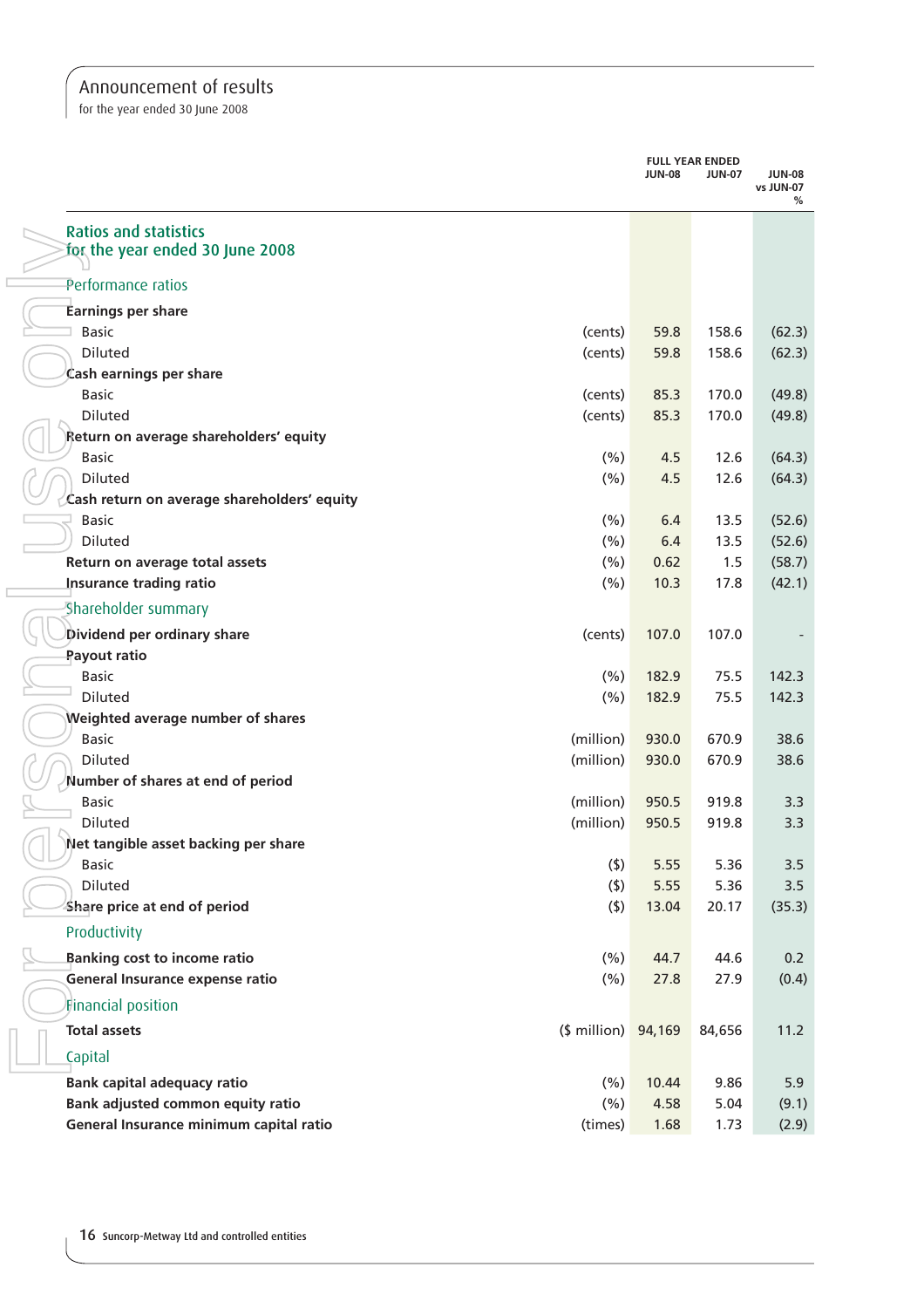for the year ended 30 June 2008

|                                                     |                     | <b>HALF-YEAR ENDED</b> |               |               |               |                                 |                                 |
|-----------------------------------------------------|---------------------|------------------------|---------------|---------------|---------------|---------------------------------|---------------------------------|
|                                                     |                     | <b>JUN-08</b>          | <b>DEC-07</b> | <b>JUN-07</b> | <b>DEC-06</b> | <b>JUN-08</b><br>vs DEC-07<br>% | <b>JUN-08</b><br>vs JUN-07<br>℅ |
| <b>Ratios and statistics</b>                        |                     |                        |               |               |               |                                 |                                 |
| for the year ended 30 June 2008 continued           |                     |                        |               |               |               |                                 |                                 |
| Performance ratios                                  |                     |                        |               |               |               |                                 |                                 |
| <b>Earnings per share</b>                           |                     |                        |               |               |               |                                 |                                 |
| <b>Basic</b>                                        | (cents)             | 18.56                  | 41.4          | 70.0          | 91.4          | (55.2)                          | (73.5)                          |
| <b>Diluted</b>                                      | (cents)             | 18.56                  | 41.4          | 70.0          | 91.4          | (55.2)                          | (73.5)                          |
| Cash earnings per share                             |                     |                        |               |               |               |                                 |                                 |
| <b>Basic</b>                                        | (cents)             | 34.5                   | 51.0          | 80.0          | 91.4          | (32.4)                          | (56.9)                          |
| <b>Diluted</b>                                      | (cents)             | 34.5                   | 51.0          | 80.0          | 91.4          | (32.4)                          | (56.9)                          |
| Return on average shareholders' equity              |                     |                        |               |               |               |                                 |                                 |
| <b>Basic</b>                                        | (%)                 | 2.8                    | 6.1           | 12.5          | 22.5          | (54.1)                          | (77.6)                          |
| <b>Diluted</b>                                      | $(\% )$             | 2.8                    | 6.1           | 12.5          | 22.5          | (54.1)                          | (77.6)                          |
| Cash return on average shareholders' equity         |                     |                        |               |               |               |                                 |                                 |
| <b>Basic</b>                                        | (% )                | 5.3                    | 7.5           | 14.3          | 22.5          | (29.3)                          | (62.9)                          |
| <b>Diluted</b>                                      | $(\% )$             | 5.3                    | 7.5           | 14.3          | 22.4          | (29.3)                          | (62.9)                          |
| Return on average total assets                      | $(\% )$             | 0.38                   | 0.86          | 1.48          | 1.75          | (55.8)                          | (74.3)                          |
| <b>Insurance trading ratio</b>                      | (% )                | 15.6                   | 5.1           | 16.3          | 20.3          | 205.9                           | (4.3)                           |
| Shareholder summary                                 |                     |                        |               |               |               |                                 |                                 |
| Dividend per ordinary share                         | (cents)             | 55.0                   | 52.0          | 55.0          | 52.0          | 5.8                             |                                 |
| Payout ratio                                        |                     |                        |               |               |               |                                 |                                 |
| <b>Basic</b>                                        | (%)                 | 300.4                  | 125.9         | 94.2          | 55.5          | 138.6                           | 218.9                           |
| <b>Diluted</b>                                      | (% )                | 300.4                  | 125.9         | 94.2          | 55.5          | 138.6                           | 218.9                           |
| Weighted average number of shares                   |                     |                        |               |               |               |                                 |                                 |
| <b>Basic</b>                                        | (million)           | 937.6                  | 922.4         | 766.7         | 576.7         | 1.6                             | 22.3                            |
| <b>Diluted</b>                                      | (million)           | 937.6                  | 922.4         | 766.7         | 576.7         | 1.6                             | 22.3                            |
| Number of shares at end of period                   |                     |                        |               |               |               |                                 |                                 |
| <b>Basic</b>                                        | (million)           | 950.5                  | 925.0         | 919.8         | 562.2         | 2.8                             | 3.3 <sub>1</sub>                |
| Diluted                                             | (million)           | 950.5                  | 925.0         | 919.8         | 562.2         | 2.8                             | 3.3                             |
| Net tangible asset backing per share                |                     |                        |               |               |               |                                 |                                 |
| <b>Basic</b>                                        | (5)                 | 5.55                   | 5.52          | 5.36          | 6.65          | 0.5                             | 3.5                             |
| <b>Diluted</b>                                      | $($ \$)             | 5.55                   | 5.52          | 5.36          | 6.65          | 0.5                             | 3.5                             |
| Share price at end of period                        | (5)                 | 13.04                  | 16.92         | 20.17         | 20.35         | (22.9)                          | (35.3)                          |
| Productivity                                        |                     |                        |               |               |               |                                 |                                 |
| <b>Banking cost to income ratio</b>                 | (%)                 | 46.1                   | 43.1          | 44.9          | 44.4          | 7.0                             | 2.7                             |
| General Insurance expense ratio                     | $(\% )$             | 28.3                   | 27.3          | 28.4          | 26.8          | 3.7                             | (0.4)                           |
| Financial position                                  |                     |                        |               |               |               |                                 |                                 |
| <b>Total assets</b>                                 | (\$ million) 94,169 |                        | 91,818        | 84,656        | 61,767        | 2.6                             | 11.2                            |
| Capital                                             |                     |                        |               |               |               |                                 |                                 |
| <b>Bank capital adequacy ratio</b>                  | $(\% )$             | 10.44                  | 10.84         | 9.86          | 11.34         | (3.7)                           | 5.9                             |
| <b>Bank Adjusted Common Equity ratio</b>            | $(\% )$             | 4.58                   | 4.53          | 5.04          | 6.07          | 1.1                             | (9.1)                           |
| General Insurance minimum capital ratio<br>coverage | (times)             | 1.68                   | 1.63          | 1.73          | 1.83          | 3.1                             | (2.9)                           |

Refer Appendix 5 for definitions

Refer Appendix 6 for details of Earnings per share and Return on average shareholders' equity calculations

Group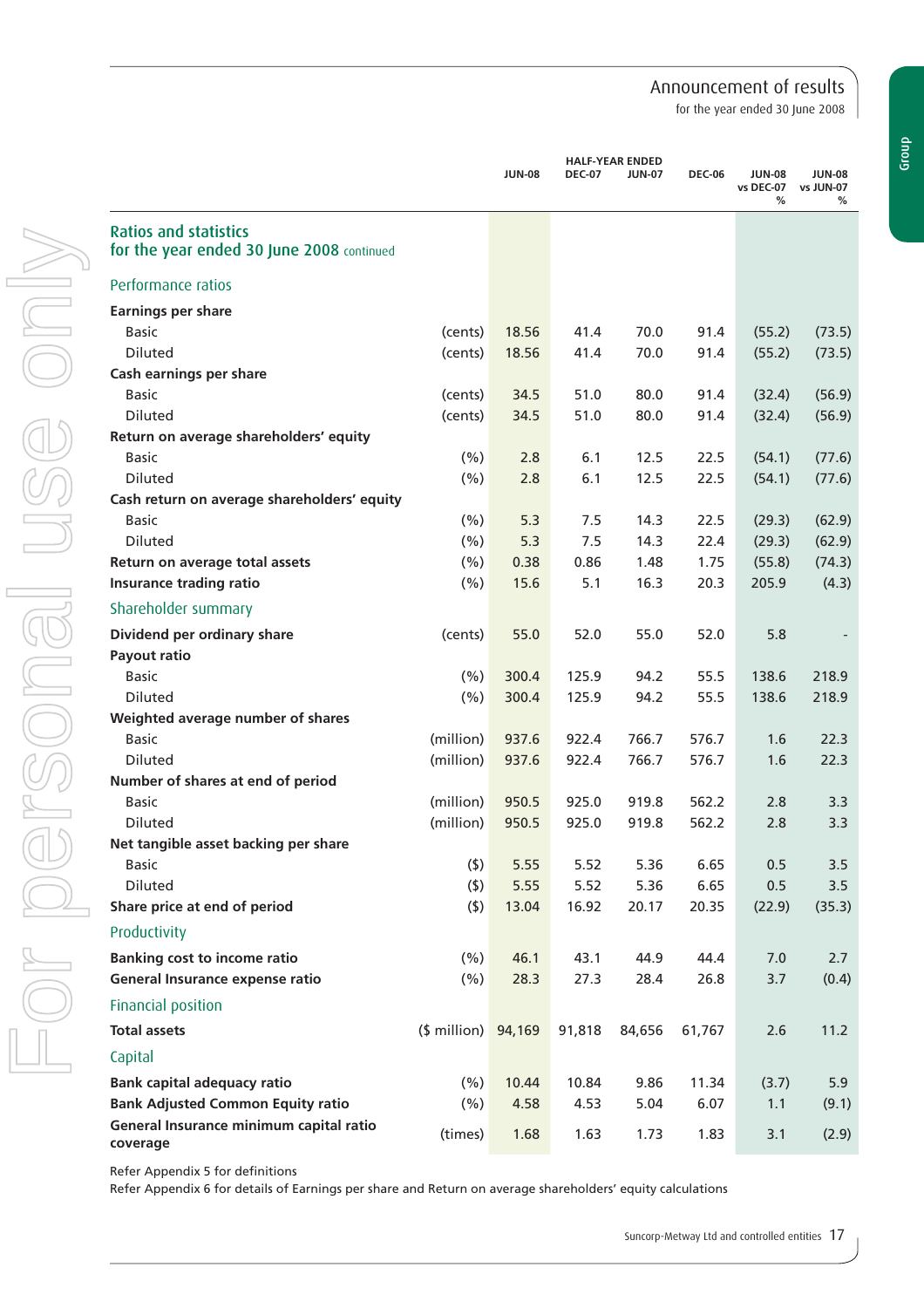# Group capital

Group capital is calculated in accordance with APRA guidelines. Regulatory capital will differ from statutory capital due to the inclusion of some liabilities such as preference shares and subordinated debt, and the deduction of intangible assets such as goodwill and software assets.

In the year to 30 June 2008, the Group's forecast capital position has been significantly impacted by a combination of a number of factors, namely:

The recent turmoil in the debt and equity markets has had a negative impact on profits, therefore reducing internally generated capital in both the bank and general insurer.

- The closure of access to the securitisation market, which has been consistently used by the organisation since 1999 to recycle capital.
- The high incidence of weather events has materially decreased internally generated capital.

In addition, the continued growth in lending has led to an increase in risk-weighted exposures and consequently increased the bank's capital requirement.

- $\mathbb T$ o provide capital flexibility into the future the Group has:
	- underwritten the Dividend Reinvestment Plan (DRP) participation on the interim dividend paid to 65% raising \$194 million in capital, in addition to the normal DRP participation.
- successfully completed the issue of mandatory Converting Preference Shares raising \$735 million to qualify as Residual Tier 1 capital for regulatory purposes.
- resolved to underwrite the DRP participation on the final dividend to 100%.

In addition to these capital initiatives, the Group has decided to reduce its maximum event retention (MER) to \$150 million, which has reduced the General Insurance regulatory minimum capital requirement by \$50 million. Subsequent to 30 June 2008, the Group has disposed of its 50% interest in RAC Insurance. While no profi t

on sale is recognised by the Group, as acquisition accounting has been adjusted to reflect the consideration received, a profit on sale was realised by the General Insurance business, generating an additional \$25 million in regulatory capital.

APRA has issued revisions to the Prudential Standards applicable to general insurers, effective 1 July 2008.  $\mathcal{\vec{A}}$ hese revisions have increased investment risk charges applied to investment assets and intra-group reinsurance arrangements. Suncorp has received transitional relief from the increased risk charges on intra-group reinsurance pending the restructure of the general insurance subsidiaries.

The Group is presently reviewing the asset allocations in the general insurance investment portfolios with the objective of de-risking the portfolios such that the investment risk charge for those portfolios under the revised Prudential Standards is no greater than the investment risk charge under the previous Prudential Standards.

# Group capital position

The Group's capital policy is to hold all surplus capital in the Bank, being the holding company of the Group.  $\overline{A}$ t 30 June 2008, including the impact of the DRP underwriting, the Bank had a Capital Adequacy Ratio of 10.44%, within the target range of 10% – 10.5%, and an Adjusted Common Equity (ACE) ratio of 4.58%, in line with the target range of 4.5% – 5%.

At 30 June 2008, the minimum capital ratio (MCR) of the consolidated general insurance entities was 1.68 times, after adjusting for exposures to unregulated entities in the Promina Group, above the target benchmark of 1.53 times.

The Group has commenced the restructuring of the General Insurance entities with the initial phase of setting various internal exposures to non-regulated entities. On completion of the restructuring and the review of the investment mandates for the General Insurance portfolios, the capital position of the General Insurance entities will be reassessed having regard to any revised minimum set by APRA. Any surplus capital will be repatriated to the Bank. This is expected to occur in October 2008.

## Group credit ratings

The Group's credit ratings remained stable during the year to June 2008. Standard and Poor's long term counterparty credit rating is 'A+' with a positive outlook, Moody's rating is at 'Aa3' stable and Fitch is 'A+' with a stable outlook.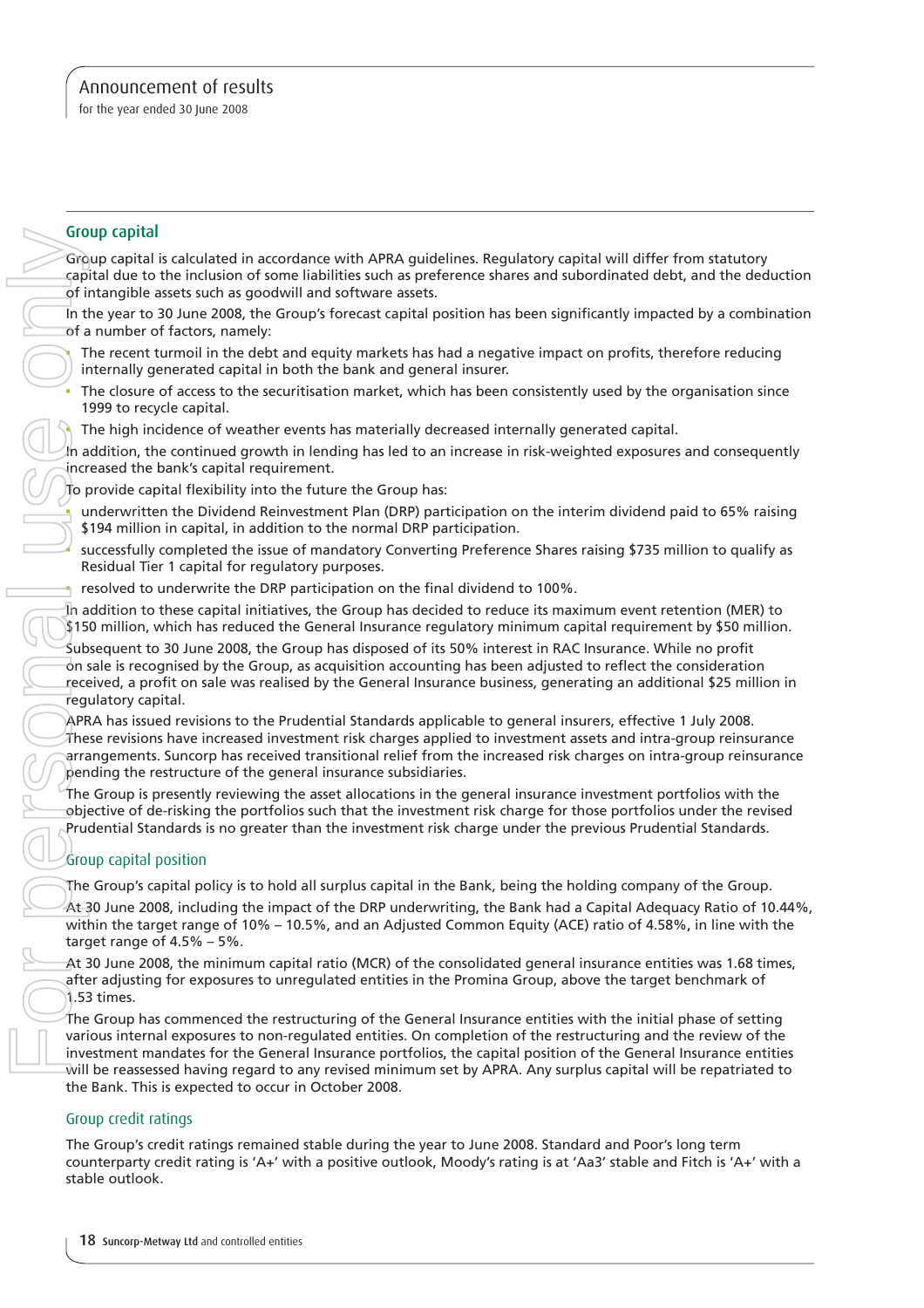## Group capital position continued

### **Group capital table**

The Group has three distinct business lines with different regulatory requirements for capital. The corporate structure of the Group has the Bank as the holding company for subsidiaries operating the General Insurance, Wealth Management and other businesses. To assist in understanding the regulatory capital position within the Group the following table (including consolidation entries) demonstrates the distribution of capital.

|                                                                            |                              |                                                        | <b>AS AT 30 JUNE 2008</b>                      |                          |                                         |              |
|----------------------------------------------------------------------------|------------------------------|--------------------------------------------------------|------------------------------------------------|--------------------------|-----------------------------------------|--------------|
|                                                                            | <b>BANKING</b>               | <b>GENERAL</b><br><b>INSUR-</b><br>ANCE <sup>(2)</sup> | <b>WEALTH</b><br><b>MANAGE-</b><br><b>MENT</b> | <b>OTHER</b>             | <b>CONSOL-</b><br><b>IDATION</b><br>(5) | <b>TOTAL</b> |
|                                                                            | \$M                          | \$M                                                    | \$M                                            | \$M                      | \$M                                     | \$M          |
| Tier 1                                                                     |                              |                                                        |                                                |                          |                                         |              |
| Ordinary share capital                                                     | 10,882                       |                                                        |                                                |                          |                                         | 10,882       |
| Subsidiary share capital (eliminated<br>upon consolidation)                | $\qquad \qquad \blacksquare$ | 2,216                                                  | 545                                            | 294                      | (3,055)                                 |              |
| <b>Reserves</b>                                                            | 5                            | 6                                                      |                                                |                          |                                         | 11           |
| Retained profits <sup>(1)</sup>                                            | 676                          | 1,134                                                  | 751                                            | (132)                    | (714)                                   | 1,715        |
| Preference shares                                                          | 879                          |                                                        |                                                |                          |                                         | 879          |
| Insurance liabilities in excess of liability valuation                     |                              | 333                                                    | $\overline{\phantom{m}}$                       |                          | $\overline{\phantom{m}}$                | 333          |
| Less goodwill, brands                                                      | (7, 798)                     | (1,077)                                                | (15)                                           | $\overline{a}$           | 2,036                                   | (6, 854)     |
| Less software assets                                                       | (86)                         | (9)                                                    | (4)                                            |                          | (137)                                   | (236)        |
| Less deductible capitalised expenses                                       | (67)                         | $\overline{\phantom{a}}$                               | $\overline{\phantom{m}}$                       |                          |                                         | (67)         |
| Less deferred tax asset                                                    | (22)                         | (101)                                                  | (29)                                           | $\overline{\phantom{a}}$ | 152                                     |              |
| Less other required deductions <sup>(3)</sup>                              | (2)                          | (249)                                                  |                                                | (54)                     | (344)                                   | (649)        |
| Less tier 1 deductions for investments in subsidiaries,<br>capital support | (1,015)                      |                                                        |                                                |                          | 1,015                                   |              |
| Total tier 1 capital                                                       | 3,452                        | 2,253                                                  | 1,248                                          | 108                      | (1,047)                                 | 6,014        |
| Tier <sub>2</sub>                                                          |                              |                                                        |                                                |                          |                                         |              |
| APRA general reserve for credit losses                                     | 197                          |                                                        |                                                |                          |                                         | 197          |
| Subordinated notes                                                         | 1,819                        | 940                                                    |                                                |                          |                                         | 2,759        |
| Less tier 2 deductions for investments in subsidiaries,<br>capital support | (1,015)                      |                                                        |                                                | $\overline{\phantom{a}}$ | 1,015                                   |              |
| Total tier 2 capital                                                       | 1,001                        | 940                                                    |                                                |                          | 1,015                                   | 2,956        |
| <b>Total capital base</b>                                                  | 4,453                        | 3,193                                                  | 1,248                                          | 108                      | (32)                                    | 8,970        |
| Target capital base <sup>(4)</sup>                                         | 4,265                        | 2,884                                                  | 1,172                                          | 27                       | (14)                                    | 8,334        |
| <b>Excess</b>                                                              | 188                          | 309                                                    | 76                                             | 81                       | (18)                                    | 636          |
| Target core capital base                                                   | 1,919                        | 1,966                                                  | 1,172                                          | 27                       | (14)                                    | 5,070        |
| Excess/(deficit) core capital <sup>(6)</sup>                               | (361)                        | 287                                                    | 76                                             | 81                       | (18)                                    | 65           |
|                                                                            |                              |                                                        |                                                |                          |                                         |              |

<sup>(1)</sup> For Banking and General Insurance, this represents the APRA calculation of retained profits. APRA requires accrual of expected dividends in the Bank and General Insurance current year profits. To allow for consistency across the Group expected dividends are also included for Wealth Management and Other businesses.

(2) The General Insurance group includes licensed entities regulated by APRA plus the New Zealand general Insurance operations. Other entities within the statutory General Insurance reporting group are included in the Other businesses in this table.

 $<sup>(3)</sup>$  Other required deductions includes surpluses in defined benefit funds and internal funding transactions of a capital nature.</sup> (4) APRA requires regulated entities to have internal capital targets. For the Banking business the capital target is a capital

adequacy ratio percentage. The target capital for the General Insurance business is based on a multiple of the various MCR components. The Wealth Management business capital target is an amalgamation of target capital for Statutory Funds, minimum capital required for Shareholder Funds and net tangible asset requirements for investment management entities. The target capital for entities within the other businesses are based upon their actual capital base.

<sup>(5)</sup> The consolidation column includes internal adjustments made to the APRA MCR calculation to fully risk weight exposures of the General Insurance business to unregulated Group companies and Joint Ventures.

<sup>(6)</sup> Excess core capital for banking does not take into account the fully underwritten DRP. If the estimated proceeds of \$394 million were included there would be \$33 million excess core capital in banking and \$459 million excess core capital in the Group.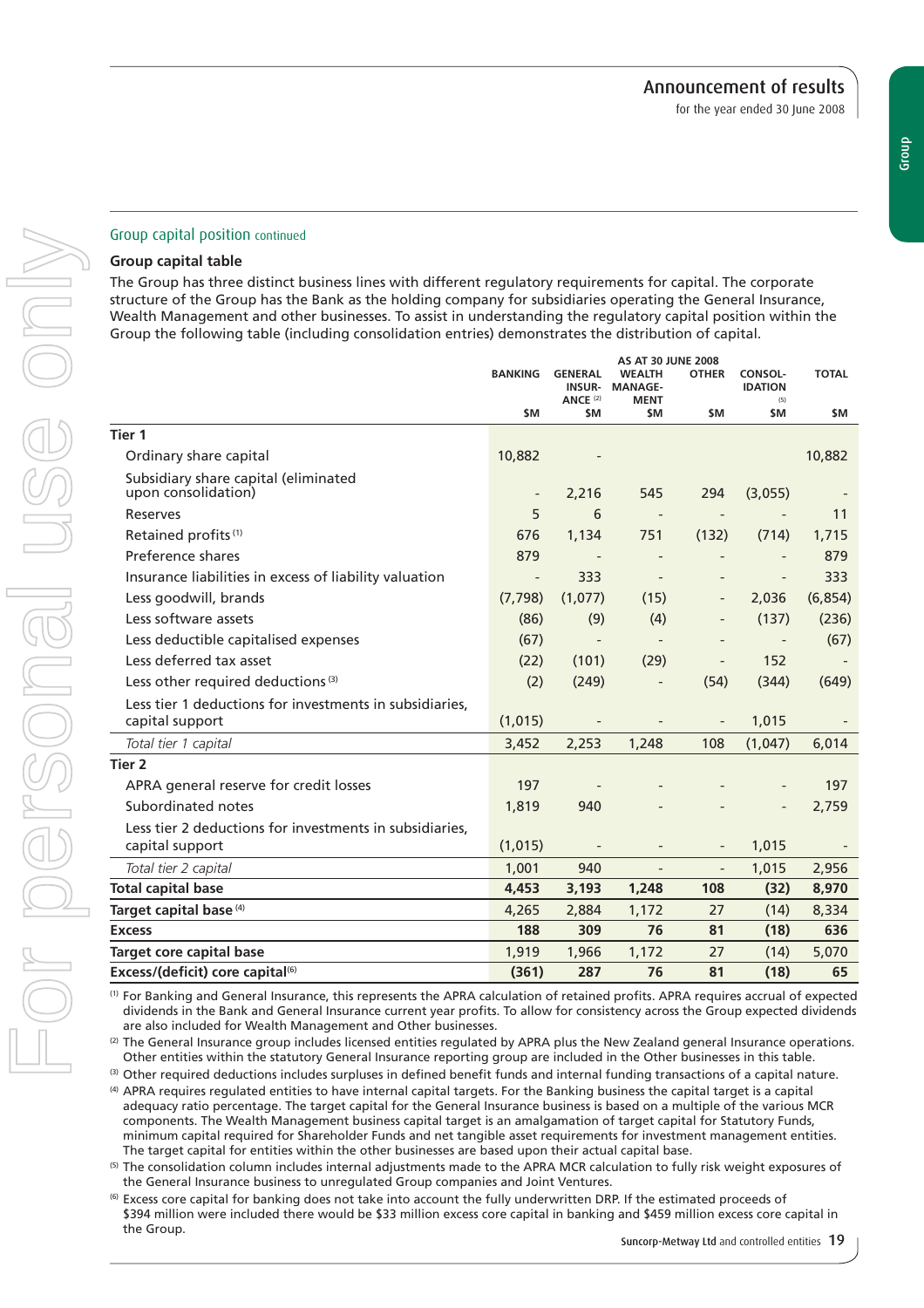for the year ended 30 June 2008

|                                                                                                                                                                                                                                                                                                                                                                                                                                                                                                                                                                                                                                                   | <b>BANKING</b>           | <b>GENERAL</b><br><b>INSUR-</b><br><b>ANCE</b> | <b>AS AT 30 JUNE 2008</b><br><b>WEALTH</b><br><b>MANAGE-</b><br><b>MENT</b> | <b>OTHER</b>   | <b>CONSOL-</b><br><b>IDATION</b><br>(1) | <b>TOTAL</b> |
|---------------------------------------------------------------------------------------------------------------------------------------------------------------------------------------------------------------------------------------------------------------------------------------------------------------------------------------------------------------------------------------------------------------------------------------------------------------------------------------------------------------------------------------------------------------------------------------------------------------------------------------------------|--------------------------|------------------------------------------------|-----------------------------------------------------------------------------|----------------|-----------------------------------------|--------------|
|                                                                                                                                                                                                                                                                                                                                                                                                                                                                                                                                                                                                                                                   | \$M                      | \$M                                            | \$M                                                                         | \$M            | \$M                                     | \$M          |
| Group capital position continued                                                                                                                                                                                                                                                                                                                                                                                                                                                                                                                                                                                                                  |                          |                                                |                                                                             |                |                                         |              |
| Reconciliation of total capital base to net assets                                                                                                                                                                                                                                                                                                                                                                                                                                                                                                                                                                                                |                          |                                                |                                                                             |                |                                         |              |
| Net assets                                                                                                                                                                                                                                                                                                                                                                                                                                                                                                                                                                                                                                        | 11,919                   | 2,230                                          | 311                                                                         | 48             | (2, 142)                                | 12,366       |
| Promina line of business adjustments                                                                                                                                                                                                                                                                                                                                                                                                                                                                                                                                                                                                              |                          | 781                                            | 527                                                                         | 358            | (1,666)                                 |              |
| Difference relating to APRA definition of retained profits                                                                                                                                                                                                                                                                                                                                                                                                                                                                                                                                                                                        | (136)                    | 344                                            | 458                                                                         | (304)          | 2                                       | 364          |
| Equity items not eligible for inclusion in capital<br>for APRA purposes                                                                                                                                                                                                                                                                                                                                                                                                                                                                                                                                                                           |                          |                                                |                                                                             |                |                                         |              |
| Reserves (Post AIFRS)                                                                                                                                                                                                                                                                                                                                                                                                                                                                                                                                                                                                                             | (127)                    |                                                |                                                                             | 96             | (11)                                    | (42)         |
| Minority interests                                                                                                                                                                                                                                                                                                                                                                                                                                                                                                                                                                                                                                |                          |                                                |                                                                             | (20)           | 16                                      | (4)          |
| Additional items allowable for capital for APRA purposes                                                                                                                                                                                                                                                                                                                                                                                                                                                                                                                                                                                          |                          |                                                |                                                                             |                |                                         |              |
| Preference shares                                                                                                                                                                                                                                                                                                                                                                                                                                                                                                                                                                                                                                 | 879                      |                                                |                                                                             |                |                                         | 879          |
| Subordinated notes                                                                                                                                                                                                                                                                                                                                                                                                                                                                                                                                                                                                                                | 1,819                    | 940                                            |                                                                             |                |                                         | 2,759        |
| Technical provisions in excess of liability valuation                                                                                                                                                                                                                                                                                                                                                                                                                                                                                                                                                                                             |                          | 333                                            |                                                                             |                |                                         | 333          |
| Holdings of own shares                                                                                                                                                                                                                                                                                                                                                                                                                                                                                                                                                                                                                            | 67                       |                                                |                                                                             | (18)           | 35                                      | 84           |
| Collective provision (partial)                                                                                                                                                                                                                                                                                                                                                                                                                                                                                                                                                                                                                    | 37                       |                                                |                                                                             |                |                                         | 37           |
| Other items, adjustments                                                                                                                                                                                                                                                                                                                                                                                                                                                                                                                                                                                                                          |                          | $\mathbf{1}$                                   |                                                                             | $\overline{2}$ | (3)                                     |              |
| <b>Deductions from capital for APRA purposes</b>                                                                                                                                                                                                                                                                                                                                                                                                                                                                                                                                                                                                  |                          |                                                |                                                                             |                |                                         |              |
| Goodwill <sup>(2)</sup> , brands                                                                                                                                                                                                                                                                                                                                                                                                                                                                                                                                                                                                                  | (7, 798)                 | (1,077)                                        | (15)                                                                        |                | 2,036                                   | (6, 854)     |
| Software assets                                                                                                                                                                                                                                                                                                                                                                                                                                                                                                                                                                                                                                   | (86)                     | (9)                                            | (4)                                                                         |                | (137)                                   | (236)        |
| Deductible capitalised expenses                                                                                                                                                                                                                                                                                                                                                                                                                                                                                                                                                                                                                   | (67)                     |                                                |                                                                             |                |                                         | (67)         |
| Deferred tax assets                                                                                                                                                                                                                                                                                                                                                                                                                                                                                                                                                                                                                               | (22)                     | (101)                                          | (29)                                                                        |                | 152                                     |              |
| Other assets excluded from regulatory capital                                                                                                                                                                                                                                                                                                                                                                                                                                                                                                                                                                                                     | (2)                      | (249)                                          |                                                                             | (54)           | (344)                                   | (649)        |
| Funding of capital and guarantees<br>by Bank holding company                                                                                                                                                                                                                                                                                                                                                                                                                                                                                                                                                                                      | (2,030)                  |                                                |                                                                             |                | 2,030                                   |              |
| lotal capital base                                                                                                                                                                                                                                                                                                                                                                                                                                                                                                                                                                                                                                | 4,453                    | 3,193                                          | 1,248                                                                       | 108            | (32)                                    | 8,970        |
| Consolidation mainly represents the Bank's investments in non-banking subsidiaries and amortisation of goodwill.<br>APRA requires the intangible component of the book value of investments in non-banking subsidiaries to be deducted from<br>Tier 1 capital. As it relates to non-banking subsidiaries, it is not amortised at the Banking level. Amortisation and impairment<br>testing occurs within General Insurance and when the entire Group is consolidated. The total intangible deduction from Group<br>capital in the table above of \$6,854 million represents the total amortised balance of goodwill and brands etc for the Group. |                          |                                                |                                                                             |                |                                         |              |
|                                                                                                                                                                                                                                                                                                                                                                                                                                                                                                                                                                                                                                                   | <b>BANKING</b>           | <b>GENERAL</b><br><b>INSUR-</b><br><b>ANCE</b> | <b>AS AT 30 JUNE 2008</b><br><b>WEALTH</b><br><b>MANAGE-</b><br>MENT        | <b>OTHER</b>   | <b>CONSOL-</b><br><b>IDATION</b>        | <b>TOTAL</b> |
|                                                                                                                                                                                                                                                                                                                                                                                                                                                                                                                                                                                                                                                   | \$M                      | \$M                                            | \$M                                                                         | \$M            | \$M                                     | \$M          |
| Reconciliation of APRA retained profits to reported<br>retained profits                                                                                                                                                                                                                                                                                                                                                                                                                                                                                                                                                                           |                          |                                                |                                                                             |                |                                         |              |
| <b>Reported retained profits</b>                                                                                                                                                                                                                                                                                                                                                                                                                                                                                                                                                                                                                  | 812                      | 790                                            | 293                                                                         | 172            | (716)                                   | 1,351        |
| Retained profits of entities not consolidated for<br>APRA purposes                                                                                                                                                                                                                                                                                                                                                                                                                                                                                                                                                                                | (3)                      | 132                                            |                                                                             | (129)          |                                         |              |
| Expected group dividend net of DRP                                                                                                                                                                                                                                                                                                                                                                                                                                                                                                                                                                                                                | (394)                    |                                                |                                                                             |                |                                         | (394)        |
| Expected intragroup dividends                                                                                                                                                                                                                                                                                                                                                                                                                                                                                                                                                                                                                     | 266                      | (375)                                          | (34)                                                                        | 143            |                                         |              |
| Adjustments for pre-acquisition earnings                                                                                                                                                                                                                                                                                                                                                                                                                                                                                                                                                                                                          | $\overline{\phantom{a}}$ | 741                                            | 492                                                                         | (321)          |                                         | 912          |
| Other differences in retained profits for APRA purposes                                                                                                                                                                                                                                                                                                                                                                                                                                                                                                                                                                                           | (5)                      | (154)                                          |                                                                             | 3              | 2                                       | (154)        |
|                                                                                                                                                                                                                                                                                                                                                                                                                                                                                                                                                                                                                                                   | (136)                    | 344                                            | 458                                                                         | (304)          | $\overline{2}$                          | 364          |
| <b>APRA retained profits</b>                                                                                                                                                                                                                                                                                                                                                                                                                                                                                                                                                                                                                      | 676                      | 1,134                                          | 751                                                                         | (132)          | (714)                                   | 1,715        |

|                                                                         | <b>BANKING</b>           | <b>GENERAL</b><br><b>INSUR-</b><br><b>ANCE</b> | <b>AS AT 30 JUNE 2008</b><br><b>WEALTH</b><br><b>MANAGE-</b><br><b>MENT</b> | <b>OTHER</b> | CONSOL-<br><b>IDATION</b> | <b>TOTAL</b> |
|-------------------------------------------------------------------------|--------------------------|------------------------------------------------|-----------------------------------------------------------------------------|--------------|---------------------------|--------------|
|                                                                         | \$M                      | \$M                                            | \$M                                                                         | \$M          | \$M                       | \$M          |
| Reconciliation of APRA retained profits to reported<br>retained profits |                          |                                                |                                                                             |              |                           |              |
| Reported retained profits                                               | 812                      | 790                                            | 293                                                                         | 172          | (716)                     | 1,351        |
| Retained profits of entities not consolidated for<br>APRA purposes      | (3)                      | 132                                            |                                                                             | (129)        | $\overline{\phantom{0}}$  |              |
| Expected group dividend net of DRP                                      | (394)                    |                                                |                                                                             |              | $\overline{\phantom{a}}$  | (394)        |
| Expected intragroup dividends                                           | 266                      | (375)                                          | (34)                                                                        | 143          | $\qquad \qquad$           |              |
| Adjustments for pre-acquisition earnings                                | $\overline{\phantom{a}}$ | 741                                            | 492                                                                         | (321)        | $\overline{\phantom{a}}$  | 912          |
| Other differences in retained profits for APRA purposes                 | (5)                      | (154)                                          |                                                                             | 3            | 2                         | (154)        |
|                                                                         | (136)                    | 344                                            | 458                                                                         | (304)        | 2                         | 364          |
| <b>APRA retained profits</b>                                            | 676                      | 1,134                                          | 751                                                                         | (132)        | (714)                     | 1,715        |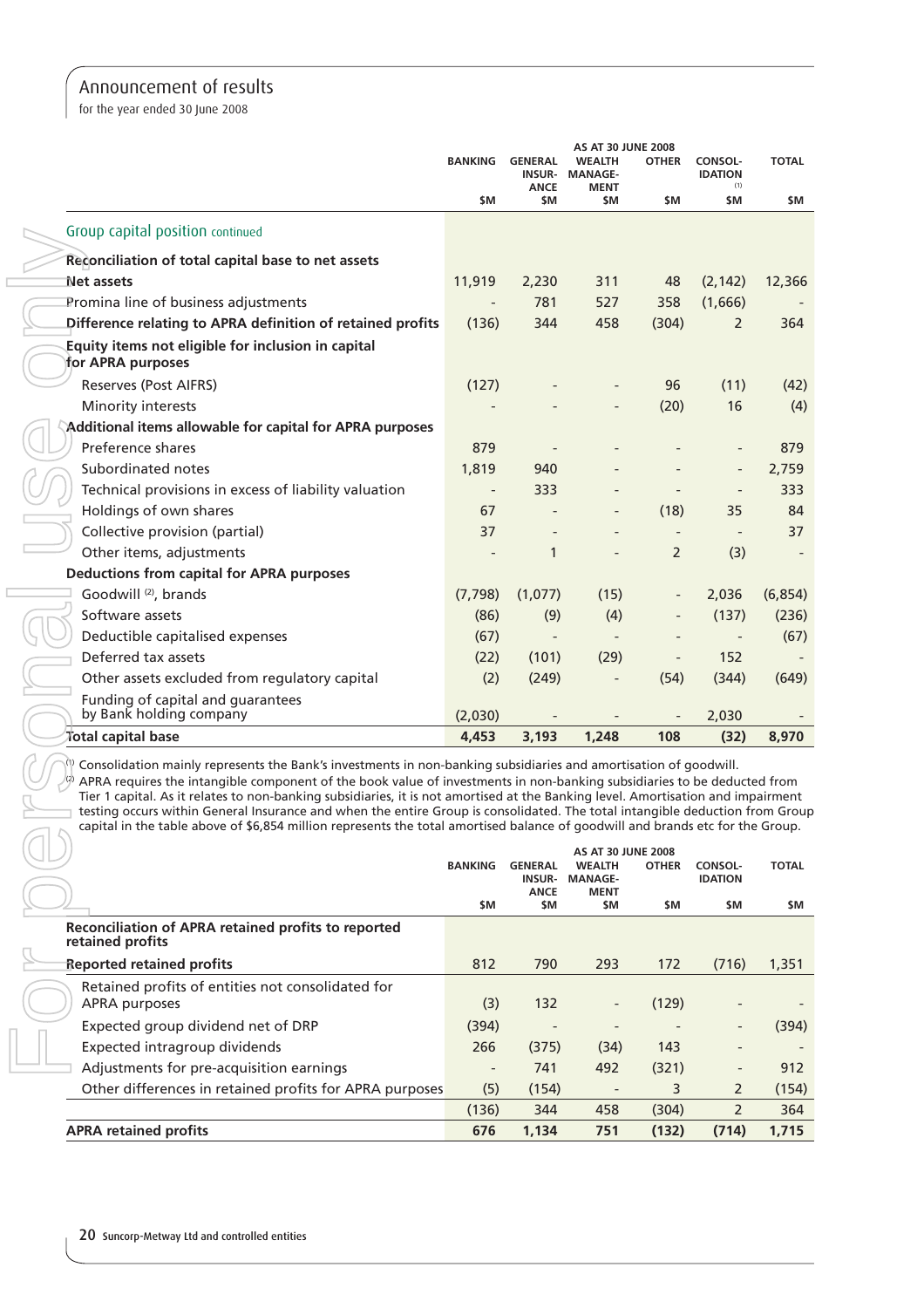for the year ended 30 June 2008

|                                                                    | <b>JUN-08</b><br>\$M | <b>DEC-07</b><br>\$M     | <b>JUN-07</b><br>\$M     | <b>DEC-06</b><br>\$M |
|--------------------------------------------------------------------|----------------------|--------------------------|--------------------------|----------------------|
| Banking capital adequacy                                           |                      |                          |                          |                      |
| <b>Consolidated banking capital</b>                                |                      |                          |                          |                      |
| Tier 1                                                             |                      |                          |                          |                      |
| <b>Fundamental Tier 1</b>                                          |                      |                          |                          |                      |
| Ordinary share capital                                             | 10,882               | 10,562                   | 10,436                   | 3,195                |
| <b>Reserves</b>                                                    | 5                    | 2                        | 2                        | 1                    |
| Retained profits                                                   | 676                  | 926                      | 1,046                    | 910                  |
|                                                                    | 11,563               | 11,490                   | 11,484                   | 4,106                |
| <b>Residual Tier 1</b>                                             |                      |                          |                          |                      |
| Reset preference shares                                            | 144                  | 144                      | 144                      | 144                  |
| Convertible preference shares                                      | 735                  |                          |                          |                      |
| Residual Tier 1 transferred to Upper Tier 2                        | (22)                 |                          |                          |                      |
|                                                                    | 857                  | 144                      | 144                      | 144                  |
| <b>Tier 1 deductions</b>                                           |                      |                          |                          |                      |
| Goodwill and other intangibles arising on acquisition              | (7, 798)             | (7, 744)                 | (7, 738)                 | (1,308)              |
| Software assets                                                    | (86)                 | (86)                     | (76)                     | (73)                 |
| Other intangible assets                                            | (67)                 | (52)                     | (53)                     | (53)                 |
| Deferred tax assets                                                | (22)                 |                          | (64)                     | (56)                 |
| Other Tier 1 deductions                                            | (2)                  | $\qquad \qquad -$        |                          |                      |
| Tier 1 deductions for investments in subsidiaries, capital support | (1,015)              | (992)                    | (994)                    | (429)                |
|                                                                    | (8,990)              | (8, 874)                 | (8,925)                  | (1, 919)             |
| <b>Total Tier 1 capital</b>                                        | 3,430                | 2,760                    | 2,703                    | 2,331                |
| Tier 2                                                             |                      |                          |                          |                      |
| <b>Upper Tier 2</b>                                                |                      |                          |                          |                      |
| APRA general reserve for credit losses                             | 197                  | 177                      | 154                      | 143                  |
| Perpetual subordinated notes                                       | 170                  | 170                      | 170                      | 170                  |
| Residual Tier 1 transferred to Upper Tier 2                        | 22                   | $\overline{\phantom{a}}$ | $\overline{\phantom{a}}$ |                      |
|                                                                    | 389                  | 347                      | 324                      | 313                  |
| <b>Lower Tier 2</b>                                                |                      |                          |                          |                      |
| Subordinate notes                                                  | 1,649                | 1,777                    | 1,030                    | 1,067                |
| Lower Tier 2 deductions                                            |                      | $\overline{\phantom{a}}$ | $\overline{\phantom{a}}$ |                      |
|                                                                    | 1,649                | 1,777                    | 1,030                    | 1,067                |
| <b>Tier 2 deductions</b>                                           |                      |                          |                          |                      |
| Tier 2 deductions for investments in subsidiaries, capital support | (1, 015)             | (991)                    | (994)                    | (428)                |
|                                                                    | (1, 015)             | (991)                    | (994)                    | (428)                |
| Total Tier 2 capital                                               | 1,023                | 1,133                    | 360                      | 952                  |
| <b>Capital base</b>                                                | 4,453                | 3,893                    | 3,063                    | 3,283                |
| <b>Total assessed risk</b>                                         | 42,650               | 35,900                   | 31,063                   | 28,955               |
| Risk weighted capital ratio                                        | 10.44%               | 10.84%                   | 9.86%                    | 11.34%               |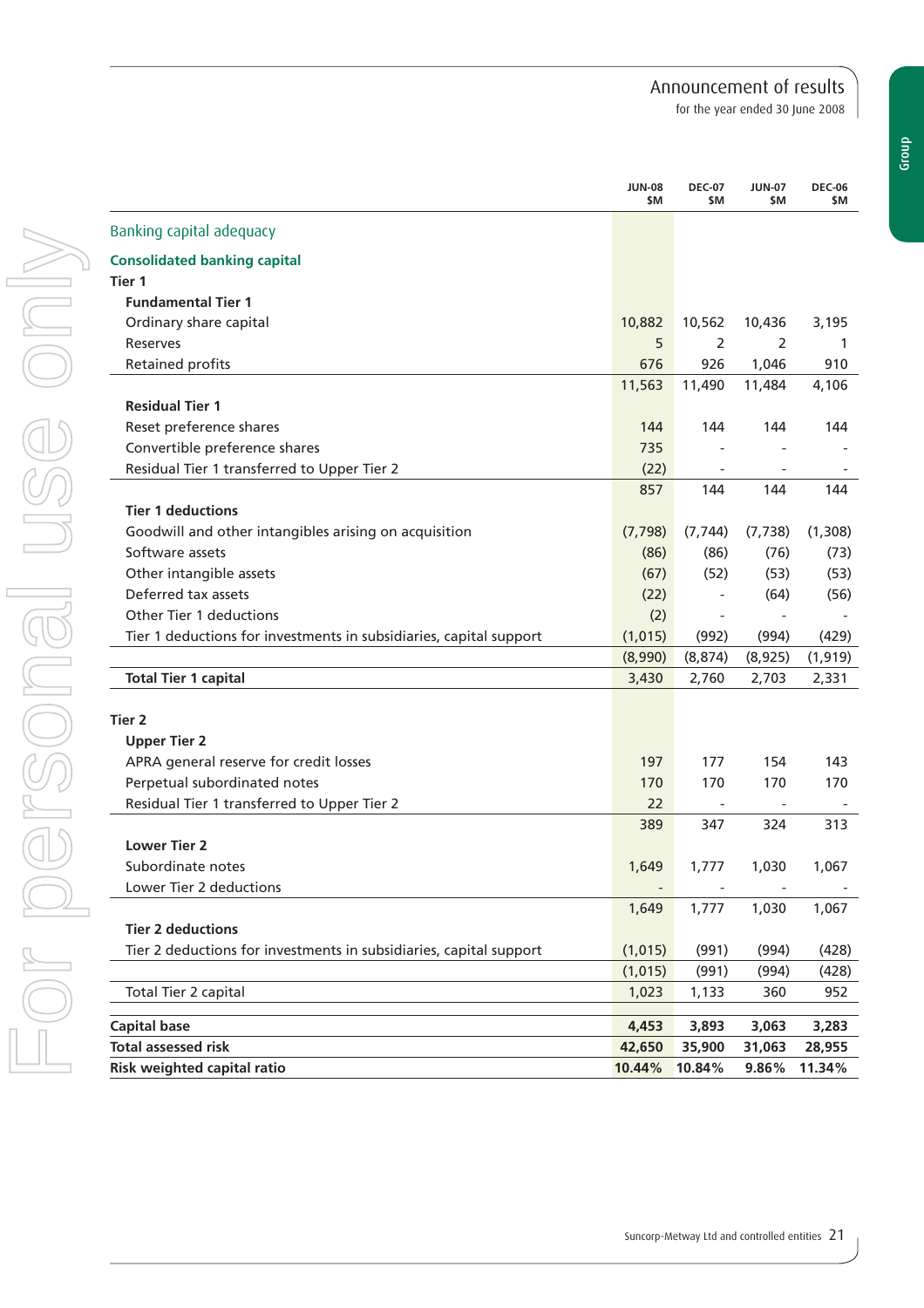for the year ended 30 June 2008

|                                                                                                                                                                                                      | <b>JUN-08</b><br>\$M | <b>DEC-07</b><br>\$M | <b>JUN-07</b><br>\$M | <b>DEC-06</b><br>SΜ |
|------------------------------------------------------------------------------------------------------------------------------------------------------------------------------------------------------|----------------------|----------------------|----------------------|---------------------|
| Banking capital adequacy continued                                                                                                                                                                   |                      |                      |                      |                     |
| <b>Reconciliation of deduction for investments in subsidiaries</b>                                                                                                                                   |                      |                      |                      |                     |
| Investment securities - Balance Sheet - Banking                                                                                                                                                      | 9,821                | 9,706                | 9,704                | 2,145               |
| Less securities held by entities not consolidated for APRA purposes                                                                                                                                  | (19)                 | (6)                  | (5)                  | (6)                 |
| Less intangible component deducted from Tier 1 capital -                                                                                                                                             |                      |                      |                      |                     |
| non-banking subsidiaries                                                                                                                                                                             | (7, 777)             | (7, 722)             | (7, 716)             | (1, 287)            |
| Deduction for net tangible investments in subsidiaries                                                                                                                                               | 2,025                | 1,978                | 1,983                | 852                 |
| Capital support provided to subsidiaries                                                                                                                                                             | 5                    | 5                    | 5                    | 5                   |
| Capital deduction for investments in subsidiaries, capital support                                                                                                                                   | 2,030                | 1,983                | 1,988                | 857                 |
| 50% deduction from Tier 1 capital                                                                                                                                                                    | (1,015)              | (992)                | (994)                | (429)               |
| 50% deduction from Tier 2 capital                                                                                                                                                                    | (1, 015)             | (991)                | (994)                | (428)               |
| Deductions for investments in subsidiaries, capital support                                                                                                                                          | (2,030)              | (1,983)              | (1,988)              | (857)               |
| <b>Retained profits movement</b>                                                                                                                                                                     |                      |                      |                      |                     |
| Retained profits opening for the half-year                                                                                                                                                           | 926                  | 1,046                | 910                  | 861                 |
| Add Banking profit after tax for the half-year                                                                                                                                                       | 168                  | 199                  | 165                  | 202                 |
| Less profit after tax of entities not consolidated for APRA purposes                                                                                                                                 | (1)                  | 2                    | (1)                  | 2                   |
| Add/(less) APRA adjustments                                                                                                                                                                          | (11)                 | (19)                 | (3)                  | (105)               |
| Less dividend expense/accrual                                                                                                                                                                        | (526)                | (484)                | (509)                | (294)               |
| Add estimated change in dividend reinvestment plan                                                                                                                                                   | 10                   | (6)                  | 54                   | 4                   |
| Add dividends from non-banking subsidiaries                                                                                                                                                          | 110                  | 188                  | 430                  | 240                 |
| Retained profits closing for the half-year                                                                                                                                                           | 676                  | 926                  | 1,046                | 910                 |
| Reconciliation of banking deduction for intangible assets to group<br>intangible assets                                                                                                              |                      |                      |                      |                     |
| Deduction for banking subsidiaries intangible assets                                                                                                                                                 | 21                   | 22                   | 22                   | 21                  |
| Deduction for non-banking entities intangible assets                                                                                                                                                 | 7,777                | 7,722                | 7,716                | 1,287               |
| <b>Banking deduction for intangible assets</b>                                                                                                                                                       | 7,798                | 7,744                | 7,738                | 1,308               |
| APRA adjustments                                                                                                                                                                                     |                      | 66                   | 66                   | 1                   |
| Goodwill reflected in investments in associates                                                                                                                                                      | (39)                 | (39)                 | (38)                 | (38)                |
| Amortisation of non-banking goodwill                                                                                                                                                                 | (763)                | (590)                | (394)                | (217)               |
| Software assets <sup>(1)</sup>                                                                                                                                                                       | 86                   | 86                   | 76                   | 73                  |
| Intangible assets not deducted from capital                                                                                                                                                          | 8                    | 11                   | 9                    | 10                  |
| <b>Group intangible assets</b>                                                                                                                                                                       | 7,090                | 7,278                | 7,457                | 1,137               |
| $(1)$ This amount represents the Banking group capital deduction for software assets. Software assets held elsewhere in the Group<br>are included in the capital deduction for goodwill, brands etc. |                      |                      |                      |                     |
|                                                                                                                                                                                                      |                      |                      |                      |                     |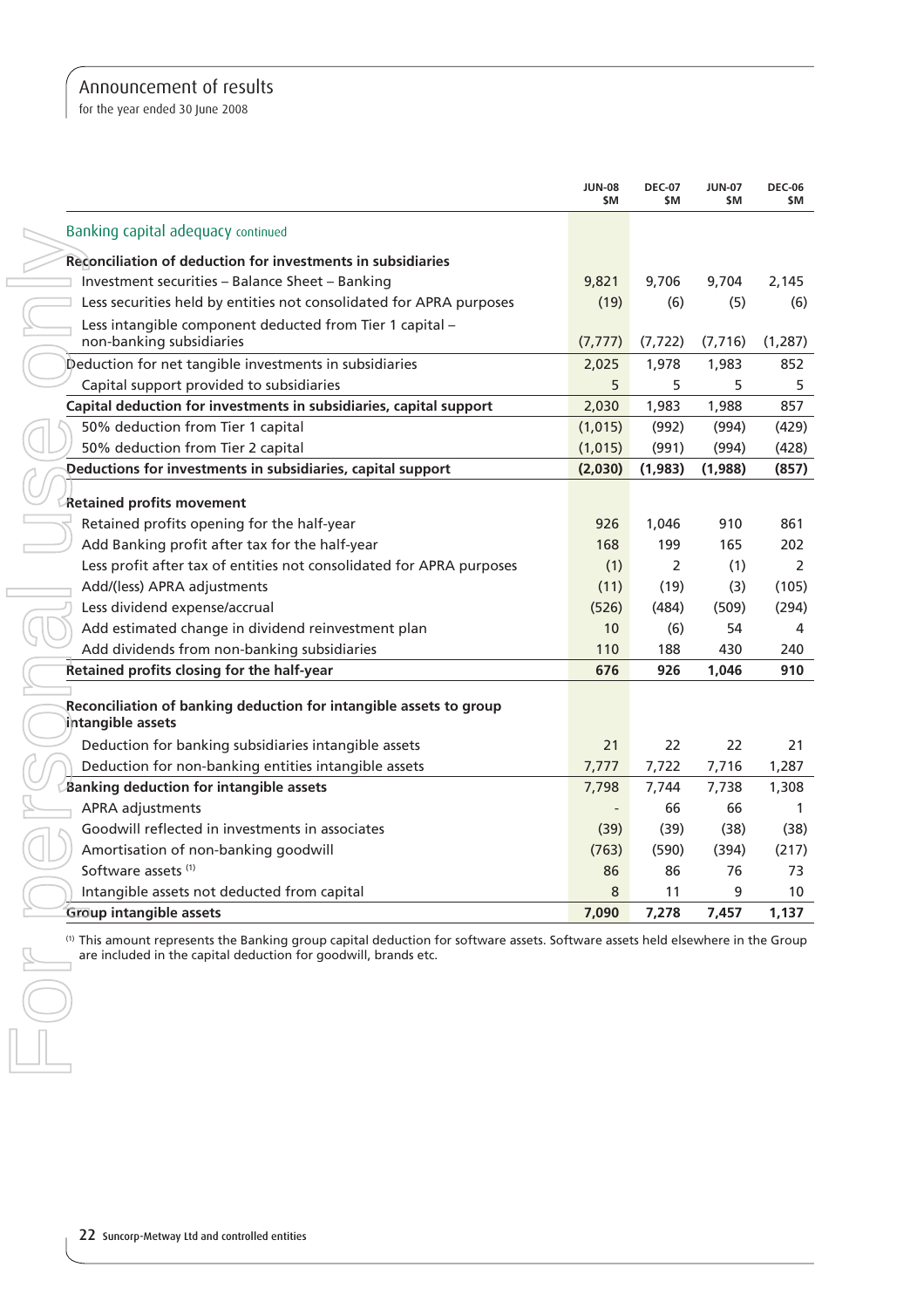|                                                                                                                       |                      | <b>CARRYING VALUE</b> |                      | <b>WEIGHTS</b>           |                    | <b>RISK WEIGHTED BALANCE</b> |                      |                      |                      |
|-----------------------------------------------------------------------------------------------------------------------|----------------------|-----------------------|----------------------|--------------------------|--------------------|------------------------------|----------------------|----------------------|----------------------|
|                                                                                                                       | <b>JUN-08</b><br>\$M | <b>DEC-07</b><br>\$M  | <b>JUN-07</b><br>\$M | <b>DEC-06</b><br>\$M     | <b>JUN-08</b><br>% | <b>JUN-08</b><br>\$M         | <b>DEC-07</b><br>\$M | <b>JUN-07</b><br>\$M | <b>DEC-06</b><br>\$M |
| Banking capital adequacy continued                                                                                    |                      |                       |                      |                          |                    |                              |                      |                      |                      |
| <b>Risk weighted assets</b>                                                                                           |                      |                       |                      |                          |                    |                              |                      |                      |                      |
| <b>Assets</b>                                                                                                         |                      |                       |                      |                          |                    |                              |                      |                      |                      |
| Cash items                                                                                                            | 365                  | 541                   | 465                  | 494                      | 10%                | 35                           | 2                    | 8                    | 3                    |
| Claims on Australian and<br>foreign governments                                                                       | 260                  | 63                    | 58                   | 61                       | 0%                 | 1                            |                      |                      |                      |
| Claims on central banks,<br>international banking agencies,<br>regional development banks,<br>ADIs and overseas banks | 581                  | 163                   | 143                  | 181                      | 20%                | 119                          | 33                   | 29                   | 36                   |
| Claims secured against eligible<br>residential mortgages                                                              | 23,162               | 19,678                | 17,513               | 18,093                   | 43%                | 9,996                        | 9,839                | 8,757                | 9,047                |
| Past due claims                                                                                                       | 511                  |                       |                      | $\overline{\phantom{a}}$ | 136%               | 696                          |                      |                      |                      |
| Other assets and claims                                                                                               | 26,175               | 23,273                | 20,576               | 18,236                   | 98%                | 25,700                       | 23,306               | 20,599               | 18,261               |
| Total Banking assets (1)                                                                                              | 51,054               | 43,718                | 38,755               | 37,065                   |                    | 36,547                       | 33,180               | 29,393               | 27,347               |

**RISK**

|                                                             | <b>NOTIONAL</b><br><b>CREDIT</b><br><b>RISK</b><br><b>EQUIV-</b><br><b>AMOUNT</b><br><b>WEIGHTS</b><br><b>ALENT</b> |                            | <b>RISK WEIGHTED BALANCE</b> |                      |                            |                       |                      |
|-------------------------------------------------------------|---------------------------------------------------------------------------------------------------------------------|----------------------------|------------------------------|----------------------|----------------------------|-----------------------|----------------------|
|                                                             | <b>JUN-08</b><br>\$M                                                                                                | <b>JUN-08</b><br><b>SM</b> | <b>JUN-08</b><br>%           | <b>JUN-08</b><br>\$M | <b>DEC-07</b><br><b>SM</b> | <b>JUN-07</b><br>\$M. | <b>DEC-06</b><br>\$M |
| Off balance sheet positions                                 |                                                                                                                     |                            |                              |                      |                            |                       |                      |
| Guarantees entered into in the normal course<br>of business | 353                                                                                                                 | 193                        | 96                           | 186                  | 184                        | 141                   | 140                  |
| Commitments to provide loans and advances                   | 9,790                                                                                                               | 3,190                      | 80                           | 2,273                | 1,755                      | 1,016                 | 1,074                |
| Capital commitments                                         | 96                                                                                                                  | 96                         | 100                          | 96                   | 31                         | 33                    | 16                   |
| Foreign exchange contracts                                  | 17,097                                                                                                              | 266                        | 34                           | 91                   | 78                         | 94                    | 45                   |
| Interest rate contracts                                     | 49,527                                                                                                              | 477                        | 29                           | 136                  | 123                        | 94                    | 68                   |
| Total off balance sheet positions                           | 76,863                                                                                                              | 4,222                      |                              | 2,782                | 2,171                      | 1,378                 | 1,343                |
| Market risk capital charge                                  |                                                                                                                     |                            |                              | 597                  | 549                        | 292                   | 265                  |
| Operational risk capital charge                             |                                                                                                                     |                            |                              | 2,724                |                            |                       |                      |
| Total risk weighted assets                                  |                                                                                                                     |                            |                              | 36,547               | 33,180                     | 29,393                | 27,347               |
| Total assessed risk                                         |                                                                                                                     |                            |                              | 42,650               | 35,900                     | 31,063                | 28,955               |
| <b>Risk weighted capital ratios</b>                         |                                                                                                                     |                            |                              |                      | %                          | %                     | %                    |
| Tier 1                                                      |                                                                                                                     |                            |                              | 8.04                 | 7.69                       | 8.70                  | 8.05                 |
| Tier 2                                                      |                                                                                                                     |                            |                              | 2.40                 | 3.16                       | 1.16                  | 3.29                 |
| Total risk weighted capital ratios                          |                                                                                                                     |                            |                              | 10.44                | 10.84                      | 9.86                  | 11.34                |

 $(1)$  Total Banking assets differ from Banking segment assets due to the adoption of the APRA classification of intangible assets, deferred taxation, incorporation of the trading book in the market risk capital charge and general reserve for credit losses for capital adequacy purposes.

Group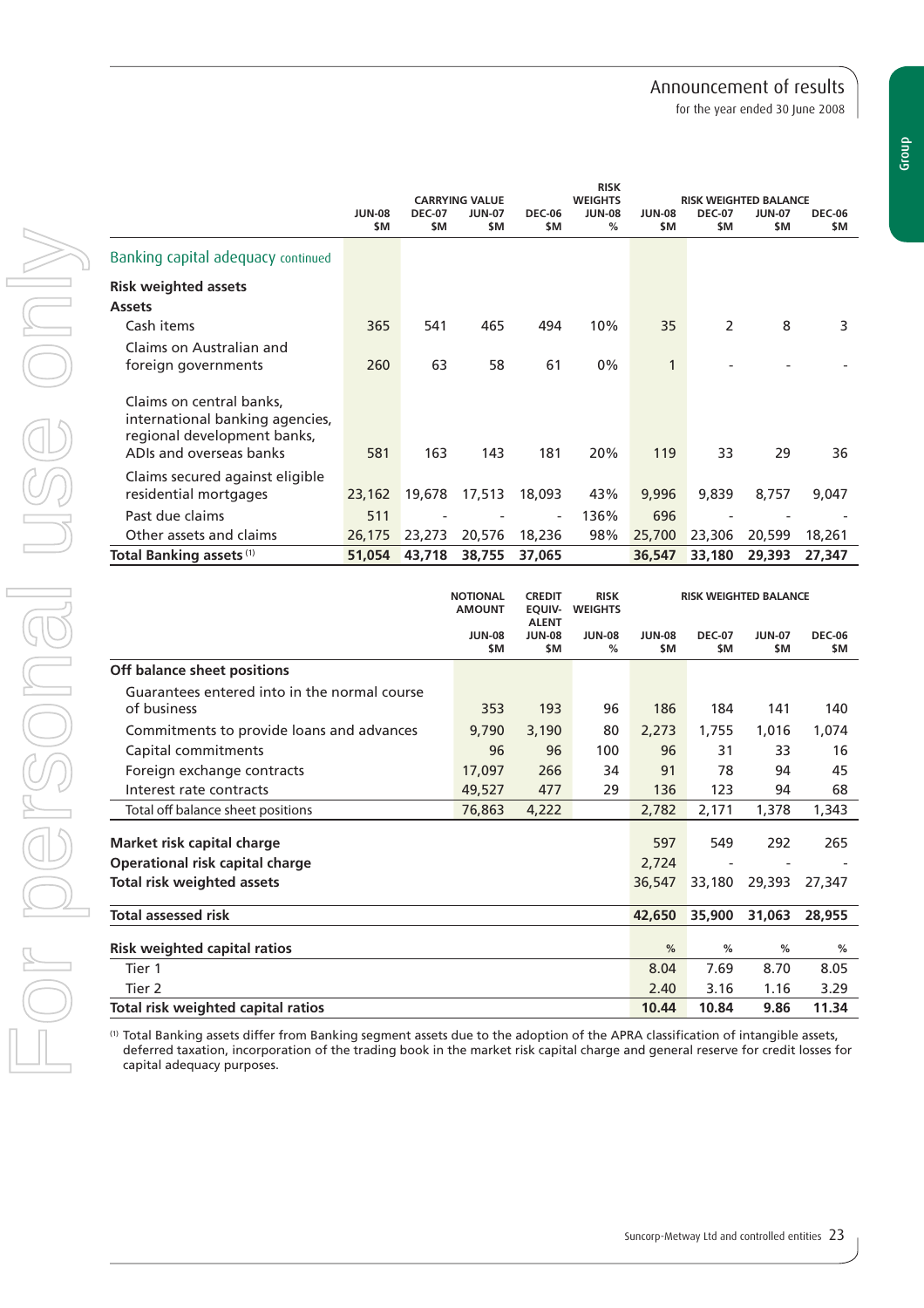for the year ended 30 June 2008

|                                                                    | <b>JUN-08</b><br>\$M | <b>DEC-07</b><br>\$M | <b>JUN-07</b><br>\$M. | <b>DEC-06</b><br>SΜ |
|--------------------------------------------------------------------|----------------------|----------------------|-----------------------|---------------------|
| Adjusted common equity - consolidated Bank                         |                      |                      |                       |                     |
| <b>Fundamental Tier 1</b>                                          | 11,563               | 11,490               | 11,484                | 4,106               |
| DRP underwriting                                                   | 394                  | 194                  |                       |                     |
| Tier 1 deductions                                                  | (8,990)              | (8, 874)             | (8,925)               | (1, 919)            |
| Tier 2 deductions for investments in subsidiaries, capital support | (1,015)              | (991)                | (994)                 | (428)               |
| <b>Adjusted Common Equity</b>                                      | 1,952                | 1,819                | 1,565                 | 1,759               |
| Total assessed risk                                                | 42,650               | 35,900               | 31,063                | 28,955              |
|                                                                    | $\%$                 | $\%$                 | %                     | %                   |
| Adjusted Common Equity ratio                                       | 4.58                 | 5.07                 | 5.04                  | 6.07                |

## General Insurance minimum capital ratio

The minimum capital requirement (MCR) for General Insurance is calculated by assessing the risks inherent in the business, which comprise:

the risk that the liability for outstanding claims is not sufficient to meet the obligations to policy holders arising from losses incurred up to the reporting date (outstanding claims risk)

the risk that the unearned premium liability is insufficient to meet the obligations to policyholders arising from losses incurred after the reporting date on existing policies (premium liabilities risk)

the risk that the value of assets is diminished (investment risk); and

 the risk of a catastrophe giving rise to major claims losses up to the retention amount under existing reinsurance arrangements (catastrophe risk).

These risks are quantified to determine the minimum capital required under the APRA prudential standards. This requirement is compared with the capital held in the General Insurance companies. Any provisions for outstanding  $\alpha$  diaims and insurance risk in excess of the amount required to provide a level of sufficiency at 75% is classified as capital.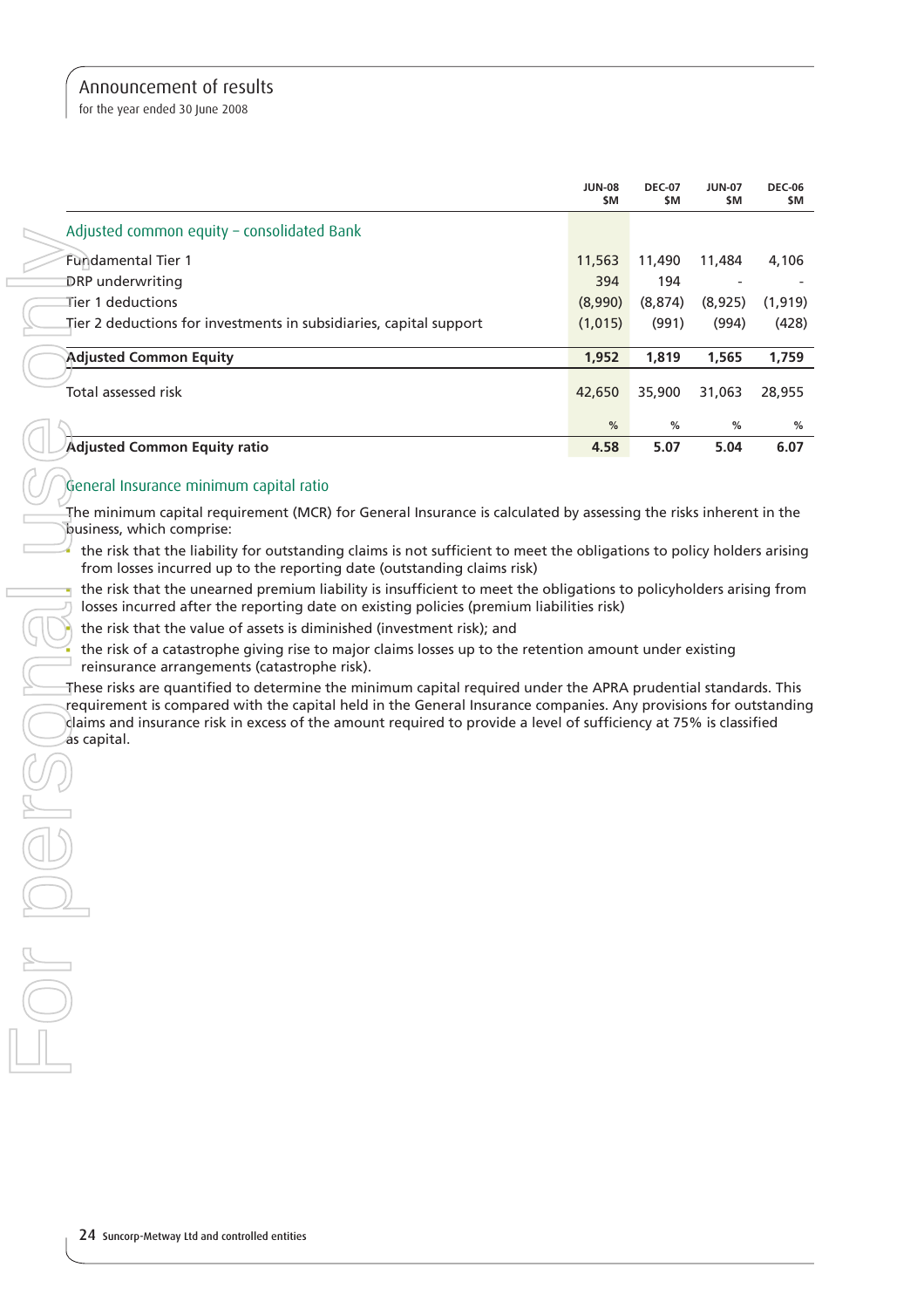for the year ended 30 June 2008

|                                                                                                                                            | <b>JUN-08</b>                                   | <b>JUN-08</b>                | <b>JUN-08</b>        | <b>DEC-07</b>         | <b>JUN-08</b>             | <b>DEC-07</b>             |
|--------------------------------------------------------------------------------------------------------------------------------------------|-------------------------------------------------|------------------------------|----------------------|-----------------------|---------------------------|---------------------------|
|                                                                                                                                            | <b>INTERNAL</b><br>CONSOL <sup>(4)</sup><br>\$M | CONSOL <sup>(1)</sup><br>\$M | <b>SUN(2)</b><br>\$M | <b>SUN (2)</b><br>\$M | VIL <sup>(3)</sup><br>\$M | VIL <sup>(3)</sup><br>\$M |
| General Insurance minimum capital ratio continued                                                                                          |                                                 |                              |                      |                       |                           |                           |
| Tier 1                                                                                                                                     |                                                 |                              |                      |                       |                           |                           |
| Ordinary share capital                                                                                                                     | 2,085                                           | 2,085                        | 1,468                | 1,468                 | 617                       | 617                       |
| <b>Reserves</b>                                                                                                                            | 6                                               | 6                            |                      |                       | 6                         |                           |
| Retained profits                                                                                                                           | 973                                             | 973                          | 718                  | 652                   | 255                       | 519                       |
| Insurance liabilities in excess of liability valuation                                                                                     | 422                                             | 422                          | 289                  | 357                   | 133                       | 261                       |
| Less: Tax effect of excess insurance liabilities                                                                                           | (127)                                           | (127)                        | (87)                 | (107)                 | (40)                      | (78)                      |
|                                                                                                                                            | 3,359                                           | 3,359                        | 2,388                | 2,370                 | 971                       | 1,319                     |
| Less:                                                                                                                                      |                                                 |                              |                      |                       |                           |                           |
| Goodwill and other intangible assets                                                                                                       | (1,009)                                         | (1,009)                      | (927)                | (926)                 | (82)                      | (77)                      |
| Other Tier 1 deductions                                                                                                                    | (350)                                           | (106)                        | (54)                 | (6)                   | (52)                      | (30)                      |
| Total deductions from Tier 1 capital                                                                                                       | (1, 359)                                        | (1, 115)                     | (981)                | (932)                 | (134)                     | (107)                     |
| <b>Total Tier 1 capital</b>                                                                                                                | 2,000                                           | 2,244                        | 1,407                | 1,438                 | 837                       | 1,212                     |
| Tier <sub>2</sub>                                                                                                                          |                                                 |                              |                      |                       |                           |                           |
| Subordinated notes                                                                                                                         | 940                                             | 940                          | 277                  | 278                   | 418                       | 606                       |
| <b>APRA capital base</b>                                                                                                                   | 2,940                                           | 3,184                        | 1,684                | 1,716                 | 1,255                     | 1,818                     |
|                                                                                                                                            | 754                                             | 754                          | 478                  | 472                   | 276                       | 271                       |
| Outstanding claims risk capital charge<br>Premium liabilities risk capital charge                                                          | 410                                             | 410                          | 217                  | 198                   | 193                       | 177                       |
|                                                                                                                                            |                                                 |                              | 695                  | 670                   | 469                       | 448                       |
| Total insurance risk capital charge                                                                                                        | 1,164                                           | 1,164                        |                      |                       |                           |                           |
| Investment risk capital charge                                                                                                             | 464                                             | 479                          | 265                  | 270                   | 214                       | 233                       |
| Catastrophe risk capital charge                                                                                                            | 150                                             | 150                          | 150                  | 200                   | 20                        | 20                        |
| APRA approved adjustments                                                                                                                  | (27)                                            | (27)                         |                      |                       | (27)                      |                           |
| Total minimum capital requirement (MCR)                                                                                                    | 1,751                                           | 1,766                        | 1,110                | 1,140                 | 676                       | 701                       |
| <b>MCR</b> coverage ratio (times)                                                                                                          | 1.68                                            | 1.80                         | 1.52                 | 1.51                  | 1.86                      | 2.59                      |
| <sup>(1)</sup> GI Consol - Sum of MCR for the SMIL group and the VIL group<br>(2) SUN - MCR for the Suncorp-Metway Insurance Limited Group |                                                 |                              |                      |                       |                           |                           |

(3) VIL – MCR for the Vero Insurance Limited Consolidated Group

(4) Internal MCR excluding internal funding transactions

|                                                                      | <b>JUN-08</b><br><b>SUN</b><br>\$M | <b>DEC-07</b><br><b>SUN</b><br>\$M | <b>JUN-08</b><br><b>VIL</b><br>\$M | <b>DEC-07</b><br>VIL<br>\$M |
|----------------------------------------------------------------------|------------------------------------|------------------------------------|------------------------------------|-----------------------------|
| <b>Retained profits movement</b>                                     |                                    |                                    |                                    |                             |
| Retained profits opening for the half-year                           | 652                                | 703                                | 519                                | 567                         |
| Add General Insurance profit after tax for the half-year             | 11                                 | 49                                 | 38                                 | 45                          |
| Less profit after tax of entities not consolidated for APRA purposes |                                    | (13)                               | 60                                 | (14)                        |
| Add retained profits of new consolidated entities                    | $\overline{\phantom{0}}$           | (7)                                |                                    |                             |
| Add/(less) APRA adjustments                                          | (71)                               | 20                                 | (12)                               | 11                          |
| Less dividends paid/received                                         | 125                                | (100)                              | (350)                              | (90)                        |
| Retained profits closing for the half-year                           | 718                                | 652                                | 255                                | 519                         |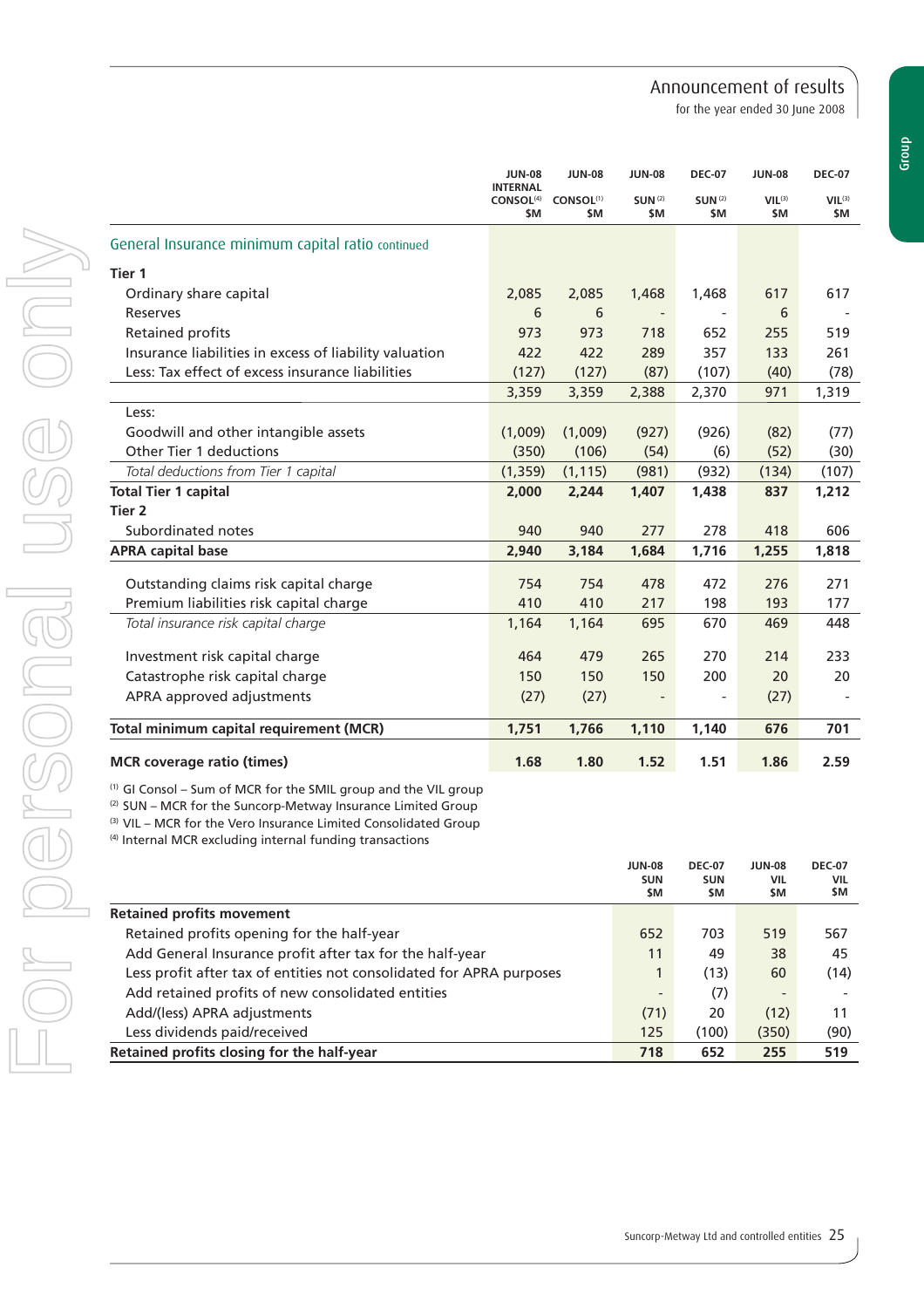#### Dividends

The final dividend of 55 cents per share is fully franked and due to be paid on 1 October 2008. The record date for determining entitlements to the dividends is 4 September 2008.

|                                                                                                                   | <b>JUN-08</b><br>\$M | <b>DEC-07</b><br><b>SM</b> | <b>JUN-07</b><br><b>SM</b> | DEC-06<br><b>SM</b> |
|-------------------------------------------------------------------------------------------------------------------|----------------------|----------------------------|----------------------------|---------------------|
| <b>franking credits</b>                                                                                           |                      |                            |                            |                     |
| Franking credits available for subsequent financial years\}<br>based on a tax rate of 30% after proposed dividend | 442                  | 478                        | 558                        | 442                 |

#### Income tax

|                                                           | <b>JUN-08</b>  | <b>JUN-07</b> | <b>JUN-08</b><br>vs JUN-07 |
|-----------------------------------------------------------|----------------|---------------|----------------------------|
|                                                           | \$M            | <b>SM</b>     | %                          |
| Profit before income tax expense                          | 628            | 1,543         | (59.3)                     |
| Income tax using the domestic corporation tax rate of 30% | 188            | 463           | (59.4)                     |
| Effect of tax rates in foreign jurisdictions              | 3              |               | n/a                        |
| Increase/(decrease) in income tax expense due to:         |                |               |                            |
| Non-deductible expenses                                   | $\overline{7}$ |               | 600.0                      |
| Imputation gross-up on dividends received                 | 9              | 9             |                            |
| Statutory funds                                           | (83)           | 55            | (250.9)                    |
| Income tax offsets and credits                            | (32)           | (25)          | 28.0                       |
| Tax incentives not recognised in the Income Statement     | (1)            |               | n/a                        |
| Amortisation of intangible assets on acquisition          |                |               | n/a                        |
| Other                                                     | (17)           | (19)          | (10.5)                     |
|                                                           | 81             | 484           | (83.3)                     |
| Over/under provision in prior year                        | (14)           | (5)           | 180.0                      |
| lhcome tax expense on pre-tax net profit                  | 67             | 479           | (86.0)                     |
|                                                           |                |               |                            |
| Effective tax rate                                        | 10.7%          | 31.0%         | (65.6)                     |

The Group's effective tax rate for the year ended 30 June 2008 is significantly lower than the 2006/07 rate and the standard 30% company tax rate. This is primarily due to the franking credits and tax offsets derived in the investment funds and the inclusion of tax credits attributable to life company policyholders.

During the year to 30 June 2008, the negative investment markets have resulted in life company policyholders obtaining a tax credit of \$83 million compared to a tax expense of \$55 million in the prior year. The impact of tax on policyholder interests is required to be included in the Wealth Management pre-tax result and is reversed out in the Group Tax Expense.

In respect of the general insurance business, the reduced underwriting and investment returns have meant that,  $r$ elative to net profit, the proportion of dividend income, effectively tax-free due to franking credits, increases with the result of lowering the effective tax rate for that business.

The tax effect of non-deductible amortisation expense referable to intangible assets identified on the acquisition of Promina Group Limited has not significantly impacted the effective tax rate. Pursuant to Accounting Standard AASB 112 Income Taxes, deferred tax balances were established for most identified intangibles at the date of acquisition. These deferred balances will reverse through deferred tax expense as non-deductible amortisation is added back.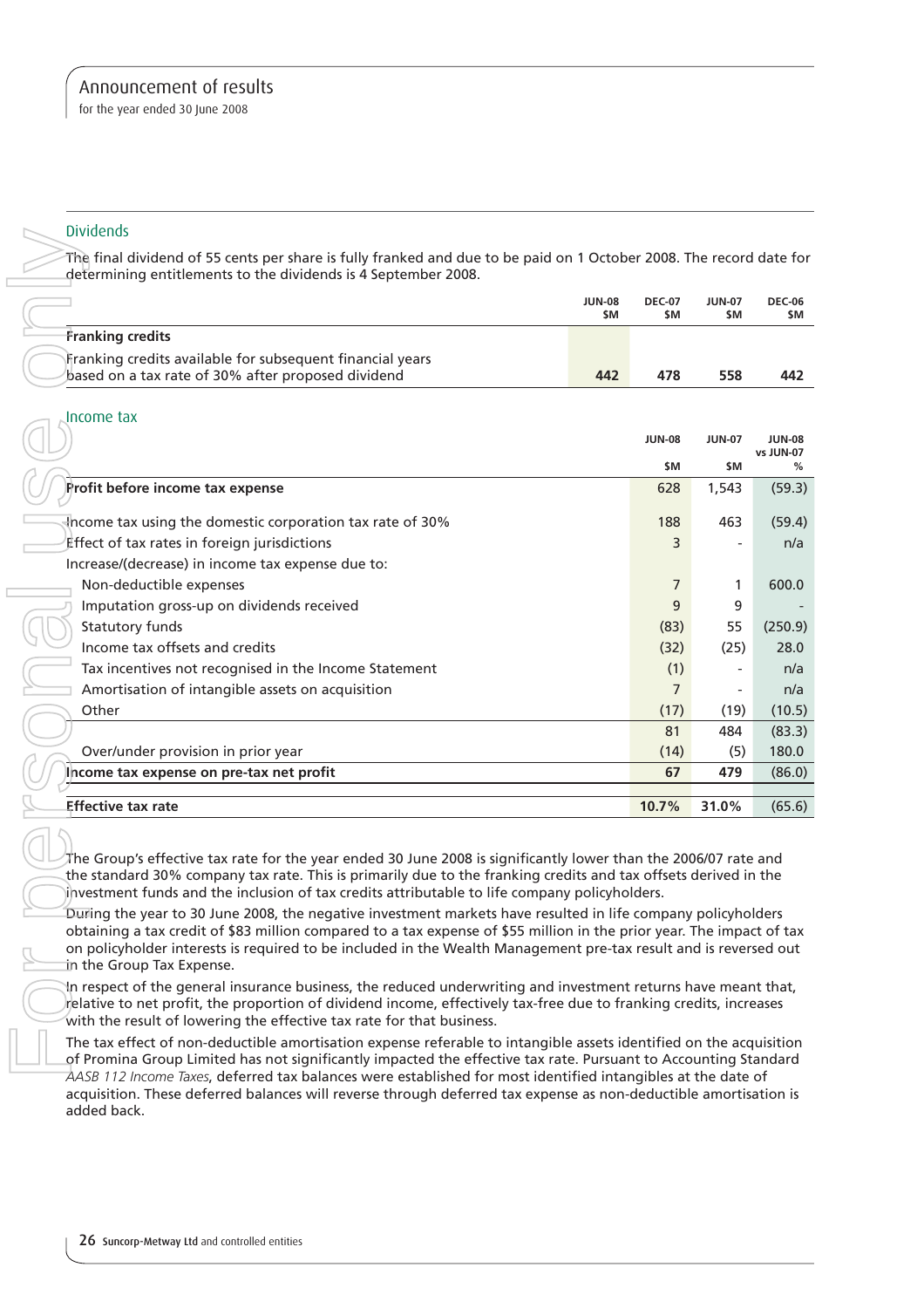# Pro-forma consolidated income statement

This pro-forma consolidated income statement presents the operating result of the combined Suncorp-Promina businesses as if Suncorp owned Promina from 1 July 2006. It is intended for comparative purposes only and does not represent actual results. The historical operating results of Promina have been aligned to Suncorp's financial year end and reported in accordance with their pre-acquisition accounting policies. Promina integration costs and other acquisition related items have been excluded.

No adjustment has been made for synergies which may have been realised had the acquisition occurred on 1 July 2006. Accordingly, it is not reflective of the future consolidated results of the Group.

|                                                       | <b>JUN-08</b> | <b>FULL YEAR ENDED</b><br><b>JUN-07</b> | <b>JUN-08</b><br><b>DEC-07</b> |                          | <b>HALF-YEAR ENDED</b><br><b>JUN-07</b><br><b>PRO-FORMA</b> | <b>DEC-06</b> |
|-------------------------------------------------------|---------------|-----------------------------------------|--------------------------------|--------------------------|-------------------------------------------------------------|---------------|
|                                                       | \$M           | \$M                                     | \$M                            | \$M                      | \$M                                                         | \$M.          |
| <b>Banking</b>                                        |               |                                         |                                |                          |                                                             |               |
| Net interest income                                   | 1.030         | 910                                     | 546                            | 484                      | 456                                                         | 454           |
| Non-interest income                                   | 178           | 163                                     | 94                             | 84                       | 88                                                          | 75            |
| Total income                                          | 1,208         | 1,073                                   | 640                            | 568                      | 544                                                         | 529           |
| <b>Operating expenses</b>                             | (540)         | (479)                                   | (295)                          | (245)                    | (244)                                                       | (235)         |
| Contribution before impairment losses, one-off        |               |                                         |                                |                          |                                                             |               |
| <i>items and tax</i>                                  | 668           | 594                                     | 345                            | 323                      | 300                                                         | 294           |
| Impairment losses on loans and advances               | (71)          | (25)                                    | (55)                           | (16)                     | (20)                                                        | (5)           |
| One-off non-recurring items                           | 36            |                                         | 36                             | $\overline{\phantom{a}}$ | $\frac{1}{2}$                                               |               |
| Contribution before tax                               | 633           | 569                                     | 326                            | 307                      | 280                                                         | 289           |
| <b>General Insurance</b>                              |               |                                         |                                |                          |                                                             |               |
| Gross written premium                                 | 6,430         | 6,246                                   | 3,274                          | 3,156                    | 3,163                                                       | 3,083         |
| Net earned premium                                    | 5,866         | 5,723                                   | 2,921                          | 2,945                    | 2,863                                                       | 2,860         |
| Net incurred claims                                   | (4,081)       | (3,649)                                 | (1, 904)                       | (2, 177)                 | (1,860)                                                     | (1,789)       |
| <b>Operating expenses</b>                             | (1,633)       | (1, 596)                                | (828)                          | (805)                    | (814)                                                       | (782)         |
| Investment income - insurance funds                   | 455           | 400                                     | 267                            | 188                      | 203                                                         | 197           |
| Insurance trading result                              | 607           | 878                                     | 456                            | 151                      | 392                                                         | 486           |
| Managed schemes net income                            | 47            | 21                                      | 13                             | 34                       | $\overline{7}$                                              | 14            |
| Joint venture and other income                        | 17            | 65                                      | (2)                            | 19                       | 26                                                          | 39            |
| Investment income - Shareholder Funds                 | (232)         | 354                                     | (260)                          | 28                       | 148                                                         | 206           |
| Contribution before tax and capital funding           | 439           | 1,318                                   | 207                            | 232                      | 573                                                         | 745           |
| Capital funding                                       | (132)         | (95)                                    | (72)                           | (60)                     | (49)                                                        | (46)          |
| Contribution before tax                               | 307           | 1,223                                   | 135                            | 172                      | 524                                                         | 699           |
|                                                       |               |                                         |                                |                          |                                                             |               |
| <b>Contribution from Wealth Management before tax</b> | 30            | 441                                     | (95)                           | 125                      | 186                                                         | 255           |
| Other                                                 |               |                                         |                                |                          |                                                             |               |
| Contribution from LJ Hooker                           | 14            | 14                                      | 6                              | 8                        | 7                                                           | 7             |
| Other                                                 | (37)          | 12                                      | (34)                           | (3)                      | 12                                                          |               |
| Wealth Management consolidation adjustments           | 20            | (14)                                    | 13                             | $\overline{7}$           | (6)                                                         | (8)           |
| Contribution before tax                               | (3)           | 12                                      | (15)                           | 12                       | 13                                                          | (1)           |
|                                                       |               |                                         |                                |                          |                                                             |               |
| Profit before tax and Promina acquisition items       | 967           | 2.245                                   | 351                            | 616                      | 1,003                                                       | 1,242         |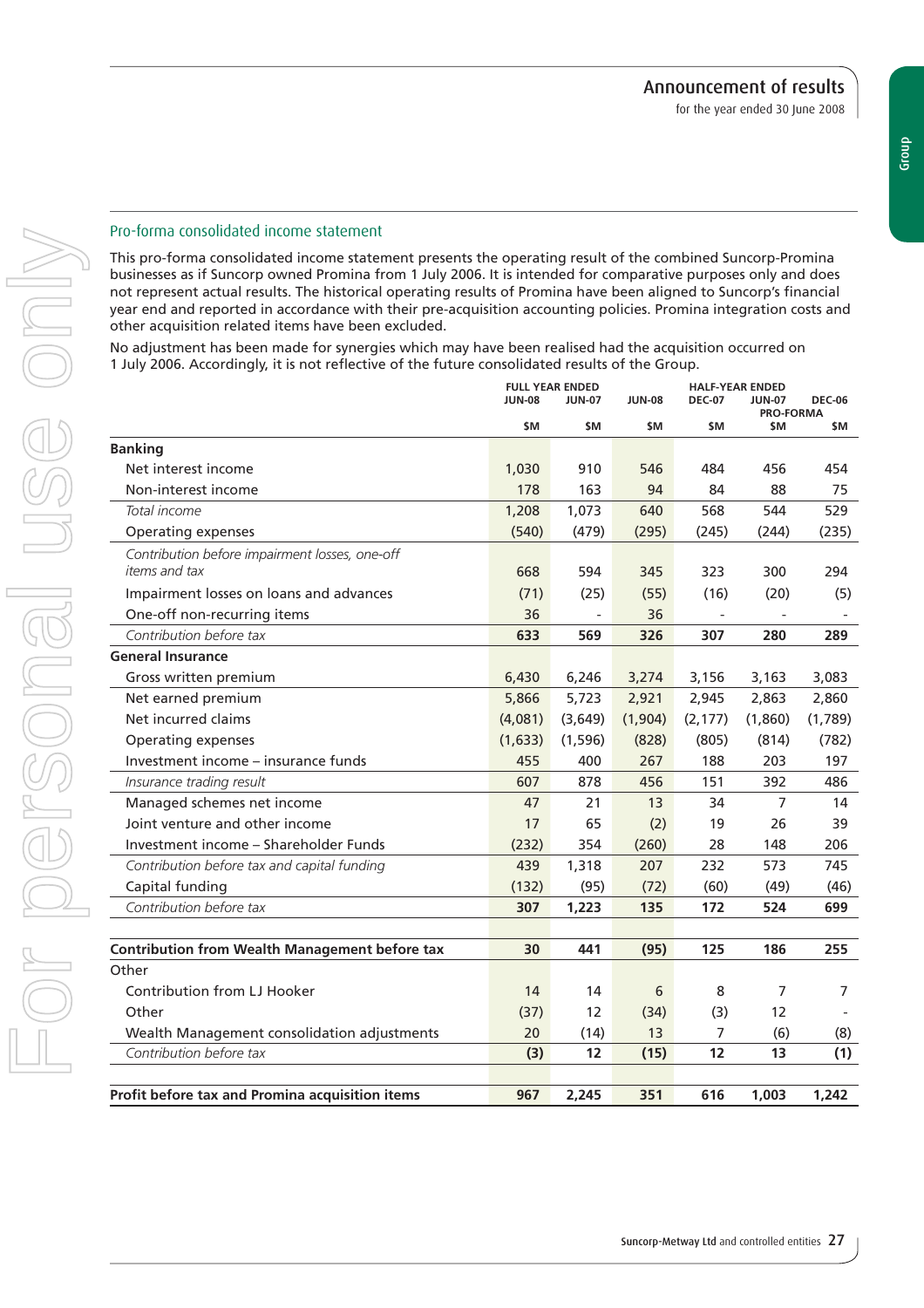for the year ended 30 June 2008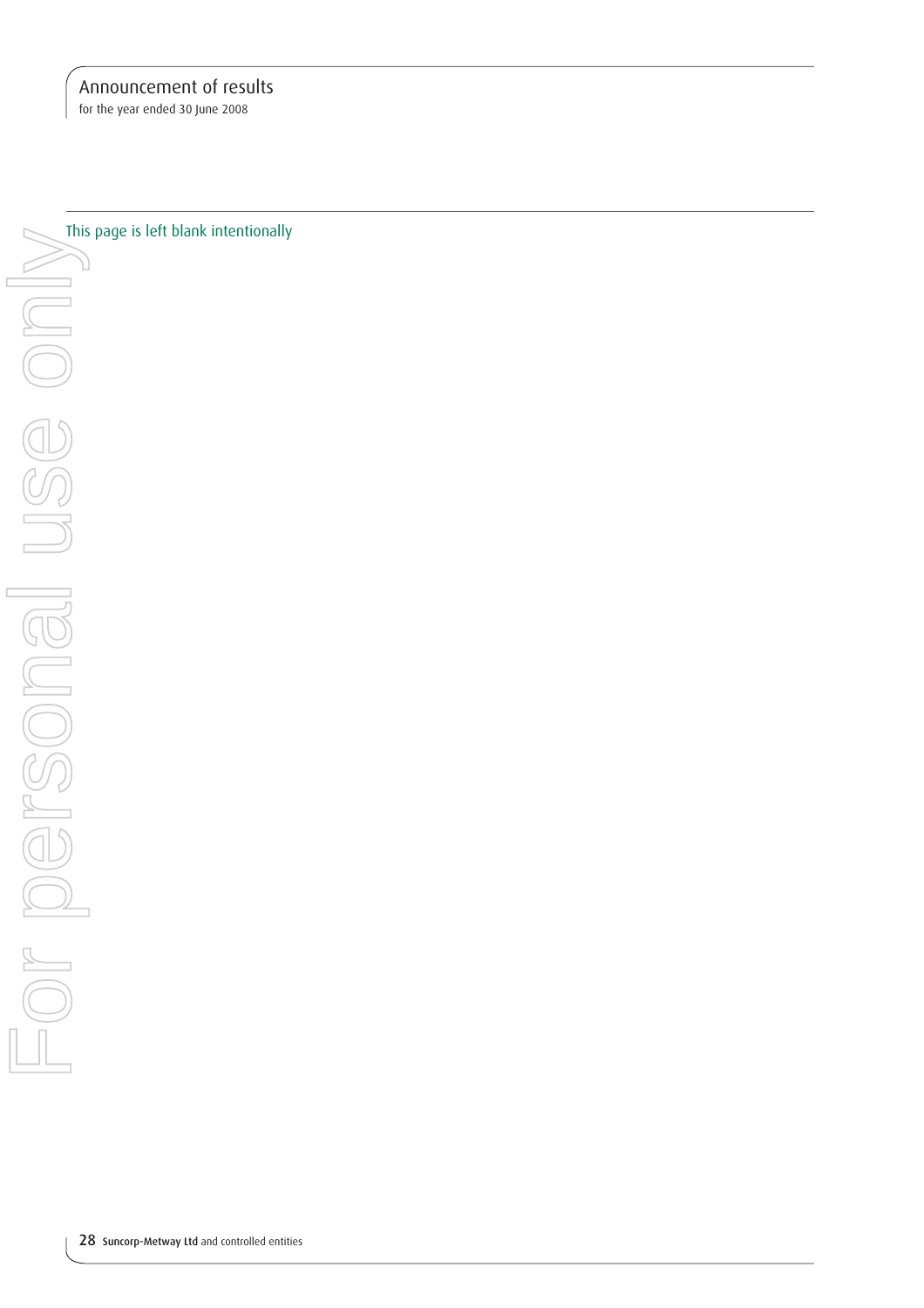### Segment information – Banking

#### Market Overview

- The year to June 2008 has proven to be one of the most challenging in recent history for the Australian banking sector. The revelation of non-performing sub-prime loans in the United States has had an immediate effect on global credit markets, closing down funding avenues and significantly increasing the cost of debt. In addition, tightening of domestic interest rates in response to inflationary pressures has served to slow demand and moderate lending growth. Suncorp, like most lending institutions, has responded by decoupling the headline variable mortgage rates from the Reserve Bank's Cash Rate and moved fixed and variable rates in line with the cost of funding.
- The Australian banks, to varying degrees, have been isolated from the moderation in lending growth as customers increasingly move from non-bank lenders and financial intermediaries back to the traditional banking sector. Commercial lending has also been supported by corporate customers who have turned to banks for funding as the wholesale markets deteriorate.
- Suncorp's strategy in this environment has been to:
	- bias new lending to existing customers and higher margin portfolios, seeking at all times to protect the brand and support the investment in the branch network
	- $\Box$  continually adjust rates to appropriately reflect cost of funds and risk metrics
	- improve the Bank's deposit gathering capability by adjusting the KPIs of front line staff to reflect deposit rather than asset growth targets
	- $\overline{p}$  further diversify the Bank's wholesale funding sources from both a term and geographical perspective;
	- $\overline{p}$  improve the profitability of the indirect channel by adjusting commissions based on the quality of business introduced; and
	- Continue to improve the variable cost base of the Bank by partnering with globally recognised suppliers for back-of-house processing.
- The Bank moves into the financial new year capable of managing further deterioration in the external environment and well placed to participate in an upturn in the sector.

#### Profit overview

For personal use only

IBALSONAL

**AIRIO** 

Profit before tax, bad debts and one-off items increased by 12.5% to \$668 million, reflecting underlying revenue growth in both lending and deposit portfolios.

- The Bank reported a net profit before tax of \$633 million, an increase of 11.2% over the prior year. This result was achieved against a backdrop of substantially increased funding costs following the global credit crunch.
- Over the 2007/08 year, housing receivables increased by 14.5% to \$27.2 billion, business lending receivables increased by 29.7% to \$27.0 billion and retail deposits increased by 18.3% to \$18.9 billion.
- Non-interest income increased by 9.2% to \$178 million.
- Net Interest Margin reduced by 18 basis points over the year as the Bank absorbed increased costs of wholesale funding and securitisation volumes increased. As forecast, margins stabilised in the second half as a result of increased funding costs being passed on to retail and business customers.
- Operating expenses grew by 12.7% due to the branch network expansion into Western Australia and Queensland, additional regulatory compliance costs and additional promotional and advertising of deposit products. Staff expense growth reflects the expansion of the distribution network throughout the year and the impact of the continuing tight labour markets.
- During the year, the Bank's cost to income ratio remained competitive with the major bank peer group at 44.7%.
- Gross non-performing loans increased to \$627 million, representing 1.12% of gross loans and advances. While the level of non-performing loans continues to increase as the credit cycle trends upwards and as the domestic economy slows, the overall quality of the portfolio remains sound with a significant proportion of loans secured by hard assets such as property with low LVR's.
- Impairment losses increased to \$71 million for the year to June 2008. This benefited from a \$16 million revision to the collective provision methodology in the first half. Excluding this benefit, the \$87 million represents just 16 basis points of average total loans, well below the level of Suncorp's major banking competitors.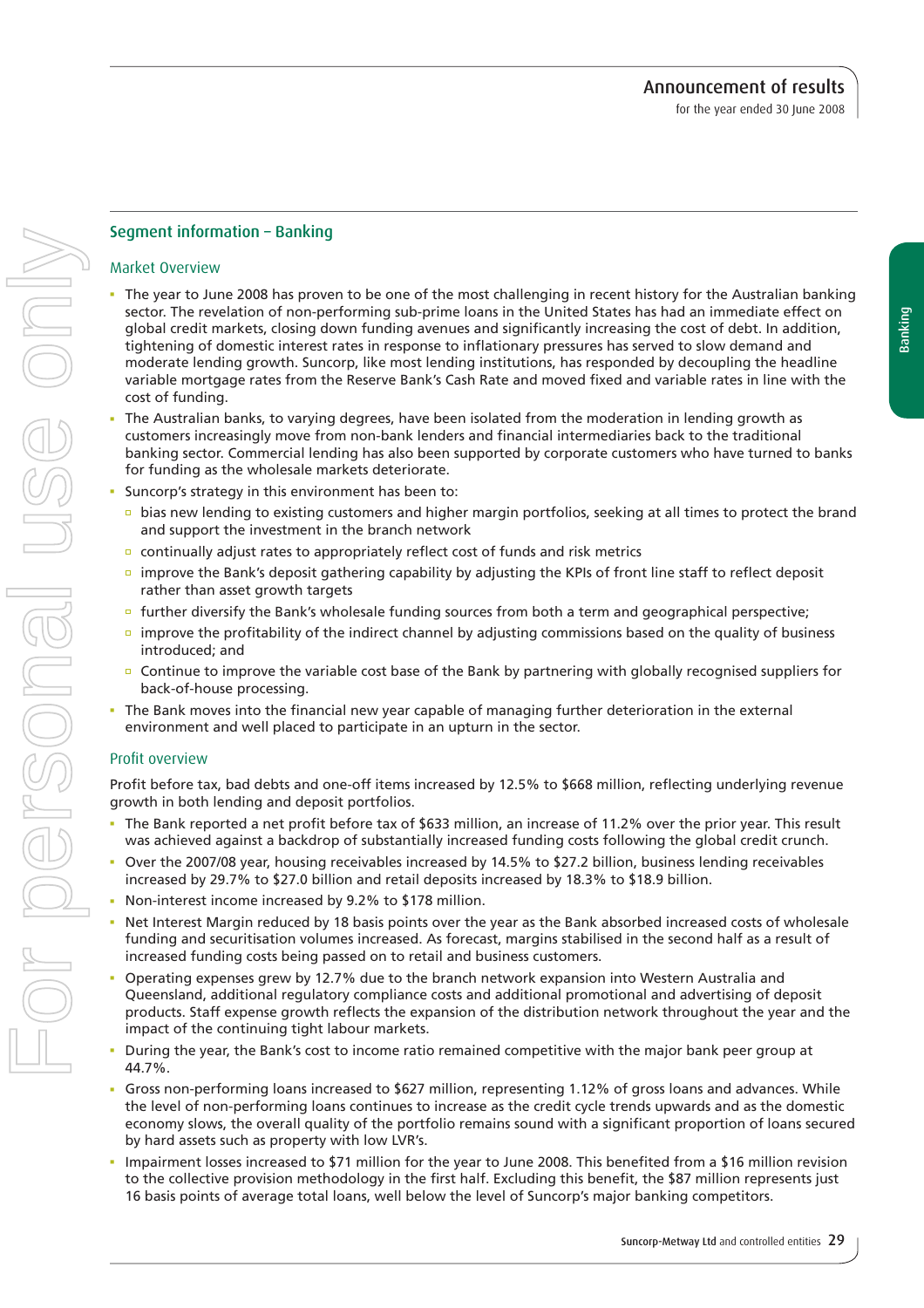#### Profit Overview continued

During the year the Bank refreshed its strategy, flagging a more aggressive investment in new and relocated branches in growth corridors particularly in Queensland and Western Australia as well as improving its operational fulfilment capability. This investment is supported by improved sourcing arrangements, utilising domestic and offshore providers to provide cost effective loans processing.

 Despite the global credit crunch, the Bank's funding program remains well on track following the completion of the \$1.15 billion three-year domestic issuance in May, sub-debt GBP325 million issuance in October, private placements in Australia and Asia, and the establishment of a commercial paper program in the United States. As a result, Suncorp ended the year to June 2008 with average balance sheet duration, including sub-debt and hybrids, of around 0.6 of a year, the same level as at the end of June 2007.

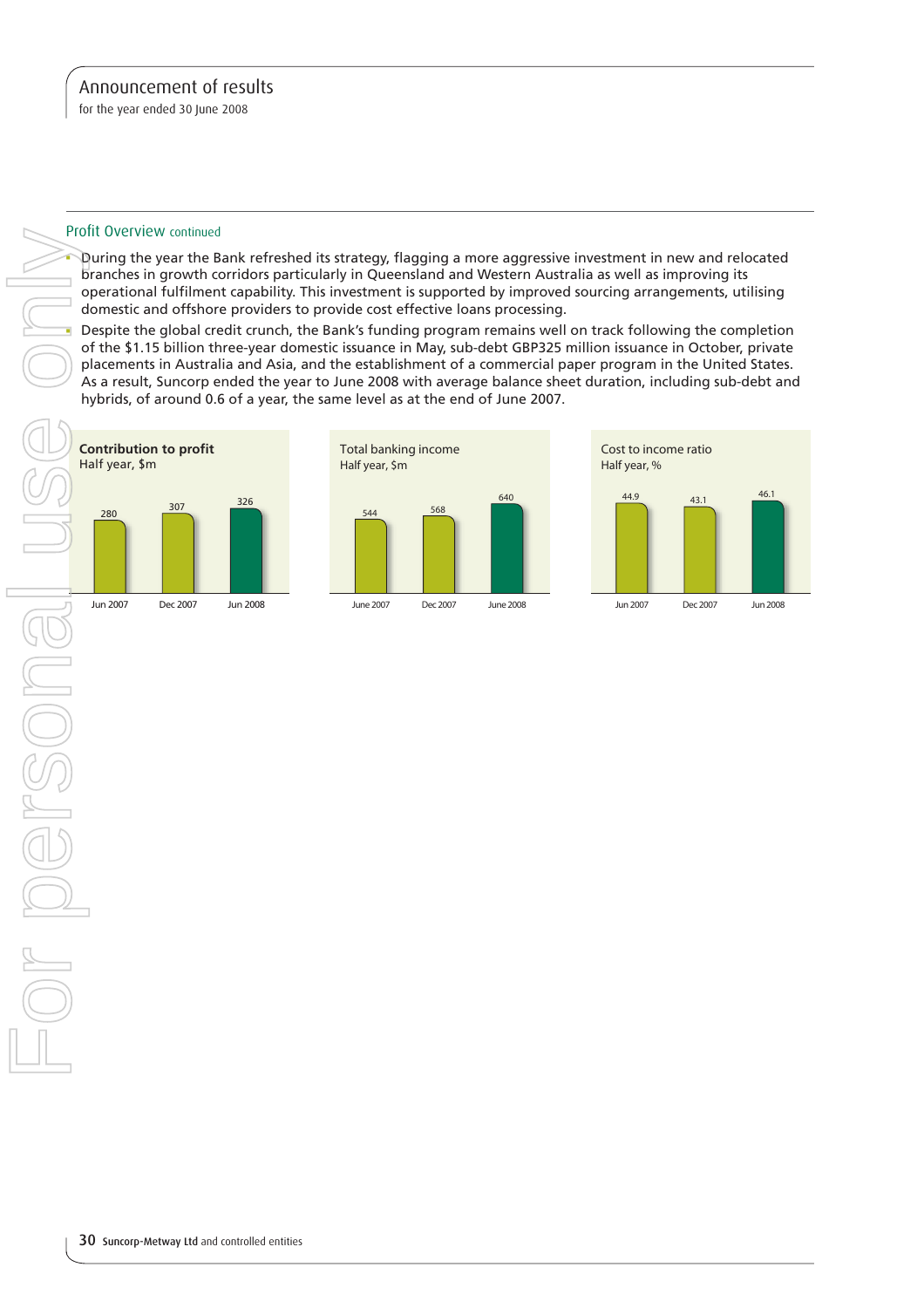for the year ended 30 June 2008

Banking

|                                                                             |               | <b>FULL YEAR ENDED</b>   |                            |                |               | <b>HALF-YEAR ENDED</b> |                          |                            |                            |
|-----------------------------------------------------------------------------|---------------|--------------------------|----------------------------|----------------|---------------|------------------------|--------------------------|----------------------------|----------------------------|
|                                                                             | <b>JUN-08</b> | <b>JUN-07</b>            | <b>JUN-08</b><br>vs JUN-07 | <b>JUN-08</b>  | <b>DEC-07</b> | <b>JUN-07</b>          | <b>DEC-06</b>            | <b>JUN-08</b><br>vs DEC-07 | <b>JUN-08</b><br>vs JUN-07 |
|                                                                             | \$M           | \$M                      | %                          | \$M            | \$M           | \$M                    | \$M                      | %                          | %                          |
| Profit contribution - Banking                                               |               |                          |                            |                |               |                        |                          |                            |                            |
| <b>Net interest income</b>                                                  |               |                          |                            |                |               |                        |                          |                            |                            |
| Interest revenue                                                            | 4,659         | 3,428                    | 35.9                       | 2,533          | 2,126         | 1,782                  | 1,646                    | 19.1                       | 42.1                       |
| Interest expense                                                            | (3,629)       | (2, 518)                 | 44.1                       | (1,987)        | (1,642)       | (1, 326)               | (1, 192)                 | 21.0                       | 49.8                       |
|                                                                             | 1,030         | 910                      | 13.2                       | 546            | 484           | 456                    | 454                      | 12.8                       | 19.7                       |
| Net banking fee income                                                      |               |                          |                            |                |               |                        |                          |                            |                            |
| Banking fee and                                                             |               |                          |                            |                |               |                        |                          |                            |                            |
| commission revenue                                                          | 239           | 220                      | 8.6                        | 118            | 121           | 113                    | 107                      | (2.5)                      | 4.4                        |
| Banking fee and                                                             |               |                          |                            |                |               |                        |                          |                            |                            |
| commission expense                                                          | (91)          | (80)                     | 13.8                       | (47)           | (44)          | (40)                   | (40)                     | 6.8                        | 17.5                       |
|                                                                             | 148           | 140                      | 5.7                        | 71             | 77            | 73                     | 67                       | (7.8)                      | (2.7)                      |
| <b>Other operating revenue</b>                                              |               |                          |                            |                |               |                        |                          |                            |                            |
| Net profits on trading and<br>investment securities                         | 14            | 5                        | 180.0                      | 14             |               | 6                      | (1)                      | n/a                        | 133.3                      |
|                                                                             |               |                          |                            |                |               |                        |                          |                            |                            |
| Net profits on derivative and<br>other financial instruments                | 8             | 7                        | 14.3                       | $\overline{4}$ | 4             | 4                      | 3                        |                            |                            |
| Other income                                                                | 8             | 11                       | (27.3)                     | 5              | 3             | 5                      | 6                        | 66.7                       |                            |
|                                                                             | 30            | 23                       | 30.4                       | 23             | 7             | 15                     | 8                        | 228.6                      | 53.3                       |
| <b>Non-interest income</b>                                                  | 178           | 163                      | 9.2                        | 94             | 84            | 88                     | 75                       | 11.9                       | 6.8                        |
| <b>Total income from Banking</b>                                            |               |                          |                            |                |               |                        |                          |                            |                            |
| activities                                                                  | 1,208         | 1,073                    | 12.6                       | 640            | 568           | 544                    | 529                      | 12.7                       | 17.6                       |
| <b>Operating expenses</b>                                                   |               |                          |                            |                |               |                        |                          |                            |                            |
| Staff expenses                                                              | (339)         | (305)                    | 11.1                       | (179)          | (160)         | (156)                  | (149)                    | 11.9                       | 14.7                       |
| Occupancy expenses                                                          | (41)          | (33)                     | 24.2                       | (23)           | (18)          | (18)                   | (15)                     | 27.8                       | 27.8                       |
| Computer and                                                                |               |                          |                            |                |               |                        |                          |                            |                            |
| depreciation expenses                                                       | (55)          | (49)                     | 12.2                       | (29)           | (26)          | (27)                   | (22)                     | 11.5                       | 7.4                        |
| Communication expenses                                                      | (29)          | (29)                     | $\overline{a}$             | (16)           | (13)          | (14)                   | (15)                     | 23.1                       | 14.3                       |
| Advertising and                                                             |               |                          |                            |                |               |                        |                          |                            |                            |
| promotion expenses                                                          | (31)          | (27)                     | 14.8                       | (20)           | (11)          | (16)                   | (11)                     | 81.8                       | 25.0                       |
| Other operating expenses <sup>(1)</sup>                                     | (45)          | (36)                     | 25.0                       | (28)           | (17)          | (13)                   | (23)                     | 64.7                       | 115.4                      |
|                                                                             | (540)         | (479)                    | 12.7                       | (295)          | (245)         | (244)                  | (235)                    | 20.4                       | 20.9                       |
| Contribution to profit from<br><b>Banking activities before</b>             |               |                          |                            |                |               |                        |                          |                            |                            |
| impairment losses on loans and                                              |               |                          |                            |                |               |                        |                          |                            |                            |
| advances and one-off non-<br>recurring items                                | 668           | 594                      | 12.5                       | 345            | 323           | 300                    | 294                      | 6.8                        | 15.0                       |
| Impairment losses on loans                                                  |               |                          |                            |                |               |                        |                          |                            |                            |
| and advances                                                                | (71)          | (25)                     | 184.0                      | (55)           | (16)          | (20)                   | (5)                      | 243.8                      | 175.0                      |
| Contribution to profit before tax                                           |               |                          |                            |                |               |                        |                          |                            |                            |
| and one-off items                                                           | 597           | 569                      | 4.9                        | 290            | 307           | 280                    | 289                      | (5.5)                      | 3.6                        |
| One off non-recurring items                                                 |               |                          |                            |                |               |                        |                          |                            |                            |
| Net profit from credit card<br>portfolio sale                               | 20            | $\overline{\phantom{0}}$ | n/a                        | 20             |               |                        |                          | n/a                        | n/a                        |
| Net profit from sale and<br>recognition of fair value of<br>VISA Inc shares | 16            | $\overline{\phantom{0}}$ | n/a                        | 16             |               |                        | $\overline{\phantom{a}}$ | n/a                        | n/a                        |
| Contribution to profit before tax                                           |               |                          |                            |                |               |                        |                          |                            |                            |
| from Banking activities                                                     | 633           | 569                      | 11.2                       | 326            | 307           | 280                    | 289                      | 6.2                        | 16.4                       |
| Return on equity (%)                                                        | 16.3          | 16.0                     | 1.9                        | 16.2           | 16.5          | 15.9                   | 16.6                     | 1.8                        | 1.9                        |

(1) Other operating expenses is primarily made up of financial, legal, motor vehicle and travel and accommodation expenses.<br>Suncorp-Metway Ltd and controlled entities 31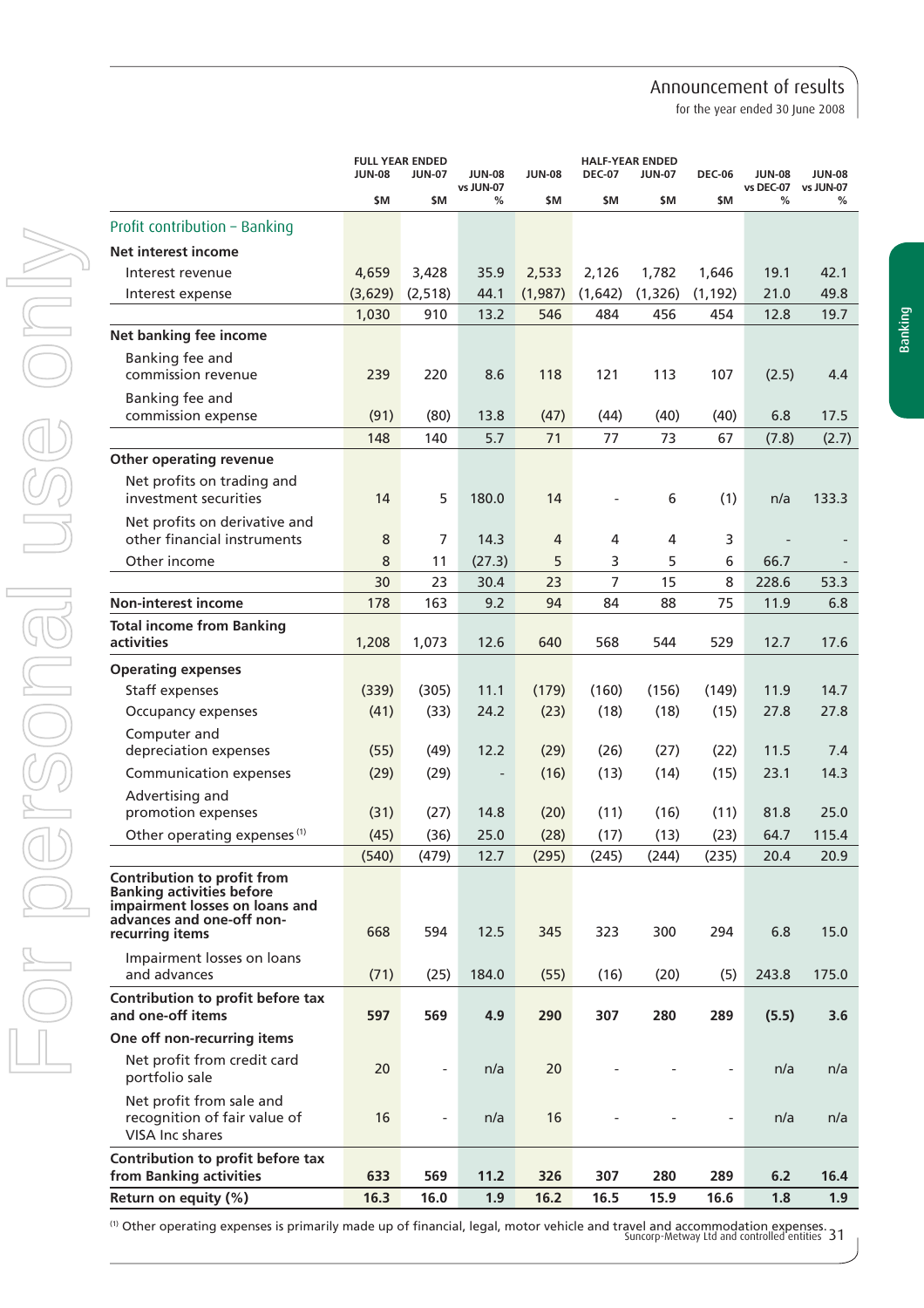for the year ended 30 June 2008

|                                                                                                                                                                                                                                                                                                                                                                                                                                                                                                                                                                                               |                       |                        |                            | <b>JUN-08</b>      | <b>DEC-07</b>         | <b>JUN-07</b>              | <b>DEC-06</b>         | <b>JUN-08</b>      | <b>JUN-08</b>                             |
|-----------------------------------------------------------------------------------------------------------------------------------------------------------------------------------------------------------------------------------------------------------------------------------------------------------------------------------------------------------------------------------------------------------------------------------------------------------------------------------------------------------------------------------------------------------------------------------------------|-----------------------|------------------------|----------------------------|--------------------|-----------------------|----------------------------|-----------------------|--------------------|-------------------------------------------|
|                                                                                                                                                                                                                                                                                                                                                                                                                                                                                                                                                                                               |                       |                        |                            | \$M                | \$M                   | \$M                        | \$M                   | vs DEC-07<br>%     | vs JUN-07<br>%                            |
| Balance sheet - Banking                                                                                                                                                                                                                                                                                                                                                                                                                                                                                                                                                                       |                       |                        |                            |                    |                       |                            |                       |                    |                                           |
| <b>Assets</b>                                                                                                                                                                                                                                                                                                                                                                                                                                                                                                                                                                                 |                       |                        |                            |                    |                       |                            |                       |                    |                                           |
| Cash and liquid assets                                                                                                                                                                                                                                                                                                                                                                                                                                                                                                                                                                        |                       |                        |                            | 225                | 432                   | 383                        | 575                   | (47.9)             | (41.3)                                    |
| Receivables due from other banks                                                                                                                                                                                                                                                                                                                                                                                                                                                                                                                                                              |                       |                        |                            | 263                | 4                     | 42                         | 10                    | 6,475.0            | 526.2                                     |
| Other financial assets                                                                                                                                                                                                                                                                                                                                                                                                                                                                                                                                                                        |                       |                        |                            |                    |                       |                            |                       |                    |                                           |
| <b>Trading securities</b>                                                                                                                                                                                                                                                                                                                                                                                                                                                                                                                                                                     |                       |                        |                            | 5,685              | 7,842                 | 4,291                      | 4,114                 | (27.5)             | 32.5                                      |
| Investment securities <sup>(1)</sup>                                                                                                                                                                                                                                                                                                                                                                                                                                                                                                                                                          |                       |                        |                            | 11,075             | 9,706                 | 9,704                      | 2,145                 | 14.1               | 14.1                                      |
| Bank acceptances from customers                                                                                                                                                                                                                                                                                                                                                                                                                                                                                                                                                               |                       |                        |                            | 865                | 759                   | 875                        | 671                   | 14.0               | (1.1)                                     |
| Loans, advances and other receivables <sup>(2)</sup>                                                                                                                                                                                                                                                                                                                                                                                                                                                                                                                                          |                       |                        |                            | 54,963             | 49,461                | 44,857                     | 41,026                | 11.1               | 22.5                                      |
| Property, plant and equipment                                                                                                                                                                                                                                                                                                                                                                                                                                                                                                                                                                 |                       |                        |                            | 271                | 256                   | 248                        | 181                   | 5.9                | 9.3                                       |
| Current tax assets                                                                                                                                                                                                                                                                                                                                                                                                                                                                                                                                                                            |                       |                        |                            | 34                 | 3                     |                            |                       | 1,033.3            | n/a                                       |
| Deferred tax assets                                                                                                                                                                                                                                                                                                                                                                                                                                                                                                                                                                           |                       |                        |                            | 169                | 126                   | 149                        | 121                   | 34.1               | 13.4                                      |
| Other assets <sup>(3)</sup>                                                                                                                                                                                                                                                                                                                                                                                                                                                                                                                                                                   |                       |                        |                            | 944                | 556                   | 580                        | 487                   | 69.8               | 62.8                                      |
| Intangible assets                                                                                                                                                                                                                                                                                                                                                                                                                                                                                                                                                                             |                       |                        |                            | 108                | 108                   | 98                         | 95                    |                    | 10.2                                      |
| Total assets                                                                                                                                                                                                                                                                                                                                                                                                                                                                                                                                                                                  |                       |                        |                            | 74,602             | 69,253                | 61,227                     | 49,425                | 7.7                | 21.8                                      |
| Liabilities                                                                                                                                                                                                                                                                                                                                                                                                                                                                                                                                                                                   |                       |                        |                            |                    |                       |                            |                       |                    |                                           |
| Deposits and short-term borrowings                                                                                                                                                                                                                                                                                                                                                                                                                                                                                                                                                            |                       |                        |                            | 46,572             | 42,801                | 33,335                     | 30,716                | 8.8                | 39.7                                      |
| Payables due to other banks                                                                                                                                                                                                                                                                                                                                                                                                                                                                                                                                                                   |                       | 45                     | 43                         | 25                 | 28                    | 4.7                        | 80.0                  |                    |                                           |
| <b>Bank acceptances</b>                                                                                                                                                                                                                                                                                                                                                                                                                                                                                                                                                                       |                       |                        |                            | 865                | 759                   | 875                        | 671                   | 14.0               | (1.1)                                     |
| Payables and other liabilities <sup>(4)</sup>                                                                                                                                                                                                                                                                                                                                                                                                                                                                                                                                                 |                       |                        |                            | 1,448              | 718                   | 1,386                      | 674                   | 101.7              | 4.5                                       |
| <b>Current tax liabilities</b>                                                                                                                                                                                                                                                                                                                                                                                                                                                                                                                                                                |                       |                        | $\overline{\phantom{m}}$   | 116                | 73                    | n/a                        | (100.0)               |                    |                                           |
| Employee benefit obligations                                                                                                                                                                                                                                                                                                                                                                                                                                                                                                                                                                  |                       |                        |                            | 161                | 102                   | 159                        | 117                   | 57.8               | 1.3                                       |
| Deferred tax liabilities                                                                                                                                                                                                                                                                                                                                                                                                                                                                                                                                                                      |                       |                        |                            | 142                | 129                   | 84                         | 66                    | 10.1               | 69.0                                      |
| Securitisation liabilities                                                                                                                                                                                                                                                                                                                                                                                                                                                                                                                                                                    |                       |                        |                            | 6,416              | 7,575                 | 7,956                      | 5,642                 | (15.3)             | (19.4)                                    |
| Bonds, notes and long-term borrowings                                                                                                                                                                                                                                                                                                                                                                                                                                                                                                                                                         |                       |                        |                            | 4,472              | 3,191                 | 4,287                      | 5,756                 | 40.1               | 4.3                                       |
| Subordinated notes                                                                                                                                                                                                                                                                                                                                                                                                                                                                                                                                                                            |                       |                        |                            | 1,699              | 1,945                 | 1,198                      | 1,235                 | (12.6)             | 41.8                                      |
| Preference shares                                                                                                                                                                                                                                                                                                                                                                                                                                                                                                                                                                             |                       |                        |                            | 863                | 144                   | 144                        | 144                   | 499.3              | 499.3                                     |
| Total liabilities                                                                                                                                                                                                                                                                                                                                                                                                                                                                                                                                                                             |                       |                        |                            | 62,683             | 57,407                | 49,565                     | 45,122                | 9.2                | 26.5                                      |
| <b>Net assets</b>                                                                                                                                                                                                                                                                                                                                                                                                                                                                                                                                                                             |                       |                        |                            | 11,919             | 11,846                | 11,662                     | 4,303                 | 0.6                | 2.2                                       |
| <sup>(1)</sup> Includes the Group's investment in Promina of \$7.9 billion.<br>P Includes securitised home loan balances of \$6.4 billion (Dec-07 \$7.3 billion, June-07 \$7.8 billion, Dec-06 \$5.5 billion).<br>(5) Other assets is mainly made up of accrued interest, prepayments and unrealised gains on derivative hedging positions.<br><sup>(4)</sup> Includes unrealised losses on derivative hedging positions relating to cross currency swaps for offshore borrowings.<br>Movements in the hedging positions are fully offset by movements in the underlying offshore borrowings. |                       | <b>FULL YEAR ENDED</b> |                            |                    |                       | <b>HALF-YEAR ENDED</b>     |                       |                    |                                           |
|                                                                                                                                                                                                                                                                                                                                                                                                                                                                                                                                                                                               | <b>JUN-08</b><br>$\%$ | <b>JUN-07</b><br>$\%$  | <b>JUN-08</b><br>vs JUN-07 | <b>JUN-08</b><br>% | <b>DEC-07</b><br>$\%$ | <b>JUN-07</b><br>$\%$<br>% | <b>DEC-06</b><br>$\%$ | <b>JUN-08</b><br>% | <b>JUN-08</b><br>vs DEC-07 vs JUN-07<br>% |
| Banking ratios and statistics                                                                                                                                                                                                                                                                                                                                                                                                                                                                                                                                                                 |                       |                        |                            |                    |                       |                            |                       |                    |                                           |
| Cost to income ratio                                                                                                                                                                                                                                                                                                                                                                                                                                                                                                                                                                          | 44.7                  | 44.6                   | 0.2                        | 46.1               | 43.1                  | 44.9                       | 44.4                  | 7.0                | 2.7                                       |
| Cost to average total banking assets<br>ratio                                                                                                                                                                                                                                                                                                                                                                                                                                                                                                                                                 | 0.79                  | 0.94                   | (16.0)                     | 0.84               | 0.74                  | 0.89                       | 0.99                  | 13.5               | (5.6)                                     |
| Capital adequacy ratio                                                                                                                                                                                                                                                                                                                                                                                                                                                                                                                                                                        | 10.44                 | 9.86                   | 5.9                        | 10.44              | 10.84                 | 9.86                       | 11.34                 | (3.7)              | 5.9                                       |
| Return on average risk weighted                                                                                                                                                                                                                                                                                                                                                                                                                                                                                                                                                               |                       |                        |                            |                    |                       |                            |                       |                    |                                           |
| assets ratio                                                                                                                                                                                                                                                                                                                                                                                                                                                                                                                                                                                  | 1.34                  | 1.52                   | (11.8)                     | 1.32               | 1.36                  | 1.39                       | 1.59                  | (2.9)              | (5.0)                                     |
| Net interest margin <sup>(1)</sup>                                                                                                                                                                                                                                                                                                                                                                                                                                                                                                                                                            | 1.79                  | 1.97                   | (9.1)                      | 1.81               | 1.76                  | 1.91                       | 2.03                  | 2.8                | (5.2)                                     |
| Net interest spread                                                                                                                                                                                                                                                                                                                                                                                                                                                                                                                                                                           | 1.43                  | 1.63                   | (12.3)                     | 1.44               | 1.43                  | 1.57                       | 1.69                  | 0.7                | (8.3)                                     |
| <sup>(1)</sup> Refer table on page 39 for analysis                                                                                                                                                                                                                                                                                                                                                                                                                                                                                                                                            |                       |                        |                            |                    |                       |                            |                       |                    |                                           |

|                                                 |               | <b>FULL YEAR ENDED</b><br><b>HALF-YEAR ENDED</b> |                            |               |               |               |               |                            |                            |
|-------------------------------------------------|---------------|--------------------------------------------------|----------------------------|---------------|---------------|---------------|---------------|----------------------------|----------------------------|
|                                                 | <b>JUN-08</b> | <b>JUN-07</b>                                    | <b>JUN-08</b><br>vs JUN-07 | <b>JUN-08</b> | <b>DEC-07</b> | <b>JUN-07</b> | <b>DEC-06</b> | <b>JUN-08</b><br>vs DEC-07 | <b>JUN-08</b><br>vs JUN-07 |
|                                                 | %             | %                                                | %                          | %             | %             | %             | %             | %                          | %                          |
| Banking ratios and statistics                   |               |                                                  |                            |               |               |               |               |                            |                            |
| Cost to income ratio                            | 44.7          | 44.6                                             | 0.2                        | 46.1          | 43.1          | 44.9          | 44.4          | 7.0                        | 2.7                        |
| Cost to average total banking assets<br>ratio   | 0.79          | 0.94                                             | (16.0)                     | 0.84          | 0.74          | 0.89          | 0.99          | 13.5                       | (5.6)                      |
| Capital adequacy ratio                          | 10.44         | 9.86                                             | 5.9                        | 10.44         | 10.84         | 9.86          | 11.34         | (3.7)                      | 5.9                        |
| Return on average risk weighted<br>assets ratio | 1.34          | 1.52                                             | (11.8)                     | 1.32          | 1.36          | 1.39          | 1.59          | (2.9)                      | (5.0)                      |
| Net interest margin <sup>(1)</sup>              | 1.79          | 1.97                                             | (9.1)                      | 1.81          | 1.76          | 1.91          | 2.03          | 2.8                        | (5.2)                      |
| Net interest spread                             | 1.43          | 1.63                                             | (12.3)                     | 1.44          | 1.43          | 1.57          | 1.69          | 0.7                        | (8.3)                      |

32 Suncorp-Metway Ltd and controlled entities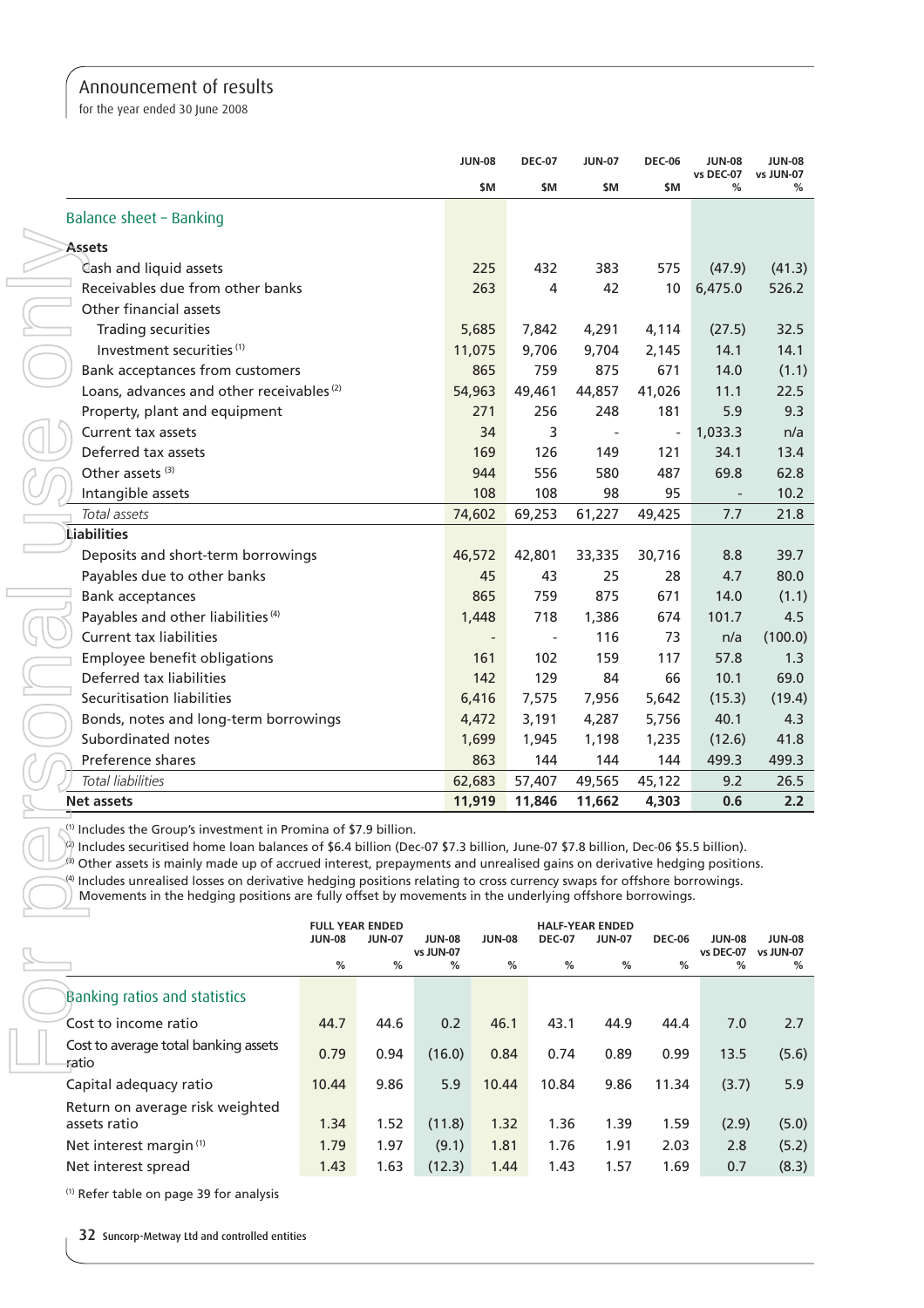for the year ended 30 June 2008

Banking

|                                                                                 | <b>JUN-08</b> | <b>DEC-07</b> | <b>JUN-07</b> | <b>DEC-06</b> | <b>JUN-08</b>  | <b>JUN-08</b><br>vs JUN-07 |
|---------------------------------------------------------------------------------|---------------|---------------|---------------|---------------|----------------|----------------------------|
|                                                                                 | \$M           | \$M           | \$M           | \$M           | vs DEC-07<br>% | %                          |
| Asset growth                                                                    |               |               |               |               |                |                            |
| <b>Housing loans</b>                                                            | 20,876        | 17,963        | 15,995        | 16,918        | 16.2           | 30.5                       |
| Securitised housing loans                                                       | 6,371         | 7,302         | 7,800         | 5,459         | (12.7)         | (18.3)                     |
| <b>Total housing loans</b>                                                      | 27,247        | 25,265        | 23,795        | 22,377        | 7.8            | 14.5                       |
| Consumer loans                                                                  | 863           | 1,185         | 1,063         | 894           | (27.2)         | (18.8)                     |
| Retail loans                                                                    | 28,110        | 26,450        | 24,858        | 23,271        | 6.3            | 13.1                       |
| Commercial (SMEs)                                                               | 5,588         | 5,036         | 4,661         | 4,123         | 11.0           | 19.9                       |
| Corporate                                                                       | 3,828         | 3,267         | 2,575         | 2,022         | 17.2           | 48.7                       |
| Development finance                                                             | 5,915         | 5,000         | 3,541         | 2,950         | 18.3           | 67.0                       |
| Property investment                                                             | 5,573         | 4,566         | 4,363         | 4,071         | 22.1           | 27.7                       |
| Lease finance                                                                   | 2,419         | 2,468         | 2,396         | 2,301         | (2.0)          | 1.0                        |
| Agribusiness                                                                    | 3,645         | 3,379         | 3,263         | 3,050         | 7.9            | 11.7                       |
| <b>Business loans</b>                                                           | 26,968        | 23,716        | 20,799        | 18,517        | 13.7           | 29.7                       |
| <b>Structured finance</b>                                                       | 5             | 5             | 6             | 6             |                | (16.7)                     |
| Other receivables <sup>(1)</sup>                                                | 899           | 168           | 189           | 20            | 435.1          | 375.7                      |
| Gross banking loans, advances and other receivables                             | 55,982        | 50,339        | 45,852        | 41,814        | 11.2           | 22.1                       |
| Provision for impairment                                                        | (154)         | (119)         | (120)         | (117)         | 29.4           | 28.3                       |
| Loans, advances and other receivables                                           | 55,828        | 50,220        | 45,732        | 41,697        | 11.2           | 22.1                       |
| <b>Risk weighted assets</b>                                                     | 36,546        | 33,180        | 29,393        | 27,347        | 10.1           | 24.3                       |
| Geographical breakdown -<br>gross banking loans, advances and other receivables |               |               |               |               |                |                            |
| Queensland                                                                      | 34,110        | 30,974        | 28,693        | 26,305        | 10.1           | 18.9                       |
| New South Wales                                                                 | 12,082        | 10,794        | 9,538         | 8,605         | 11.9           | 26.7                       |
| Victoria                                                                        | 6,701         | 5,815         | 5,263         | 4,869         | 15.2           | 27.3                       |
| Western Australia                                                               | 2,757         | 2,455         | 2,071         | 1,745         | 12.3           | 33.1                       |
| South Australia and other                                                       | 332           | 301           | 287           | 290           | 10.3           | 15.7                       |
| Outside of Queensland loans                                                     | 21,872        | 19,365        | 17,159        | 15,509        | 12.9           | 27.5                       |
| Gross banking loans, advances and other receivables                             | 55,982        | 50,339        | 45,852        | 41,814        | 11.2           | 22.1                       |

 $<sup>(1)</sup>$  Other receivables is primarily made up of trade finance and foreign exchange advances.</sup>

- Gross banking loans, advances and other receivables, including securitised assets, increased by 22.1% to \$55.8 billion.
- Lending conditions remained robust over the course of the year. Suncorp recorded above system levels of growth, maintaining a focus on its target markets and geographies. The cumulative impact of interest rate rises and continuing financial market volatility tempered system housing and business new lending volumes towards the latter part of the year.
- While larger corporate business lending reduced significantly over the second half of the year across the industry, the growth in the Bank's target markets of middle tier corporate lending remained robust through to the end of the year. Growth in this segment of the market is expected to reduce significantly in 2008/09.
- An increasingly tighter credit market environment resulted in many retail and small business lenders shifting from the non-bank sector back to traditional lenders. Suncorp's strong brand and market position, particularly in Queensland, has allowed the Bank to capitalise on this trend, with overall retail lending growing by 14% after adjusting for the sale of credit card receivables in February 2008 (\$239 million).
- Strong system growth in business lending was experienced during the year, with the Bank's business lending increasing by 29.7%.
- The Bank continues to leverage its strong presence in the Queensland market with growth of 18.9%. Additionally, the Group's geographic footprint continues to expand beyond Queensland with lending into other states now contributing 39.1%, of the total portfolio. Strongest growth, 33.1% has occurred in the target market of Western Australia.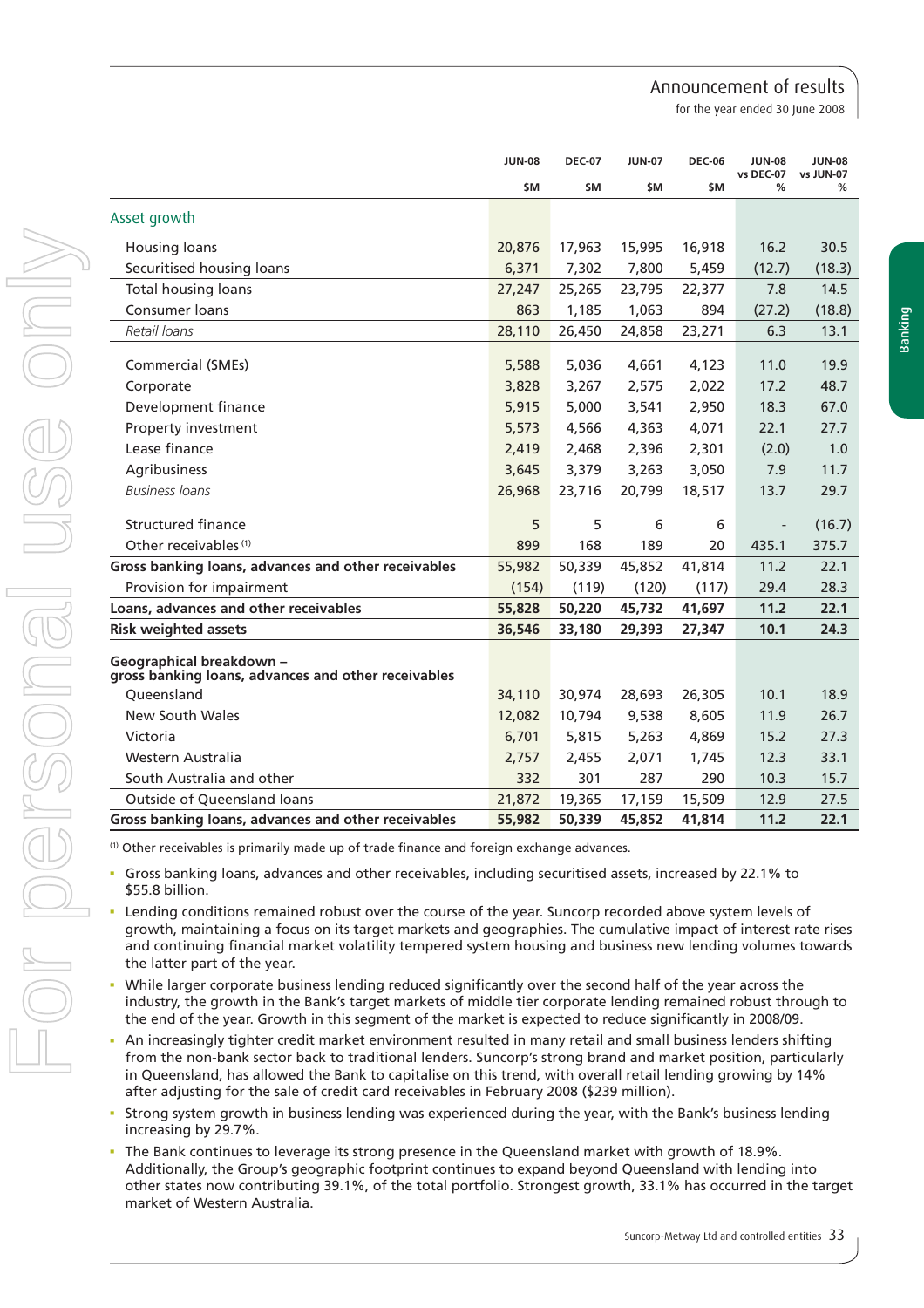for the year ended 30 June 2008

|                               | <b>JUN-08</b> | <b>DEC-07</b> | <b>JUN-07</b> | <b>DEC-06</b> | <b>JUN-08</b><br>vs DEC-07 | <b>JUN-08</b><br>vs JUN-07 |
|-------------------------------|---------------|---------------|---------------|---------------|----------------------------|----------------------------|
|                               | \$M           | \$M           | \$M           | \$M           | %                          | %                          |
| Personal lending              |               |               |               |               |                            |                            |
| <b>Housing loans by State</b> |               |               |               |               |                            |                            |
| Queensland                    | 17,119        | 15,916        | 14,964        | 14,036        | 7.6                        | 14.4                       |
|                               |               |               |               |               |                            |                            |
| New South Wales               | 5,046         | 4,625         | 4,421         | 4,179         | 9.1                        | 14.1                       |
| Victoria                      | 2,865         | 2,717         | 2,638         | 2,584         | 5.4                        | 8.6                        |
| Western Australia             | 1,922         | 1,717         | 1,488         | 1,301         | 11.9                       | 29.2                       |
| South Australia               | 213           | 212           | 212           | 214           | 0.5                        | 0.5                        |
| <b>ACT</b>                    | 53            | 53            | 48            | 46            | $\overline{\phantom{a}}$   | 10.4                       |
| Tasmania                      | 29            | 25            | 24            | 17            | 16.0                       | 20.8                       |
| <b>Outside of Queensland</b>  | 10,128        | 9,349         | 8,831         | 8,341         | 8.3                        | 14.7                       |
| <b>Total</b>                  | 27,247        | 25,265        | 23,795        | 22,377        | 7.8                        | 14.5                       |

# **Housing lending**

 Home lending receivables, including securitised assets, grew 14.5%, ahead of market growth of 10.1% as the Bank continued to capitalise on its Queensland presence and build on its relatively small exposure to other states.

 The overall home lending environment has continued to moderate over the year as higher interest rates slowed housing demand. The Bank has maintained its momentum with solid second-half growth. The proportion of fixed rate lending subsided during the final quarter of the year as the outlook firmed towards future reductions in interest rates.

The direct distribution network performed strongly throughout the year and benefited from its weighting to the Queensland market. Continued success in service levels in the Bank's intermediated distribution capability led to strong above system growth levels interstate, particularly in WA (29.2%) and NSW (14.1%).

 Lending through the intermediated channel continues to be an important distribution outlet that provides cost effective expansion opportunities outside of Queensland. Changes to intermediated commission structures announced at the end of the year are expected to enhance the profi tability of this channel, although volumes are anticipated to slow in response to moderating credit growth.

|                           | <b>JUN-08</b> | <b>DEC-07</b> | <b>JUN-07</b> | <b>DEC-06</b> | <b>JUN-08</b><br>vs DEC-07 | <b>JUN-08</b><br>vs JUN-07 |
|---------------------------|---------------|---------------|---------------|---------------|----------------------------|----------------------------|
|                           | \$M           | \$M           | \$M           | \$M           | %                          | %                          |
| Consumer loans by purpose |               |               |               |               |                            |                            |
| Personal loans            | 390           | 370           | 347           | 315           | 5.4                        | 12.4                       |
| Overdrafts                | 7             | 5             | 8             | 5.            | 40.0                       | (12.5)                     |
| Credit cards              | 10            | 235           | 213           | 190           | (95.7)                     | (95.3)                     |
| Margin lending            | 456           | 575           | 495           | 384           | (20.7)                     | (7.9)                      |
|                           | 863           | 1,185         | 1,063         | 894           | (27.2)                     | (18.8)                     |

## **Consumer lending**

- Reported consumer lending decreased by 18.8% over the year to \$863 million as a result of the Bank completing the sale of its \$239 million credit card receivables portfolio to Citigroup.
- Excluding the credit card sale, the consumer lending portfolio remained stable over the year as growth in personal loans offset a fall in margin lending.
- A \$10 million balance of non-performing loans was not transferred to Citigroup and continues to be maintained by the Bank. This balance has been specifically provided for and any recovery in future reporting periods will reduce the impairment loss expense.
- The Bank continues to grow its personal lending portfolio at system rates through increased cross-selling to existing customers.
- Investment market volatility has seen many consumers reduce equity exposures and repay margin loans impacting margin lending volumes over the year. Significant growth in margin lending in the first half was more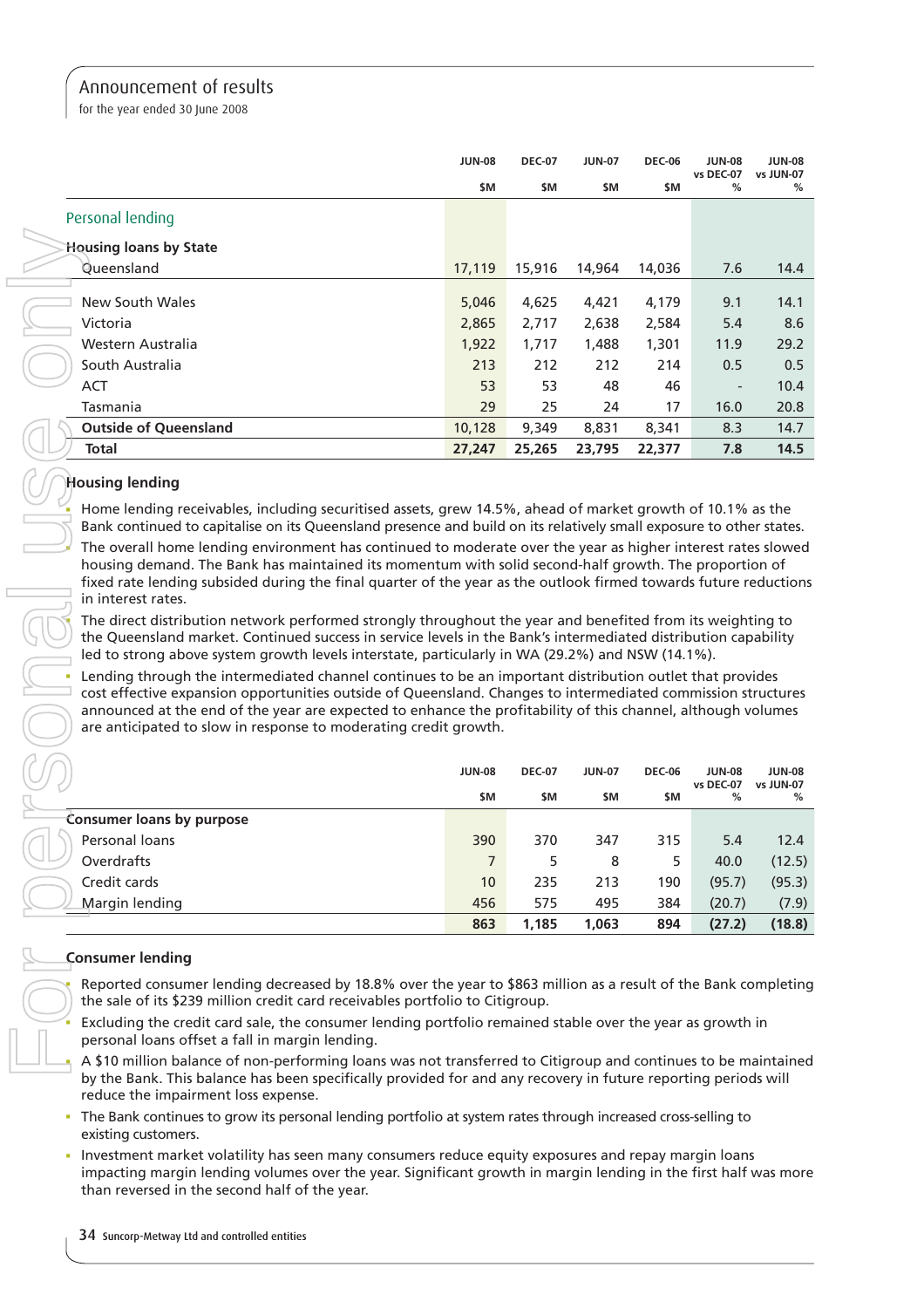Banking

#### Business lending

A breakdown of business lending by state is shown below:

|                                | <b>JUN-08</b> | <b>DEC-07</b> | <b>JUN-07</b> | <b>DEC-06</b> | <b>JUN-08</b><br><b>vs DEC-07</b> | <b>JUN-08</b><br>vs JUN-07 |
|--------------------------------|---------------|---------------|---------------|---------------|-----------------------------------|----------------------------|
|                                | \$M           | \$M           | \$M           | \$M           | %                                 | %                          |
| <b>Business Loans by State</b> |               |               |               |               |                                   |                            |
| Queensland                     | 15,275        | 13,786        | 12,548        | 11,417        | 10.8                              | 21.7                       |
|                                |               |               |               |               |                                   |                            |
| New South Wales                | 6,949         | 6,061         | 5,020         | 4,365         | 14.7                              | 38.4                       |
| Victoria                       | 3,823         | 3,075         | 2,603         | 2,266         | 24.3                              | 46.9                       |
| Western Australia              | 833           | 733           | 579           | 441           | 13.6                              | 43.9                       |
| South Australia                | 88            | 61            | 49            | 28            | 44.3                              | 79.6                       |
| <b>Outside of Queensland</b>   | 11,693        | 9,930         | 8,251         | 7,100         | 17.8                              | 41.7                       |
|                                | 26,968        | 23,716        | 20,799        | 18,517        | 13.7                              | 29.7                       |

#### **Business lending**

- Full year receivables increased 29.7% exceeding industry growth of 18.6%.
- Recent financial market volatility and lower levels of business confidence has slowed system lending demand in the second half of the financial year. The Bank has focused on its middle market target which has continued to show high levels of confidence throughout the majority of the year.
- Economic conditions continued to support strong growth in Queensland, Victoria and Western Australia.

#### **Commercial (SME)**

- The Commercial (SME) portfolio has grown by 19.9% to \$5.6 billion.
- Queensland continues to remain the target market of the Banks Commercial (SME) operations contributing an 18.7% increase on the prior year. Confidence in the middle market sector has remained steady throughout the year despite financial market volatility - although the recent economic slowdown has reduced the sales pipelines across all regions.
- While favourable economic conditions in Queensland have been positive for Suncorp's performance, the maturity of the interstate presence has also contributed strongly to the full year result.

#### **Corporate lending**

- Corporate lending consists of customers with turnover in excess of \$10 million. This segment has continued its growth through the year with growth of 48.7% to \$3.8 billion.
- The business has continued to take selected opportunities in niche corporate lending markets in infrastructure and syndicated lending. Exposures to this sector remain strongly secured and provide additional diversity to the overall lending book.

#### **Development finance**

- The development finance book has capitalised on its previous strong sales profile with ongoing draw downs on existing facilities during the period. The total portfolio grew by 67% to \$5.9 billion.
- The previous period saw an increase in demand for development financing with high rental yields and the demand for residential housing continuing. These economic factors saw the commencement of a significant pipeline of development particularly in the Queensland region growing 51% on the year. These developments have progressively drawn down during the half year, while new sales pipelines have reduced due to less certain economic conditions.
- While overall economic conditions remain uncertain, new development finance lending is likely to be subdued over the coming months. Growth in the portfolio in coming months is expected to be largely limited to draw downs on existing projects.
- The Bank continues to expand its capability in all mainland states with Queensland and Victoria maintaining strong portfolio expansion. Additionally, the Bank continues to increase its capability in the retired living and aged care sector.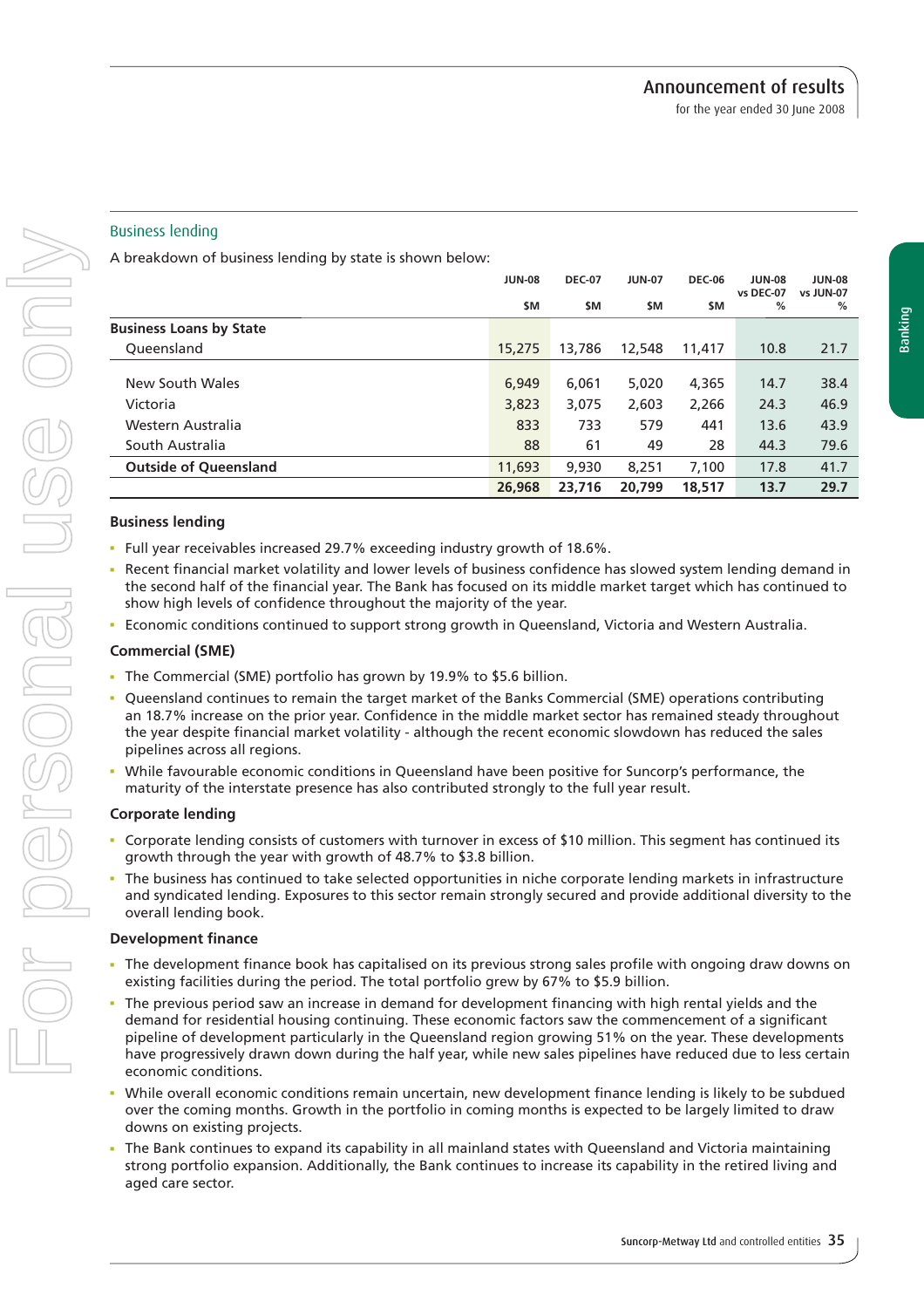for the year ended 30 June 2008

## Business lending continued

#### **Property investment**

Property investment includes assets such as shopping centres, commercial offices and industrial warehouses, and excludes construction projects.

 The portfolio has seen growth of 27.7% to \$5.6 billion, with strong growth coming from the Queensland and Victorian markets.

 The Bank has continued to use its respected placement in the property investment market to increase its presence in the corporate property investment market offering secured niche opportunities to well respected clients. This success has resulted in strong growth in the recovering geographies of Victoria (55.2%) and niche New South Wales markets (36.5%).

#### **Lease fi nance**

Lease finance is a stable portfolio focused on low-risk, high volume equipment and vehicle leasing. The portfolio grew 1.0% for the year to \$2.4 billion.

Leasing finance has been impacted by slow market conditions and weak business investment confidence over the second half of the year. Business conditions are expected to remain subdued over the short to medium term.

#### **Agribusiness**

 The agribusiness portfolio achieved solid growth of 11.7% to \$3.6 billion. Favourable trading conditions in the second half of the year continued to add confidence to the agribusiness sector with growth of 7.9% for the six months.

 Drought conditions began to dissipate in some areas throughout Queensland and New South Wales during 2008. Conditions remain difficult in many rural sectors with cash flows not yet returning to pre-drought levels and increasing farming costs. Conditions are expected to further improve as late summer and winter rainfall has increased prospects for new crops.

These improved trading conditions have seen the business grow strongly in the Queensland and regional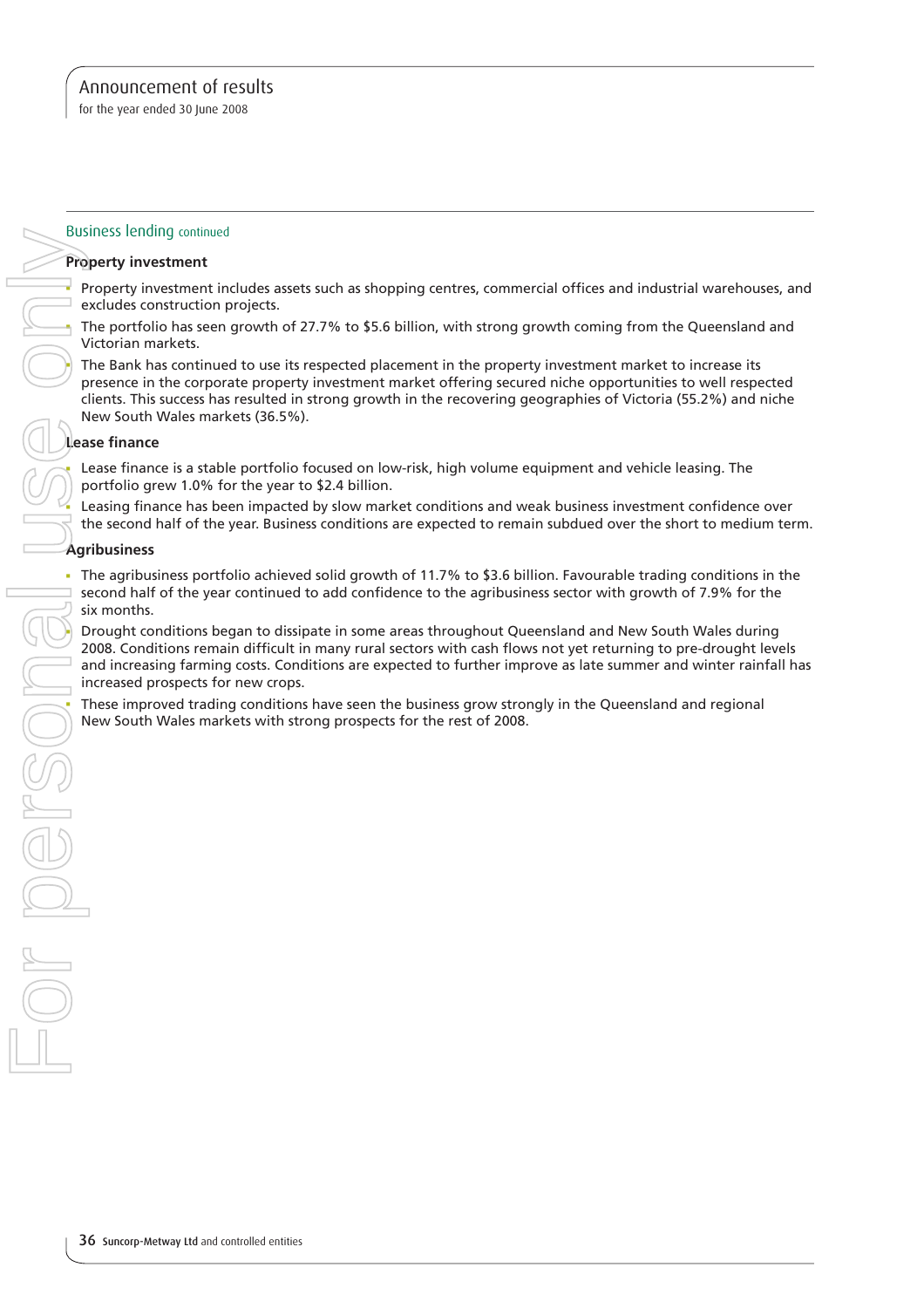for the year ended 30 June 2008

|                                                       | <b>JUN-08</b> | <b>DEC-07</b> | <b>JUN-07</b> | <b>DEC-06</b> | <b>JUN-08</b>  | <b>JUN-08</b>  |
|-------------------------------------------------------|---------------|---------------|---------------|---------------|----------------|----------------|
|                                                       | \$M           | \$M           | \$M           | \$M           | vs DEC-07<br>% | vs JUN-07<br>℅ |
| Funding and deposits                                  |               |               |               |               |                |                |
| <b>Retail funding</b>                                 |               |               |               |               |                |                |
| Australian retail deposits                            |               |               |               |               |                |                |
| Transaction                                           | 5,625         | 5,635         | 5,112         | 4,948         | (0.2)          | 10.0           |
| Investment                                            | 4,344         | 4,615         | 4,822         | 4,803         | (5.9)          | (9.9)          |
| Term                                                  | 8,945         | 7,280         | 6,056         | 5,780         | 22.9           | 47.7           |
| Core retail deposits                                  | 18,914        | 17,530        | 15,990        | 15,531        | 7.9            | 18.3           |
| Retail treasury                                       | 3,343         | 3,445         | 3,190         | 3,128         | (3.0)          | 4.8            |
| Total retail funding                                  | 22,257        | 20,975        | 19,180        | 18,659        | 6.1            | 16.0           |
| <b>Wholesale funding</b>                              |               |               |               |               |                |                |
| Domestic funding sources                              |               |               |               |               |                |                |
| Senior wholesale funding                              | 19,712        | 17,812        | 11,510        | 11,364        | 10.7           | 71.3           |
| Subordinated debt                                     | 681           | 681           | 684           | 688           |                | (0.4)          |
| Preference shares                                     | 144           | 144           | 144           | 144           |                |                |
| <b>Convertible Preference Shares</b>                  | 719           |               |               |               | n/a            | n/a            |
|                                                       | 21,256        | 18,637        | 12,338        | 12,196        | 14.1           | 72.3           |
| Overseas funding sources <sup>(1)</sup>               |               |               |               |               |                |                |
| Euro commercial paper                                 | 4,574         | 2,919         | 2,659         | 1,996         | 56.7           | 72.0           |
| Euro medium-term note                                 | 4,501         | 4,286         | 4,273         | 4,453         | 5.0            | 5.3            |
| Subordinated debt                                     | 1,018         | 1,264         | 514           | 547           | (19.5)         | 98.1           |
|                                                       | 10,093        | 8,469         | 7,446         | 6,996         | 19.2           | 35.5           |
| Total wholesale funding                               | 31,349        | 27,106        | 19,784        | 19,192        | 15.7           | 58.5           |
|                                                       |               |               |               |               |                |                |
| <b>Total funding (excluding securitisation)</b>       | 53,606        | 48,081        | 38,964        | 37,851        | 11.5           | 37.6           |
| <b>Securitised funding</b>                            |               |               |               |               |                |                |
| Australian dollar wholesale <sup>(2)</sup>            | 4,590         | 5,300         | 5,387         | 3,970         | (13.4)         | (14.8)         |
| Foreign currency wholesale (1)                        | 1,826         | 2,275         | 2,569         | 1,672         | (19.7)         | (28.9)         |
| Total securitised funding                             | 6,416         | 7,575         | 7,956         | 5,642         | (15.3)         | (19.4)         |
| <b>Total funding (including securitisation)</b>       | 60,022        | 55,656        |               | 46,920 43,493 | 7.8            | 27.9           |
| Total funding is represented on the balance sheet by: |               |               |               |               |                |                |
| Deposits and short-term borrowings                    | 46,572        | 42,801        | 33,335        | 30,716        | 8.8            | 39.7           |
| Securitisation liabilities                            | 6,416         | 7,575         | 7,956         | 5,642         | (15.3)         | (19.4)         |
| Bonds, notes and long-term borrowings                 | 4,472         | 3,191         | 4,287         | 5,756         | 40.1           | 4.3            |
| Subordinated debt                                     | 1,699         | 1,945         | 1,198         | 1,235         | (12.6)         | 41.8           |
| Preference shares                                     | 863           | 144           | 144           | 144           | 499.3          | 499.3          |
| <b>Total</b>                                          | 60,022        | 55,656        | 46,920        | 43,493        | 7.8            | 27.9           |
|                                                       |               |               |               |               |                |                |
| Retail funding as a percentage of total funding       |               |               |               |               |                |                |
| (excluding securitisation) <sup>(3)</sup>             | 42%           | 44%           | 49%           | 49%           | (4.5)          | (14.3)         |

(3) For the purposes of calculating the percentage of retail funding, securitised liabilities have been excluded given securitised

For personal use only

FOR POFSONGI

USE ONIX

(1) Foreign currency borrowings are hedged back into Australian dollars

(2) Some Australian dollar borrowings are held offshore

assets are match funded with these liabilities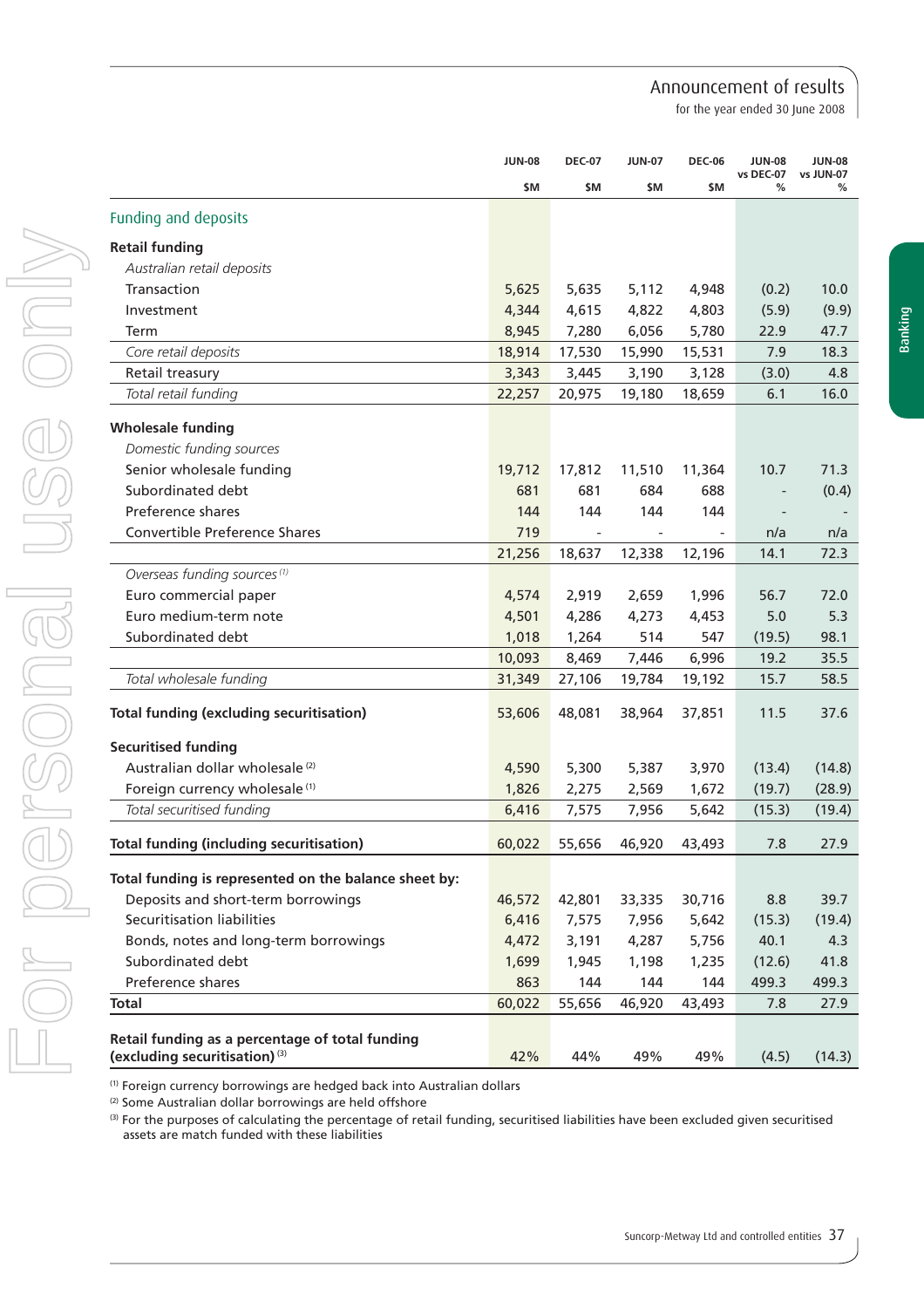#### Funding and deposits continued

## **Retail funding**

 Core retail deposits (net of treasury) increased 18.3% to \$18.9 billion. Deposits across the banking industry increased as investors, as a result of market volatility, preferred the additional security of fixed incomes with respected names. However, competition for deposits was fierce.

The rising rate outlook and positive shape of the yield and credit curves created a significant differential in term deposit rates over at call accounts. This saw term deposit balances increase substantially over the year by 47.7% to \$8.9 billion.

 The Bank continued to experience solid growth in at call transaction account openings driven by new product offerings and branch expansion. The introduction of the IBus maximiser online account, the eOptions retail product and the realignment of staff performance metrics to a deposit focus has driven the achieved result.

#### **Wholesale funding**

 Over recent years the Bank has been following a strategy of diversifying its wholesale funding base which enabled funding to continue to meet balance sheet demands over the 2007/08 financial year during a period of intense market dislocation.

Suncorp has a conservative liquidity policy to provide additional balance sheet flexibility which resulted in liquidity increasing to \$7.5 billion at June 2008 from \$4.7 billion in June 2007.

 During the year the Bank made issuances, of one year or greater duration, totalling \$5.7 billion. Major fundraising included:

- placement of A\$800 million into an RMBS warehouse in August 2007
- subordinated debt of GBP 325 million in October 2007
- three-year notes totalling A\$1.15 billion in two tranches in May and June 2008
- □ Convertible Preference Share, a Tier 1 hybrid, of A\$735m in June 2008; and
- private placements totalling over A\$3.4 billion, comprising around A\$2.9 billion domestic and A\$550 million offshore private placements.

 It is anticipated that Term funding of around \$4 to \$4.5 billion will be required to cover 2008/09 maturities and budgeted lending growth. This is anticipated to be achieved through domestic private placements, public issuance off the domestic TCD Program, offshore private placements and public issuance off the EMTN Program, public issuance off the potential Samurai Program, and a US144a Program to facilitate term issuance into the US. Suncorp will also take advantage of any RMBS or other securitisation opportunities if available.

The following chart demonstrates the diversity of Suncorp's wholesale funding.

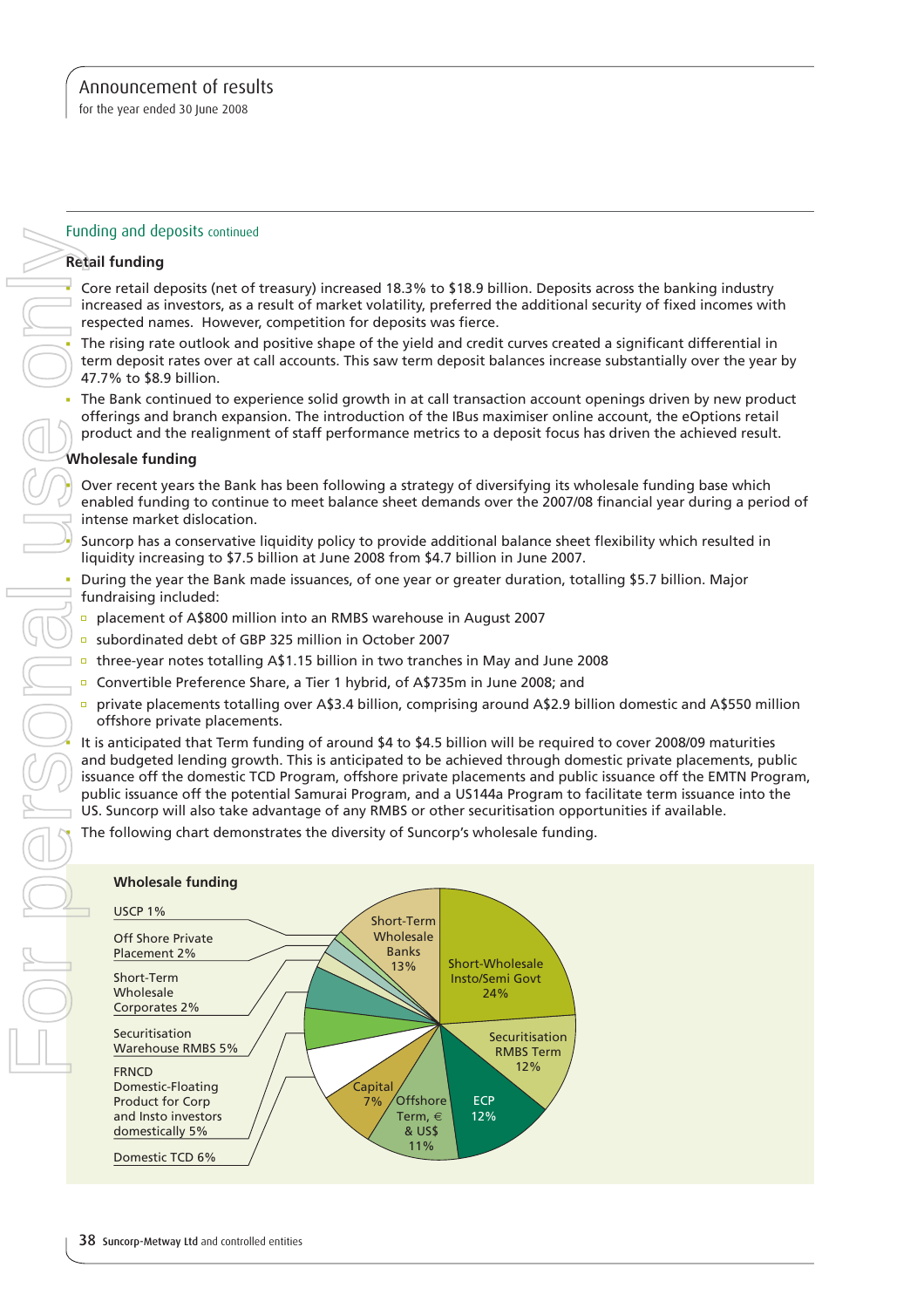for the year ended 30 June 2008

|                               |                | טויוני ובאו בו         |                                |               |               |                        |               |                            |                            |
|-------------------------------|----------------|------------------------|--------------------------------|---------------|---------------|------------------------|---------------|----------------------------|----------------------------|
|                               | <b>JUN-08</b>  | <b>JUN-07</b>          | <b>JUN-08</b><br>vs JUN-07     | <b>JUN-08</b> | <b>DEC-07</b> | <b>JUN-07</b>          | <b>DEC-06</b> | <b>JUN-08</b><br>vs DEC-07 | <b>JUN-08</b><br>vs JUN-07 |
|                               | \$M            | \$M                    | %                              | \$M           | \$M           | \$M                    | \$M           | %                          | %                          |
| <b>Profit commentary</b>      |                |                        |                                |               |               |                        |               |                            |                            |
| Net interest income           |                |                        |                                |               |               |                        |               |                            |                            |
| Net interest income           |                |                        |                                |               |               |                        |               |                            |                            |
| Bank loans and funding        | 1,038          | 883                    | 17.6                           | 554           | 484           | 437                    | 446           | 14.5                       | 26.8                       |
| Securitised loans and funding | (3)            | 34                     | (108.8)                        | (5)           | 2             | 22                     | 12            | (350.0)                    | (122.7)                    |
|                               | 1,035          | 917                    | 12.9                           | 549           | 486           | 459                    | 458           | 13.0                       | 19.6                       |
| Net establishment fees and    |                |                        |                                |               |               |                        |               |                            |                            |
| acquisition costs             | $\overline{2}$ | (2)                    | (200.0)                        | 2             |               | (1)                    | (1)           | n/a                        | (300.0)                    |
| Preference shares             | (7)            | (5)                    | 40.0                           | (5)           | (2)           | (2)                    | (3)           | 150.0                      | 150.0                      |
|                               | 1,030          | 910                    | 13.2                           | 546           | 484           | 456                    | 454           | 12.8                       | 19.7                       |
|                               |                |                        |                                |               |               |                        |               |                            |                            |
|                               |                | <b>FULL YEAR ENDED</b> |                                |               |               | <b>HALF-YEAR ENDED</b> |               |                            |                            |
|                               | <b>JUN-08</b>  | <b>JUN-07</b>          | <b>JUN-08</b><br>$\mu$ IIIN 07 | <b>JUN-08</b> | <b>DEC-07</b> | <b>JUN-07</b>          | <b>DEC-06</b> | <b>JUN-08</b>              | <b>JUN-08</b>              |

**FULL YEAR ENDED HALF-YEAR ENDED**

|                               | JUN-08 | <b>JUN-07</b>            | <b>JUN-08</b>            | <b>JUN-08</b> | <b>DEC-07</b> | <b>JUN-07</b> | <b>DEC-06</b>            | <b>JUN-08</b> | <b>JUN-08</b> |
|-------------------------------|--------|--------------------------|--------------------------|---------------|---------------|---------------|--------------------------|---------------|---------------|
|                               |        |                          | vs JUN-07                |               |               |               |                          | vs DEC-07     | vs JUN-07     |
|                               | %      | %                        | %                        | %             | %             | %             | %                        | %             | %             |
| Net interest margin           |        |                          |                          |               |               |               |                          |               |               |
| Bank loans and funding        | 2.06   | 2.20                     | (6.4)                    | 2.07          | 2.05          | 2.14          | 2.26                     | 1.0           | (3.3)         |
| Securitised loans and funding | (0.26) | (0.22)                   | 18.2                     | (0.25)        | (0.28)        | (0.22)        | (0.22)                   | (10.7)        | 13.6          |
|                               | 1.80   | 1.98                     | (9.1)                    | 1.82          | 1.77          | 1.92          | 2.04                     | 2.8           | (5.2)         |
| Net establishment fees and    |        |                          |                          |               |               |               |                          |               |               |
| acquisition costs             |        | $\overline{\phantom{0}}$ | n/a                      | 0.01          |               |               | $\overline{\phantom{0}}$ | n/a           | n/a           |
| Preference shares             | (0.01) | (0.01)                   | $\overline{\phantom{a}}$ | (0.02)        | (0.01)        | (0.01)        | (0.01)                   | 100.0         | 100.0         |
|                               | 1.79   | 1.97                     | (9.1)                    | 1.81          | 1.76          | 1.91          | 2.03                     | 2.8           | (5.2)         |

 Net interest income rose 13.2% to \$1,030 million for the year, driven by strong growth in lending and sound management of its wholesale and retail liabilities book.

• Net interest margin finished the year at 1.79%, down 18 basis points for the year. The table illustrates the composition of the 18 basis point reduction:

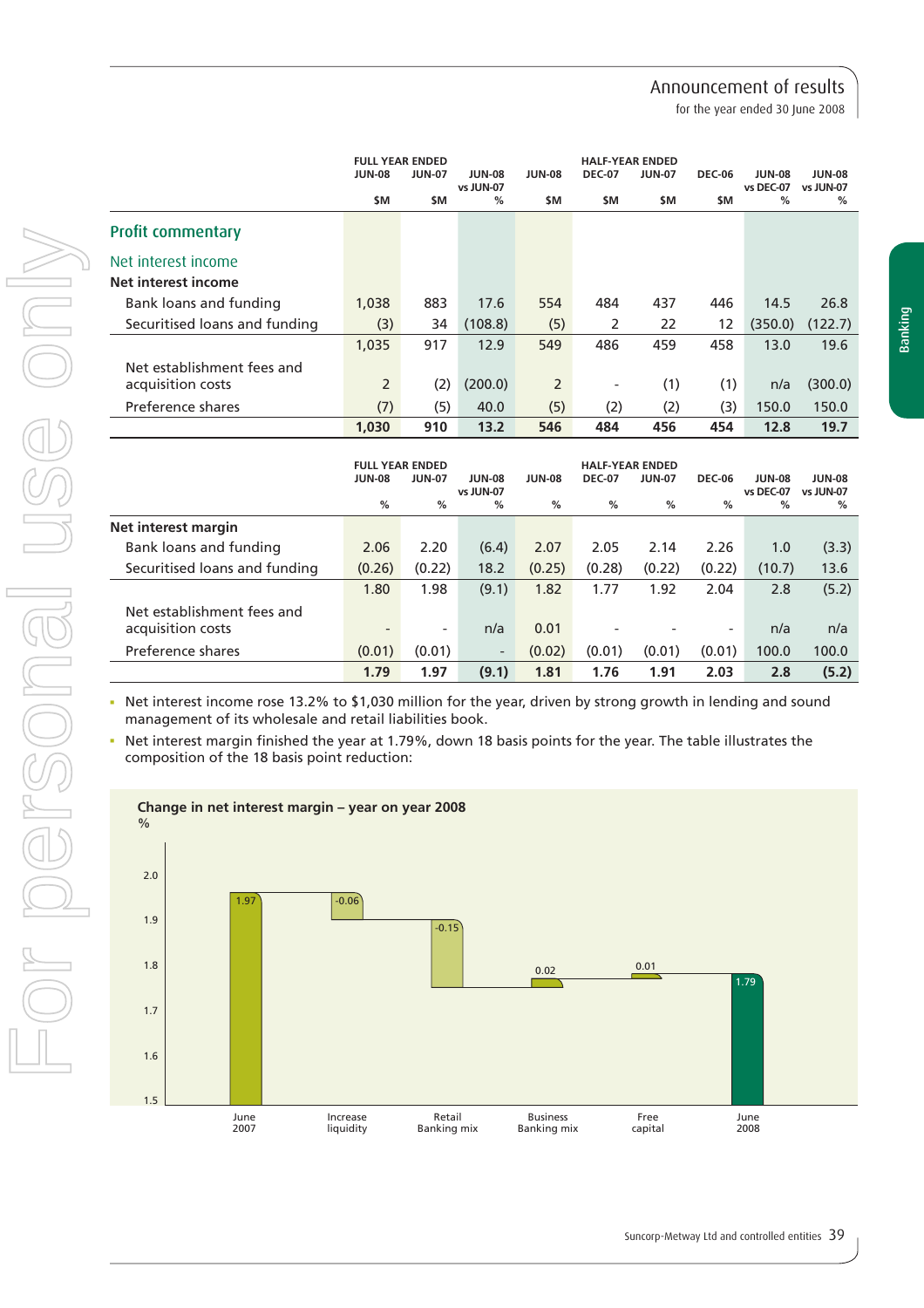for the year ended 30 June 2008

#### Net interest income continued

#### Net banking fee income

| Net interest incorne continued                                                                                                                                                                                                                                                                                                                                                                                                                                                                                                                                                                                                                                                                                                                                  |                                         |               |                |               |                                         |               |               |                          |               |
|-----------------------------------------------------------------------------------------------------------------------------------------------------------------------------------------------------------------------------------------------------------------------------------------------------------------------------------------------------------------------------------------------------------------------------------------------------------------------------------------------------------------------------------------------------------------------------------------------------------------------------------------------------------------------------------------------------------------------------------------------------------------|-----------------------------------------|---------------|----------------|---------------|-----------------------------------------|---------------|---------------|--------------------------|---------------|
| Net interest margin for the year to June 2008 was 1.79%, representing a contraction of 18 basis points<br>compared to the prior year result.                                                                                                                                                                                                                                                                                                                                                                                                                                                                                                                                                                                                                    |                                         |               |                |               |                                         |               |               |                          |               |
| Margins were impacted by the flow-on effects of the dislocation in credits markets.                                                                                                                                                                                                                                                                                                                                                                                                                                                                                                                                                                                                                                                                             |                                         |               |                |               |                                         |               |               |                          |               |
| During the year, significantly higher levels of liquid assets were held to provide greater balance sheet<br>management flexibility given the high levels of credit market volatility experienced. The impact of this was to,<br>in effect, gross up the interest earning assets and interest bearing liabilities in the balance sheet by the amount<br>of the additional liquid holdings. This was responsible for 6 basis points of the reduction in the reported net<br>interest margin and, as a result, overstates the underlying margin contraction during the year.                                                                                                                                                                                       |                                         |               |                |               |                                         |               |               |                          |               |
| The first half of the year saw a significant contraction in margin due to the impact of higher funding costs with<br>a net interest margin for the half of 1.76%. Repricing activities in the second half of the year have produced a<br>minor reversal of the downward trend in margins with net interest margin for the second half of the year of 1.81%.                                                                                                                                                                                                                                                                                                                                                                                                     |                                         |               |                |               |                                         |               |               |                          |               |
| Spreads on retail assets and liabilities reduced by 15 basis points over the year. The reduction in spreads reflects<br>the absorption by the Retail Bank of higher wholesale funding costs that it did not pass on to borrowers until<br>late in the year through rate increases outside of movements in official cash rates. Short term funding was<br>impacted by the spread between the official cash rate and the 90-day bank bill market being approximately 30<br>basis points higher over the 2008 financial year than its previous historical average. Higher longer term funding<br>costs also impacted retail spreads.                                                                                                                               |                                         |               |                |               |                                         |               |               |                          |               |
| Spreads on Business Banking lending and deposits improved by 2 basis points during the financial year.<br>Repricing of the Business Banking lending book was undertaken to pass on the increased funding costs and<br>reflect a return to more rational market dynamics of pricing for risk than experienced during the credit bubble<br>that began to unwind at the beginning of the financial year.<br>The movement attributed to free capital identified on the above chart represents the impact of changes in the<br>excess of interest earning assets over interest bearing liabilities. Impact on net interest margin from free capital<br>is a function of both movements in free capital relative to the balance of interest earning assets as well as |                                         |               |                |               |                                         |               |               |                          |               |
| absolute movements in interest rates more generally.<br>Net banking fee income                                                                                                                                                                                                                                                                                                                                                                                                                                                                                                                                                                                                                                                                                  | <b>FULL YEAR ENDED</b><br><b>JUN-08</b> | <b>JUN-07</b> | <b>JUN-08</b>  | <b>JUN-08</b> | <b>HALF-YEAR ENDED</b><br><b>DEC-07</b> | <b>JUN-07</b> | <b>DEC-06</b> | <b>JUN-08</b>            | <b>JUN-08</b> |
|                                                                                                                                                                                                                                                                                                                                                                                                                                                                                                                                                                                                                                                                                                                                                                 | \$M                                     | \$M           | vs JUN-07<br>% | \$M           | \$M                                     | \$M           | \$M           | vs DEC-07 vs JUN-07<br>% | ℅             |
| Net banking fee income                                                                                                                                                                                                                                                                                                                                                                                                                                                                                                                                                                                                                                                                                                                                          |                                         |               |                |               |                                         |               |               |                          |               |
| Lending fee revenue                                                                                                                                                                                                                                                                                                                                                                                                                                                                                                                                                                                                                                                                                                                                             | 82                                      | 72            | 13.9           | 40            | 42                                      | 38            | 34            | (4.8)                    | 5.3           |
| Lending fee expense                                                                                                                                                                                                                                                                                                                                                                                                                                                                                                                                                                                                                                                                                                                                             | (43)                                    | (33)          | 30.3           | (23)          | (20)                                    | (18)          | (15)          | 15.0                     | 27.8          |
| Net lending fees                                                                                                                                                                                                                                                                                                                                                                                                                                                                                                                                                                                                                                                                                                                                                | 39                                      | 39            |                | 17            | 22                                      | 20            | 19            | (22.7)                   | (15.0)        |
| <b>Transaction fees</b>                                                                                                                                                                                                                                                                                                                                                                                                                                                                                                                                                                                                                                                                                                                                         | 103                                     | 97            | 6.2            | 51            | 52                                      | 50            | 47            | (1.9)                    | 2.0           |
| <b>Interchange fees</b>                                                                                                                                                                                                                                                                                                                                                                                                                                                                                                                                                                                                                                                                                                                                         | 6                                       | 4             | 50.0           | 3             | 3                                       | 3             | 1             |                          |               |
|                                                                                                                                                                                                                                                                                                                                                                                                                                                                                                                                                                                                                                                                                                                                                                 | 148                                     | 140           | 5.7            | 71            | 77                                      | 73            | 67            | (7.8)                    | (2.7)         |
| Net banking fee income rose 5.7% to \$148 million.                                                                                                                                                                                                                                                                                                                                                                                                                                                                                                                                                                                                                                                                                                              |                                         |               |                |               |                                         |               |               |                          |               |
| Lending fee revenue increased 13.9% to \$82 million as the Bank continued to increase lending volumes offset<br>by increases in trail brokerage fees as the intermediary distribution business continues to expand.                                                                                                                                                                                                                                                                                                                                                                                                                                                                                                                                             |                                         |               |                |               |                                         |               |               |                          |               |
|                                                                                                                                                                                                                                                                                                                                                                                                                                                                                                                                                                                                                                                                                                                                                                 |                                         |               |                |               |                                         |               |               |                          |               |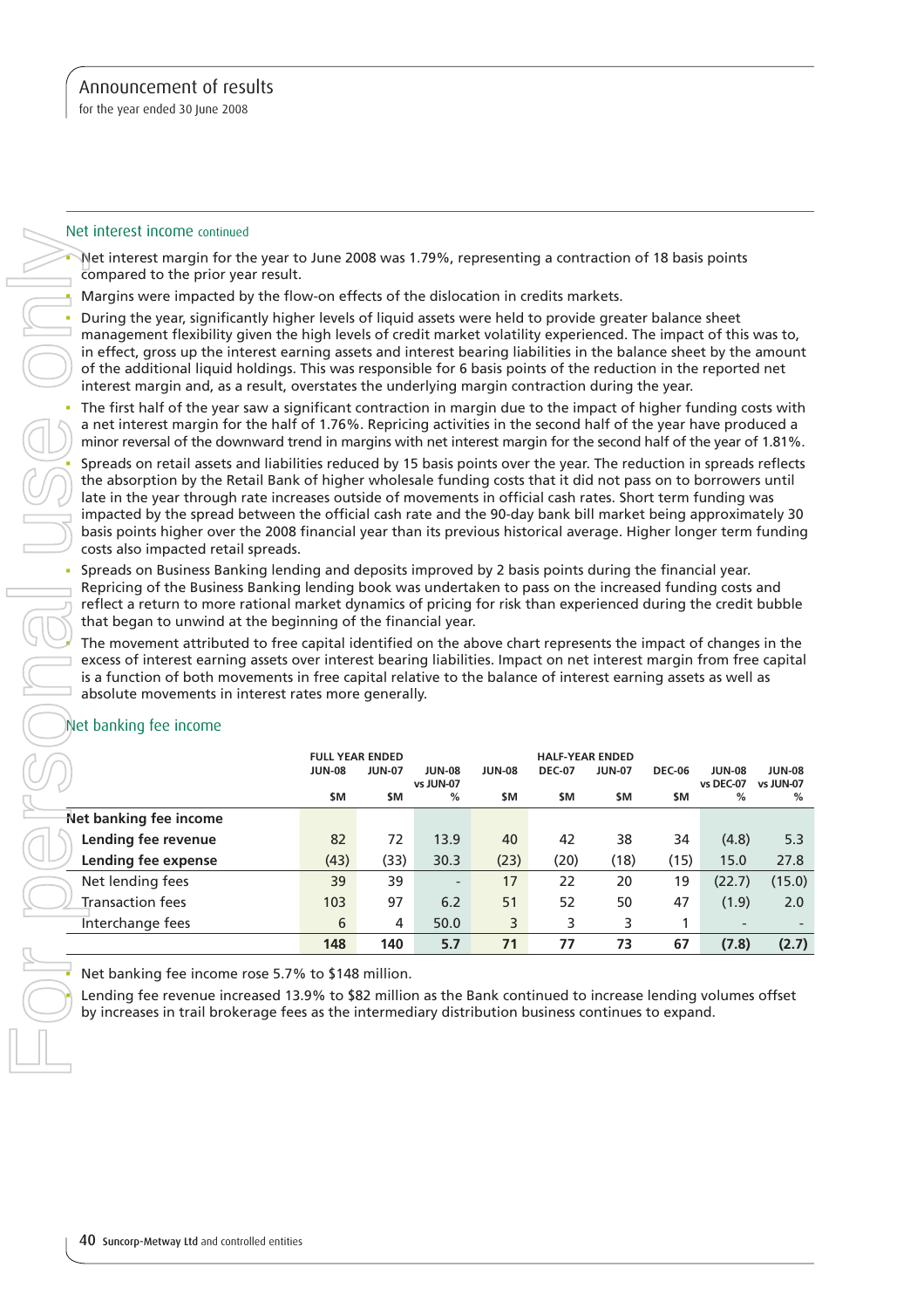Banking

#### Operating expenses

|                                         | <b>FULL YEAR ENDED</b><br><b>JUN-08</b> | <b>JUN-07</b> | <b>JUN-08</b>            | <b>JUN-08</b> | <b>HALF-YEAR ENDED</b><br><b>DEC-07</b> | <b>JUN-07</b> | <b>DEC-06</b> | <b>JUN-08</b>  | <b>JUN-08</b>  |
|-----------------------------------------|-----------------------------------------|---------------|--------------------------|---------------|-----------------------------------------|---------------|---------------|----------------|----------------|
|                                         | \$M                                     | <b>SM</b>     | vs JUN-07<br>%           | \$M           | \$M                                     | \$M           | \$M           | vs DEC-07<br>% | vs JUN-07<br>% |
| <b>Operating expenses</b>               |                                         |               |                          |               |                                         |               |               |                |                |
| Staff expenses                          | (339)                                   | (305)         | 11.1                     | (179)         | (160)                                   | (156)         | (149)         | 11.9           | 14.7           |
| Occupancy expenses                      | (41)                                    | (33)          | 24.2                     | (23)          | (18)                                    | (18)          | (15)          | 27.8           | 27.8           |
| Computer and<br>depreciation expenses   | (55)                                    | (49)          | 12.2                     | (29)          | (26)                                    | (27)          | (22)          | 11.5           | 7.4            |
| Communication expenses                  | (29)                                    | (29)          | $\overline{\phantom{a}}$ | (16)          | (13)                                    | (14)          | (15)          | 23.1           | 14.3           |
| Advertising and<br>promotion expenses   | (31)                                    | (27)          | 14.8                     | (20)          | (11)                                    | (16)          | (11)          | 81.8           | 25.0           |
| Other operating expenses <sup>(1)</sup> | (45)                                    | (36)          | 25.0                     | (28)          | (17)                                    | (13)          | (23)          | 64.7           | 115.4          |
|                                         | (540)                                   | (479)         | 12.7                     | (295)         | (245)                                   | (244)         | (235)         | 20.4           | 20.9           |

<sup>(1)</sup> Other operating expenses is primarily made up of financial, legal, motor vehicle and travel and accommodation expenses

- Operating expenses increased by 12.7% to \$540 million as a result of volume growth in both the lending and deposit gathering operations.
- The Bank continued to increase its distribution capacity and Retail Banking commenced the expansion of its branch footprint.
- Compliance costs continue to add considerable expense to the Bank as the requirements of the Basel II Accord and Anti-Money Laundering Legislation are implemented. These programs of work will continue to impact our expense base during 2008/09.
- Also impacting expenses has been the full year effect on occupancy expenses from the workplace change program which has seen Suncorp develop flagship offices at Brisbane Square and Suncorp Place in Sydney.

#### Impairment losses on loans and advances

Impairment losses were \$71 million for the year. Impairment losses have increased from their lows of previous years as the impact of higher business input costs impacted business conditions. In the December 2007 half, impairment losses were positively impacted by a \$16 million revision to the collective provision for impairment as the Bank continued to refine its valuation methodology. Excluding the impact of the change in methodology, the full year expense was \$87 million or 18 basis points of average gross lending.

|                                            | <b>FULL YEAR ENDED</b><br><b>JUN-08</b> | <b>JUN-07</b> | <b>JUN-08</b><br>vs JUN-07 | <b>JUN-08</b> | <b>HALF-YEAR ENDED</b><br><b>DEC-07</b> | <b>JUN-07</b> | <b>DEC-06</b> | <b>JUN-08</b><br>vs DEC-07 | <b>JUN-08</b><br>vs JUN-07 |
|--------------------------------------------|-----------------------------------------|---------------|----------------------------|---------------|-----------------------------------------|---------------|---------------|----------------------------|----------------------------|
|                                            | \$M                                     | <b>SM</b>     | %                          | \$M           | \$M                                     | \$M           | <b>SM</b>     | %                          | %                          |
| Impairment losses on loans<br>and advances |                                         |               |                            |               |                                         |               |               |                            |                            |
| Collective provision for impairment        | (15)                                    | (8)           | 87.5                       | (2)           | (13)                                    |               | (9)           | (84.6)                     | (300.0)                    |
| Specific provision for impairment          | 66                                      | 18            | 266.7                      | 48            | 18                                      | 11            |               | 166.7                      | 336.4                      |
| Bad debts written off                      | 24                                      | 18            | 33.3                       | 11            | 13                                      | 9             | 9             | (15.4)                     | 22.2                       |
| Bad debts recovered                        | (4)                                     | (3)           | 33.3                       | (2)           | (2)                                     | (1)           | (2)           | $\overline{\phantom{a}}$   | 100.0                      |
|                                            | 71                                      | 25            | 184.0                      | 55            | 16                                      | 20            | 5             | 243.8                      | 175.0                      |

Although impairment losses have increased from their historically low levels, Suncorp expects that, due to its limited exposure to unsecured lending and its high level of security across its portfolio, through the economic cycle, its losses will be below the level experienced by its major banking competitors.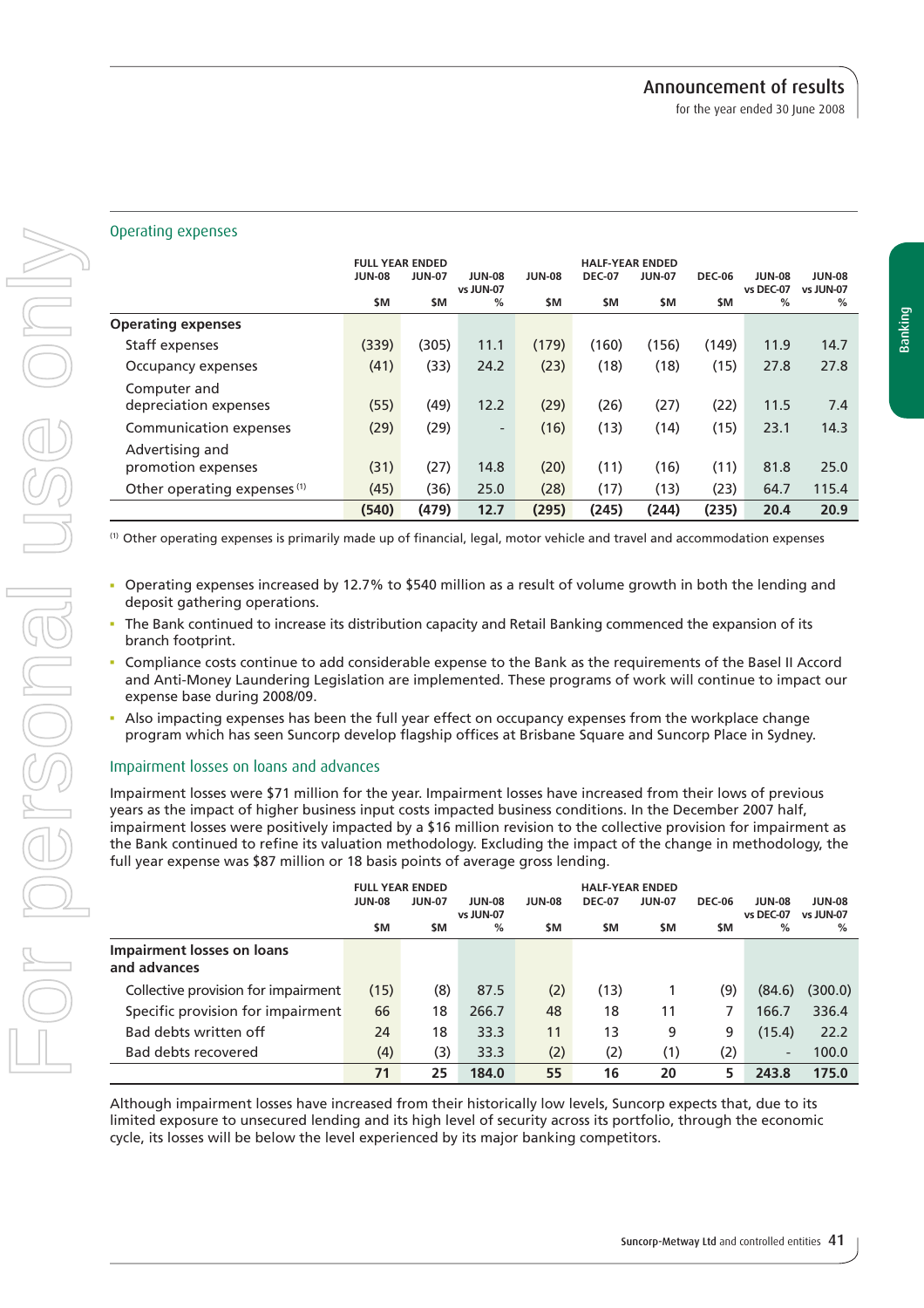for the year ended 30 June 2008

#### Impairment losses on loans and advances continued

The following graph demonstrates that, historically, although impaired assets have increased, actual losses remain relatively low both as a proportion of the total portfolio and when compared to industry averages.



#### Impaired assets

Total non-performing loans have continued to increase from historical lows to finish the year at \$627 million. This represents 1.12% of gross loans, advances and other receivables, a level below historical peaks. Gross impaired assets have increased to \$384 million, representing 0.69% of gross loans, advances and other receivables.

 The construction and development and the property investment portfolio, with impaired assets of \$267 million and \$61 million respectively, are the largest contributors to the increase in impaired assets. During the year, these portfolios were subject to a comprehensive credit review with the findings pointing to the continued tough residential markets in New South Wales being the major cause of the current impairment levels. The Bank utilised the findings of this review to identify future problem areas and modify lending criteria. The review also enabled the Bank to identify early warning signs on potential problem loans and ensure that they are appropriately managed to protect the Bank.

 As was the case last year, Agribusiness impaired assets remain at low levels despite the continuation of drought conditions in Queensland and New South Wales during 2008. Our long history in the Agribusiness sector enables us to better understand the needs of our customers impacted by drought.

 Past 90-day due assets have increased to \$243 million, representing 0.43% of gross loans, advances and other receivables. The increase in past due loans has been a result of increased pressure on mortgages from recent rate rises and rising fuel and food costs to households. The Bank continues to maintain its strict lending criteria, with low LVR's and strong capacity to repay criteria ensuring that losses in the housing portfolio are minimised.

The Bank's loan book continues to have a significant proportion of its book secured by hard assets such as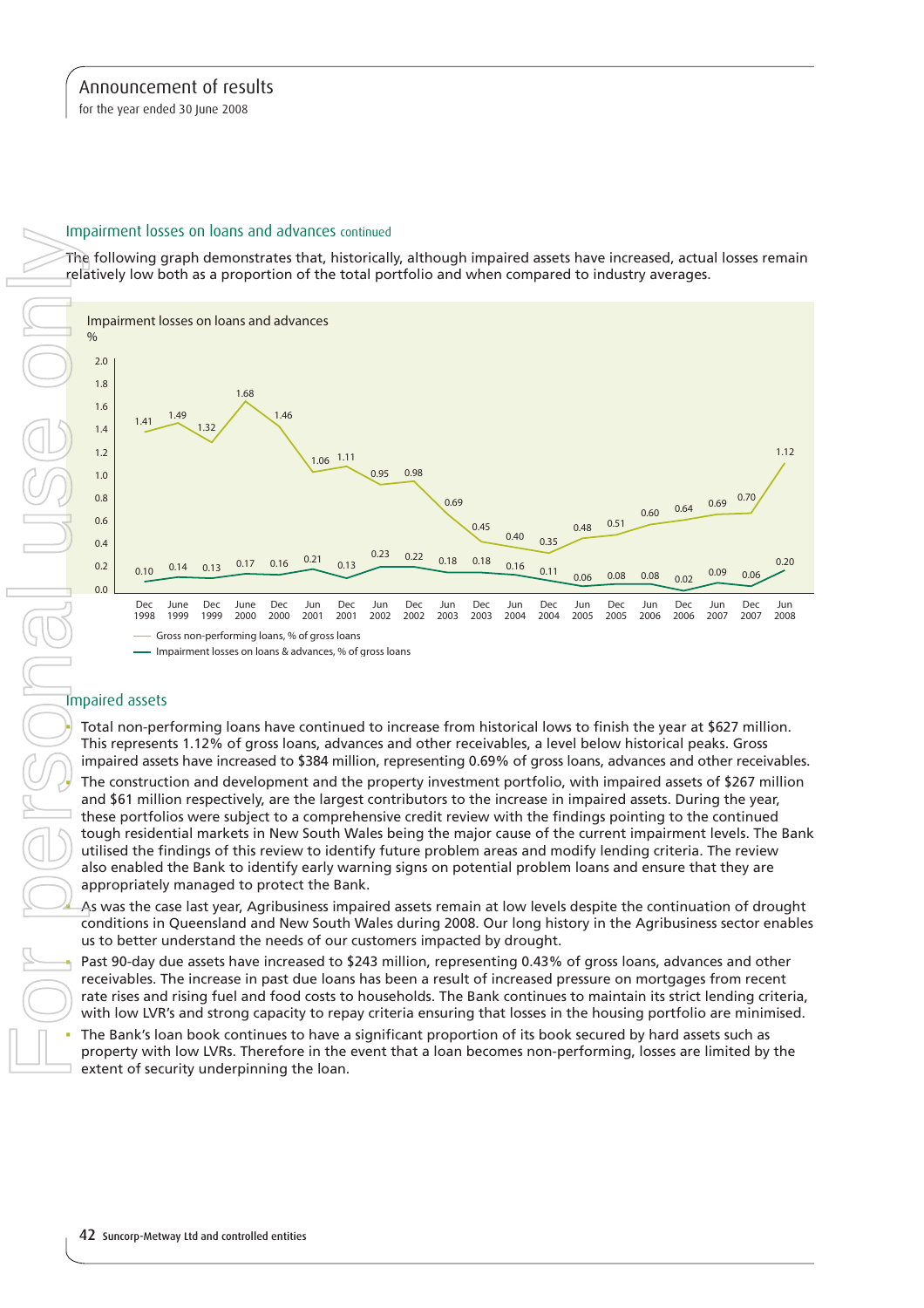for the year ended 30 June 2008

Banking

|                                                                                                                                                                                                                                | <b>JUN-08</b> | <b>DEC-07</b>  | <b>JUN-07</b> | <b>DEC-06</b> | <b>JUN-08</b>  | <b>JUN-08</b>  |
|--------------------------------------------------------------------------------------------------------------------------------------------------------------------------------------------------------------------------------|---------------|----------------|---------------|---------------|----------------|----------------|
|                                                                                                                                                                                                                                | \$M           | \$M            | \$M           | \$M           | vs DEC-07<br>℅ | vs JUN-07<br>℅ |
| Impaired assets continued                                                                                                                                                                                                      |               |                |               |               |                |                |
| <b>Gross balances of impaired loans</b>                                                                                                                                                                                        |               |                |               |               |                |                |
| with specific provisions set aside                                                                                                                                                                                             | 349           | 149            | 109           | 76            | 134.2          | 220.2          |
| without specific provisions set aside                                                                                                                                                                                          | 35            | 42             | 48            | 48            | (16.7)         | (27.1)         |
| Gross impaired assets                                                                                                                                                                                                          | 384           | 191            | 157           | 124           | 101.0          | 144.6          |
| Specific provision for impairment                                                                                                                                                                                              | (74)          | (37)           | (25)          | (23)          | 100.0          | 196.0          |
| <b>Net impaired assets</b>                                                                                                                                                                                                     | 310           | 154            | 132           | 101           | 101.3          | 134.8          |
| Size of gross impaired assets                                                                                                                                                                                                  |               |                |               |               |                |                |
| Less than one million                                                                                                                                                                                                          | 34            | 25             | 36            | 32            | 36.0           | (5.6)          |
| Greater than one million but less than ten million                                                                                                                                                                             | 160           | 85             | 84            | 81            | 88.2           | 90.5           |
| Greater than ten million                                                                                                                                                                                                       | 190           | 81             | 37            | 11            | 134.6          | 413.5          |
|                                                                                                                                                                                                                                | 384           | 191            | 157           | 124           | 101.0          | 144.6          |
| Loans 90 days past due not shown as impaired assets                                                                                                                                                                            |               |                |               |               |                |                |
| Impaired assets do not include loans accruing interest<br>which are in arrears 90 days or more where the loans<br>are well secured. Interest revenue continues to be<br>recognised in the contribution to profit. The value of | 243           | 163            | 160           | 145           | 49.1           | 51.9           |
| past due loans is                                                                                                                                                                                                              |               |                |               |               |                |                |
| <b>Gross non-performing loans</b>                                                                                                                                                                                              | 627           | 354            | 317           | 269           | 77.1           | 97.8           |
| Interest income on impaired assets recognised<br>in the contribution to profit                                                                                                                                                 |               |                |               |               |                |                |
| Net interest charged and recognised as revenue<br>in the contribution to profit during the half-year was                                                                                                                       | 3             | $\overline{2}$ | 1             | 2             | 50.0           | 200.0          |
| Analysis of movements in gross impaired assets                                                                                                                                                                                 |               |                |               |               |                |                |
| Balance at the beginning of the half-year                                                                                                                                                                                      | 191           | 157            | 124           | 99            | 21.7           | 54.0           |
| Recognition of new impaired assets and increases in                                                                                                                                                                            |               |                |               |               |                |                |
| previously recognised impaired assets                                                                                                                                                                                          | 232           | 64             | 68            | 40            | 262.5          | 241.2          |
| Impaired assets written off during the half-year                                                                                                                                                                               | (10)          | (6)            | (10)          | (4)           | 66.7           |                |
| Impaired assets which have been restated                                                                                                                                                                                       |               |                |               |               |                |                |
| as performing assets or repaid                                                                                                                                                                                                 | (29)          | (24)           | (25)          | (11)          | 20.8           | 16.0           |
| Balance at the end of the half-year                                                                                                                                                                                            | 384           | 191            | 157           | 124           | 101.0          | 144.6          |
|                                                                                                                                                                                                                                | $\%$          | %              | %             | %             |                |                |
| Gross impaired assets as a percentage of gross loans,<br>advances and other receivables                                                                                                                                        | 0.69          | 0.38           | 0.34          | 0.30          | 81.6           | 102.9          |
| Gross non-performing loans as a percentage of gross<br>loans,<br>advances and other receivables                                                                                                                                | 1.12          | 0.70           | 0.69          | 0.64          | 60.0           | 62.3           |
| Gross impaired assets as a percentage of impairment<br>provisions and general reserve for credit loss                                                                                                                          | 122.29        | 74.03          | 65.69         | 53.22         | 65.2           | 86.2           |
| Impairment provisions and general reserve for credit<br>loss as a percentage of risk weighted assets                                                                                                                           | 0.86          | 0.78           | 0.81          | 0.85          | 10.6           | 5.8            |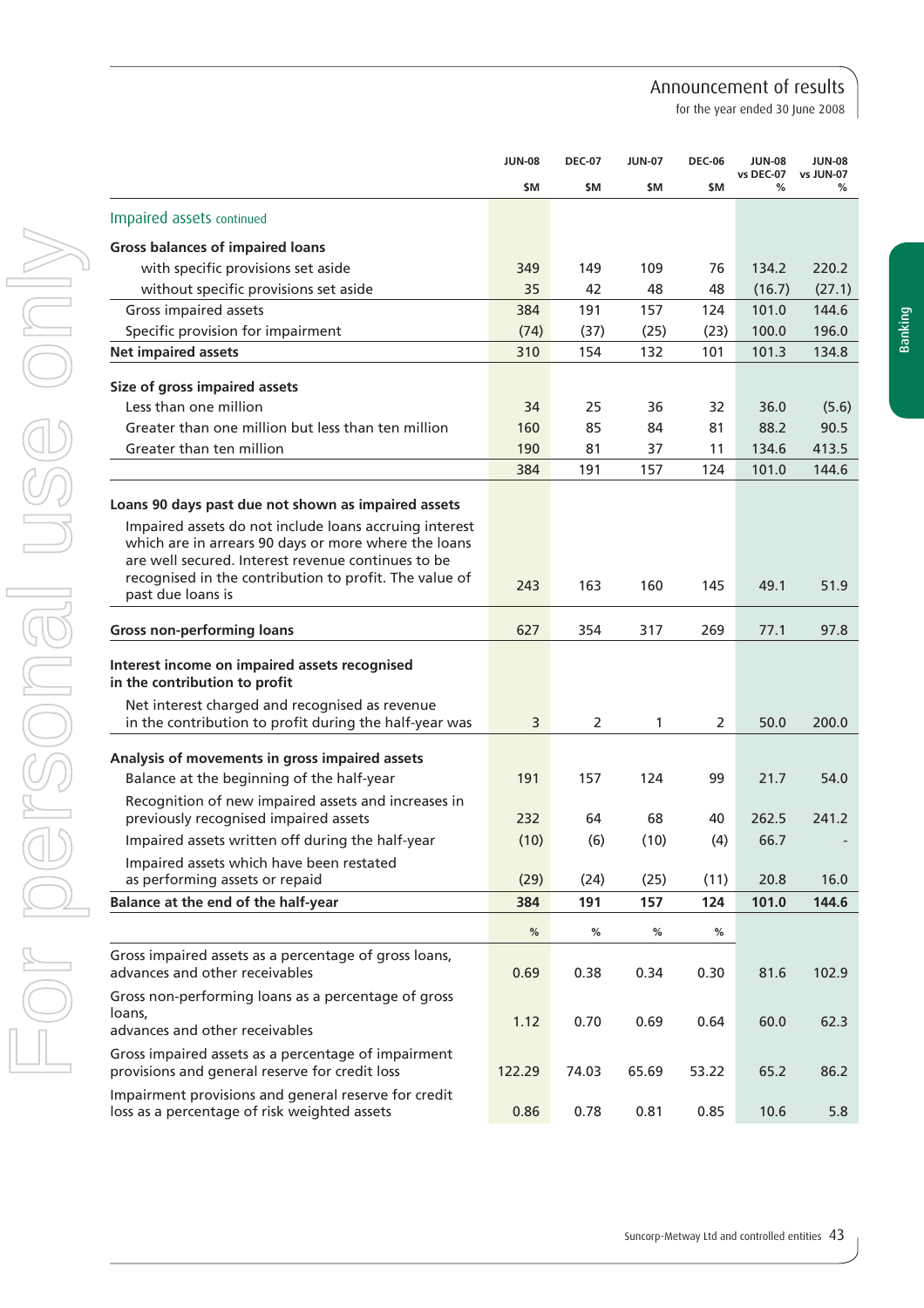for the year ended 30 June 2008

#### Impaired assets continued

Industry breakdown is shown below based on the source of credit risk whereas the asset growth table on page 33 is based on the nature of the loan.

| Industry breakdown of impaired assets and specific provisions as at 30 June 2008 are as follows: |                              |                                               |                                          |                              |                                               |                                          |                              |                                               |                                          |
|--------------------------------------------------------------------------------------------------|------------------------------|-----------------------------------------------|------------------------------------------|------------------------------|-----------------------------------------------|------------------------------------------|------------------------------|-----------------------------------------------|------------------------------------------|
|                                                                                                  | <b>GROSS</b><br><b>LOANS</b> | 30 JUN-08<br><b>IMPAIRED</b><br><b>ASSETS</b> | <b>SPECIFIC</b><br>PRO-<br><b>VISION</b> | <b>GROSS</b><br><b>LOANS</b> | 31 DEC-07<br><b>IMPAIRED</b><br><b>ASSETS</b> | <b>SPECIFIC</b><br>PRO-<br><b>VISION</b> | <b>GROSS</b><br><b>LOANS</b> | 30 JUN-07<br><b>IMPAIRED</b><br><b>ASSETS</b> | <b>SPECIFIC</b><br>PRO-<br><b>VISION</b> |
|                                                                                                  | \$M                          | \$M                                           | \$M                                      | \$M                          | \$M                                           | \$M                                      | \$M                          | \$M                                           | \$M                                      |
| Agribusiness                                                                                     | 3,706                        | 14                                            | 1                                        | 3,485                        | 8                                             |                                          | 3,397                        | 12                                            | 2                                        |
| Construction and development                                                                     | 6,154                        | 267                                           | 58                                       | 5,504                        | 142                                           | 29                                       | 4,277                        | 100                                           | 14                                       |
| <b>Financial services</b>                                                                        | 1,910                        | $\overline{\phantom{0}}$                      | $\overline{\phantom{a}}$                 | 1,140                        |                                               | $\overline{\phantom{a}}$                 | 1,188                        |                                               |                                          |
| Hospitality                                                                                      | 1,730                        | 4                                             | 1                                        | 1,634                        | 3                                             |                                          | 1,435                        | 6                                             | 2                                        |
| Manufacturing                                                                                    | 928                          | $\overline{2}$                                |                                          | 856                          | 3                                             |                                          | 789                          | 5                                             |                                          |
| <b>Professional services</b>                                                                     | 851                          | $\overline{2}$                                | $\overline{\phantom{a}}$                 | 1,402                        | 4                                             | $\overline{\phantom{a}}$                 | 793                          | 9                                             | 2                                        |
| Property investment                                                                              | 7,515                        | 61                                            | 5                                        | 5,726                        |                                               | $\overline{\phantom{a}}$                 | 5,693                        | 5                                             |                                          |
| Real estate mortgage                                                                             | 27,608                       | 10                                            | $\overline{2}$                           | 25,584                       | 9                                             | 2                                        | 24,154                       | 6                                             | 2                                        |
| Personal                                                                                         | 864                          |                                               | $\overline{\phantom{a}}$                 | 1,185                        |                                               | $\overline{\phantom{a}}$                 | 1,064                        | 2                                             |                                          |
| Government and                                                                                   |                              |                                               |                                          |                              |                                               |                                          |                              |                                               |                                          |
| public authorities                                                                               | 8                            |                                               |                                          | 6                            |                                               |                                          | 6                            |                                               |                                          |
| Other commercial and industrial                                                                  | 4,708                        | 24                                            | $\overline{7}$                           | 3,817                        | 14                                            | 3                                        | 3,056                        | 12                                            |                                          |
|                                                                                                  | 55,982                       | 384                                           | 74                                       | 50,339                       | 191                                           | 37                                       | 45,852                       | 157                                           | 25                                       |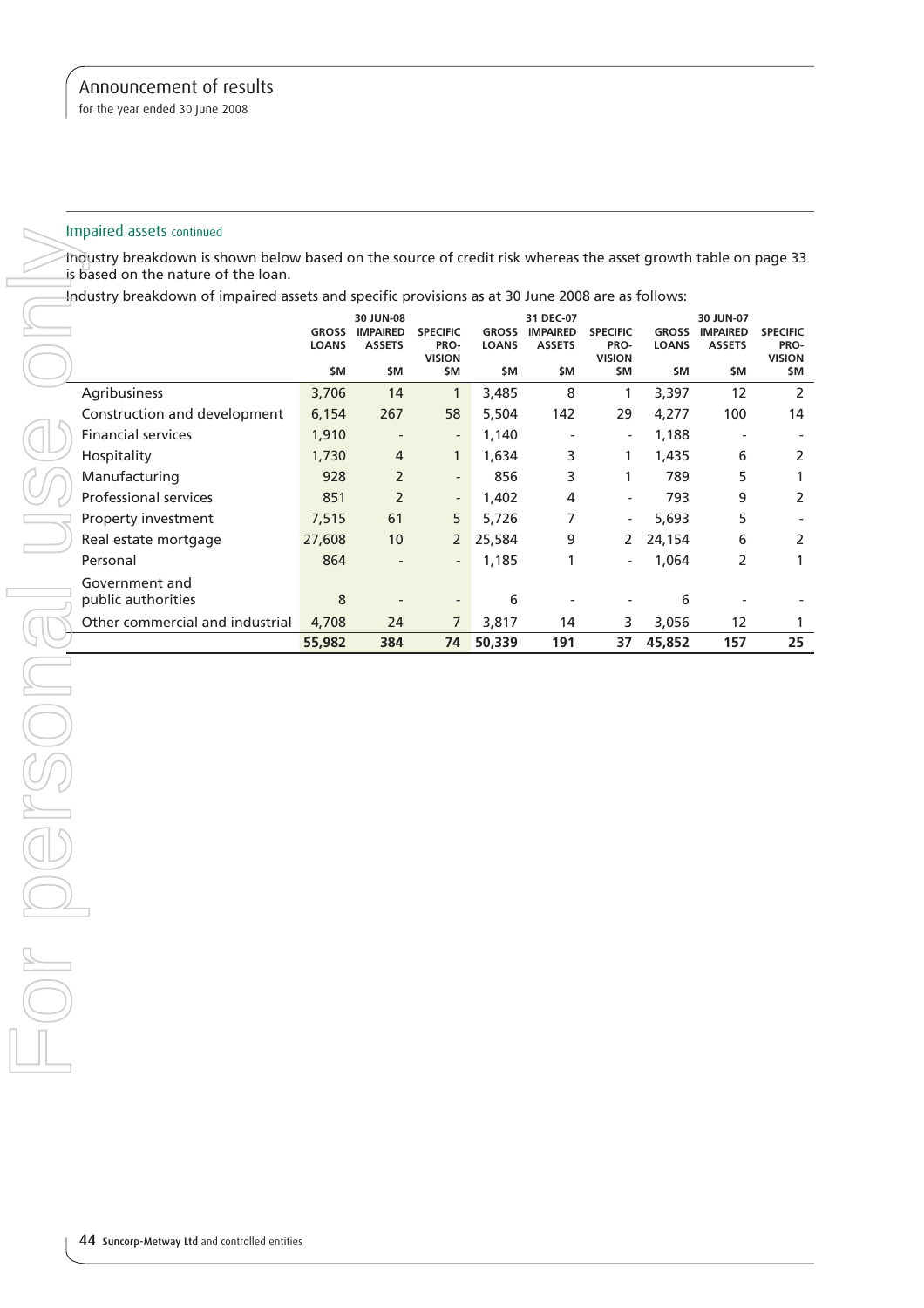for the year ended 30 June 2008

Banking

|                                                                                                | <b>JUN-08</b> | <b>DEC-07</b> | <b>JUN-07</b> | <b>DEC-06</b> | <b>JUN-08</b><br>vs DEC-07 | <b>JUN-08</b><br>vs JUN-07 |
|------------------------------------------------------------------------------------------------|---------------|---------------|---------------|---------------|----------------------------|----------------------------|
|                                                                                                | \$M           | \$M           | \$M           | \$M           | %                          | %                          |
| Provision for impairment                                                                       |               |               |               |               |                            |                            |
| <b>Collective provision</b>                                                                    |               |               |               |               |                            |                            |
| Balance at the beginning of the period                                                         | 82            | 95            | 94            | 103           | (13.7)                     | (12.8)                     |
| (Credit)/charge against contribution to profit                                                 | (2)           | (13)          | 1             | (9)           | (84.6)                     | (300.0)                    |
| Balance at the end of the period                                                               | 80            | 82            | 95            | 94            | (2.4)                      | (15.8)                     |
| <b>Specific provision</b>                                                                      |               |               |               |               |                            |                            |
| Balance at the beginning of the period                                                         | 37            | 25            | 23            | 21            | 48.0                       | 60.9                       |
| Charge against contribution to profit                                                          | 48            | 18            | 11            | 7             | 166.7                      | 336.4                      |
| Bad debts written-off                                                                          | (11)          | (6)           | (9)           | (5)           | 83.3                       | 22.2                       |
| Balance at the end of the period                                                               | 74            | 37            | 25            | 23            | 100.0                      | 196.0                      |
| Total provision for impairment - Banking activities                                            | 154           | 119           | 120           | 117           | 29.4                       | 28.3                       |
| <b>General reserve for credit loss</b>                                                         |               |               |               |               |                            |                            |
| Balance at the beginning of the period                                                         | 139           | 119           | 116           | 93            | 16.8                       | 19.8                       |
| Transfer from retained earnings                                                                | 21            | 20            | 3             | 23            | 5.0                        | 600.0                      |
| Balance at the end of the period                                                               | 160           | 139           | 119           | 116           | 15.1                       | 34.5                       |
| Total provision for impairment and general reserve for<br>credit loss - Banking activities     | 314           | 258           | 239           | 233           | 21.7                       | 31.4                       |
|                                                                                                | %             | %             | %             | %             |                            |                            |
| Provision for impairment expressed as a percentage of<br>gross impaired assets are as follows: |               |               |               |               |                            |                            |
| Collective provision                                                                           | 20.8          | 42.9          | 60.5          | 75.8          |                            |                            |
| Specific provision                                                                             | 19.3          | 19.4          | 15.9          | 18.5          |                            |                            |
| <b>Total provision</b>                                                                         | 40.1          | 62.3          | 76.4          | 94.4          |                            |                            |
| General reserve for credit loss                                                                | 41.7          | 72.8          | 75.8          | 93.5          |                            |                            |
| Total provision and general reserve for credit loss                                            | 81.8          | 135.1         | 152.2         | 187.9         |                            |                            |

Suncorp-Metway Ltd and controlled entities 45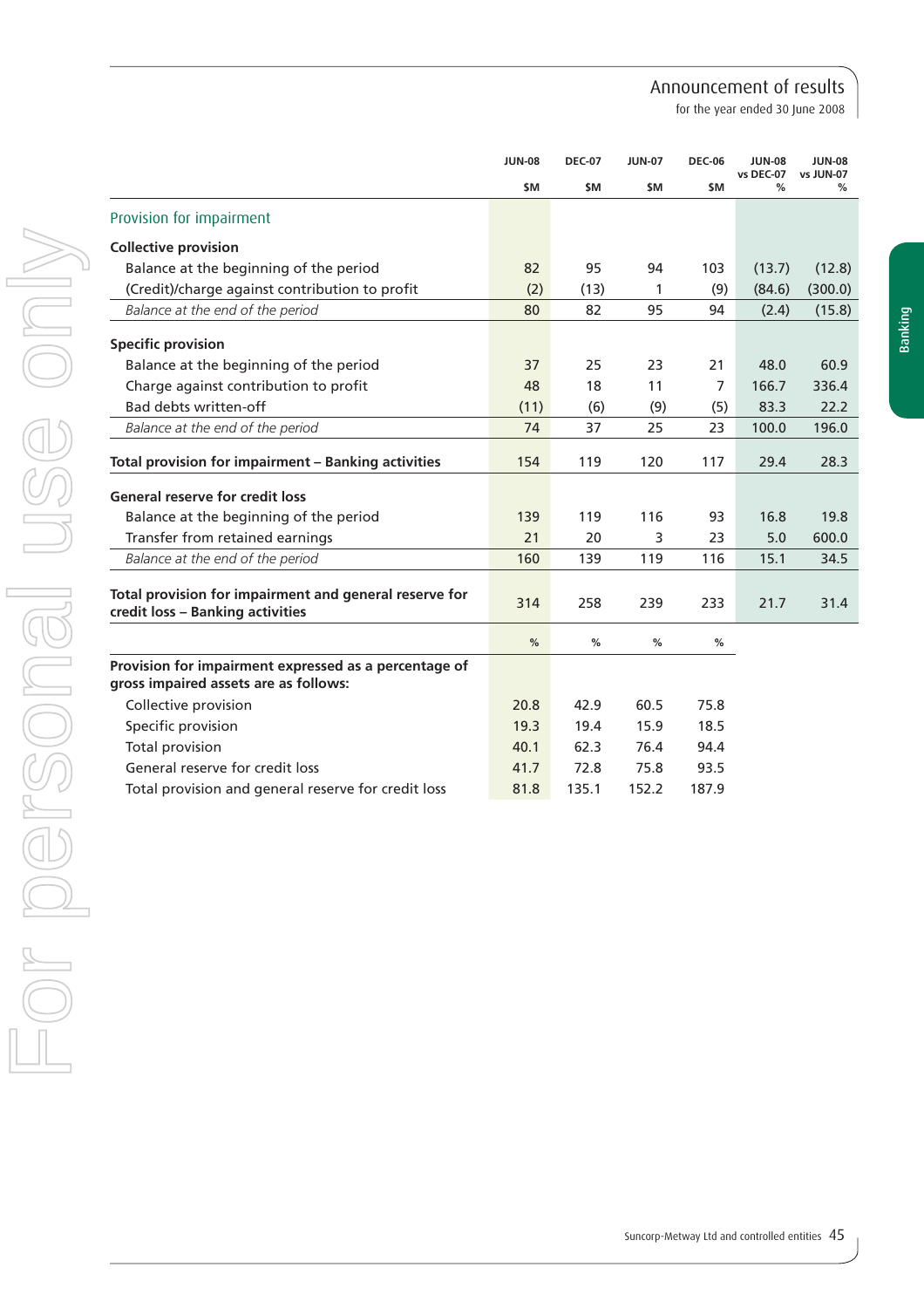for the year ended 30 June 2008

|                                                                                                                                                       |                           | <b>FULL YEAR ENDED JUN-08</b> |      |                                  | <b>FULL YEAR ENDED JUN-07</b> |                          |
|-------------------------------------------------------------------------------------------------------------------------------------------------------|---------------------------|-------------------------------|------|----------------------------------|-------------------------------|--------------------------|
|                                                                                                                                                       | AVERAGE<br><b>BALANCE</b> | INTEREST AVERAGE              | RATE | <b>AVERAGE</b><br><b>BALANCE</b> |                               | INTEREST AVERAGE<br>RATE |
|                                                                                                                                                       | \$M                       | \$M                           | %    | \$M                              | \$M                           | %                        |
| Average banking assets and liabilities                                                                                                                |                           |                               |      |                                  |                               |                          |
| <b>Assets</b>                                                                                                                                         |                           |                               |      |                                  |                               |                          |
| <b>Interest earning assets</b>                                                                                                                        |                           |                               |      |                                  |                               |                          |
| <b>Trading securities</b>                                                                                                                             | 7,238                     | 525                           | 7.25 | 4,245                            | 266                           | 6.27                     |
| Gross loans, advances and other receivables                                                                                                           | 49,303                    | 4,078                         | 8.27 | 41,026                           | 3,115                         | 7.59                     |
| Other interest earning assets                                                                                                                         | 1,087                     | 56                            | 5.15 | 929                              | 47                            | 5.06                     |
| Total interest earning assets                                                                                                                         | 57,628                    | 4,659                         | 8.08 | 46,200                           | 3,428                         | 7.42                     |
| <b>Non-interest earning assets</b>                                                                                                                    |                           |                               |      |                                  |                               |                          |
| Other assets                                                                                                                                          | 10,761                    |                               |      | 4,938                            |                               |                          |
| Total non-interest earning assets                                                                                                                     | 10,761                    |                               |      | 4,938                            |                               |                          |
| <b>Total assets</b>                                                                                                                                   | 68,389                    |                               |      | 51,138                           |                               |                          |
|                                                                                                                                                       |                           |                               |      |                                  |                               |                          |
| Liabilities<br><b>Interest bearing liabilities</b>                                                                                                    |                           |                               |      |                                  |                               |                          |
| Deposits and short-term borrowings                                                                                                                    | 42,596                    | 2,713                         | 6.37 | 31,773                           | 1,792                         | 5.64                     |
| Securitisation liabilities                                                                                                                            | 7,503                     | 556                           | 7.41 | 6,265                            | 407                           | 6.50                     |
| Bonds, notes and long-term borrowings                                                                                                                 | 3,285                     | 266                           | 8.10 | 4,553                            | 257                           | 5.64                     |
| Subordinated notes (1)                                                                                                                                | 1,101                     | 87                            | 7.90 | 820                              | 57                            | 6.95                     |
| Preference shares <sup>(1)</sup>                                                                                                                      | 115                       | 7                             | 6.09 | 86                               | 5                             | 5.81                     |
| Total interest bearing liabilities                                                                                                                    | 54,600                    | 3,629                         | 6.65 | 43,497                           | 2,518                         | 5.79                     |
| <b>Non-interest bearing liabilities</b>                                                                                                               |                           |                               |      |                                  |                               |                          |
| <b>Other liabilities</b>                                                                                                                              | 1,968                     |                               |      | 1,459                            |                               |                          |
| Total non-interest bearing liabilities                                                                                                                | 1,968                     |                               |      | 1,459                            |                               |                          |
| <b>Total liabilities</b>                                                                                                                              | 56,568                    |                               |      | 44,956                           |                               |                          |
| Net assets                                                                                                                                            | 11,821                    |                               |      | 6,182                            |                               |                          |
|                                                                                                                                                       |                           |                               |      |                                  |                               |                          |
| Analysis of interest margin and spread                                                                                                                |                           |                               |      |                                  |                               |                          |
| Interest earning assets                                                                                                                               | 57,628                    | 4,659                         | 8.08 | 46,200                           | 3,428                         | 7.42                     |
| Interest bearing liabilities                                                                                                                          | 54,600                    | 3,629                         |      | 6.65 43,497                      | 2,518                         | 5.79                     |
| Net interest spread                                                                                                                                   |                           |                               | 1.43 |                                  |                               | 1.63                     |
| Net interest margin<br>(a) Excludes the subordinated debt and preference shares notionally allocated to General Insurance as share of capital funding | 57,628                    | 1,030                         | 1.79 | 46,200                           | 910                           | 1.97                     |
| and the associated interest cost charged to General Insurance                                                                                         |                           |                               |      |                                  |                               |                          |
|                                                                                                                                                       |                           |                               |      |                                  |                               |                          |
|                                                                                                                                                       |                           |                               |      |                                  |                               |                          |
|                                                                                                                                                       |                           |                               |      |                                  |                               |                          |
|                                                                                                                                                       |                           |                               |      |                                  |                               |                          |
|                                                                                                                                                       |                           |                               |      |                                  |                               |                          |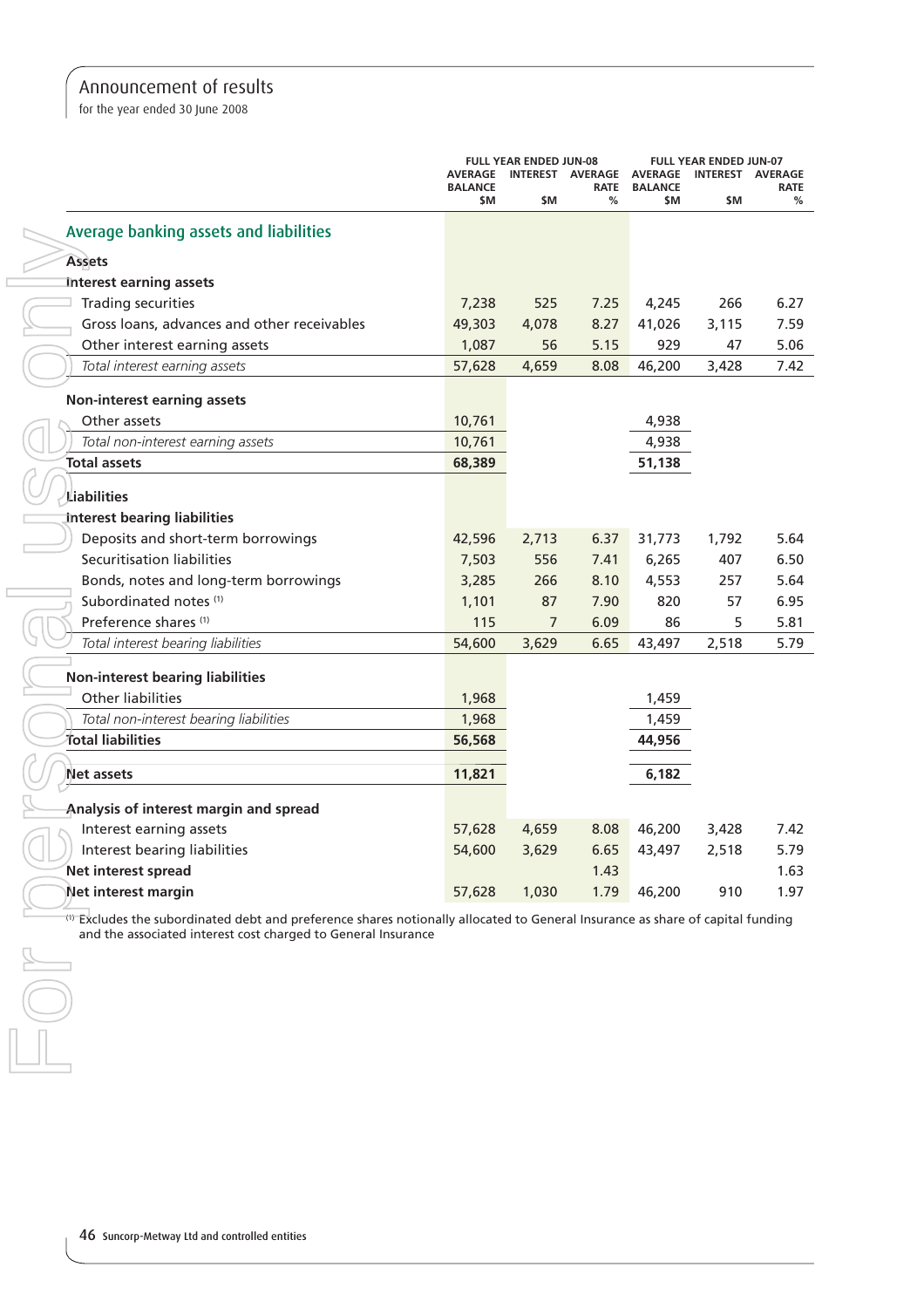for the year ended 30 June 2008

Banking

|                                                  |                                  | <b>HALF-YEAR ENDED JUN-08</b> |                                         |                | <b>HALF-YEAR ENDED DEC-07</b> |                               |
|--------------------------------------------------|----------------------------------|-------------------------------|-----------------------------------------|----------------|-------------------------------|-------------------------------|
|                                                  | <b>AVERAGE</b><br><b>BALANCE</b> |                               | INTEREST AVERAGE AVERAGE<br><b>RATE</b> | <b>BALANCE</b> | <b>INTEREST</b>               | <b>AVERAGE</b><br><b>RATE</b> |
|                                                  | \$M                              | \$M                           | %                                       | \$M            | \$M                           | %                             |
| Average banking assets and liabilities continued |                                  |                               |                                         |                |                               |                               |
| <b>Assets</b>                                    |                                  |                               |                                         |                |                               |                               |
| <b>Interest earning assets</b>                   |                                  |                               |                                         |                |                               |                               |
| <b>Trading securities</b>                        | 7,721                            | 294                           | 7.66                                    | 6,760          | 231                           | 6.78                          |
| Gross loans, advances and other receivables      | 51,868                           | 2,213                         | 8.58                                    | 46,788         | 1,865                         | 7.91                          |
| Other interest earning assets                    | 1,017                            | 26                            | 5.14                                    | 1,155          | 30                            | 5.15                          |
| Total interest earning assets                    | 60,606                           | 2,533                         | 8.40                                    | 54,703         | 2,126                         | 7.71                          |
| <b>Non-interest earning assets</b>               |                                  |                               |                                         |                |                               |                               |
| Other assets                                     | 10,596                           |                               |                                         | 10,642         |                               |                               |
| Total non-interest earning assets                | 10,596                           |                               |                                         | 10,642         |                               |                               |
| <b>Total assets</b>                              | 71,202                           |                               |                                         | 65,345         |                               |                               |
| <b>Liabilities</b>                               |                                  |                               |                                         |                |                               |                               |
| <b>Interest bearing liabilities</b>              |                                  |                               |                                         |                |                               |                               |
| Deposits and short-term borrowings               | 45,830                           | 1,549                         | 6.80                                    | 39,399         | 1,221                         | 6.15                          |
| Securitisation liabilities                       | 7,020                            | 274                           | 7.85                                    | 7,981          | 282                           | 7.01                          |
| Bonds, notes and long-term borrowings            | 3,168                            | 109                           | 6.92                                    | 3,402          | 100                           | 5.83                          |
| Subordinated notes (1)                           | 1,214                            | 50                            | 8.28                                    | 987            | 37                            | 7.44                          |
| Preference shares <sup>(1)</sup>                 | 156                              | 5                             | 6.45                                    | 75             | $\overline{2}$                | 5.29                          |
| Total interest bearing liabilities               | 57,388                           | 1,987                         | 6.96                                    | 51,844         | 1,642                         | 6.28                          |
| <b>Non-interest bearing liabilities</b>          |                                  |                               |                                         |                |                               |                               |
| <b>Other liabilities</b>                         | 2,185                            |                               |                                         | 1,863          |                               |                               |
| Total non-interest bearing liabilities           | 2,185                            |                               |                                         | 1,863          |                               |                               |
| <b>Total liabilities</b>                         | 59,573                           |                               |                                         | 53,707         |                               |                               |
| <b>Net assets</b>                                | 11,629                           |                               |                                         | 11,638         |                               |                               |
| Analysis of interest margin and spread           |                                  |                               |                                         |                |                               |                               |
| Interest earning assets                          | 60,606                           | 2,533                         | 8.40                                    | 54,703         | 2,126                         | 7.71                          |
| Interest bearing liabilities                     | 57,388                           | 1,987                         | 6.96                                    | 51,844         | 1,642                         | 6.28                          |
| Net interest spread                              |                                  |                               | 1.44                                    |                |                               | 1.43                          |
| Net interest margin                              | 60,606                           | 546                           | 1.81                                    | 54,703         | 484                           | 1.76                          |

(1) Excludes the subordinated debt and preference shares notionally allocated to General Insurance as share of capital funding and the associated interest cost charged to General Insurance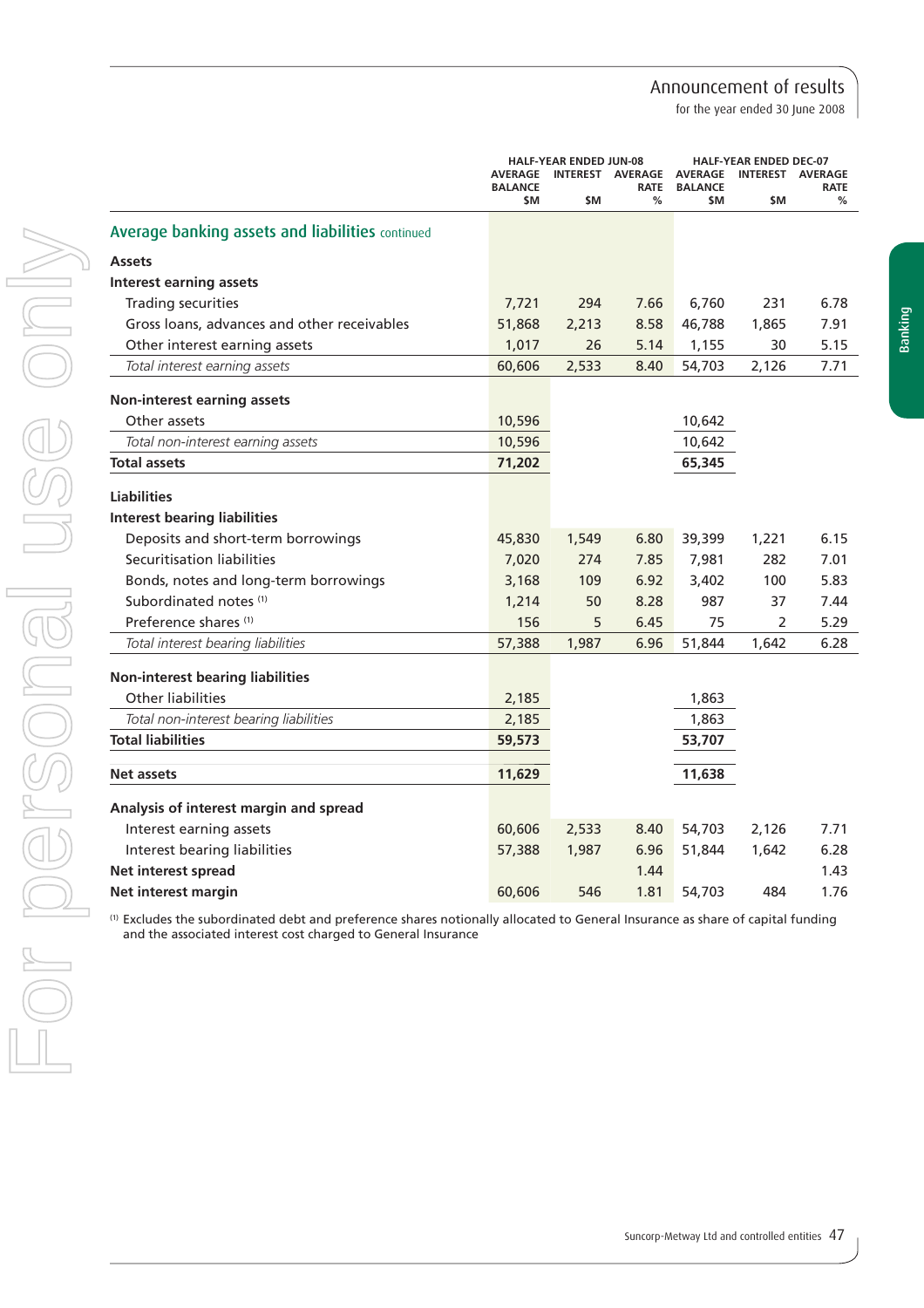for the year ended 30 June 2008

|                                                                                                                                                                                                               |                                  | HALF-YEAR ENDED JUN-07  |           |                                         | <b>HALF-YEAR ENDED DEC-06</b> |                               |
|---------------------------------------------------------------------------------------------------------------------------------------------------------------------------------------------------------------|----------------------------------|-------------------------|-----------|-----------------------------------------|-------------------------------|-------------------------------|
|                                                                                                                                                                                                               | AVERAGE<br><b>BALANCE</b><br>\$M | INTEREST AVERAGE<br>\$M | RATE<br>% | <b>AVERAGE</b><br><b>BALANCE</b><br>\$M | \$M                           | INTEREST AVERAGE<br>RATE<br>% |
| Average banking assets and liabilities continued                                                                                                                                                              |                                  |                         |           |                                         |                               |                               |
| <b>Assets</b>                                                                                                                                                                                                 |                                  |                         |           |                                         |                               |                               |
| <b>Interest earning assets</b>                                                                                                                                                                                |                                  |                         |           |                                         |                               |                               |
| <b>Trading securities</b>                                                                                                                                                                                     | 4,398                            | 139                     | 6.37      | 4,094                                   | 126                           | 6.11                          |
| Gross loans, advances and other receivables                                                                                                                                                                   | 42,499                           | 1,613                   | 7.65      | 39,576                                  | 1,503                         | 7.53                          |
| Other interest earning assets                                                                                                                                                                                 | 1,136                            | 30                      | 5.33      | 724                                     | 17                            | 4.66                          |
| Total interest earning assets                                                                                                                                                                                 | 48,033                           | 1,782                   | 7.48      | 44,394                                  | 1,646                         | 7.35                          |
| Non-interest earning assets                                                                                                                                                                                   |                                  |                         |           |                                         |                               |                               |
| Other assets                                                                                                                                                                                                  | 7,295                            |                         |           | 2,622                                   |                               |                               |
| Total non-interest earning assets                                                                                                                                                                             | 7,295                            |                         |           | 2,622                                   |                               |                               |
| <b>Total assets</b>                                                                                                                                                                                           | 55,328                           |                         |           | 47,016                                  |                               |                               |
| Liabilities                                                                                                                                                                                                   |                                  |                         |           |                                         |                               |                               |
| <b>Interest bearing liabilities</b>                                                                                                                                                                           |                                  |                         |           |                                         |                               |                               |
| Deposits and short-term borrowings                                                                                                                                                                            | 30,506                           | 868                     | 5.74      | 29,623                                  | 817                           | 5.47                          |
| Securitisation liabilities                                                                                                                                                                                    | 7,003                            | 228                     | 6.57      | 5,538                                   | 179                           | 6.41                          |
| Bonds, notes and long-term borrowings                                                                                                                                                                         | 6,801                            | 199                     | 5.90      | 5,738                                   | 165                           | 5.70                          |
| Subordinated notes (1)                                                                                                                                                                                        | 840                              | 29                      | 6.96      | 799                                     | 28                            | 6.95                          |
| Preference shares <sup>(1)</sup>                                                                                                                                                                              | 75                               | 2                       | 5.38      | 97                                      | 3                             | 4.28                          |
| Total interest bearing liabilities                                                                                                                                                                            | 45,225                           | 1,326                   | 5.91      | 41,795                                  | 1,192                         | 5.66                          |
| <b>Non-interest bearing liabilities</b>                                                                                                                                                                       |                                  |                         |           |                                         |                               |                               |
| <b>Other liabilities</b>                                                                                                                                                                                      | 1,675                            |                         |           | 1,249                                   |                               |                               |
| Total non-interest bearing liabilities                                                                                                                                                                        | 1,675                            |                         |           | 1,249                                   |                               |                               |
| fotal liabilities                                                                                                                                                                                             | 46,900                           |                         |           | 43,044                                  |                               |                               |
| <b>Net assets</b>                                                                                                                                                                                             | 8,428                            |                         |           | 3,972                                   |                               |                               |
| Analysis of interest margin and spread                                                                                                                                                                        |                                  |                         |           |                                         |                               |                               |
| Interest earning assets                                                                                                                                                                                       | 48,033                           | 1,782                   | 7.48      | 44,394                                  | 1,646                         | 7.35                          |
| Interest bearing liabilities                                                                                                                                                                                  | 45,225                           | 1,326                   |           | 5.91 41,795                             | 1,192                         | 5.66                          |
| <b>Net interest spread</b>                                                                                                                                                                                    |                                  |                         | 1.57      |                                         |                               | 1.69                          |
| Net interest margin                                                                                                                                                                                           | 48,033                           | 456                     | 1.91      | 44,394                                  | 454                           | 2.03                          |
| $\Leftrightarrow$ Excludes the subordinated debt and preference shares notionally allocated to General Insurance as share of capital funding<br>and the associated interest cost charged to General Insurance |                                  |                         |           |                                         |                               |                               |
|                                                                                                                                                                                                               |                                  |                         |           |                                         |                               |                               |
|                                                                                                                                                                                                               |                                  |                         |           |                                         |                               |                               |
|                                                                                                                                                                                                               |                                  |                         |           |                                         |                               |                               |
|                                                                                                                                                                                                               |                                  |                         |           |                                         |                               |                               |
|                                                                                                                                                                                                               |                                  |                         |           |                                         |                               |                               |
|                                                                                                                                                                                                               |                                  |                         |           |                                         |                               |                               |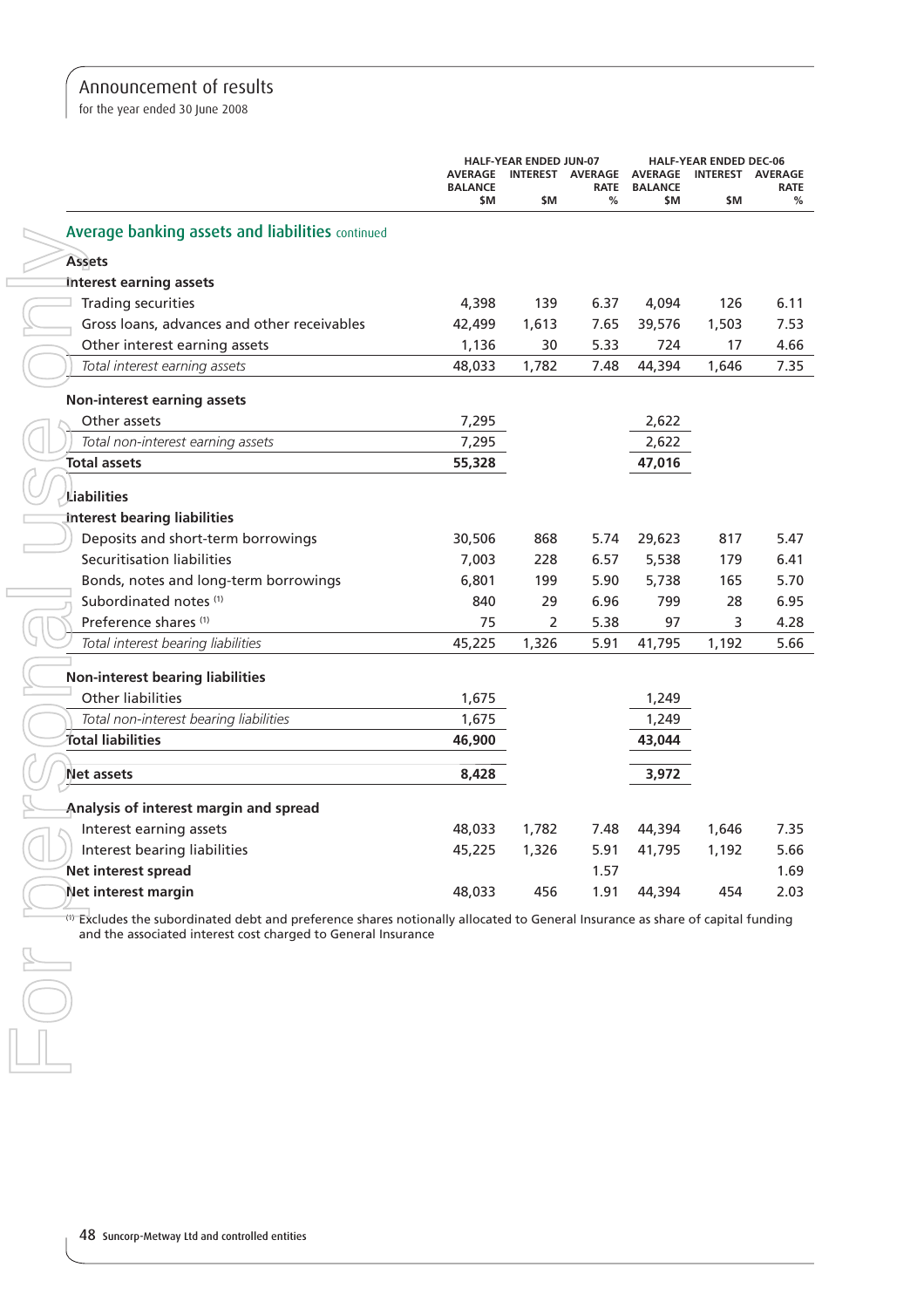Banking

### Changes in net interest income: volume and rate analysis

The tables below allocate changes in net interest income between changes in volume and changes in rate over two half years. Volume variances have been calculated by multiplying the average of the half years' average interest rates by the movement in average asset and liability balances. Rate variances have been calculated by multiplying the average asset and liability balances by the change in average interest rates, and includes any differences arising from different numbers of days in the periods.

|                                             |                      | <b>FULL YEAR JUN-08</b><br>vs JUN-07<br><b>CHANGES DUE TO:</b> |                      |  |
|---------------------------------------------|----------------------|----------------------------------------------------------------|----------------------|--|
|                                             | <b>VOLUME</b><br>\$M | <b>RATE</b><br>\$M                                             | <b>TOTAL</b><br>\$M. |  |
| <b>Interest earning assets</b>              |                      |                                                                |                      |  |
| Trading securities                          | 203                  | 57                                                             | 260                  |  |
| Gross loans, advances and other receivables | 656                  | 305                                                            | 961                  |  |
| Other interest earning assets               | 8                    | 2                                                              | 10 <sup>°</sup>      |  |
| Change in interest income                   | 867                  | 364                                                            | 1,231                |  |
| <b>Interest bearing liabilities</b>         |                      |                                                                |                      |  |
| Deposits and short-term borrowings          | 650                  | 271                                                            | 921                  |  |
| Securitisation liabilities                  | 86                   | 63                                                             | 149                  |  |
| Bonds, notes and long-term borrowings       | (87)                 | 96                                                             | 9                    |  |
| Subordinated notes                          | 21                   | 9                                                              | 30                   |  |
| Preference shares                           | 2                    | $\overline{\phantom{0}}$                                       | 2                    |  |
| Change in interest expense                  | 672                  | 439                                                            | 1,111                |  |
| Change in net interest income               | 195                  | (75)                                                           | 120                  |  |

|                                             |                | <b>HALF-YEAR</b>                                  |           | <b>HALF-YEAR</b>         |                                                   |      |
|---------------------------------------------|----------------|---------------------------------------------------|-----------|--------------------------|---------------------------------------------------|------|
|                                             |                | <b>JUN-08 vs DEC-07</b><br><b>CHANGES DUE TO:</b> |           |                          | <b>DEC-07 vs JUN-07</b><br><b>CHANGES DUE TO:</b> |      |
|                                             | <b>VOLUME</b>  | <b>RATE</b><br><b>TOTAL</b>                       |           |                          | <b>VOLUME</b><br><b>RATE</b>                      |      |
|                                             | \$M            | \$M                                               | <b>SM</b> | \$M                      | \$M                                               | \$M  |
| Interest earning assets                     |                |                                                   |           |                          |                                                   |      |
| Trading securities                          | 34             | 29                                                | 63        | 78                       | 14                                                | 92   |
| Gross loans, advances and other receivables | 209            | 139                                               | 348       | 167                      | 85                                                | 252  |
| Other interest earning assets               | (4)            |                                                   | (4)       |                          | (1)                                               |      |
| Change in interest income                   | 239            | 168                                               | 407       | 246                      | 98                                                | 344  |
| <b>Interest bearing liabilities</b>         |                |                                                   |           |                          |                                                   |      |
| Deposits and short-term borrowings          | 207            | 121                                               | 328       | 207                      | 82                                                | 289  |
| Securitisation liabilities                  | (35)           | 27                                                | (8)       | 33                       | 21                                                | 54   |
| Bonds, notes and long-term borrowings       | (7)            | 16                                                | 9         | (41)                     | 5                                                 | (36) |
| Subordinated notes                          | 9              | $\overline{4}$                                    | 13        | 5                        | 3                                                 | 8    |
| Preference shares                           | $\overline{2}$ |                                                   | 3         | $\overline{\phantom{0}}$ |                                                   |      |
| Change in interest expense                  | 176            | 169                                               | 345       | 204                      | 111                                               | 315  |
| Change in net interest income               | 63             | (1)                                               | 62        | 42                       | (13)                                              | 29   |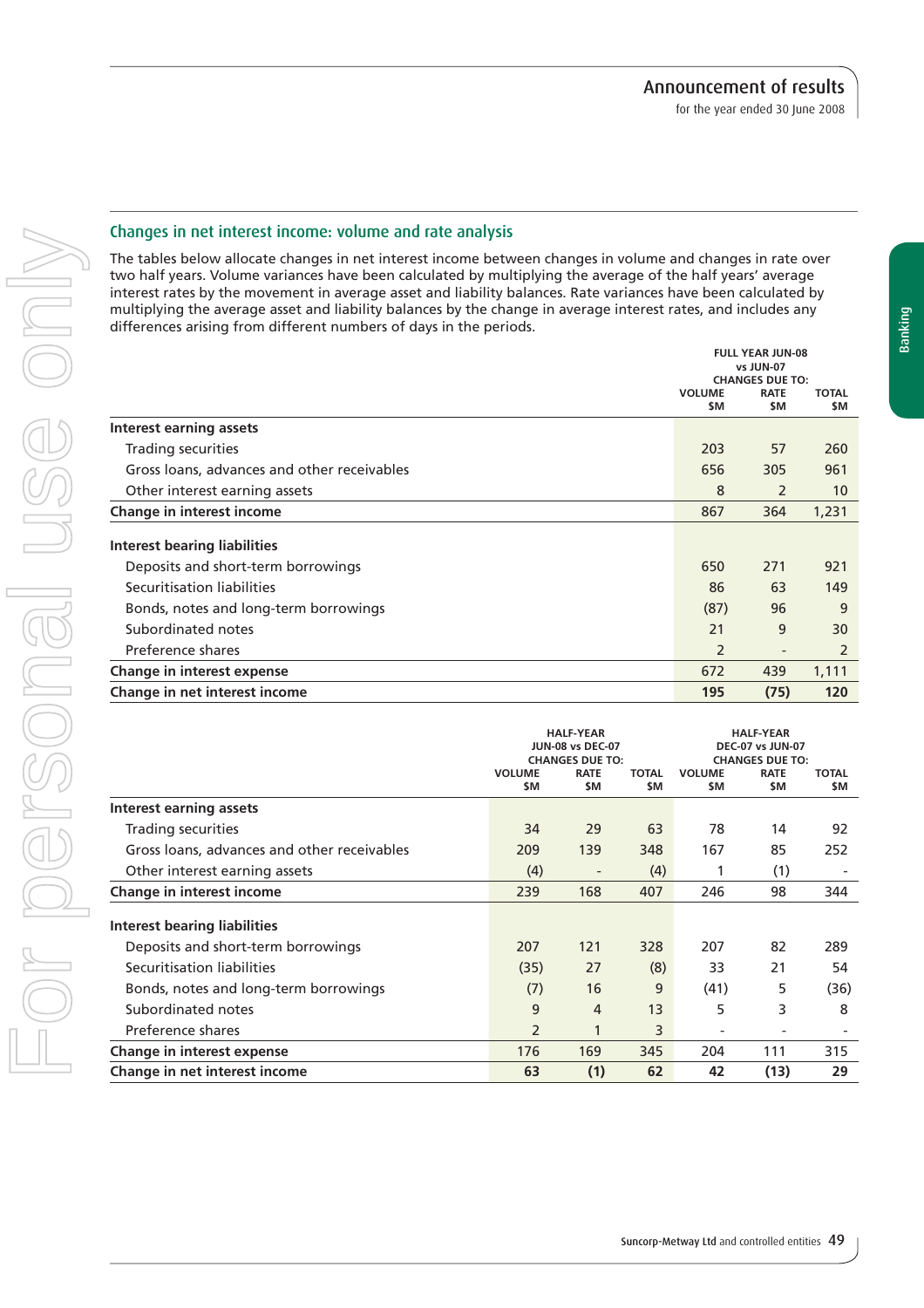for the year ended 30 June 2008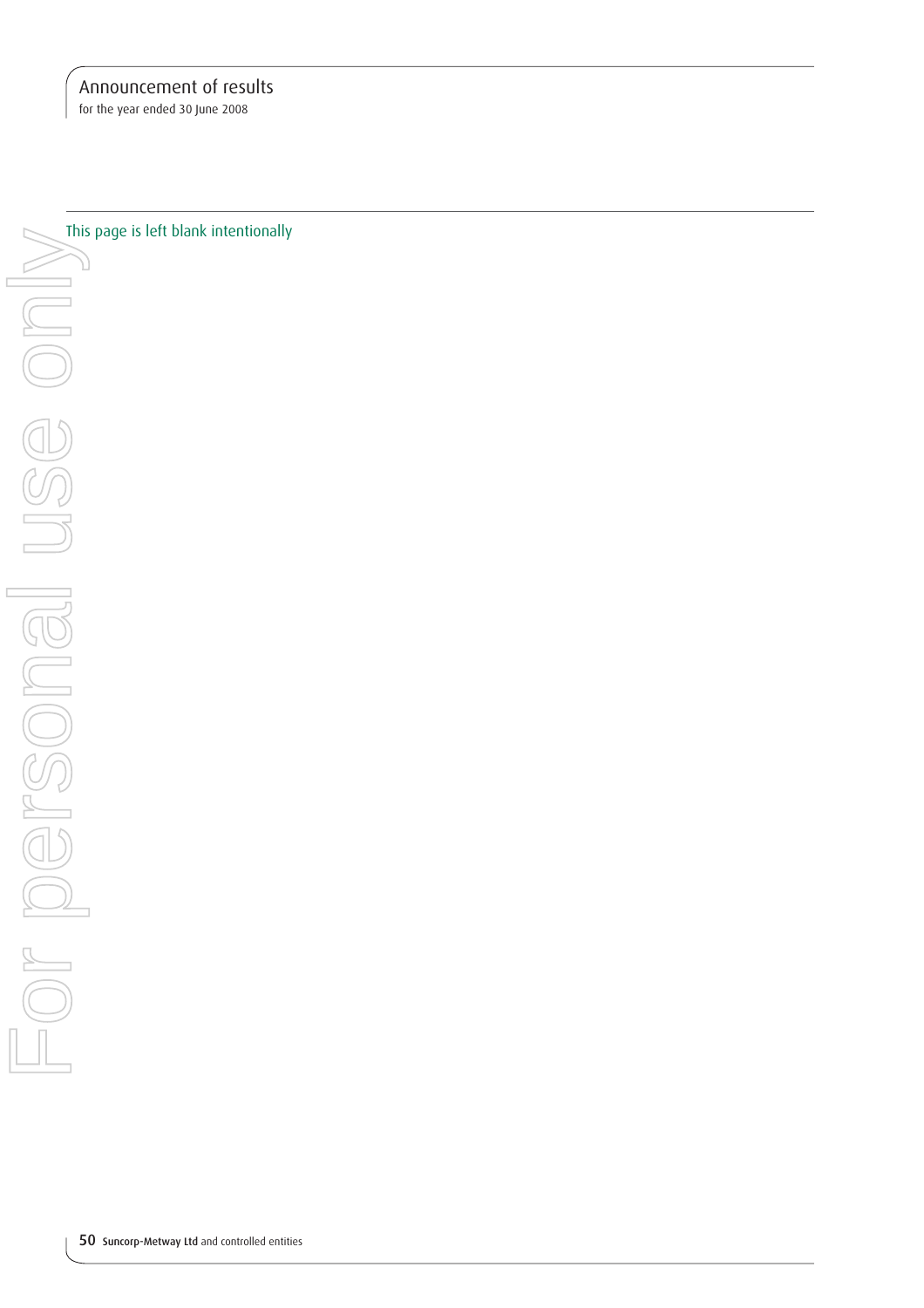General Insurance

General Insurance

## Segment information – General Insurance

#### Profit overview

#### Note that all financial information in this section includes the impact of discount rate movements and shows fire service levies on a gross basis. The 'Pro-forma' comparatives are based on the combined Suncorp and **Promina businesses.**

General Insurance recorded a pre-tax profit of \$307 million for the full year to 30 June 2008. The result featured the impacts of weather events, depressed equity and fixed interest markets partially offset by the benefits realised from the alignment of the level of sufficiency to the Group's target.

The ITR was \$607 million for the year, representing an insurance trading ratio of 10.3%.

Major weather events totalled \$415 million, over double the Group's normal provisioning for significant events of \$200 million. The events have had an effect on claims inflation across the portfolio as the supply side tightened in response to a surge in demand.

Gross written premium increased 2.9% to \$6.4 billion as premium rates in home and motor classes were increased to recoup weather event losses. Overall GWP was impacted by the ongoing reduction in premium rates in the compulsory third party portfolio (CTP), as rate reductions in both Queensland and New South Wales flowed through the business. Excluding CTP, premium growth of 4.9% was achieved.

The home and personal motor portfolios achieved growth of 7.8% and 4.7% respectively.

In CTP, average premium rates reduced by approximately 8% in Queensland and approximately 12% in New South Wales. Suncorp has retained its position as the leading provider of CTP insurance in Queensland with only a marginal decline in market share.

Commercial insurance lines grew GWP by 2.9%, which is an outstanding result given continuing soft market conditions. In this environment, the commercial insurance lines business continues to focus on retention strategies across all classes of business. By adhering to technical pricing disciplines the overall profitability of the portfolio has been enhanced with the insurance trading ratio reaching 29.6% for the year.

Net incurred claims of \$4.1 billion increased by 11.8%, largely as a result of the incidence of major weather events. Net incurred claims were supported by continuing long tail central estimate releases totalling \$251 million for the full year. However, the overall quantum of central estimate releases significantly reduced on the \$540 million released in the pro-forma June 2007 full year, signalling that the benefits of the tort law reforms are now largely reflected in current provisioning. Additionally, the claims expense benefited by \$220 million from a reduction in the level of sufficiency from 94% to the Group's target of 90%, and by a \$75 million diversification benefit.

Total operating expenses increased by 2.3% to \$1.6 billion, resulting in an operating expense ratio of 27.8%. Acquisition costs have been contained and integration benefits have begun to flow through to the underwriting costs expense.

Investment income on insurance provisions increased to \$455 million, reflecting the increased size of the portfolio, improved yields but offset by negative mark to market impact of fluctuations on fixed income securities.

Investment returns on shareholder funds resulted in a loss of \$232 million reflecting the negative impacts of depressed equity and fixed interest markets as well as active losses across the portfolio. Since March 2008, the funds have been managed as an index-enhanced portfolio as the Group considers adjusting its mandates in light of APRA's new capital charges.

Impacting on the bottom line profit result was a 38.9% increase in capital funding costs over the prior vear. Increased capital funding costs reflect the full impact of the subordinated debt raised for GBP 200 million as part of the Promina acquisition.

The New Zealand business reported an Insurance Trading Result of \$74 million for the full year to June 2008, equal to an ITR ratio of 12.4% absorbing costs associated with several major claims events. The Vero NZ business has maintained a disciplined approach to pricing in a fiercely competitive market with a focus on profitability rather than top line growth.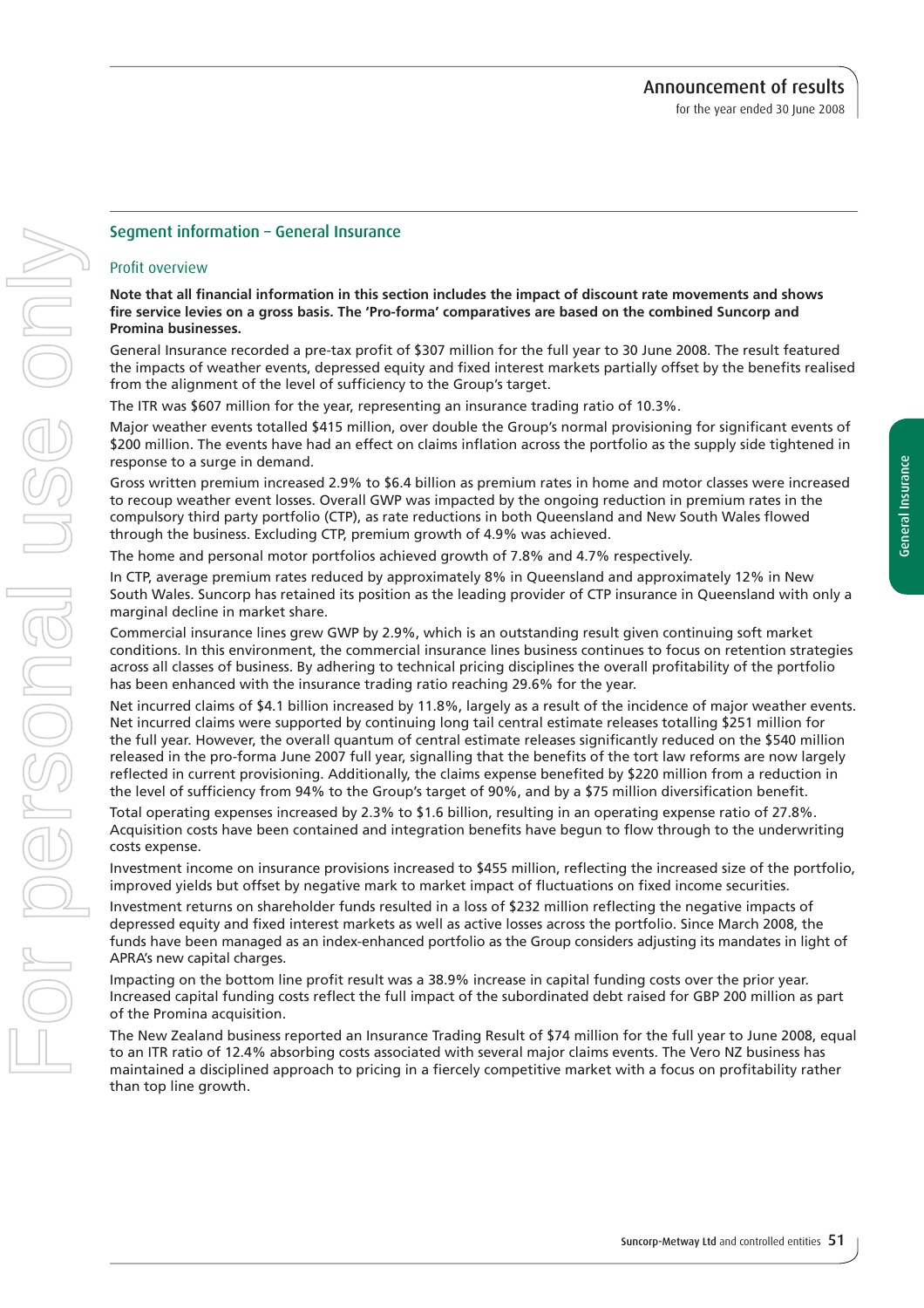for the year ended 30 June 2008

|                                                                                                                                          | <b>FULL YEAR ENDED</b><br><b>JUN-08</b> | <b>JUN-07</b>    | <b>JUN-08</b> | <b>JUN-08</b> | <b>DEC-07</b> | <b>HALF-YEAR ENDED</b><br><b>JUN-07</b> | <b>DEC-06</b>          | <b>JUN-08</b>        | <b>JUN-08</b>        |
|------------------------------------------------------------------------------------------------------------------------------------------|-----------------------------------------|------------------|---------------|---------------|---------------|-----------------------------------------|------------------------|----------------------|----------------------|
|                                                                                                                                          |                                         | <b>PRO-FORMA</b> | vs JUN-07     |               |               |                                         | <b>PRO-FORMA</b>       | vs DEC-07 vs JUN-07  |                      |
|                                                                                                                                          | \$M                                     | \$M              | %             | \$M           | \$M           | \$M                                     | \$M                    | %                    | %                    |
| Profit contribution - General                                                                                                            |                                         |                  |               |               |               |                                         |                        |                      |                      |
| Insurance for the year ended 30                                                                                                          |                                         |                  |               |               |               |                                         |                        |                      |                      |
| june 2008                                                                                                                                |                                         |                  |               |               |               |                                         |                        |                      |                      |
| <b>Gross written premium</b>                                                                                                             | 6,430                                   | 6,246            | 2.9           | 3,274         | 3,156         | 3,163                                   | 3,083                  | 3.7                  | 3.5                  |
| Gross unearned                                                                                                                           | (123)                                   | (113)            | 8.8           | (108)         | (15)          | (92)                                    | (21)                   | 620.0                | 17.4                 |
| premium movement                                                                                                                         |                                         |                  |               |               |               |                                         |                        |                      |                      |
| Gross earned premium                                                                                                                     | 6,307                                   | 6,133            | 2.8           | 3,166         | 3,141         | 3,071                                   | 3,062                  | 0.8                  | 3.1                  |
| Outwards reinsurance expense                                                                                                             | (441)                                   | (410)            | 7.6           | (245)         | (196)         | (208)                                   | (202)                  | 25.0                 | 17.8                 |
| Net earned premium                                                                                                                       | 5,866                                   | 5,723            | 2.5           | 2,921         | 2,945         | 2,863                                   | 2,860                  | (0.8)                | 2.0                  |
| Net incurred claims                                                                                                                      |                                         |                  |               |               |               |                                         |                        |                      |                      |
| Claims expense                                                                                                                           | (5,090)                                 | (4, 745)         | 7.3           | (2, 471)      |               | $(2,619)$ $(2,598)$                     | (2, 147)               | (5.7)                | (4.9)                |
| Reinsurance and other<br>recoveries revenue                                                                                              | 1,009                                   | 1,096            | (7.9)         | 567           | 442           | 738                                     | 358                    | 28.3                 | (23.2)               |
|                                                                                                                                          | (4,081)                                 | (3,649)          | 11.8          | (1,904)       | (2, 177)      | (1,860)                                 | (1,789)                | (12.5)               | 2.4                  |
| <b>Total operating expenses</b>                                                                                                          |                                         |                  |               |               |               |                                         |                        |                      |                      |
| <b>Acquisition expenses</b>                                                                                                              | (1,013)                                 | (986)            | 2.7           | (482)         | (531)         | (497)                                   | (489)                  | (9.2)                | (3.0)                |
| Other underwriting expenses                                                                                                              | (620)                                   | (610)            | 1.6           | (346)         | (274)         | (317)                                   | (293)                  | 26.3                 | 9.1                  |
|                                                                                                                                          | (1,633)                                 | (1, 596)         | 2.3           | (828)         | (805)         | (814)                                   | (782)                  | 2.9                  | 1.7                  |
| <b>Underwriting result</b>                                                                                                               | 152                                     | 478              | (68.2)        | 189           | (37)          | 189                                     | 289                    | (610.8)              |                      |
| Investment income - insurance funds                                                                                                      | 455                                     | 400              | 13.8          | 267           | 188           | 203                                     | 197                    | 42.0                 | 31.5                 |
| Insurance trading result                                                                                                                 | 607                                     | 878              | (30.9)        | 456           | 151           | 392                                     | 486                    | 202.0                | 16.3                 |
|                                                                                                                                          |                                         |                  |               |               |               |                                         |                        |                      |                      |
| Managed schemes net contribution                                                                                                         | 47                                      | 21               | 123.8         | 13            | 34            | 7                                       | 14                     | (61.8)               | 85.7                 |
| Joint venture and other income                                                                                                           | 17                                      | 65               | (73.8)        | (2)           | 19            | 26                                      | 39                     | (110.5)              | (107.7)              |
| <b>General Insurance</b><br>operational earnings                                                                                         | 671                                     | 964              | (30.4)        | 467           | 204           | 425                                     | 539                    | 128.9                | 9.9                  |
|                                                                                                                                          |                                         |                  |               |               |               |                                         |                        |                      |                      |
| Investment income -                                                                                                                      |                                         |                  |               |               |               |                                         |                        |                      |                      |
| Shareholder Funds                                                                                                                        | (232)                                   | 354              | (165.5)       | (260)         | 28            | 148                                     | 206                    | (1,028.6)            | (275.7)              |
| <b>Contribution to profit from General</b>                                                                                               |                                         |                  |               |               |               |                                         |                        |                      |                      |
| Insurance activities before tax and                                                                                                      |                                         |                  |               |               |               |                                         |                        |                      |                      |
| capital funding                                                                                                                          | 439                                     | 1,318            | (66.7)        | 207           | 232           | 573                                     | 745                    | (10.8)               | (63.9)               |
| Capital funding <sup>(1)</sup>                                                                                                           | (132)                                   | (95)             | 38.9          | (72)          | (60)          | (49)                                    | (46)                   | 20.0                 | 46.9                 |
| <b>Contribution to profit from General</b>                                                                                               |                                         |                  |               |               |               |                                         |                        |                      |                      |
| Insurance activities before tax                                                                                                          | 307                                     | 1,223            | (74.9)        | 135           | 172           | 524                                     | 699                    | (21.5)               | (74.2)               |
| $\vec{v}$ Includes interest expense on subordinated debt and preference shares allocated to General Insurance as described in Appendix 6 |                                         |                  |               |               |               |                                         |                        |                      |                      |
|                                                                                                                                          |                                         |                  |               |               |               |                                         | <b>HALF-YEAR ENDED</b> |                      |                      |
|                                                                                                                                          |                                         |                  |               |               |               | <b>JUN-08</b><br>\$M                    | <b>DEC-07</b><br>\$M   | <b>JUN-07</b><br>\$M | <b>DEC-06</b><br>\$M |
|                                                                                                                                          |                                         |                  |               |               |               |                                         |                        |                      |                      |
| Reconciliation of pro-forma contribution to profit                                                                                       |                                         |                  |               |               |               |                                         |                        |                      |                      |
| before tax to reported profit before tax                                                                                                 |                                         |                  |               |               |               |                                         |                        |                      |                      |
| Pro-forma profit contribution before tax                                                                                                 |                                         |                  |               |               |               | 135                                     | 172                    | 524                  | 699                  |
| Promina pre-acquisition profit                                                                                                           |                                         |                  |               |               |               |                                         |                        | (72)                 | (316)                |
| Reported before tax profit contribution                                                                                                  |                                         |                  |               |               |               | 135                                     | 172                    | 452                  | 383                  |

|                                                                                                |               | <b>HALF-YEAR ENDED</b>   |               |               |  |  |  |  |
|------------------------------------------------------------------------------------------------|---------------|--------------------------|---------------|---------------|--|--|--|--|
|                                                                                                | <b>JUN-08</b> | <b>DEC-07</b>            | <b>JUN-07</b> | <b>DEC-06</b> |  |  |  |  |
|                                                                                                | \$M           | <b>SM</b>                | <b>SM</b>     | \$M           |  |  |  |  |
| Reconciliation of pro-forma contribution to profit<br>before tax to reported profit before tax |               |                          |               |               |  |  |  |  |
| Pro-forma profit contribution before tax                                                       | 135           | 172                      | 524           | 699           |  |  |  |  |
| Promina pre-acquisition profit                                                                 |               | $\overline{\phantom{0}}$ | (72)          | (316)         |  |  |  |  |
| Reported before tax profit contribution                                                        | 135           | 172                      | 452           | 383           |  |  |  |  |
|                                                                                                |               |                          |               |               |  |  |  |  |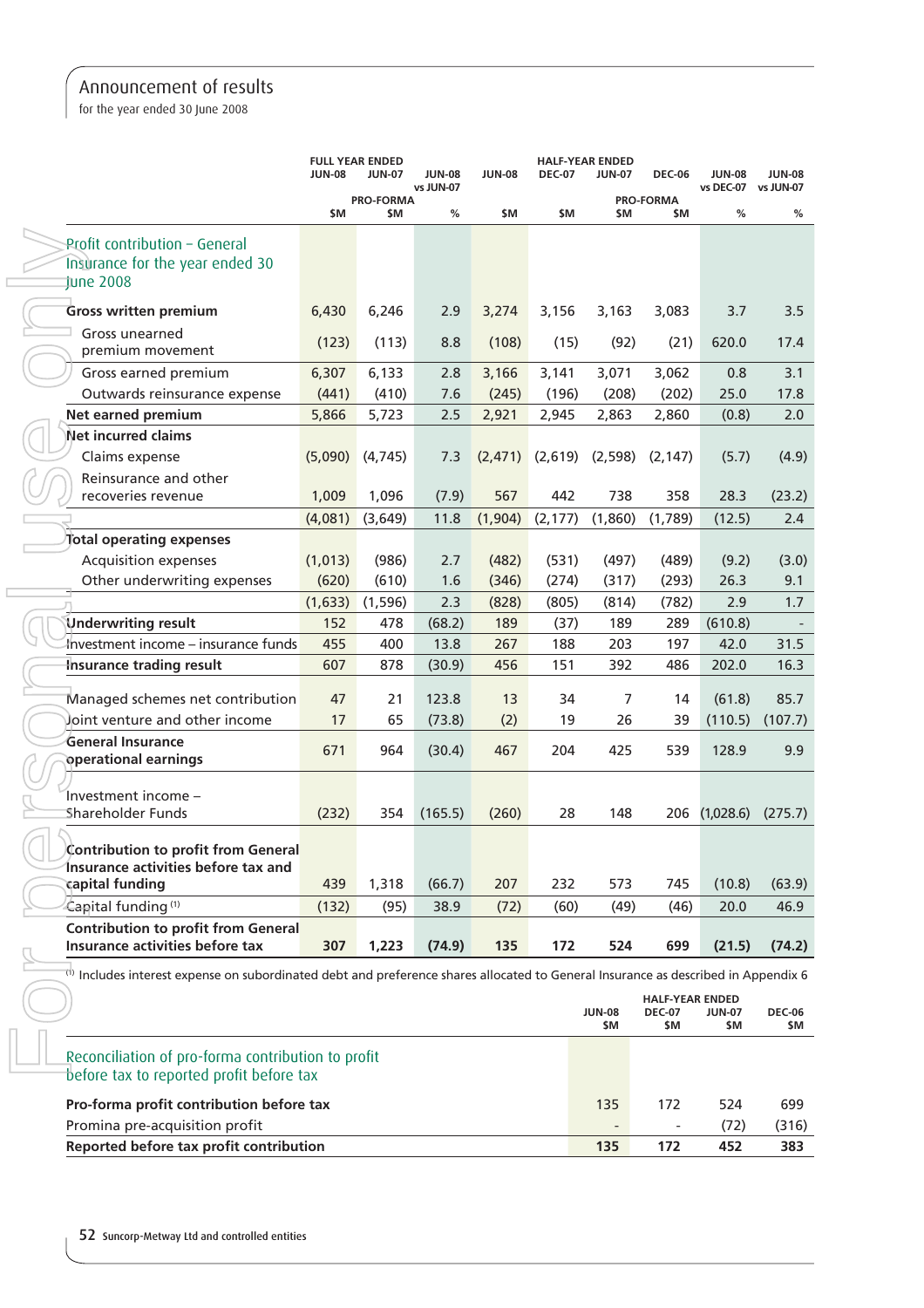for the year ended 30 June 2008

General Insurance

General Insurance

|                                                       |                          |               | <b>HALF-YEAR ENDED</b> |                  |                            |                     |
|-------------------------------------------------------|--------------------------|---------------|------------------------|------------------|----------------------------|---------------------|
|                                                       | <b>JUN-08</b>            | <b>DEC-07</b> | <b>JUN-07</b>          | <b>DEC-06</b>    | <b>JUN-08</b><br>vs DEC-07 | JUN-08<br>vs JUN-07 |
|                                                       |                          |               |                        | <b>PRO-FORMA</b> |                            |                     |
|                                                       | <b>SM</b>                | \$M           | <b>SM</b>              | \$M              | %                          | %                   |
| Balance sheet - General Insurance                     |                          |               |                        |                  |                            |                     |
| <b>Assets</b>                                         |                          |               |                        |                  |                            |                     |
| Cash and liquid assets                                | 639                      | 154           | 151                    | 572              | 314.9                      | 323.2               |
| Investment securities                                 | 10,054                   | 10,725        | 10,876                 | 10,226           | (6.3)                      | (7.6)               |
| Investment property                                   | 171                      | 249           | 222                    | 203              | (31.3)                     | (23.0)              |
| Investments in associates and joint ventures          | 267                      | 282           | 277                    | 278              | (5.3)                      | (3.6)               |
| Reinsurance and other recoveries – outstanding claims | 1,129                    | 1,077         | 1,149                  | 1,064            | 4.8                        | (1.7)               |
| Other receivables                                     | 2,148                    | 2,465         | 2,758                  | 1,931            | (12.9)                     | (22.1)              |
| Deferred insurance assets                             | 548                      | 485           | 494                    | 486              | 13.0                       | 10.9                |
| Deferred tax assets                                   | 111                      | 112           | 86                     | 154              | (0.9)                      | 29.1                |
| Other assets                                          | 446                      | 356           | 330                    | 339              | 25.3                       | 35.2                |
| Intangible assets                                     | 1,083                    | 1,090         | 1,099                  | 1,072            | (0.6)                      | (1.5)               |
| Total assets                                          | 16,596                   | 16,995        | 17,442                 | 16,325           | (2.3)                      | (4.9)               |
| <b>Liabilities</b>                                    |                          |               |                        |                  |                            |                     |
| Interest bearing and non-interest bearing liabilities | 832                      | 925           | 590                    | 312              | (10.1)                     | 41.0                |
| Payables                                              | 750                      | 720           | 1,358                  | 995              | 4.2                        | (44.8)              |
| Deferred tax liabilities                              | $\overline{\phantom{a}}$ | 100           | 146                    | 202              | (100.0)                    | (100.0)             |
| Outstanding claims liabilities <sup>(1)</sup>         | 7,010                    | 7,272         | 7,150                  | 7,036            | (3.6)                      | (2.0)               |
| Unearned premium liabilities <sup>(1)</sup>           | 3,263                    | 3,184         | 3,204                  | 3,121            | 2.5                        | 1.8                 |
| Subordinated notes                                    | 940                      | 980           | 1,003                  | 539              | (4.1)                      | (6.3)               |
| Total liabilities                                     | 12,795                   | 13,181        | 13,451                 | 12,205           | (2.9)                      | (4.9)               |
| <b>Net assets</b>                                     | 3,801                    | 3,814         | 3,991                  | 4,120            | (0.3)                      | (4.8)               |

(1) Reconciling items such as timing differences and premium debtors arise between insurance liabilities and investment assets.

|                            | <b>JUN-08</b>    | <b>FULL YEAR ENDED</b><br><b>JUN-07</b> | <b>JUN-08</b><br>vs JUN-07 | <b>JUN-08</b> | <b>HALF-YEAR ENDED</b><br><b>DEC-07</b> | <b>JUN-07</b>    | <b>DEC-06</b> | <b>JUN-08</b><br>vs DEC-07 | <b>JUN-08</b><br>vs JUN-07 |
|----------------------------|------------------|-----------------------------------------|----------------------------|---------------|-----------------------------------------|------------------|---------------|----------------------------|----------------------------|
|                            | <b>PRO-FORMA</b> |                                         |                            |               |                                         | <b>PRO-FORMA</b> |               |                            |                            |
|                            | %                | %                                       | %                          | %             | %                                       | %                | $\%$          | %                          | %                          |
| General Insurance ratios   |                  |                                         |                            |               |                                         |                  |               |                            |                            |
| Acquisition expenses ratio | 17.3             | 17.2                                    | 0.6                        | 16.5          | 18.0                                    | 17.4             | 17.1          | (8.3)                      | (5.2)                      |
| Other underwriting         |                  |                                         |                            |               |                                         |                  |               |                            |                            |
| expenses ratio             | 10.6             | 10.7                                    | (0.9)                      | 11.8          | 9.3                                     | 11.1             | 10.2          | 26.9                       | 6.3                        |
| Total operating            |                  |                                         |                            |               |                                         |                  |               |                            |                            |
| expenses ratio             | 27.8             | 27.9                                    | (0.4)                      | 28.3          | 27.3                                    | 28.5             | 27.3          | 3.7                        | (0.7)                      |
| Loss ratio                 | 69.6             | 63.8                                    | 9.1                        | 65.2          | 73.9                                    | 65.0             | 62.6          | (11.8)                     | 0.3                        |
| Combined operating ratio   | 97.4             | 91.6                                    | 6.3                        | 93.5          | 101.2                                   | 93.5             | 89.9          | (7.6)                      | 0.0                        |
| Insurance trading ratio    | 10.3             | 15.3                                    | (32.6)                     | 15.6          | 5.1                                     | 13.7             | 17.0          | 205.9                      | 13.9                       |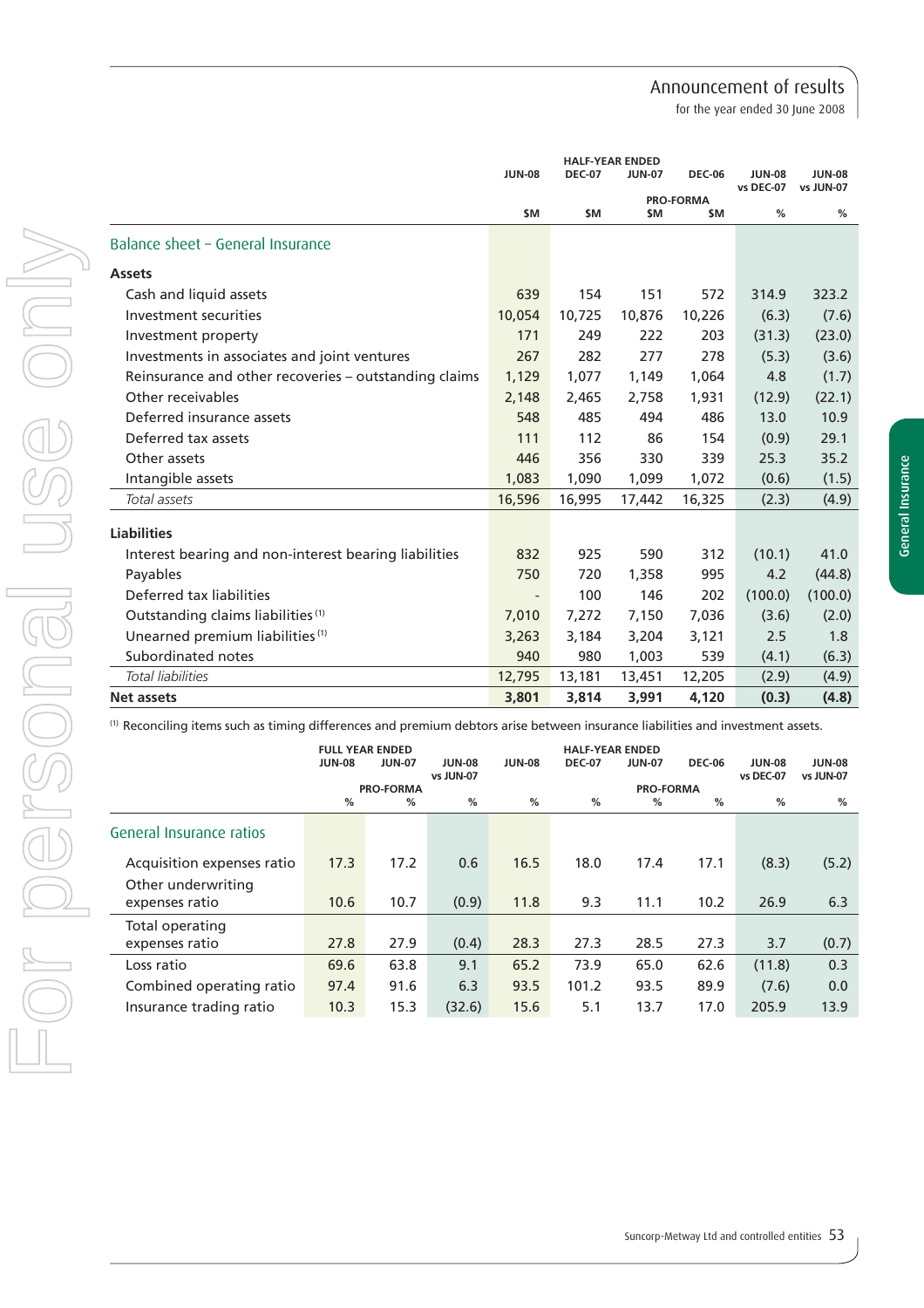for the year ended 30 June 2008

#### Profit overview continued

These ratios relate to the Group's insurance trading operations and do not include other revenues in the General Insurance profit contribution, such as income from managed scheme business or the equity accounted contribution from the Group's interest in motoring club insurance joint ventures.





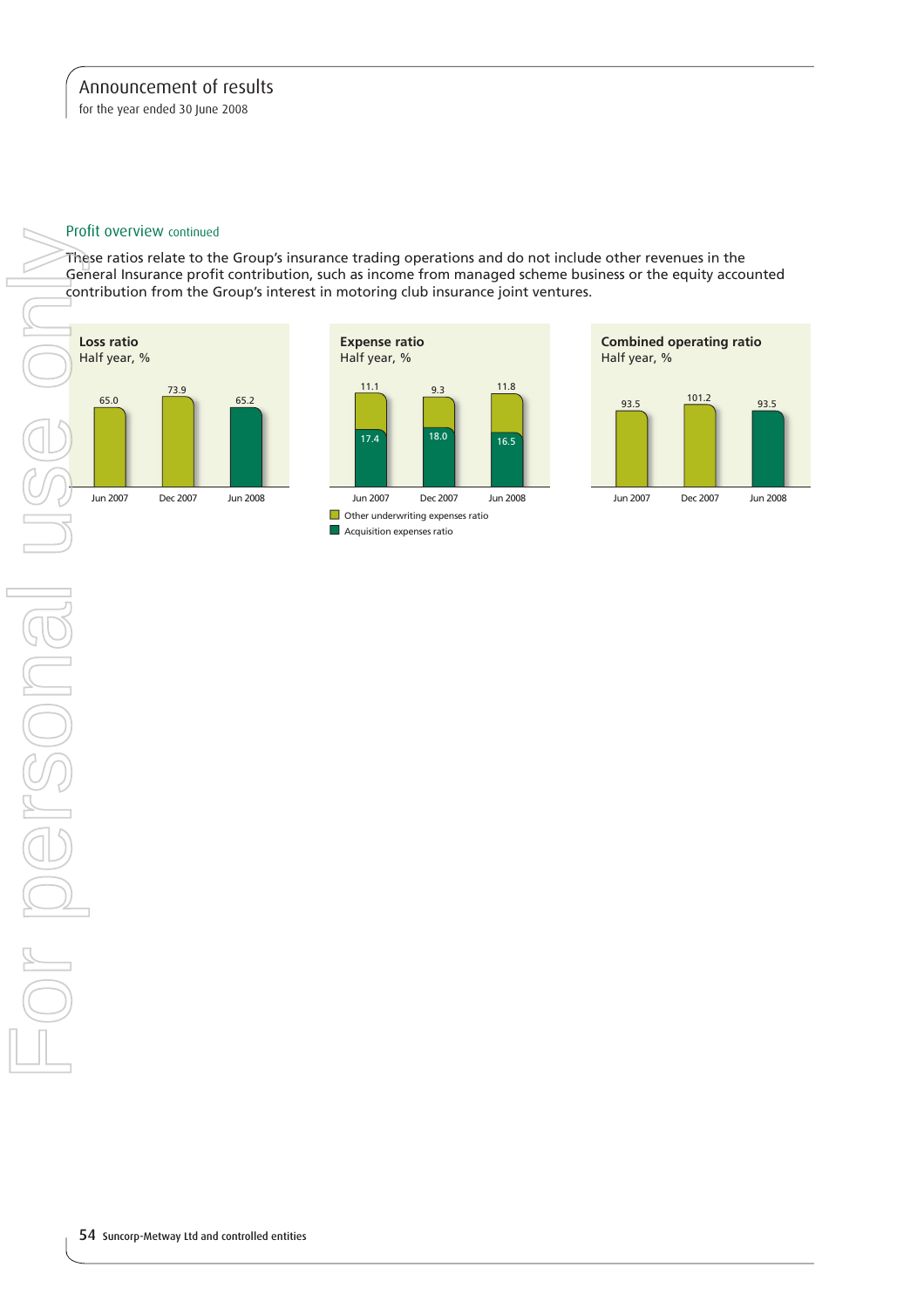for the year ended 30 June 2008

General Insurance

General Insurance

|                                     | <b>JUN-08</b> | <b>JUN-07</b>    | <b>JUN-08</b><br>vs JUN-07 | <b>JUN-08</b> | <b>DEC-07</b> | <b>JUN-07</b> | <b>DEC-06</b>    | <b>JUN-08</b><br>vs DEC-07 | <b>JUN-08</b><br>vs JUN-07 |
|-------------------------------------|---------------|------------------|----------------------------|---------------|---------------|---------------|------------------|----------------------------|----------------------------|
|                                     |               | <b>PRO-FORMA</b> |                            |               |               |               | <b>PRO-FORMA</b> |                            |                            |
|                                     | \$M           | \$M              | %                          | \$M           | \$M           | \$M           | \$M              | %                          | %                          |
| Gross written premium<br>by product |               |                  |                            |               |               |               |                  |                            |                            |
| Compulsory third party              | 674           | 758              | (11.1)                     | 340           | 334           | 378           | 380              | 1.8                        | (10.1)                     |
| Home                                | 1,391         | 1,290            | 7.8                        | 691           | 700           | 650           | 640              | (1.3)                      | 6.3                        |
| Personal motor                      | 2,206         | 2,106            | 4.7                        | 1,115         | 1,091         | 1,074         | 1,032            | 2.2                        | 3.8                        |
| Commercial                          | 1,608         | 1,569            | 2.5                        | 809           | 799           | 777           | 792              | 1.3                        | 4.1                        |
| Workers' compensation               | 233           | 246              | (5.3)                      | 143           | 90            | 144           | 102              | 58.9                       | (0.7)                      |
| Other                               | 318           | 277              | 14.8                       | 176           | 142           | 140           | 137              | 23.9                       | 25.7                       |
|                                     | 6,430         | 6,246            | 2.9                        | 3,274         | 3,156         | 3,163         | 3,083            | 3.7                        | 3.5                        |
| <b>Excluding CTP</b>                | 5,756         | 5,488            | 4.9                        | 2,934         | 2,822         | 2,785         | 2,703            | 4.0                        | 5.4                        |
|                                     |               |                  |                            |               |               |               |                  |                            |                            |

**FULL YEAR ENDED HALF-YEAR ENDED**

|                                       |               | <b>FULL YEAR ENDED</b><br><b>HALF-YEAR ENDED</b> |                            |               |               |               |               |                            |                            |
|---------------------------------------|---------------|--------------------------------------------------|----------------------------|---------------|---------------|---------------|---------------|----------------------------|----------------------------|
|                                       | <b>JUN-08</b> | <b>JUN-07</b>                                    | <b>JUN-08</b><br>vs JUN-07 | <b>JUN-08</b> | <b>DEC-07</b> | <b>JUN-07</b> | <b>DEC-06</b> | <b>JUN-08</b><br>vs DEC-07 | <b>JUN-08</b><br>vs JUN-07 |
|                                       |               | <b>PRO-FORMA</b>                                 |                            |               |               |               |               |                            |                            |
|                                       | \$M           | \$M                                              | %                          | \$M           | \$M           | \$M           | \$M           | %                          | %                          |
| Gross written premium<br>by geography |               |                                                  |                            |               |               |               |               |                            |                            |
| Queensland                            | 1,551         | 1,504                                            | 3.1                        | 783           | 768           | 766           | 738           | 2.0                        | 2.2                        |
| New South Wales                       | 2,214         | 2,117                                            | 4.6                        | 1,132         | 1,082         | 1,075         | 1,042         | 4.6                        | 5.3                        |
| Victoria                              | 1,234         | 1,169                                            | 5.6                        | 618           | 616           | 579           | 590           | 0.3                        | 6.7                        |
| Western Australia                     | 416           | 405                                              | 2.7                        | 227           | 189           | 218           | 187           | 20.1                       | 4.1                        |
| South Australia                       | 179           | 175                                              | 2.3                        | 92            | 87            | 88            | 87            | 5.7                        | 4.5                        |
| Tasmania                              | 108           | 141                                              | (23.4)                     | 53            | 55            | 75            | 66            | (3.6)                      | (29.3)                     |
| Other                                 | 76            | 73                                               | 4.1                        | 46            | 30            | 43            | 30            | 53.3                       | 7.0                        |
| Total Australia                       | 5,778         | 5,584                                            | 3.5                        | 2,951         | 2,827         | 2,844         | 2,740         | 4.4                        | 3.8                        |
| New Zealand                           | 652           | 662                                              | (1.5)                      | 323           | 329           | 319           | 343           | (1.8)                      | 1.3                        |
| Total                                 | 6,430         | 6,246                                            | 2.9                        | 3,274         | 3,156         | 3,163         | 3,083         | 3.7                        | 3.5                        |

#### **Home**

- The Home Insurance portfolio delivered gross written premium growth of 7.8% for the full year to June 2008. Premium growth was 9.4% when adjusted for the impact of the sale of RACTI during the year.
- Premium growth in the direct businesses was solid, in particular AAMI and Suncorp brands which achieved full year premium growth of 14.1% and 8.5% respectively. Premium growth in the Home portfolio was driven largely by strong premium rate increases across both new and renewal policies. The industry in general has been responding to the recent incidence of major weather events and associated high claims costs through realigned pricing.
- Customer renewals have held or improved across the major brands in spite of high single digit premium rate increases. However, new business growth softened, particularly in the second half.
- As a result of premium increases and the deteriorating economic environment, customers are opting for higher levels of excess which, whilst impacting on the growth of premium income, will have a benefit on claims expenses in future periods.
- The direct home portfolio achieved 2% underlying risk in force growth which is estimated to be marginally ahead of system growth.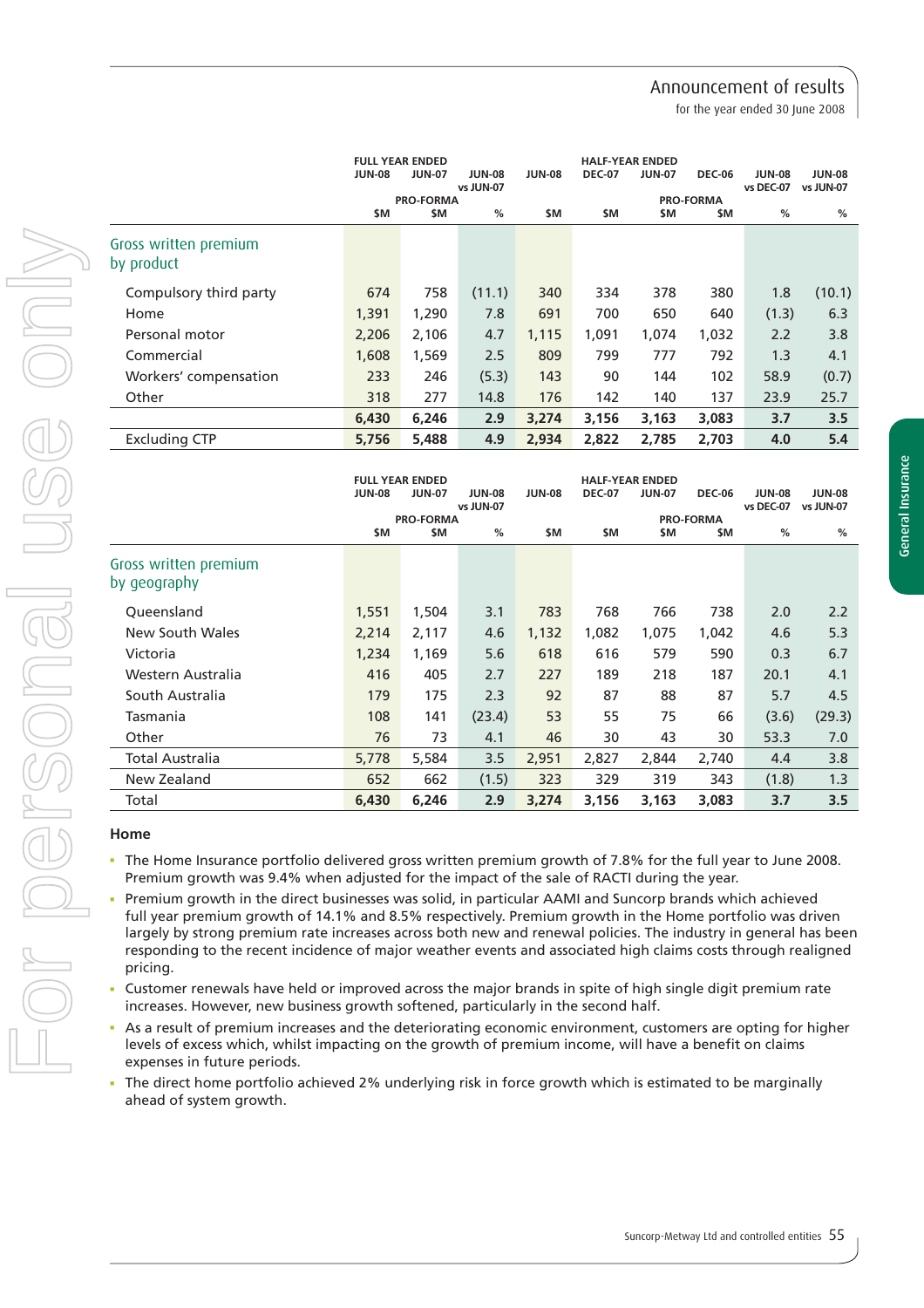#### Gross written premium continued

#### **Personal Motor**

 The Motor insurance portfolio delivered gross written premium growth of 4.7% for the full year to June 2008. Premium growth was 5.8% when adjusted for the impact of the sale of RACTI during the year.

 Premium growth in the major motor brands was solid in a very competitive market. The AAMI and Suncorp brands achieved full year premium growth of 6.9% and 6.0% respectively. The niche brands Shannons and Just Car continued to drive strong growth in the enthusiast and non-standard motor markets. Like home, premium growth in the motor portfolio was driven largely by premium rate increases across both new and renewal policies.

 Higher premium rates have resulted in slower underlying new business growth in the second half of the financial year. However, customer renewals remained strong or improved for the major direct brands, which translated in underlying risk in force growth for the direct portfolio of 2.3%, marginally below system growth.

 As with the home portfolio, the trend of customers opting for higher excess levels has lowered premium growth. This trend is expected to continue as the downturn in economic conditions extends.

## **Compulsory Third Party (CTP)**

- The CTP portfolio reduced 11.1% to \$674 million for the year to June 2008.
- In Queensland, average premium rates reduced by around 8% resulting in a decrease in income of approximately \$34 million. Average premium rates were impacted by the significant reduction of ceiling rates by the regulator in July 2007, particularly in class 1 which had a reduction of \$28 per policy.

 Suncorp continues to be the leading CTP insurance provider in Queensland. Over the year there has been a slight reduction in the risks in force and correspondingly a marginal decline in market share. However, the business continues to benefit from good relationships in the motor dealer channel which account for a significant portion of total new business.

 In New South Wales, risks in force and market share have declined slightly over the year. Average premiums have reduced by approximately 12% following the introduction of the Life Term Care and Support (LTCS) scheme in April 2007. The LTCS scheme lowered the available premium pool by approximately 25% as previously underwritten risks were transferred to the new LTCS Authority.

#### **Commercial Insurance**

The Commercial Insurance portfolio increased 2.5% to \$1.6 billion for the year to June 2008.

 Australian Commercial Insurance gross written premium grew by 2.9% for the full year and 4.7% for the six months to June 2008. The strong sales result was due to good growth in both intermediated and direct channels.

 Soft market conditions persisted throughout the year as strong economic conditions and prior year claims releases kept profitability at levels above long-term averages. The business has continued to adhere to technical pricing principles throughout the period. There is evidence of rate hardening in some classes which, from an industry perspective, have been unprofitable or have had poor claims experience. That said, rate increases had only a relatively slight impact on GWP during the year.

 Despite the soft market, overall premium growth was achieved through a continued focus on retention strategies for existing profitable customers across all classes. Strong underlying retention rates and maintenance of technical pricing has contributed to good performance in the June renewal season. Sales momentum increased during the second half and into the June renewal season. This is expected to continue into the year to 30 June 2009 subject to economic conditions.

- SME packaged business retention rates remain strong and premium rates were maintained for renewal business. The SME non-packaged business performed well with strong results in the Motor, Industrial Special Risks (ISR) and Professional Indemnity portfolios.
- The Corporate and Specialty portfolio also performed well this year given that, as a result of continued competitor discounting, renewal premium rates have fallen but increased coverage has meant that overall GWP remained steady. Retention has remained strong across the majority of the portfolio and policy numbers have remained stable, apart from the Warranty book where market conditions are being adversely impacted by the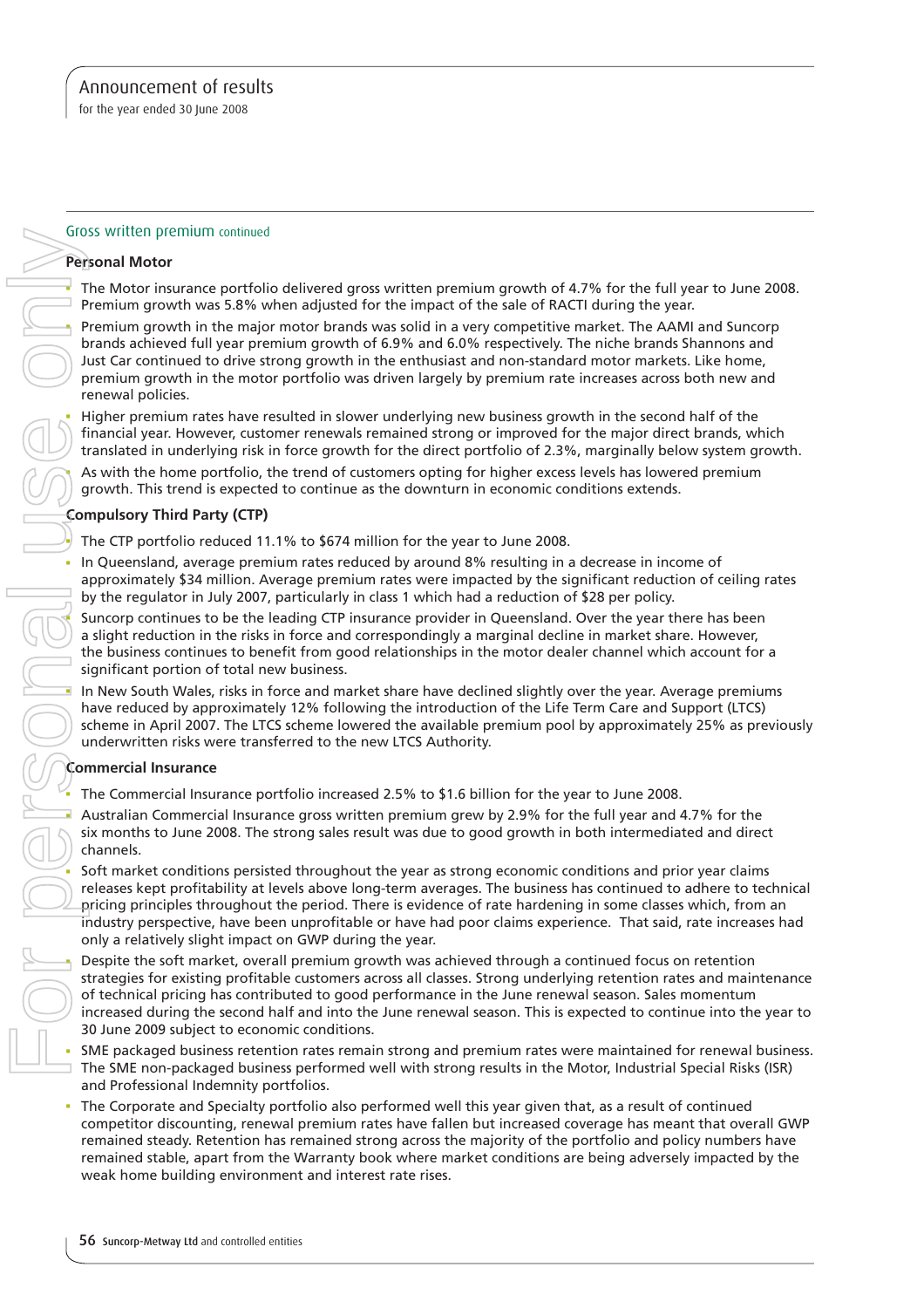#### Gross written premium continued

#### **Workers' Compensation**

- Suncorp underwrites Workers' Compensation in Western Australia, ACT and Tasmania and successfully entered the Northern Territory market in June 2008.
- Workers' Compensation GWP declined by 5.3% to \$233 million for the year to June 2008.
- The regulator reduced the Gazette rates during the financial year which led to premiums reducing in Western Australia by between 12% and 15%. Average premiums were also impacted by the aggressive pricing strategies adopted by competitors, and Suncorp performed well to improve retention rates over the year.
- Soft market conditions continued this year, driven by sustained positive claims experience and strong return-towork rates in Western Australia.
- New business increased on the prior year, particularly in Western Australia, as a direct result of strong broker relationships and GIO's growing presence in the corporate market.
- Growth of the underlying business was also supported by strong wages in force growth of around 14.5%. In particular, economic conditions in Western Australia have led to the continued expansion of business payrolls of around 10%.

#### **Other Premium Income**

For personal use only

I ISCODE

ISS ON

 Other premium income includes travel insurance and miscellaneous personal lines such as deposit power and rental bond insurance. Premiums in these classes increased by 14.8% to \$318 million.

#### Outward reinsurance expense

- Outward reinsurance expense increased by 7.6% to \$441 million for the full year. The increase was due to the catastrophe cover buy-down, a \$10 million reinstatement premium following the Mackay event, exposure growth and increased spending on facultative reinsurance.
- The largest element of the Group's reinsurance program relates to a property catastrophe treaty, which covers the home, motor and commercial property accounts against major catastrophes such as windstorm, hail, bushfire and earthquake. The Group's joint venture partners participate in the treaty, allowing economies of scale and a degree of leverage in buying power.
- The program renewal for the 2008/09 financial year provides cover for losses up to \$5.35 billion as a result of growth in underlying exposures. A return period of 1 in 250 years was maintained across all parts of the whole portfolio. The property catastrophe treaty has one reinstatement in the event of exhaustion throughout the whole treaty and two reinstatements on the first two layers.
- Retention limits for the 2008/09 catastrophe treaty have been set at \$150 million based on the Group's risk tolerance. Suncorp's own retention will be lower than \$150 million for events where joint ventures share in the \$150 million treaty retention.
- The catastrophe buy-down reinsurance covers expired at 30 June 2008. A new aggregate cover was placed which protects Suncorp against an accumulation of sub \$150 million retention events where the aggregated amount above \$10 million per event exceeds \$250 million during the year. The limit of this cover is \$300 million.
- Reinsurance security was maintained for the 2009 financial year program, with over 87% of long tail business and 85% of short tail business protected by reinsurers rated 'A+' or better.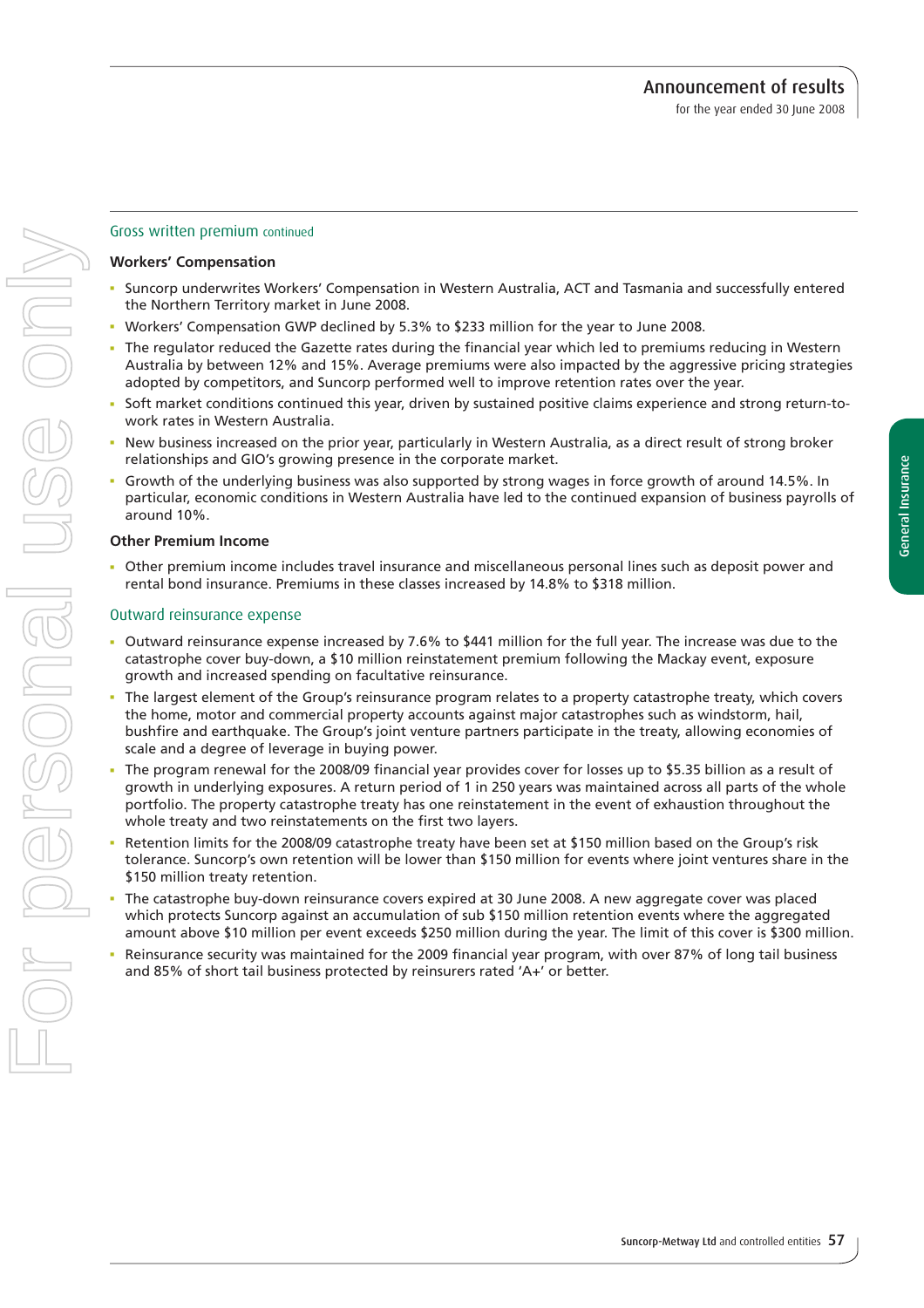for the year ended 30 June 2008

#### Reinsurance retentions

| business.                | For the year to 30 June 2009, the following retentions (before tax) will apply to the core general insurance                                                                                                                                                                                                                                                                                                                                                                                                                                                                                                                                                                                                                 |                                                         |                                                 |
|--------------------------|------------------------------------------------------------------------------------------------------------------------------------------------------------------------------------------------------------------------------------------------------------------------------------------------------------------------------------------------------------------------------------------------------------------------------------------------------------------------------------------------------------------------------------------------------------------------------------------------------------------------------------------------------------------------------------------------------------------------------|---------------------------------------------------------|-------------------------------------------------|
|                          |                                                                                                                                                                                                                                                                                                                                                                                                                                                                                                                                                                                                                                                                                                                              | <b>SINGLE RISK</b><br><b>RETENTION</b><br><b>JUN-09</b> | <b>EVENT RISK</b><br><b>RETENTION</b><br>JUN-09 |
|                          |                                                                                                                                                                                                                                                                                                                                                                                                                                                                                                                                                                                                                                                                                                                              | \$M                                                     | \$M                                             |
| Property                 |                                                                                                                                                                                                                                                                                                                                                                                                                                                                                                                                                                                                                                                                                                                              | 10                                                      | $150^{(1)}$                                     |
| General liability        |                                                                                                                                                                                                                                                                                                                                                                                                                                                                                                                                                                                                                                                                                                                              | 10                                                      | 10                                              |
| <b>Global liability</b>  |                                                                                                                                                                                                                                                                                                                                                                                                                                                                                                                                                                                                                                                                                                                              | 10                                                      | 10                                              |
| Workers' compensation    |                                                                                                                                                                                                                                                                                                                                                                                                                                                                                                                                                                                                                                                                                                                              | 10                                                      | 10                                              |
| CTP                      |                                                                                                                                                                                                                                                                                                                                                                                                                                                                                                                                                                                                                                                                                                                              | 10                                                      | 10                                              |
| Motor                    |                                                                                                                                                                                                                                                                                                                                                                                                                                                                                                                                                                                                                                                                                                                              | n/a                                                     | $150^{(1)}$                                     |
| Home owners' warranty    |                                                                                                                                                                                                                                                                                                                                                                                                                                                                                                                                                                                                                                                                                                                              | 5                                                       | 5                                               |
| Marine                   |                                                                                                                                                                                                                                                                                                                                                                                                                                                                                                                                                                                                                                                                                                                              | 10                                                      | 10                                              |
|                          | Retention prior to operation of aggregate cover. After the aggregate deductible of \$250 million is exhausted,<br>retention is \$10 million per event.                                                                                                                                                                                                                                                                                                                                                                                                                                                                                                                                                                       |                                                         |                                                 |
| Claims expense           |                                                                                                                                                                                                                                                                                                                                                                                                                                                                                                                                                                                                                                                                                                                              |                                                         |                                                 |
|                          | Short tail claims expense                                                                                                                                                                                                                                                                                                                                                                                                                                                                                                                                                                                                                                                                                                    |                                                         |                                                 |
|                          | Short tail claims have increased 12.9% to \$3,334 million in the full year to June 2008. This increase was<br>predominantly due to the following significant weather events:                                                                                                                                                                                                                                                                                                                                                                                                                                                                                                                                                 |                                                         |                                                 |
|                          |                                                                                                                                                                                                                                                                                                                                                                                                                                                                                                                                                                                                                                                                                                                              |                                                         |                                                 |
| <b>DATE</b>              | <b>EVENT</b>                                                                                                                                                                                                                                                                                                                                                                                                                                                                                                                                                                                                                                                                                                                 |                                                         | <b>A\$Million</b>                               |
| Jul 2007                 | Floods in New Zealand                                                                                                                                                                                                                                                                                                                                                                                                                                                                                                                                                                                                                                                                                                        |                                                         | 20                                              |
| Oct 2007                 | Storms in Lismore                                                                                                                                                                                                                                                                                                                                                                                                                                                                                                                                                                                                                                                                                                            |                                                         | 60                                              |
| Dec 2007                 | Storms in Sydney                                                                                                                                                                                                                                                                                                                                                                                                                                                                                                                                                                                                                                                                                                             |                                                         | 170                                             |
| Dec 2007                 | Earthquake in New Zealand                                                                                                                                                                                                                                                                                                                                                                                                                                                                                                                                                                                                                                                                                                    |                                                         | 5                                               |
| Dec 2007                 | <b>Storms in Melbourne</b>                                                                                                                                                                                                                                                                                                                                                                                                                                                                                                                                                                                                                                                                                                   |                                                         | 25                                              |
| Feb 2008                 | <b>Storms in Mackay</b>                                                                                                                                                                                                                                                                                                                                                                                                                                                                                                                                                                                                                                                                                                      |                                                         | $100^{(2)}$                                     |
| Apr 2008                 | Wind storms in Vic/Tas                                                                                                                                                                                                                                                                                                                                                                                                                                                                                                                                                                                                                                                                                                       |                                                         | 25                                              |
|                          | Total                                                                                                                                                                                                                                                                                                                                                                                                                                                                                                                                                                                                                                                                                                                        |                                                         | A\$405 million                                  |
|                          | $\binom{2}{1}$ Excludes the \$10 million reinsurance reinstatement premium.<br>Outside these events, there was significantly higher than expected smaller events and weather claims.<br>Additionally, some supply side constraints created by the succession of major events caused an increase in claim<br>costs. More recently, the inflationary impacts of the major events on average claim costs have begun to abate.<br>In commercial classes, claims experience was negatively impacted by weather events and large loss costs. Working<br>loss experience in commercial motor deteriorated somewhat, due to increasing average claims sizes, and pricing<br>has been adjusted to minimise this impact going forward. |                                                         |                                                 |
| Long tail claims expense |                                                                                                                                                                                                                                                                                                                                                                                                                                                                                                                                                                                                                                                                                                                              |                                                         |                                                 |
|                          | Long tail claims have increased by 7.3% to \$747 million. Key factors impacting long tail claims expenses have been:                                                                                                                                                                                                                                                                                                                                                                                                                                                                                                                                                                                                         |                                                         |                                                 |
|                          | a reduction in the central estimate release to \$251 million from a pro-forma \$540 million;                                                                                                                                                                                                                                                                                                                                                                                                                                                                                                                                                                                                                                 |                                                         |                                                 |
| ш                        | a positive adjustment from the \$220 million reduction in risk margins; and                                                                                                                                                                                                                                                                                                                                                                                                                                                                                                                                                                                                                                                  |                                                         |                                                 |

#### Claims expense

#### **Short tail claims expense**

| <b>DATE</b> | <b>EVENT</b>              | <b>ASMillion</b> |
|-------------|---------------------------|------------------|
| Jul 2007    | Floods in New Zealand     | 20               |
| Oct 2007    | Storms in Lismore         | 60               |
| Dec 2007    | Storms in Sydney          | 170              |
| Dec 2007    | Earthquake in New Zealand |                  |
| Dec 2007    | Storms in Melbourne       | 25               |
| Feb 2008    | <b>Storms in Mackay</b>   | $100^{(2)}$      |
| Apr 2008    | Wind storms in Vic/Tas    | 25               |
|             | <b>Total</b>              | AS 405 million   |

#### **Long tail claims expense**

- **a** a reduction in the central estimate release to \$251 million from a pro-forma \$540 million;
- a positive adjustment from the \$220 million reduction in risk margins; and
-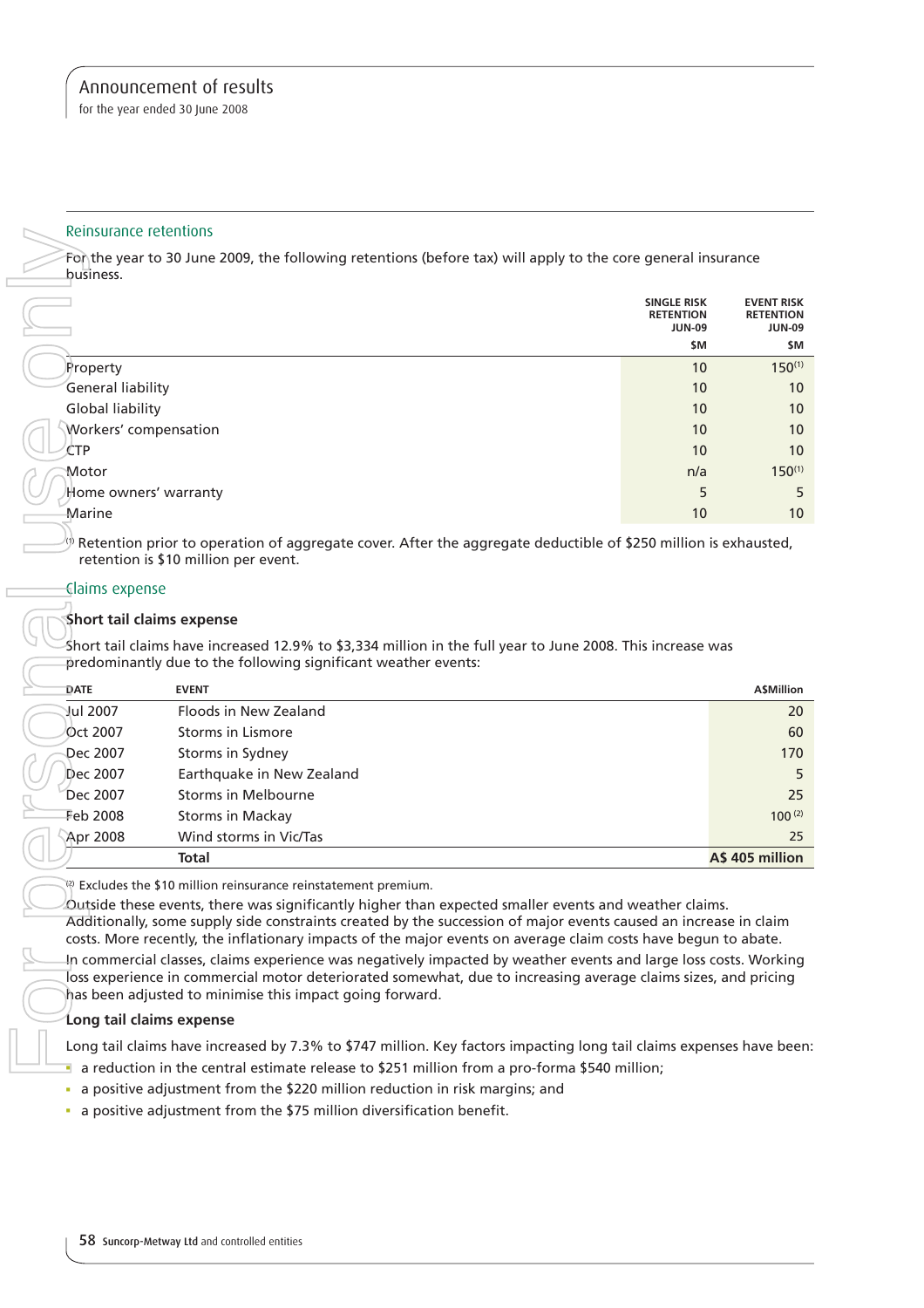#### Claims expense continued

The valuation of outstanding claims at June 2008 resulted in a full year central estimate release of \$251 million in respect of the long tail business. The key reason for the release was the increasing weight valuation actuaries have given to the observed claims experience post-tort reform. The following issues impact the central estimate reserves:

- 1. **Current accident period strain** occurs because the business adopts a more conservative claim reserving basis for the purposes of preparing its financial statements than its premium pricing basis. In the year to 30 June 2008, the current accident period strain was \$123 million, on a net central estimate basis.
- 2. **Net risk margin strain** is the additional risk margin provided on the current accident period referred to above, less the risk margin released from claims settled during the year as well as prior period releases. This was an aggregate risk margin release of \$276m in the year to 30 June 2008. This release is made up of three parts:
	- a reduction in the level of sufficiency in the Group's reserves from the 94th to the 90th percentile contributing \$220 million
	- an increased allowance for diversification between the Group's classes of business contributing \$75 million; and
	- Offsetting these amounts, \$19 million representing the natural increase in risk margin owing to the growth of the business.
- 3. **Superimposed inflation** is the allowance for claims costs inflating at a rate greater than the average weekly earnings index. There is evidence of superimposed inflation emerging in some classes of business, following several years of highly favourable claims experience post tort-law reform. If superimposed inflation were not to occur, this would result in a release of approximately \$140 million.

#### **Risk margins**

For personal use only

IBUCSONS

ISS ON

Suncorp now has a greater level of confidence in its ability to predict future claim costs. The claim reserves have also now stabilised, with significantly lower releases in the half-year to 30 June 2008. These considerations have led the Group to reduce its previous 94th percentile level of sufficiency to the previous target of the 90th percentile.

A further reduction in risk margins came from a review of assumptions around the correlations between classes of business, in particular comparing its assumptions against those in use elsewhere in the industry.

The Group's 90th percentile level of sufficiency risk margins now represents approximately 18% of outstanding claim reserves, compared to the previous 94th percentile of 24%.

#### **Sustainability of releases**

The business adopts a more conservative claims reserving basis than its premium pricing basis. As a result, further profits will be released over time should the experience be in line with the pricing basis. The potential amount of such profits from the current period's business is reflected in the current accident period strain (on a net central estimate basis).

The ultimate size of future releases is also dependent on whether there is any further improvement in claims size and frequency and the extent of such improvements.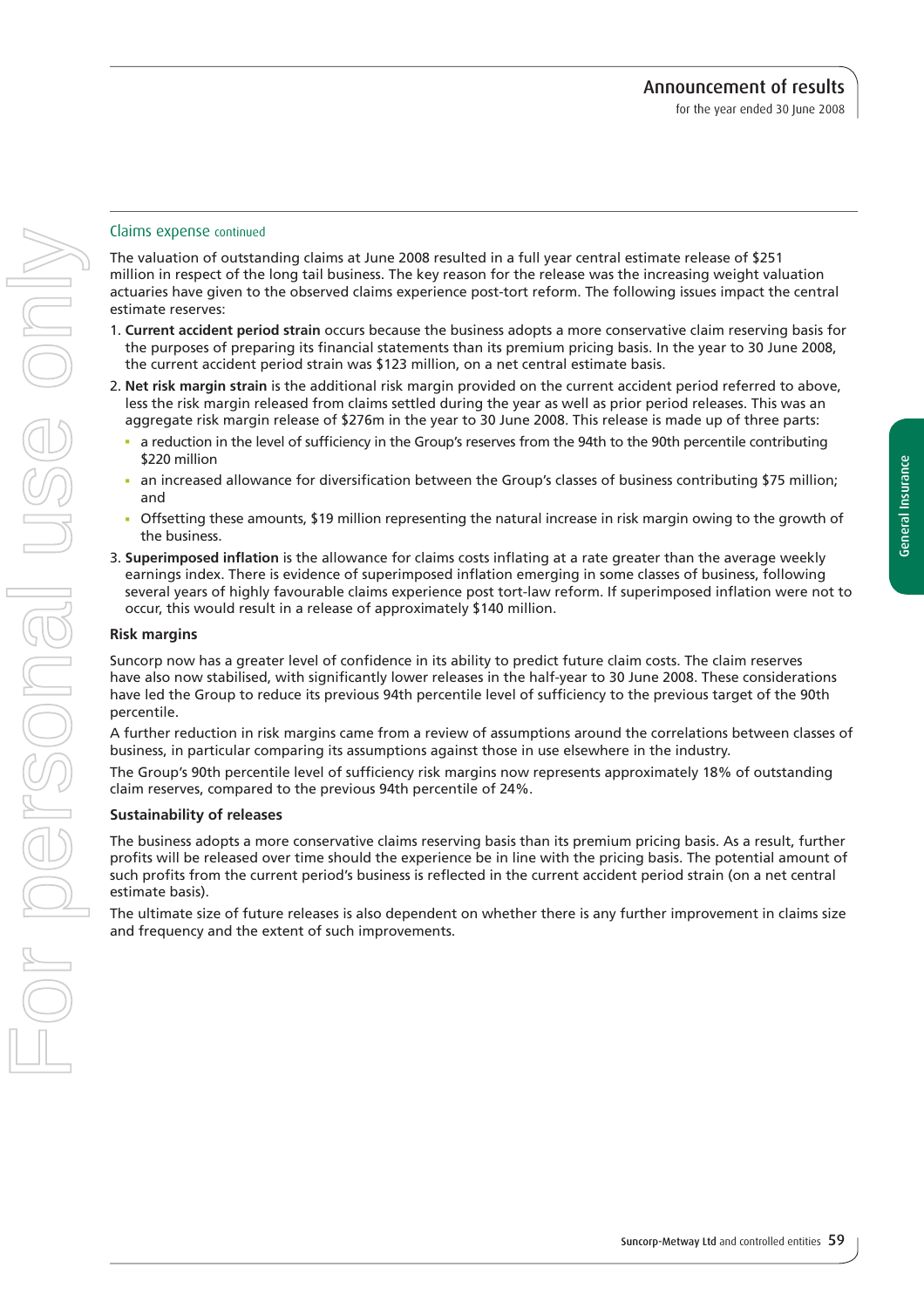for the year ended 30 June 2008

#### Outstanding claims provisions over time

|                                                                                                                                                                                                                                                                                       | <b>JUN-08</b> | <b>DEC-07</b> | <b>JUN-07</b>                                         | <b>DEC-06</b>                     | <b>JUN-08</b>   | <b>JUN-08</b>                                  |
|---------------------------------------------------------------------------------------------------------------------------------------------------------------------------------------------------------------------------------------------------------------------------------------|---------------|---------------|-------------------------------------------------------|-----------------------------------|-----------------|------------------------------------------------|
|                                                                                                                                                                                                                                                                                       |               |               |                                                       | <b>PRO-FORMA</b>                  | vs DEC-07       | vs JUN-07                                      |
|                                                                                                                                                                                                                                                                                       | \$M           | \$M           | \$M                                                   | \$M                               | $\%$            |                                                |
| Gross outstanding claims liabilities                                                                                                                                                                                                                                                  | 7,010         | 7,272         | 7,150                                                 | 7,036                             | (3.6)           | (2.0)                                          |
| Reinsurance and other recoveries                                                                                                                                                                                                                                                      | (1, 129)      | (1,077)       | (1, 149)                                              | (1,064)                           | 4.8             | (1.7)                                          |
| Net outstanding claims liabilities                                                                                                                                                                                                                                                    | 5,881         | 6,195         | 6,001                                                 | 5,972                             | (5.1)           | (2.0)                                          |
| Expected future claims payments and claims                                                                                                                                                                                                                                            |               |               |                                                       |                                   |                 |                                                |
| handling expenses                                                                                                                                                                                                                                                                     | 6,197         | 6,480         | 5,945                                                 | 5,902                             | (4.4)           |                                                |
| Discount to present value                                                                                                                                                                                                                                                             | (1,209)       | (1, 476)      | (1, 133)                                              | (1, 123)                          | (18.1)          |                                                |
| Risk margin                                                                                                                                                                                                                                                                           | 893           | 1,191         | 1,189                                                 | 1,193                             | (25.0)          | (24.9)                                         |
| Net outstanding claims liabilities                                                                                                                                                                                                                                                    | 5,881         | 6,195         | 6,001                                                 | 5,972                             | (5.1)           | (2.0)                                          |
| Personal                                                                                                                                                                                                                                                                              |               |               |                                                       |                                   |                 |                                                |
| Australia                                                                                                                                                                                                                                                                             |               |               |                                                       |                                   |                 |                                                |
| <b>CTP</b>                                                                                                                                                                                                                                                                            | 2,936         | 3,028         | 2,984                                                 | 3,000                             | (3.0)           | (1.6)                                          |
| Short-tail and other                                                                                                                                                                                                                                                                  | 723           | 841           | 671                                                   | 570                               | (14.0)          |                                                |
| New Zealand                                                                                                                                                                                                                                                                           | 46            | 52            | 53                                                    | 12                                | (11.5)          | (13.2)                                         |
| Commercial                                                                                                                                                                                                                                                                            |               |               |                                                       |                                   |                 |                                                |
|                                                                                                                                                                                                                                                                                       |               |               |                                                       |                                   |                 |                                                |
| Australia                                                                                                                                                                                                                                                                             |               |               |                                                       |                                   |                 | (5.0)                                          |
| Liability and Workers' compensation                                                                                                                                                                                                                                                   | 1,610         | 1,670         | 1,694                                                 | 1,790                             | (3.6)           |                                                |
| Short-tail and other                                                                                                                                                                                                                                                                  | 448           | 452           | 439                                                   | 422                               | (0.9)           |                                                |
| New Zealand<br>Total                                                                                                                                                                                                                                                                  | 118<br>5,881  | 152<br>6,195  | 160<br>6,001                                          | 178<br>5,972                      | (22.4)<br>(5.1) | (26.3)<br>(2.0)                                |
|                                                                                                                                                                                                                                                                                       |               |               |                                                       |                                   |                 |                                                |
| This table shows the net outstanding claims reserves split between the net central estimate (discounted) and the<br>risk margin (90th percentile, discounted), broken down by class of business. It also shows the change in net central<br>estimate by class of business valuations. |               | <b>ACTUAL</b> | <b>NET CENTRAL</b><br><b>ESTIMATE</b><br>(DISCOUNTED) | <b>RISK MARGIN</b><br>PERCENTILE, | (90TH           | <b>CHANGE IN</b><br>NET CENTRAL <sub>(1)</sub> |
|                                                                                                                                                                                                                                                                                       |               |               | ŞМ                                                    | DISCOUNTED)                       | ŞМ              |                                                |
|                                                                                                                                                                                                                                                                                       |               |               |                                                       |                                   |                 |                                                |
|                                                                                                                                                                                                                                                                                       |               | ŞΜ            |                                                       |                                   |                 |                                                |
| Personal                                                                                                                                                                                                                                                                              |               |               |                                                       |                                   |                 |                                                |
| Australia                                                                                                                                                                                                                                                                             |               |               |                                                       |                                   |                 |                                                |
| <b>CTP</b>                                                                                                                                                                                                                                                                            |               | 2,936         | 2,531                                                 |                                   | 405             |                                                |
| Short-tail and other                                                                                                                                                                                                                                                                  |               | 723           | 669                                                   |                                   | 54<br>5         |                                                |
| New Zealand                                                                                                                                                                                                                                                                           |               | 46            | 41                                                    |                                   |                 |                                                |
| <b>Commercial</b><br>Australia                                                                                                                                                                                                                                                        |               |               |                                                       |                                   |                 |                                                |
|                                                                                                                                                                                                                                                                                       |               | 1,610         |                                                       |                                   | 337             | (114)<br>(137)                                 |
| Liability and Workers' compensation<br>Short-tail and other                                                                                                                                                                                                                           |               | 448           | 1,273<br>380                                          |                                   | 68              |                                                |
| New Zealand                                                                                                                                                                                                                                                                           |               | 118           | 94                                                    |                                   | 24              |                                                |

#### Outstanding claims provisions breakdown

|                                     | <b>ACTUAL</b> | <b>NET CENTRAL</b><br><b>ESTIMATE</b><br>(DISCOUNTED) | <b>RISK MARGIN</b><br>(90 <sup>TH</sup> )<br>PERCENTILE,<br>DISCOUNTED) | <b>CHANGE IN</b><br>NET CENTRAL <sub>(1)</sub> |
|-------------------------------------|---------------|-------------------------------------------------------|-------------------------------------------------------------------------|------------------------------------------------|
|                                     | \$M           | \$M                                                   | \$M                                                                     | \$M                                            |
| Personal                            |               |                                                       |                                                                         |                                                |
| Australia                           |               |                                                       |                                                                         |                                                |
| <b>CTP</b>                          | 2,936         | 2,531                                                 | 405                                                                     | (114)                                          |
| Short-tail and other                | 723           | 669                                                   | 54                                                                      | (18)                                           |
| New Zealand                         | 46            | 41                                                    | 5                                                                       | $\overline{\phantom{0}}$                       |
| <b>Commercial</b>                   |               |                                                       |                                                                         |                                                |
| Australia<br>J.                     |               |                                                       |                                                                         |                                                |
| Liability and Workers' compensation | 1,610         | 1,273                                                 | 337                                                                     | (137)                                          |
| Short-tail and other                | 448           | 380                                                   | 68                                                                      | (7)                                            |
| New Zealand                         | 118           | 94                                                    | 24                                                                      | (19)                                           |
| <b>Total</b>                        | 5,881         | 4,988                                                 | 893                                                                     | (295)                                          |

60 Suncorp-Metway Ltd and controlled entities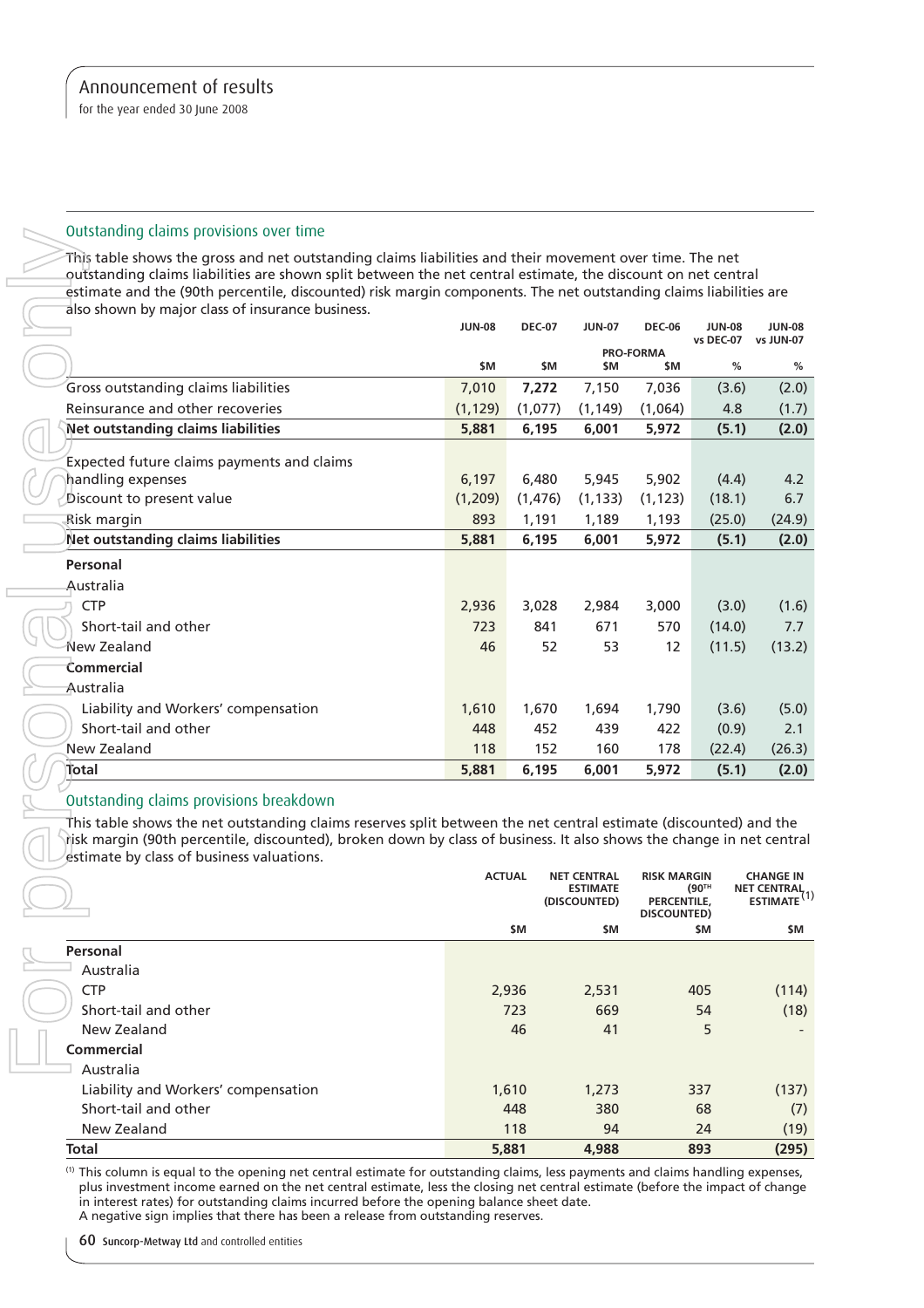General Insurance

General Insurance

#### Claims development table

This table demonstrates that the claims development trends have been favourable in all accident years compared with the initial reserving estimates.

The first row shows the estimated undiscounted ultimate claims by accident year. Reading down the columns, each successive number shows the ultimate cost by accident year estimated one year later. For example, the current estimate of ultimate claims costs for the 2005 year (\$898 million) is 23% lower than estimated at the end of the 2005 accident year (\$1,173 million).

The remainder of the table then reconciles the undiscounted long-tail reserves to the 30 June 2008 provisions booked. This requires allowance for discounting, reserves for short-tail classes, claims handling expenses, risk margin etc.

This table demonstrates that the claims development trends have been favourable in all accident years compared with the initial reserving estimates. This favourable outcome is largely a result of the general absence of superimposed inflation and the ongoing benefits from tort-law reforms, together with the Group's generally more conservative reserving basis.

|                                                                    | <b>ACCIDENT YEAR</b>      |             |             |             |                   |             |                     |
|--------------------------------------------------------------------|---------------------------|-------------|-------------|-------------|-------------------|-------------|---------------------|
|                                                                    | <b>PRIOR</b><br><b>SM</b> | 2004<br>\$M | 2005<br>\$M | 2006<br>\$M | 2007<br><b>SM</b> | 2008<br>\$M | <b>TOTAL</b><br>\$M |
| Consolidated                                                       |                           |             |             |             |                   |             |                     |
| Estimate of ultimate claims cost                                   |                           |             |             |             |                   |             |                     |
| At end of accident year                                            |                           | 1,045       | 1,173       | 1,209       | 1,245             | 1,290       |                     |
| One year later                                                     |                           | 1,059       | 1,065       | 1,119       | 1,178             |             |                     |
| Two years later                                                    |                           | 927         | 938         | 1,038       |                   |             |                     |
| Three years later                                                  |                           | 833         | 898         |             |                   |             |                     |
| Four years later                                                   |                           | 762         |             |             |                   |             |                     |
| Five years later                                                   |                           |             |             |             |                   |             |                     |
| Current estimate of cumulative claims cost                         |                           | 762         | 898         | 1,038       | 1,178             | 1,290       | 5,166               |
| Cumulative payments                                                |                           | (460)       | (404)       | (279)       | (158)             | (52)        | (1, 353)            |
| Outstanding claims - undiscounted                                  | 1,069                     | 302         | 494         | 759         | 1,020             | 1,238       | 4,882               |
| <b>Discount</b>                                                    | (344)                     | (53)        | (83)        | (136)       | (204)             | (280)       | (1, 100)            |
| Deferred premium                                                   |                           |             |             |             |                   | (11)        | (11)                |
| Outstanding claims - long tail                                     | 725                       | 249         | 411         | 623         | 816               | 947         | 3,771               |
| Outstanding claims - short tail and<br>other portfolios            |                           |             |             |             |                   |             | 954                 |
| Claims handling expense                                            |                           |             |             |             |                   |             | 263                 |
| Risk margin                                                        |                           |             |             |             |                   |             | 893                 |
| Total net outstanding claims liabilities                           |                           |             |             |             |                   |             | 5,881               |
| Reinsurance and other recoveries on outstanding claims liabilities |                           |             |             |             |                   |             | 1,129               |
| <b>Total gross outstanding claims</b>                              |                           |             |             |             |                   |             | 7,010               |
|                                                                    |                           |             |             |             |                   |             |                     |

#### Operating expenses

Total operating expenses increased 2.3% to \$1,633 million for the full year to June 2008. The Total Operating Expenses Ratio reduced marginally to 27.8%.

Acquisition costs increased 2.7% to \$1,013 million which includes a favourable liability adequacy adjustment and reduced fire service levy provision. The acquisition expense ratio increased marginally to 17.3%.

Underwriting expenses have increased marginally to \$620 million. The other underwriting expenses ratio has reduced slightly to 10.6% as the benefits of integration started to emerge.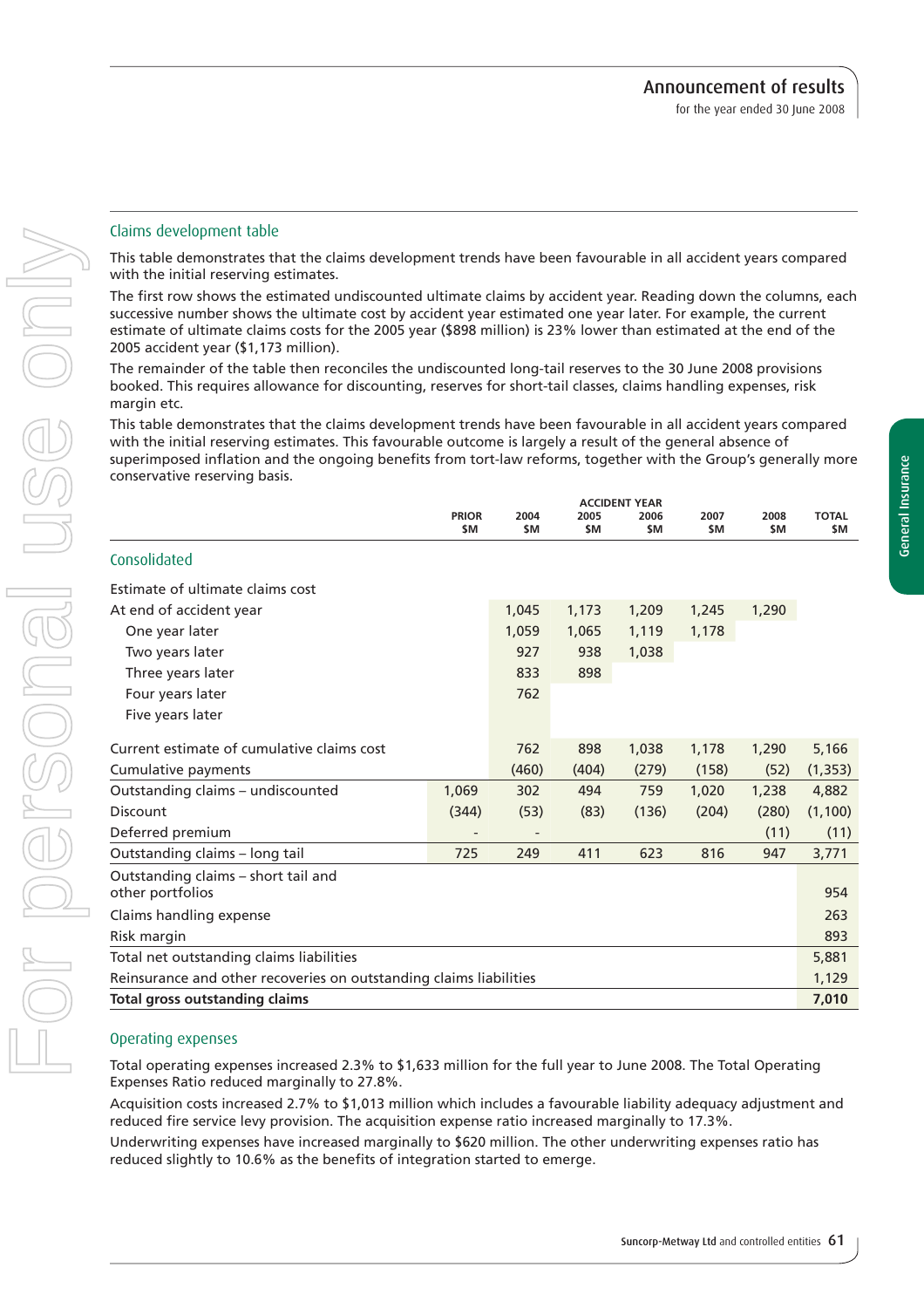for the year ended 30 June 2008

#### Managed schemes

## Joint venture and other income

## Investment income on insurance funds

## Investment income on shareholder funds

#### Shareholder fund performance

| Managed schemes<br>Net profit from the managed scheme business was \$47 million. The result included \$28 million in prior year fees<br>and strong underlying performance from the NSW Treasury Managed Fund (TMF).                                                                                                                                                                                                                                               |                                                    |                                |                                                    |                         |                                                    |                                |                                                    |                                |
|-------------------------------------------------------------------------------------------------------------------------------------------------------------------------------------------------------------------------------------------------------------------------------------------------------------------------------------------------------------------------------------------------------------------------------------------------------------------|----------------------------------------------------|--------------------------------|----------------------------------------------------|-------------------------|----------------------------------------------------|--------------------------------|----------------------------------------------------|--------------------------------|
| Joint venture and other income                                                                                                                                                                                                                                                                                                                                                                                                                                    |                                                    |                                |                                                    |                         |                                                    |                                |                                                    |                                |
| The Group participates in insurance joint ventures with motoring clubs in Queensland, South Australia, Western<br>Australia and Tasmania. The 'joint venture and other' contribution for the full year to June 2008 was \$17 million,<br>down from \$65 million in the prior year, largely due to higher claims and lower investment returns.                                                                                                                     |                                                    |                                |                                                    |                         |                                                    |                                |                                                    |                                |
| On 23 July 2008, the Group announced the sale of its 50% share of RAC Insurance (RACI) business in Western<br>Australia. RACI contributed \$2.7 million to the joint venture income for the full year to June 2008.                                                                                                                                                                                                                                               |                                                    |                                |                                                    |                         |                                                    |                                |                                                    |                                |
| In September 2007, Suncorp and The Royal Automobile Club of Tasmania (RACT) announced the successful<br>completion of their joint venture agreement. Under the terms of the agreement, RACT will acquire a 30% interest<br>In RACT Insurance with an evergreen option to increase its shareholding to 50%.                                                                                                                                                        |                                                    |                                |                                                    |                         |                                                    |                                |                                                    |                                |
| Investment income on insurance funds                                                                                                                                                                                                                                                                                                                                                                                                                              |                                                    |                                |                                                    |                         |                                                    |                                |                                                    |                                |
| Investment income on insurance provisions increased 13.8% to \$455 million. Excluding the impact of the risk-free<br>discount rate movement, as shown in Appendix 2, the investment income increased 0.4% to \$506 million.                                                                                                                                                                                                                                       |                                                    |                                |                                                    |                         |                                                    |                                |                                                    |                                |
| Income derived from cash and fixed interest during the June 2008 full year period was reduced considerably due<br>to higher unrealised capital losses resulting from widening credit spreads. This portfolio recorded 'mark to market'<br>losses of \$140 million.                                                                                                                                                                                                |                                                    |                                |                                                    |                         |                                                    |                                |                                                    |                                |
| The portfolio is comprised of investment grade securities, predominately Commonwealth Government, Semi-<br>Government, highly rated Corporate Bonds and a small direct property portfolio that is gradually being wound<br>down. The credit ratings of the fixed interest investments are outlined on page 64. The \$140 million movement is<br>purely an accounting and timing issue and will reverse as these investments redeem or as credit spreads contract. |                                                    |                                |                                                    |                         |                                                    |                                |                                                    |                                |
| The portfolio benefited from higher yields in the fixed interest and property portfolios. The higher fixed interest<br>$\overline{y}$ ield results from the increasing credit spreads and the Reserve Bank official rate increases in November 2006,<br>August 2007, November 2007, February and March 2008.                                                                                                                                                      |                                                    |                                |                                                    |                         |                                                    |                                |                                                    |                                |
| Other investment income increased \$27 million as a result of the revaluation of direct property holdings in the<br>first half and \$26 million in the second half.                                                                                                                                                                                                                                                                                               |                                                    |                                |                                                    |                         |                                                    |                                |                                                    |                                |
| Investment income on shareholder funds                                                                                                                                                                                                                                                                                                                                                                                                                            |                                                    |                                |                                                    |                         |                                                    |                                |                                                    |                                |
| Investments on shareholder funds resulted in a loss of \$232 million as global volatility impacted on domestic<br>equities, overseas equities and listed property portfolios.                                                                                                                                                                                                                                                                                     |                                                    |                                |                                                    |                         |                                                    |                                |                                                    |                                |
| ncome derived from cash and fixed interest was also down compared to last year. For the year to 30 June 2008,<br>the Shareholder Funds' Australian equity portfolio underperformed the benchmark S&P/ASX 200 Accumulation<br>Index which declined by 13.1%.                                                                                                                                                                                                       |                                                    |                                |                                                    |                         |                                                    |                                |                                                    |                                |
| Performance returns achieved on Domestic and International equities and the domestic fixed interest portfolio are<br>outlined below.                                                                                                                                                                                                                                                                                                                              |                                                    |                                |                                                    |                         |                                                    |                                |                                                    |                                |
| Shareholder fund performance                                                                                                                                                                                                                                                                                                                                                                                                                                      |                                                    |                                |                                                    |                         |                                                    |                                |                                                    |                                |
|                                                                                                                                                                                                                                                                                                                                                                                                                                                                   | <b>JUN-08</b><br><b>BENCHMARK</b><br><b>RETURN</b> | <b>ACTUAL</b><br><b>RETURN</b> | <b>DEC-07</b><br><b>BENCHMARK</b><br><b>RETURN</b> | ACTUAL<br><b>RETURN</b> | <b>JUN-07</b><br><b>BENCHMARK</b><br><b>RETURN</b> | <b>ACTUAL</b><br><b>RETURN</b> | <b>DEC-06</b><br><b>BENCHMARK</b><br><b>RETURN</b> | <b>ACTUAL</b><br><b>RETURN</b> |
| Performance returns                                                                                                                                                                                                                                                                                                                                                                                                                                               | %                                                  | %                              | %                                                  | %                       | %                                                  | %                              | %                                                  | %                              |
| <b>Shareholder Funds:</b>                                                                                                                                                                                                                                                                                                                                                                                                                                         |                                                    |                                |                                                    |                         |                                                    |                                |                                                    |                                |
| Fixed Interest - Domestic                                                                                                                                                                                                                                                                                                                                                                                                                                         | 2.83                                               | 2.93                           | 2.18                                               | 1.83                    | 1.92                                               | 2.14                           | 2.41                                               | 2.67                           |
| Equities - Domestic                                                                                                                                                                                                                                                                                                                                                                                                                                               | (16.14)                                            | (18.89)                        | 3.00                                               | 2.65                    | 12.70                                              | 13.04                          | 14.73                                              | 14.76                          |
| Equities - International                                                                                                                                                                                                                                                                                                                                                                                                                                          | (18.50)                                            | (16.88)                        | (3.69)                                             | (2.31)                  | 1.13                                               | 1.55                           | 6.56                                               | 5.82                           |
| The shareholder funds are managed in three separate portfolios. To assist in presenting the combined<br>performance of the funds, a simple weighted average return has been calculated. The consolidated returns<br>presented may not be the same had the shareholder funds been held in, and measured as, a single portfolio.                                                                                                                                    |                                                    |                                |                                                    |                         |                                                    |                                |                                                    |                                |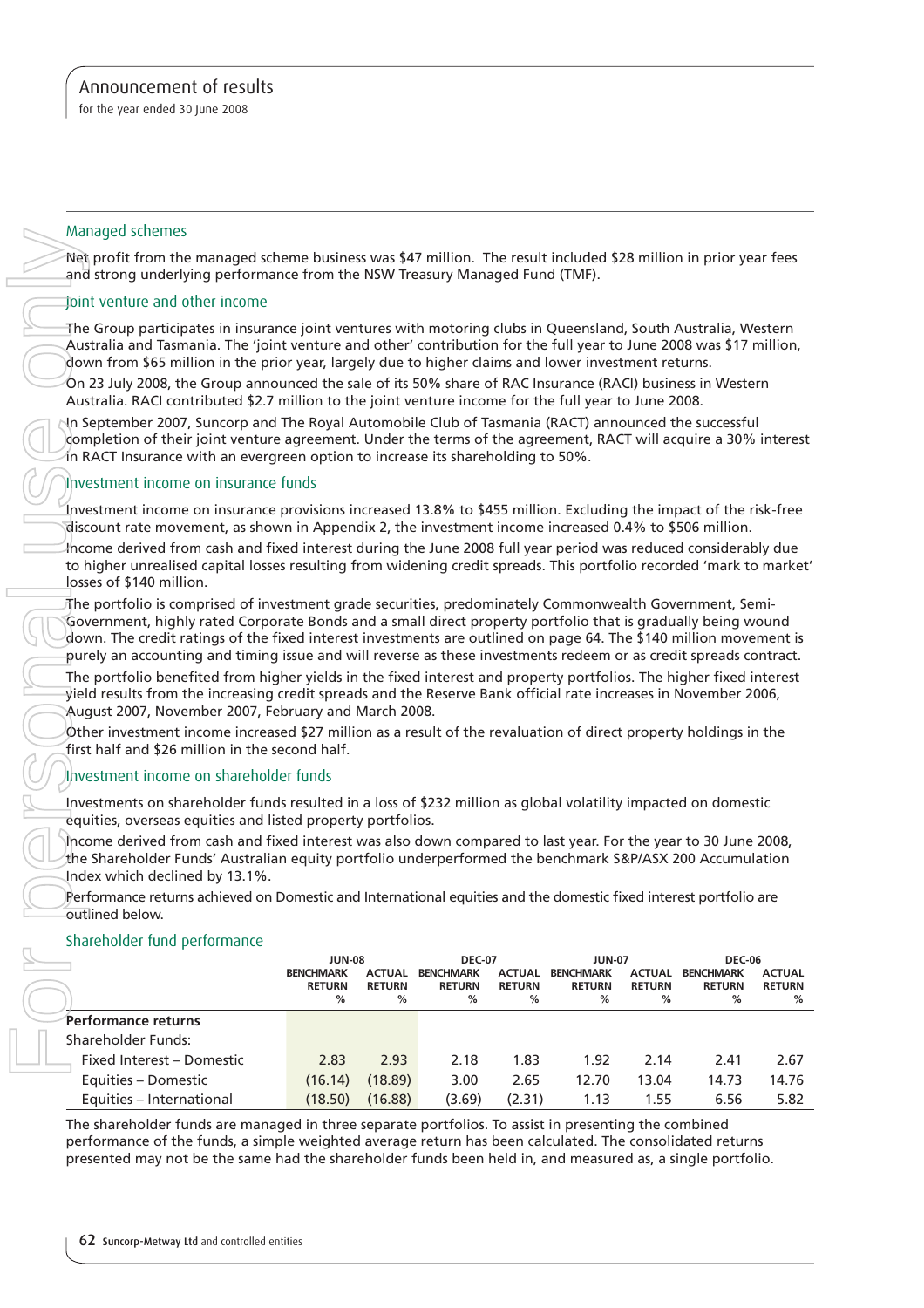for the year ended 30 June 2008

General Insurance

General Insurance

|                                               | <b>JUN-08</b>  | <b>DEC-07</b> | <b>JUN-07</b> | <b>DEC-06</b>           | <b>JUN-08</b><br>vs DEC-07 | <b>JUN-08</b><br>vs JUN-07 |
|-----------------------------------------------|----------------|---------------|---------------|-------------------------|----------------------------|----------------------------|
|                                               | \$M            | \$M           | <b>SM</b>     | <b>PRO-FORMA</b><br>\$M | $\frac{0}{0}$              | %                          |
| Allocation of investments - General Insurance |                |               |               |                         |                            |                            |
| Allocation of investments held against:       |                |               |               |                         |                            |                            |
| <b>Insurance funds</b>                        |                |               |               |                         |                            |                            |
| Cash and short-term deposits                  | 1,002          | 1,038         | 1,134         | 1,140                   | (3.5)                      | (11.6)                     |
| Interest bearing securities                   | 6,625          | 6,588         | 6,310         | 6,288                   | 0.6                        | 5.0                        |
| Australian equities                           | $\overline{2}$ | 7             | 9             | 9                       | (71.4)                     | (77.8)                     |
| Property and other                            | 194            | 158           | 152           | 128                     | 22.8                       | 27.6                       |
|                                               | 7,823          | 7,791         | 7,605         | 7,565                   | 0.4                        | 2.9                        |
|                                               |                |               |               |                         |                            |                            |
| <b>Shareholder Funds</b>                      |                |               |               |                         |                            |                            |
| Cash and short-term deposits                  | 583            | 248           | 256           | 231                     | 135.1                      | 127.7                      |
| Interest bearing securities                   | 1,069          | 1,200         | 1,359         | 1,573                   | (10.9)                     | (21.3)                     |
| Australian equities                           | 1,019          | 1,143         | 1,128         | 1,114                   | (10.8)                     | (9.7)                      |
| Overseas equities                             | 183            | 141           | 163           | 159                     | 29.8                       | 12.3                       |
| Property and other                            | 181            | 107           | 114           | 142                     | 69.2                       | 58.8                       |
|                                               | 3,035          | 2,839         | 3,020         | 3,219                   | 6.9                        | 0.5                        |
|                                               |                |               |               |                         |                            |                            |
|                                               | <b>JUN-08</b>  | <b>DEC-07</b> | <b>JUN-07</b> | <b>DEC-06</b>           | <b>JUN-08</b><br>vs DEC-07 | <b>JUN-08</b><br>vs JUN-07 |
|                                               |                |               |               | PRO-FORMA               |                            |                            |
|                                               | %              | %             | ℅             | %                       | %                          | %                          |
| Allocation of investments held against:       |                |               |               |                         |                            |                            |
| <b>Insurance funds</b>                        |                |               |               |                         |                            |                            |
| Cash and short-term deposits                  | 13             | 13            | 15            | 23                      |                            | (13.3)                     |
| Interest bearing securities                   | 85             | 85            | 83            | 74                      |                            | 2.4                        |
| Property and other                            | $\overline{2}$ | 2             | 2             | 3                       |                            |                            |
|                                               | 100            | 100           | 100           | 100                     | $\overline{a}$             |                            |
| <b>Shareholder Funds</b>                      |                |               |               |                         |                            |                            |
| Cash and short-term deposits                  | 19             | 8             | 8             | 12                      | 137.5                      | 137.5                      |
| Interest bearing securities                   | 35             | 42            | 45            | 32                      | (16.7)                     | (22.2)                     |
| Australian equities                           | 34             | 40            | 38            | 41                      | (15.0)                     | (10.5)                     |
| Overseas equities                             | 6              | 5             | 5             | 10                      | 20.0                       | 20.0                       |
| Property and other                            | 6              | 5             | 4             | 5                       | 20.0                       | 50.0                       |
|                                               | 100            | 100           | 100           | 100                     |                            |                            |

The investment funds are managed by the Group's investment managers. The totals above are different to the cash and investment balances in the General Insurance balance sheet on page 53, because of the different classifi cation of items such as operating cash and accrued interest. Reconciling items such as timing differences and premium debtors arise between insurance provisions and associated investment assets. The balance of the shareholder funds shown above excludes non-investment market assets such as goodwill relating to the acquisition of GIO and the investments in joint ventures.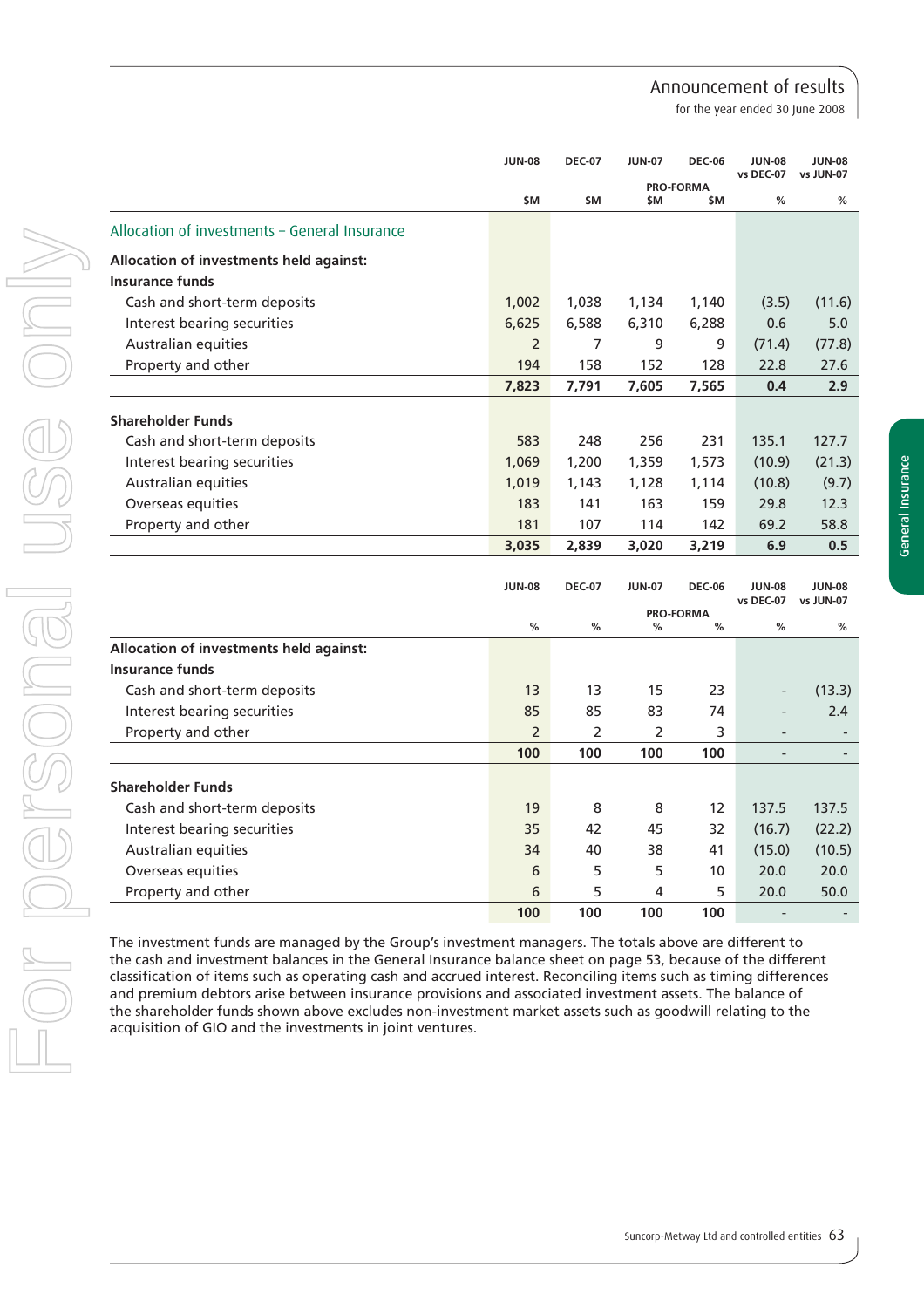for the year ended 30 June 2008

|                                                     | <b>JUN-08</b>  | <b>DEC-07</b>   | <b>JUN-07</b> | <b>DEC-06</b>    | <b>JUN-08</b><br>vs DEC-07 | <b>JUN-08</b><br>vs JUN-07 |
|-----------------------------------------------------|----------------|-----------------|---------------|------------------|----------------------------|----------------------------|
|                                                     |                |                 |               | <b>PRO-FORMA</b> |                            |                            |
|                                                     | \$M            | <b>SM</b>       | \$M           | \$M              | %                          | %                          |
| Allocation of investment income - General Insurance |                |                 |               |                  |                            |                            |
| <b>Investment income on insurance funds</b>         |                |                 |               |                  |                            |                            |
| <b>Cash and short-term deposits</b>                 | 27             | 32              | 35            | 41               | (15.6)                     | (22.9)                     |
| Interest bearing securities                         | 210            | 126             | 144           | 149              | 66.7                       | 45.8                       |
| Property and other                                  | 30             | 30              | 24            | 7                |                            | 25.0                       |
| <b>Total</b>                                        | 267            | 188             | 203           | 197              | 42.0                       | 31.5                       |
| Investment income on shareholder funds              |                |                 |               |                  |                            |                            |
|                                                     |                |                 |               |                  |                            |                            |
| Cash and short-term deposits                        | 7              | 7               | 7             | 11               |                            |                            |
| Interest bearing securities                         | 20             | 10 <sup>°</sup> | 17            | 48               | 100.0                      | 17.6                       |
| Australian equities                                 | (241)          | 20              | 129           | 134              | (1,305.0)                  | (286.8)                    |
| Overseas equities                                   | (25)           | (2)             | 3             | 8                | 1,150.0                    | (933.3)                    |
| Property                                            | (12)           | 2               | 1             | 12               |                            | $(700.0)$ $(1,300.0)$      |
| Other revenue                                       | 8              | 7               | 7             | 4                | 14.3                       | 14.3                       |
| Other expenses                                      | (17)           | (16)            | (16)          | (11)             | 6.3                        | 6.3                        |
| ∕iotal                                              | (260)          | 28              | 148           | 206              | (1,028.6)                  | (275.7)                    |
|                                                     |                |                 |               |                  |                            |                            |
| <b>Total investment income</b>                      | $\overline{7}$ | 216             | 351           | 403              | (96.8)                     | (98.0)                     |

|            |                    | <b>SUNCORP</b>     |                    | <b>PROMINA</b>     |                    |                    |                    |                    |
|------------|--------------------|--------------------|--------------------|--------------------|--------------------|--------------------|--------------------|--------------------|
| AVERAGE    | <b>JUN-08</b><br>% | <b>DEC-07</b><br>% | <b>JUN-07</b><br>% | <b>DEC-06</b><br>% | <b>JUN-08</b><br>% | <b>DEC-07</b><br>% | <b>JUN-07</b><br>% | <b>DEC-06</b><br>% |
| AAA        | 52.3               | 48.7               | 48.9               | 63.5               | 54.1               | 64.3               | 66.3               | 67.2               |
| AA         | 24.4               | 21                 | 19.6               | 13.4               | 34.7               | 27.1               | 25.2               | 24.3               |
| A          | 20.9               | 27.6               | 28.5               | 20.7               | 8.4                | 5.8                | 6.2                | 7.0                |
| <b>BBB</b> | 2.4                | 2.7                | 3.0                | 2.4                | 2.8                | 2.8                | 2.3                | 1.5                |
|            | 100.0              | 100.0              | 100.0              | 100.0              | 100.0              | 100.0              | 100.0              | 100.0              |
|            |                    |                    |                    |                    |                    |                    |                    |                    |
|            |                    |                    |                    |                    |                    |                    |                    |                    |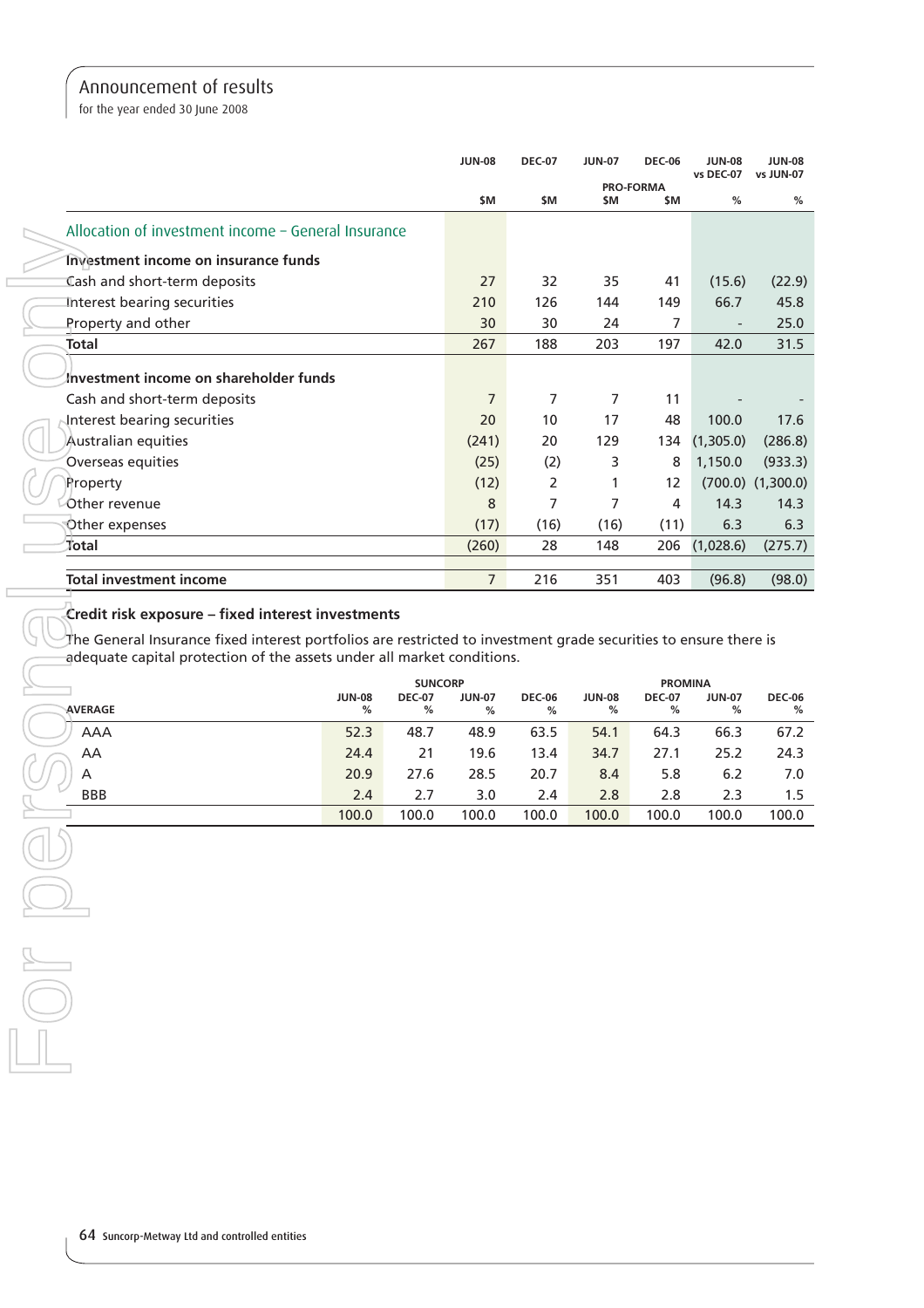for the year ended 30 June 2008

General Insurance

General Insurance

|                                                                            | <b>JUN-08</b> | <b>JUN-07</b>                 | <b>JUN-08</b><br>vs JUN-07 | <b>JUN-08</b> | <b>DEC-07</b> | <b>JUN-07</b> | <b>DEC-06</b>                 | <b>JUN-08</b><br>vs DEC-07 | <b>JUN-08</b><br>vs JUN-07 |
|----------------------------------------------------------------------------|---------------|-------------------------------|----------------------------|---------------|---------------|---------------|-------------------------------|----------------------------|----------------------------|
|                                                                            | <b>SM</b>     | <b>PRO-FORMA</b><br><b>SM</b> | %                          | \$M           | \$M           | \$M           | <b>PRO-FORMA</b><br><b>SM</b> | %                          | %                          |
| Profit contribution by line<br>of business - Commercial<br>Lines Australia |               |                               |                            |               |               |               |                               |                            |                            |
| Gross written premium                                                      | 1,524         | 1,481                         | 2.9                        | 799           | 725           | 763           | 718                           | 10.2                       | 4.7                        |
| Net earned premium                                                         | 1,257         | 1,270                         | (1.0)                      | 630           | 627           | 624           | 646                           | 0.5                        | 1.0                        |
| Net claims incurred                                                        | (594)         | (520)                         | 14.2                       | (289)         | (305)         | (257)         | (263)                         | (5.2)                      | 12.5                       |
| <b>Acquisition expenses</b>                                                | (235)         | (237)                         | (0.8)                      | (106)         | (129)         | (130)         | (107)                         | (17.8)                     | (18.5)                     |
| Other underwriting expenses                                                | (196)         | (195)                         | 0.5                        | (106)         | (90)          | (102)         | (93)                          | 17.8                       | 3.9                        |
| Total operating expenses                                                   | (431)         | (432)                         | (0.2)                      | (212)         | (219)         | (232)         | (200)                         | (3.2)                      | (8.6)                      |
| <b>Underwriting result</b>                                                 | 232           | 318                           | (27.0)                     | 129           | 103           | 135           | 183                           | 25.2                       | (4.4)                      |
| Investment income -<br>insurance funds                                     | 140           | 125                           | 12.0                       | 78            | 62            | 58            | 67                            | 25.8                       | 34.5                       |
| <b>Insurance trading result</b>                                            | 372           | 443                           | (16.0)                     | 207           | 165           | 193           | 250                           | 25.5                       | 7.3                        |
|                                                                            | %             | %                             |                            | $\frac{0}{0}$ | %             | %             | %                             |                            |                            |
| <b>Ratios</b>                                                              |               |                               |                            |               |               |               |                               |                            |                            |
| Acquisition expenses ratio                                                 | 18.7          | 18.7                          | 0.0                        | 16.8          | 20.6          | 20.8          | 16.6                          | (18.4)                     | (19.2)                     |
| Other underwriting<br>expenses ratio                                       | 15.6          | 15.4                          | 1.3                        | 16.8          | 14.4          | 16.3          | 14.4                          | 16.7                       | 3.1                        |
| Total operating expenses ratio                                             | 34.3          | 34.1                          | 0.6                        | 33.6          | 35.0          | 37.1          | 31.0                          | (4.0)                      | (9.4)                      |
| Loss ratio                                                                 | 47.3          | 40.9                          | 15.6                       | 45.9          | 48.6          | 41.2          | 40.7                          | (5.6)                      | 11.4                       |
| Combined operating ratio                                                   | 81.6          | 75.0                          | 8.8                        | 79.5          | 83.6          | 78.3          | 71.7                          | (4.9)                      | 1.5                        |
| Insurance trading ratio                                                    | 29.6          | 34.9                          | (15.2)                     | 32.9          | 26.3          | 30.9          | 38.7                          | 25.1                       | 6.5                        |

**FULL YEAR ENDED HALF-YEAR ENDED**

#### **Market overview**

The Australian market has seen competitive pricing with continuing downward rate movements in the order of 10% to 15% in some parts of the portfolio. The focus of the business has been in retaining good, profitable clients and selectively writing new business where terms are attractive. The level of price reductions flattened out during the June 2008 renewal period and there is continuing evidence of price firming in some classes, such as commercial motor and other short tail lines, where industry profitability has been insufficient, and on accounts with poor claims experience.

Suncorp's business has continued to perform strongly relative to the market, adhering to its technical pricing levels in order to ensure profitability. In addition, further opportunities have been created as some unprofitable underwriters remediate their portfolios.

Industry rate reductions of 12% to 15% during the year in West Australian Workers' Compensation have stemmed from historically low claims frequency levels and high return-to-work rates as a consequence of the booming economy.

#### **Insurance trading result**

Commercial lines reported an ITR of \$372 million for the full year, equal to an ITR ratio of 29.6%. The main components of the result were:

- Strong performance of workers' compensation and commercial portfolios despite soft market conditions driving down industry premium rates in some classes.
- The loss ratio increased to 47.3% from 40.9%, driven by:
	- the valuation of outstanding claims at June 2008 resulted in a full year long tail central estimate release of \$137 million, down from the \$284 million in the prior corresponding period
	- $\overline{p}$  the adjustment to the prudential margins provided a benefit of \$115 million
	- $\overline{p}$  the diversification benefit was \$36 million
	- claims arising from weather events and large individual risk losses, particularly in the second half.
- The total operating expenses have remained stable year on year whilst, due to a reduction in net earned premium, the operating expense ratio has increased slightly from 34.1% to 34.3%.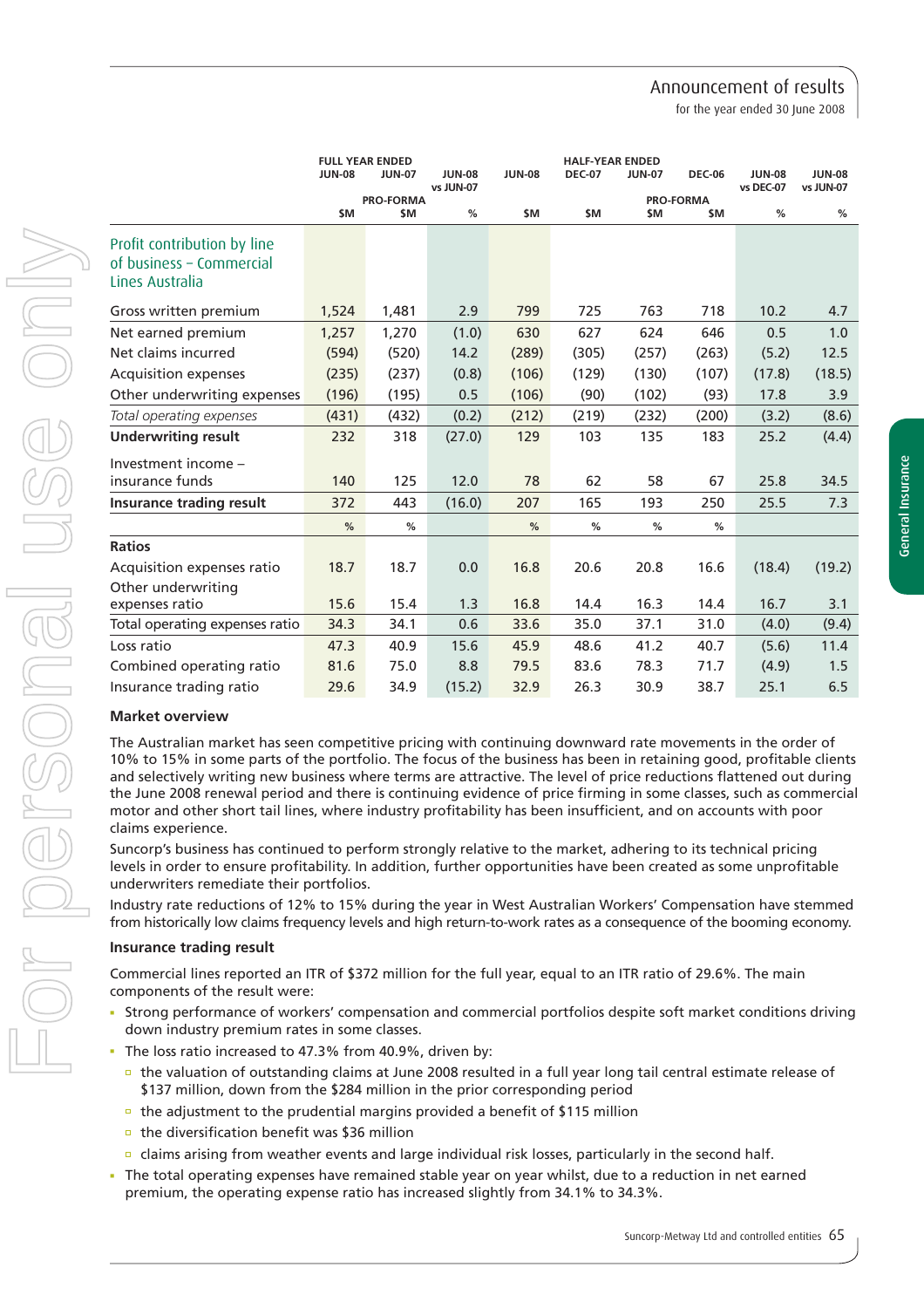for the year ended 30 June 2008

|                                                                                                                                                                                                                                 |               | <b>FULL YEAR ENDED</b>  |                            |                | <b>HALF-YEAR ENDED</b> |                |                         |                            |                            |
|---------------------------------------------------------------------------------------------------------------------------------------------------------------------------------------------------------------------------------|---------------|-------------------------|----------------------------|----------------|------------------------|----------------|-------------------------|----------------------------|----------------------------|
|                                                                                                                                                                                                                                 | <b>JUN-08</b> | <b>JUN-07</b>           | <b>JUN-08</b><br>vs JUN-07 | <b>JUN-08</b>  | <b>DEC-07</b>          | <b>JUN-07</b>  | <b>DEC-06</b>           | <b>JUN-08</b><br>vs DEC-07 | <b>JUN-08</b><br>vs JUN-07 |
|                                                                                                                                                                                                                                 | \$M           | <b>PRO-FORMA</b><br>\$M | %                          | \$M            | \$M                    | \$M            | <b>PRO-FORMA</b><br>\$M | %                          | %                          |
| Profit contribution by line                                                                                                                                                                                                     |               |                         |                            |                |                        |                |                         |                            |                            |
| of business - Personal Lines                                                                                                                                                                                                    |               |                         |                            |                |                        |                |                         |                            |                            |
| Australia                                                                                                                                                                                                                       |               |                         |                            |                |                        |                |                         |                            |                            |
|                                                                                                                                                                                                                                 | 4,254         |                         |                            |                |                        |                |                         |                            |                            |
| Gross written premium<br>Net earned premium                                                                                                                                                                                     | 4,010         | 4,103<br>3,867          | 3.7<br>3.7                 | 2,152<br>1,994 | 2,102<br>2,016         | 2,081<br>1,943 | 2,022<br>1,924          | 2.4<br>(1.1)               | 3.4<br>2.6                 |
| Net claims incurred                                                                                                                                                                                                             | (3, 129)      | (2,764)                 | 13.2                       | (1, 453)       | (1,676)                | (1, 414)       | (1,350)                 | (13.3)                     | 2.8                        |
| <b>Acquisition expenses</b>                                                                                                                                                                                                     | (649)         | (617)                   | 5.2                        | (310)          | (339)                  | (298)          | (319)                   | (8.6)                      | 4.0                        |
| Other underwriting expenses                                                                                                                                                                                                     | (369)         | (369)                   | 0.0                        | (210)          | (159)                  | (194)          | (175)                   | 32.1                       | 8.2                        |
| Total operating expenses                                                                                                                                                                                                        | (1,018)       | (986)                   | 3.2                        | (520)          | (498)                  | (492)          | (494)                   | 4.4                        | 5.7                        |
| Underwriting result                                                                                                                                                                                                             | (137)         | 117                     | (217.1)                    | 21             | (158)                  | 37             | 80                      | (113.3)                    | (43.2)                     |
|                                                                                                                                                                                                                                 |               |                         |                            |                |                        |                |                         |                            |                            |
| Investment income –                                                                                                                                                                                                             |               |                         |                            |                |                        |                |                         |                            |                            |
| insurance funds                                                                                                                                                                                                                 | 298           | 254                     | 17.3                       | 182            | 116                    | 135            | 119                     | 56.9                       | 34.8                       |
| Insurance trading result                                                                                                                                                                                                        | 161           | 371                     | (56.6)                     | 203            | (42)                   | 172            | 199                     | (583.3)                    | 18.0                       |
|                                                                                                                                                                                                                                 | $\%$          | %                       |                            | $\%$           | $\%$                   | $\%$           | %                       |                            |                            |
| <b>Ratios</b>                                                                                                                                                                                                                   |               |                         |                            |                |                        |                |                         |                            |                            |
| <b>Acquisition expenses ratio</b>                                                                                                                                                                                               | 16.2          | 16.0                    | 1.3                        | 15.5           | 16.8                   | 15.3           | 16.6                    | (7.7)                      | 1.3                        |
| Other underwriting                                                                                                                                                                                                              |               |                         |                            |                |                        |                |                         |                            |                            |
| expenses ratio                                                                                                                                                                                                                  | 9.2           | 9.5                     | (3.2)                      | 10.5           | 7.9                    | 10.0           | 9.1                     | 32.9                       | 5.0                        |
| Total operating expenses ratio                                                                                                                                                                                                  | 25.4          | 25.5                    | (0.4)                      | 26.0           | 24.7                   | 25.3           | 25.7                    | 5.3                        | 2.8                        |
| Loss ratio                                                                                                                                                                                                                      | 78.0          | 71.5                    | 9.1                        | 72.9           | 83.1                   | 72.8           | 70.2                    | (12.3)                     | 0.1                        |
| Combined operating ratio                                                                                                                                                                                                        | 103.4         | 97.0                    | 6.6                        | 98.9           | 107.8                  | 98.1           | 95.9                    | (8.3)                      | 0.8                        |
| Insurance trading ratio                                                                                                                                                                                                         | 4.0           | 9.6                     | (58.3)                     | 10.2           | (2.1)                  | 8.9            | 10.3                    | (585.7)                    | 14.6                       |
| <b>Market overview</b>                                                                                                                                                                                                          |               |                         |                            |                |                        |                |                         |                            |                            |
| A key theme during the past financial year has been the significant impact of the weather related events. The                                                                                                                   |               |                         |                            |                |                        |                |                         |                            |                            |
| financial impact was not only the substantial event claims cost but also the second order effect on the repair                                                                                                                  |               |                         |                            |                |                        |                |                         |                            |                            |
| industry and associated inflationary impact on supply. In recent months there is evidence that this inflationary<br>impact has begun to abate. In response to the recent period of large event claims costs, the major industry |               |                         |                            |                |                        |                |                         |                            |                            |
| participants have been actively repricing to restore portfolio profitability.                                                                                                                                                   |               |                         |                            |                |                        |                |                         |                            |                            |
| Personal Lines reported an insurance trading profit of \$161 million for the full year compared with \$371 million                                                                                                              |               |                         |                            |                |                        |                |                         |                            |                            |
| in the previous year. This represents an insurance trading margin of 4.0%, down on the 9.6% for the 2006/07 year.                                                                                                               |               |                         |                            |                |                        |                |                         |                            |                            |
| The second half result of \$203 million, or an ITR of 10.2%, was solid.                                                                                                                                                         |               |                         |                            |                |                        |                |                         |                            |                            |
| In Queensland CTP, Suncorp is currently filed at the regulator's ceiling price. The regulator's actuaries have<br>confirmed evidence of increasing claims size and superimposed inflation. During both the July 2008 and        |               |                         |                            |                |                        |                |                         |                            |                            |
| October 2008 quarters the regulator has raised the class 1 ceiling by \$13.                                                                                                                                                     |               |                         |                            |                |                        |                |                         |                            |                            |
| In New South Wales CTP, industry prices increased marginally during the year whilst in July 2008 the headline rate                                                                                                              |               |                         |                            |                |                        |                |                         |                            |                            |
| was increased by approximately \$30 to take account of rising claims costs and to restore profitability to the scheme.                                                                                                          |               |                         |                            |                |                        |                |                         |                            |                            |
| Insurance trading result                                                                                                                                                                                                        |               |                         |                            |                |                        |                |                         |                            |                            |
| The main components of the result were:                                                                                                                                                                                         |               |                         |                            |                |                        |                |                         |                            |                            |
| strong premium growth in Home and Motor classes offset by CTP premium rate reductions<br>×.                                                                                                                                     |               |                         |                            |                |                        |                |                         |                            |                            |
| major storm events over \$350 million which is well in excess of company allowance                                                                                                                                              |               |                         |                            |                |                        |                |                         |                            |                            |
| second order inflationary impact on home and motor repair costs following the recent major events, in<br>٠<br>particular Sydney and Mackay                                                                                      |               |                         |                            |                |                        |                |                         |                            |                            |
| higher incidence of smaller weather related events and natural hazard claims<br>٠                                                                                                                                               |               |                         |                            |                |                        |                |                         |                            |                            |
| earnings on premium rate increases for Home and Motor beginning to flow through to the trading result<br>ш                                                                                                                      |               |                         |                            |                |                        |                |                         |                            |                            |
| central estimate CTP releases of \$114 million were down from \$206 million in 2006/07<br>ш                                                                                                                                     |               |                         |                            |                |                        |                |                         |                            |                            |
| the adjustment to the prudential margins provided a benefit of \$105 million; and<br>٠                                                                                                                                          |               |                         |                            |                |                        |                |                         |                            |                            |
| • the diversification benefit was \$39 million.                                                                                                                                                                                 |               |                         |                            |                |                        |                |                         |                            |                            |

## **Market overview**

## **Insurance trading result**

- strong premium growth in Home and Motor classes offset by CTP premium rate reductions
- major storm events over \$350 million which is well in excess of company allowance
- second order inflationary impact on home and motor repair costs following the recent major events, in particular Sydney and Mackay
- higher incidence of smaller weather related events and natural hazard claims
- earnings on premium rate increases for Home and Motor beginning to flow through to the trading result
- central estimate CTP releases of \$114 million were down from \$206 million in 2006/07
- the adjustment to the prudential margins provided a benefit of \$105 million; and
- 66 Suncorp-Metway Ltd and controlled entities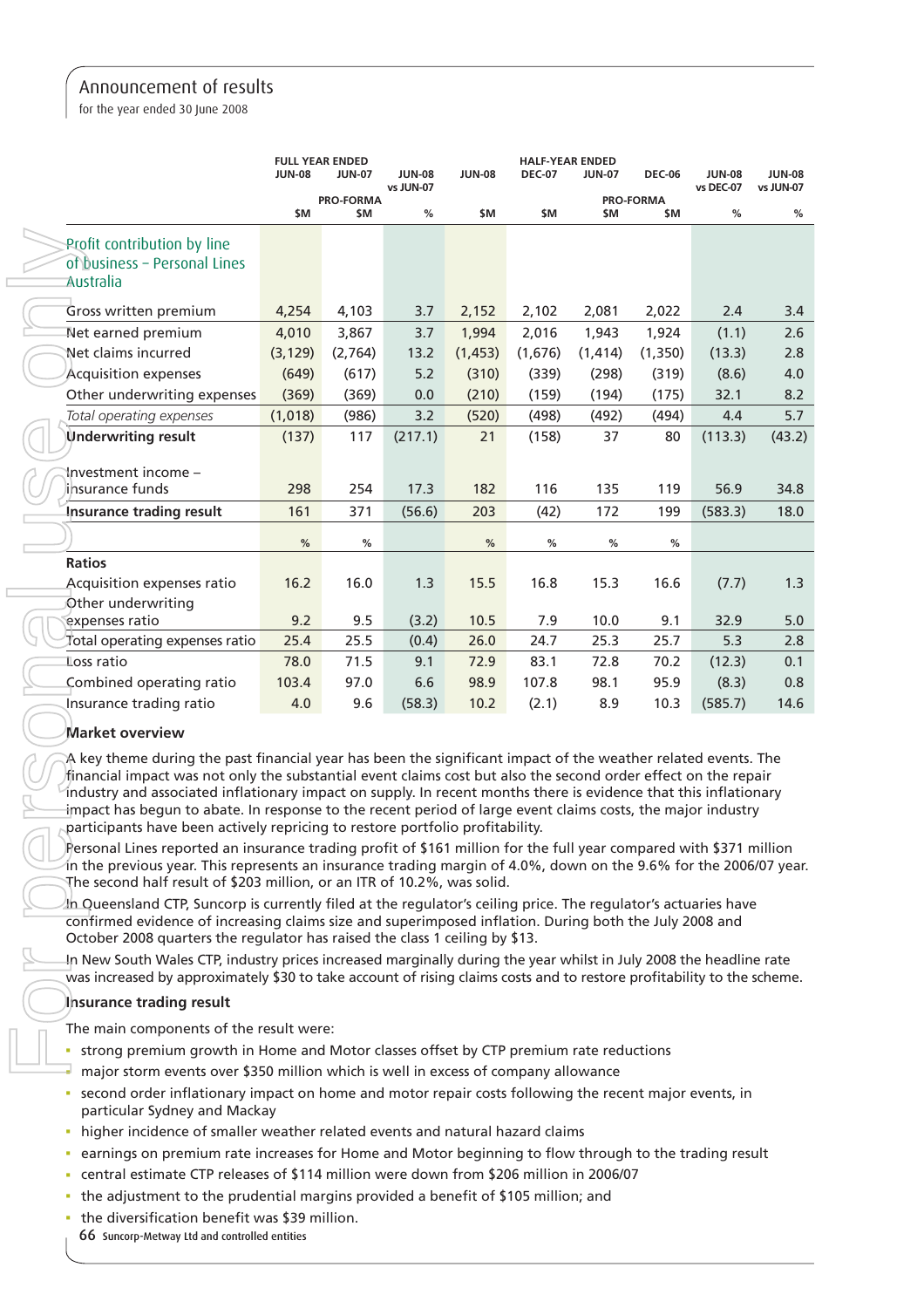for the year ended 30 June 2008

General Insurance

General Insurance

|                                | <b>JUN-08</b> | <b>JUN-07</b>    | <b>JUN-08</b><br>vs JUN-07 | <b>JUN-08</b>  | <b>DEC-07</b> | <b>JUN-07</b> | <b>DEC-06</b>    | <b>JUN-08</b><br>vs DEC-07 | <b>JUN-08</b><br>vs JUN-07 |
|--------------------------------|---------------|------------------|----------------------------|----------------|---------------|---------------|------------------|----------------------------|----------------------------|
|                                |               | <b>PRO-FORMA</b> |                            |                |               |               | <b>PRO-FORMA</b> |                            |                            |
|                                | \$M           | \$M              | %                          | \$M            | \$M           | \$M           | \$M              | %                          | %                          |
| Profit contribution by line    |               |                  |                            |                |               |               |                  |                            |                            |
| of business - New Zealand      |               |                  |                            |                |               |               |                  |                            |                            |
| Gross written premium          | 652           | 662              | (1.5)                      | 323            | 329           | 319           | 343              | (1.8)                      | 1.3                        |
| Net earned premium             | 599           | 586              | 2.2                        | 297            | 302           | 296           | 290              | (1.7)                      | 0.3                        |
| Net claims incurred            | (358)         | (365)            | (1.9)                      | (162)          | (196)         | (189)         | (176)            | (17.3)                     | (14.3)                     |
| <b>Acquisition expenses</b>    | (129)         | (132)            | (2.3)                      | (66)           | (63)          | (69)          | (63)             | 4.8                        | (4.3)                      |
| Other underwriting expenses    | (55)          | (46)             | 19.6                       | (30)           | (25)          | (21)          | (25)             | 20.0                       | 42.9                       |
| Total operating expenses       | (184)         | (178)            | 3.4                        | (96)           | (88)          | (90)          | (88)             | 9.1                        | 6.7                        |
| <b>Underwriting result</b>     | 57            | 43               | 32.6                       | 39             | 18            | 17            | 26               | 116.7                      | 129.4                      |
| Investment income -            |               |                  |                            |                |               |               |                  |                            |                            |
| insurance funds                | 17            | 21               | (19.0)                     | $\overline{7}$ | 10            | 10            | 11               | (30.0)                     | (30.0)                     |
| Insurance trading result       | 74            | 64               | 15.6                       | 46             | 28            | 27            | 37               | 64.3                       | 70.4                       |
|                                | %             | $\%$             |                            | $\%$           | $\%$          | %             | %                |                            |                            |
| <b>Ratios</b>                  |               |                  |                            |                |               |               |                  |                            |                            |
| Acquisition expenses ratio     | 21.5          | 22.5             | (4.4)                      | 22.2           | 20.9          | 23.3          | 21.7             | 6.2                        | (4.7)                      |
| Other underwriting             |               |                  |                            |                |               |               |                  |                            |                            |
| expenses ratio                 | 9.2           | 7.8              | 17.9                       | 10.1           | 8.3           | 7.1           | 8.6              | 21.7                       | 42.3                       |
| Total operating expenses ratio | 30.7          | 30.3             | 1.3                        | 32.3           | 29.2          | 30.4          | 30.3             | 10.6                       | 6.3                        |
| Loss ratio                     | 59.8          | 62.3             | (4.0)                      | 54.5           | 64.9          | 63.9          | 60.7             | (16.0)                     | (14.7)                     |
| Combined operating ratio       | 90.5          | 92.6             | (2.3)                      | 86.8           | 94.1          | 94.3          | 91.0             | (7.8)                      | (8.0)                      |
| Insurance trading ratio        | 12.4          | 10.9             | 13.8                       | 15.5           | 9.3           | 9.1           | 12.8             | 66.7                       | 70.3                       |

**FULL YEAR ENDED HALF-YEAR ENDED**

#### **Market overview**

The New Zealand operations have produced a strong result for the full year to June 2008 despite a very competitive NZ market, negative premium growth and two large weather and earthquake events.

The negative premium growth reflects the very competitive soft commercial market as competition in the NZ market has continued unabated. Suncorp's emphasis has remained firmly on the retention of good business at acceptable terms to drive profitability ahead of growth. Notwithstanding this, the New Zealand operations' gross written premium, in total, only reduced by 1.5%.

#### **Insurance trading result**

New Zealand reported an Insurance Trading Result of \$74 million for the full year to June 2008, equal to an ITR ratio of 12.4%. The main components impacting the ITR were:

- Gross Written Premium declined 1.5% to \$652 million. Commercial lines GWP reduced by 3.8% due to fiercely competitive conditions offset partially by a personal lines GWP increase of 3.9% mainly driven by strong rate increases.
- The overall loss ratio has decreased 4.0% to 59.8% as the impact of the July storm and December earthquake events were offset by reserve releases.
- Overall total operating expense ratio is 30.7% which is 1.3% higher than the previous period. This is expected to reduce slightly in the future.
- Investment income from insurance funds was \$17 million for the full year to June 2008 which is slightly below the prior year.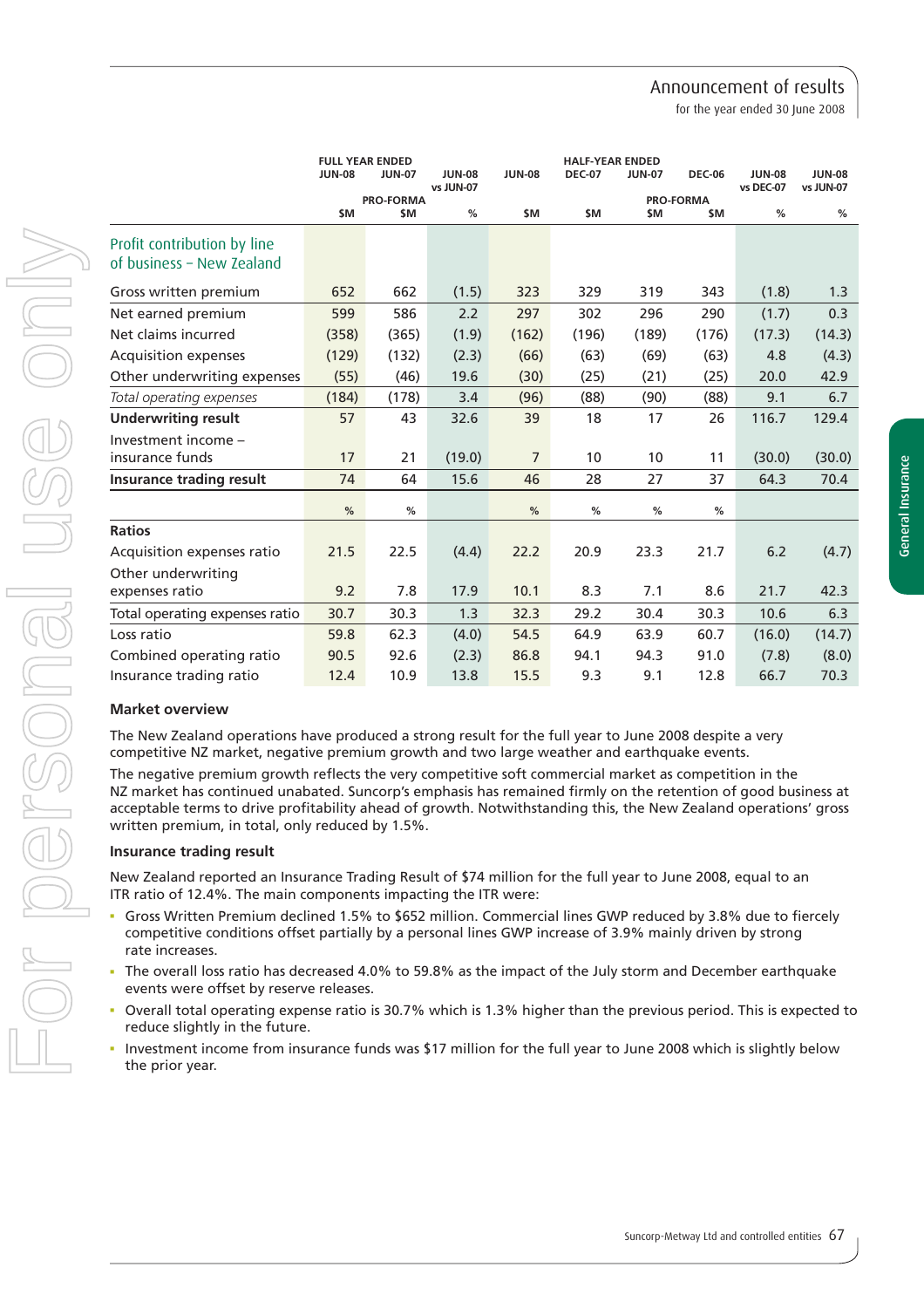for the year ended 30 June 2008

|                                                            |                | <b>FULL YEAR ENDED</b> |                            |                | <b>HALF-YEAR ENDED</b> |                   |                  |                                      |               |
|------------------------------------------------------------|----------------|------------------------|----------------------------|----------------|------------------------|-------------------|------------------|--------------------------------------|---------------|
|                                                            | <b>JUN-08</b>  | <b>JUN-07</b>          | <b>JUN-08</b><br>vs JUN-07 | <b>JUN-08</b>  | <b>DEC-07</b>          | <b>JUN-07</b>     | <b>DEC-06</b>    | <b>JUN-08</b><br>vs DEC-07 vs JUN-07 | <b>JUN-08</b> |
|                                                            |                | <b>PRO-FORMA</b>       |                            |                |                        |                   | <b>PRO-FORMA</b> |                                      |               |
|                                                            | \$M            | \$M                    | %                          | \$M            | \$M                    | \$M               | \$M              | $\%$                                 | %             |
| Profit contribution by class of                            |                |                        |                            |                |                        |                   |                  |                                      |               |
| business - short tail and long tail                        |                |                        |                            |                |                        |                   |                  |                                      |               |
| <b>Short tail</b>                                          |                |                        |                            |                |                        |                   |                  |                                      |               |
| Gross written premium                                      | 5,017          |                        | 5.7                        | 2,537          | 2,480                  | 2,396             |                  |                                      |               |
| Net earned premium                                         |                | 4,748                  |                            |                |                        |                   | 2,352            | 2.3                                  | 5.9<br>4.3    |
| Net claims incurred                                        | 4,494          | 4,289                  | 4.8                        | 2,247          | 2,247                  | 2,155             | 2,134            |                                      |               |
|                                                            | (3, 334)       | (2, 953)               | 12.9                       | (1,602)        | (1,732)                | (1, 567)<br>(396) | (1, 386)         | (7.5)                                | 2.2<br>6.1    |
| <b>Acquisition expenses</b>                                | (835)<br>(465) | (789)                  | 5.8<br>0.6                 | (420)<br>(258) | (415)                  |                   | (393)            | 1.2<br>24.6                          | 7.5           |
| Other underwriting expenses                                |                | (462)                  |                            |                | (207)                  | (240)             | (222)            |                                      | 6.6           |
| Total operating expenses                                   | (1,300)        | (1, 251)               | 3.9                        | (678)          | (622)                  | (636)             | (615)            | 9.0                                  |               |
| Underwriting result<br>Investment income – insurance funds | (140)          | 85                     | (264.7)                    | (33)           | (107)                  | (48)              | 133              | (69.2)                               | (31.3)        |
|                                                            | 139            | 127                    | 9.4                        | 81             | 58                     | 67                | 60               | 39.7                                 | 20.9          |
| Insurance trading result                                   | (1)            | 212                    | (100.5)                    | 48             | (49)                   | 19                | 193              | (198.0)                              | 152.6         |
|                                                            | $\%$           | $\%$                   |                            | $\%$           | %                      | $\%$              | $\%$             |                                      |               |
| Ratios                                                     |                |                        |                            |                |                        |                   |                  |                                      |               |
| Acquisition expenses ratio                                 | 18.6           | 18.4                   | 1.1                        | 18.7           | 18.5                   | 18.4              | 18.4             | 1.1                                  | 1.6           |
| Other underwriting expenses ratio                          | 10.3           | 10.8                   | (4.6)                      | 11.5           | 9.2                    | 11.1              | 10.4             | 25.0                                 | 3.6           |
| Total operating expenses ratio                             | 28.9           | 29.2                   | (1.0)                      | 30.2           | 27.7                   | 29.5              | 28.8             | 9.0                                  | 2.4           |
| Loss ratio                                                 | 74.2           | 68.9                   | 7.7                        | 71.3           | 77.1                   | 72.7              | 64.9             | (7.5)                                | (1.9)         |
| Combined operating ratio                                   | 103.1          | 98.1                   | 5.1                        | 101.5          | 104.8                  | 102.2             | 93.7             | (3.1)                                | (0.7)         |
|                                                            |                |                        |                            |                |                        |                   |                  |                                      |               |
| Insurance trading ratio                                    | 0.0            | 4.9                    | (100.0)                    | 2.1            | (2.2)                  | 0.9               | 9.0              | (195.5)                              | 133.3         |
|                                                            |                |                        |                            |                |                        |                   |                  |                                      |               |
|                                                            |                | <b>FULL YEAR ENDED</b> |                            |                | <b>HALF-YEAR ENDED</b> |                   |                  |                                      |               |
|                                                            | <b>JUN-08</b>  | <b>JUN-07</b>          | <b>JUN-08</b><br>vs JUN-07 | <b>JUN-08</b>  | <b>DEC-07</b>          | <b>JUN-07</b>     | <b>DEC-06</b>    | <b>JUN-08</b><br>vs DEC-07 vs JUN-07 | <b>JUN-08</b> |
|                                                            |                | <b>PRO-FORMA</b>       |                            |                |                        |                   | <b>PRO-FORMA</b> |                                      |               |
|                                                            | \$M            | \$M                    | $\%$                       | \$M            | \$M                    | \$M               | \$M              | %                                    | %             |
| Long tail                                                  |                |                        |                            |                |                        |                   |                  |                                      |               |
| Gross written premium                                      | 1,413          | 1,498                  | (5.7)                      | 737            | 676                    | 767               | 731              | 9.0                                  | (3.9)         |
| Net earned premium                                         | 1,372          | 1,434                  | (4.3)                      | 674            | 698                    | 708               | 726              | (3.4)                                | (4.8)         |
| Net claims incurred                                        | (747)          | (696)                  | 7.3                        | (302)          | (445)                  | (293)             | (403)            | (32.1)                               | 3.1           |
| Acquisition expenses                                       | (178)          | (197)                  | (9.6)                      | (62)           | (116)                  | (101)             | (96)             | (46.6)                               | (38.6)        |
| Other underwriting expenses                                | (155)          | (148)                  | 4.7                        | (88)           | (67)                   | (77)              | (71)             | 31.3                                 | 14.3          |
| Total operating expenses                                   | (333)          | (345)                  | (3.5)                      | (150)          | (183)                  | (178)             | (167)            | (18.0)                               | (15.7)        |
| <b>Underwriting result</b>                                 | 292            | 393                    | (25.7)                     | 222            | 70                     | 237               | 156              | 217.1                                | (6.3)         |
| Investment income - insurance funds                        | 316            | 273                    | 15.8                       | 186            | 130                    | 136               | 137              | 43.1                                 | 36.8          |
| Insurance trading result                                   | 608            | 666                    | (8.7)                      | 408            | 200                    | 373               | 293              | 104.0                                | 9.4           |
|                                                            | $\%$           | $\%$                   |                            | $\%$           | $\%$                   | %                 | $\%$             |                                      |               |
| Ratios                                                     |                |                        |                            |                |                        |                   |                  |                                      |               |
| Acquisition expenses ratio                                 | 13.0           | 13.7                   | (5.1)                      | 9.2            | 16.6                   | 14.3              | 13.2             | (44.6)                               | (35.7)        |
| Other underwriting expenses ratio                          | 11.3           | 10.3                   | 9.7                        | 13.1           | 9.6                    | 10.9              | 9.8              | 36.5                                 | 20.2          |
| Total operating expenses ratio                             | 24.3           | 24.1                   | 0.8                        | 22.3           | 26.2                   | 25.1              | 23.0             | (14.9)                               | (11.2)        |
| Loss ratio                                                 | 54.4           | 48.5                   | 12.2                       | 44.8           | 63.8                   | 41.4              | 55.5             | (29.8)                               | 8.2           |
| Combined operating ratio                                   | 78.7           | 72.6                   | 8.4                        | 67.1           | 90.0                   | 66.5              | 78.5             | (25.4)                               | 0.9           |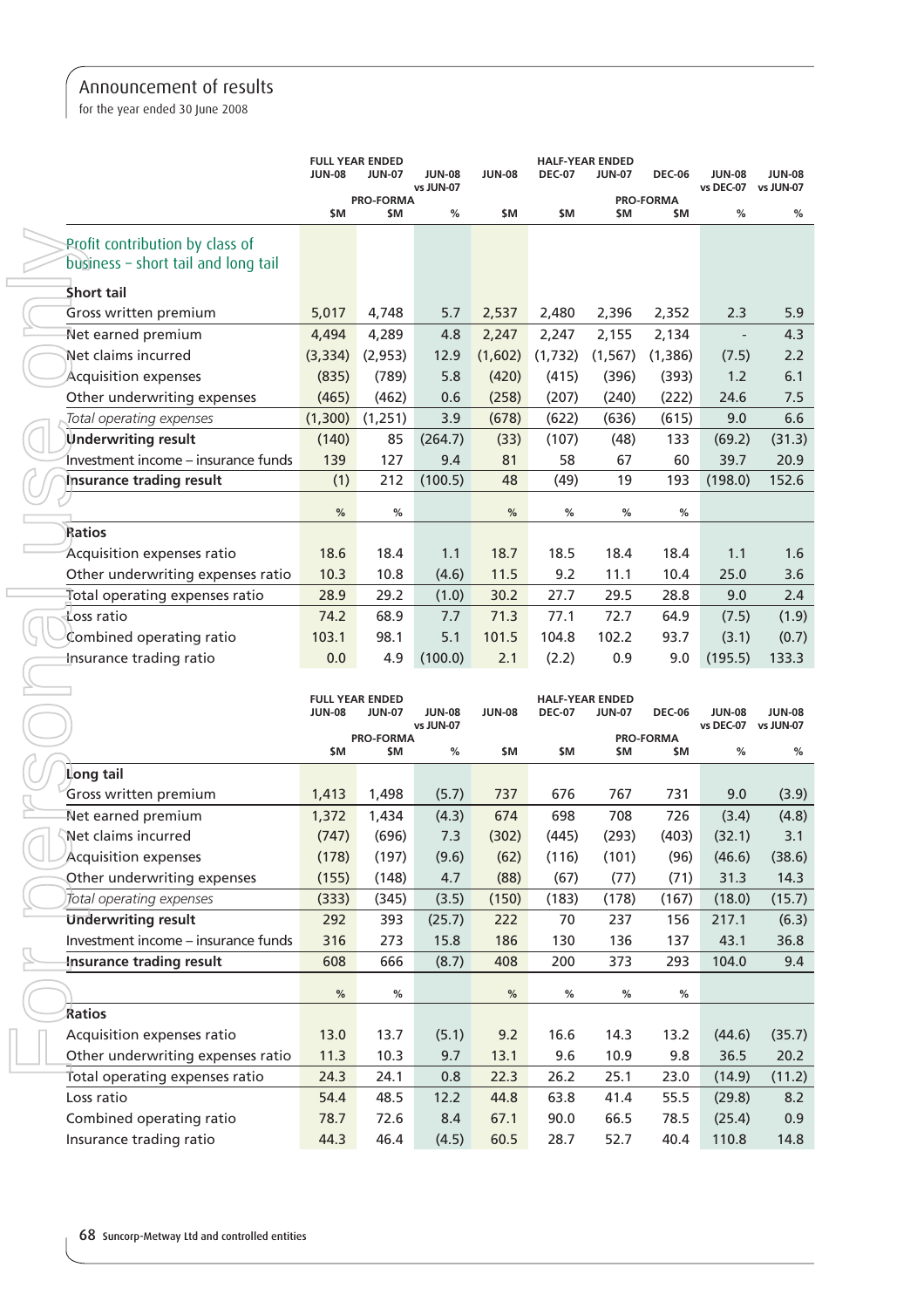Wealth Management

**Nealth Management** 

#### Profit overview

The Wealth Management division reported an underlying profit after tax of \$136 million for the year to 30 June 2008, down 9.3% on the proforma result. Net profit after tax was \$111 million. These results were impacted directly and indirectly by poor investment markets.

The Life Risk operations reported an underlying profit after tax of \$78 million, a decrease of 8.2%.

Funds Management, which includes retail investment, asset management and the distribution operations, experienced a decline in profit of 10.8% to \$58 million. This result reflects the impact of weak investment markets on fee income earned on assets managed and also assets held to back annuity obligations.

Investment income on shareholder assets recorded a loss of \$25 million due to adverse equity, fixed interest and property markets in Australia and New Zealand.

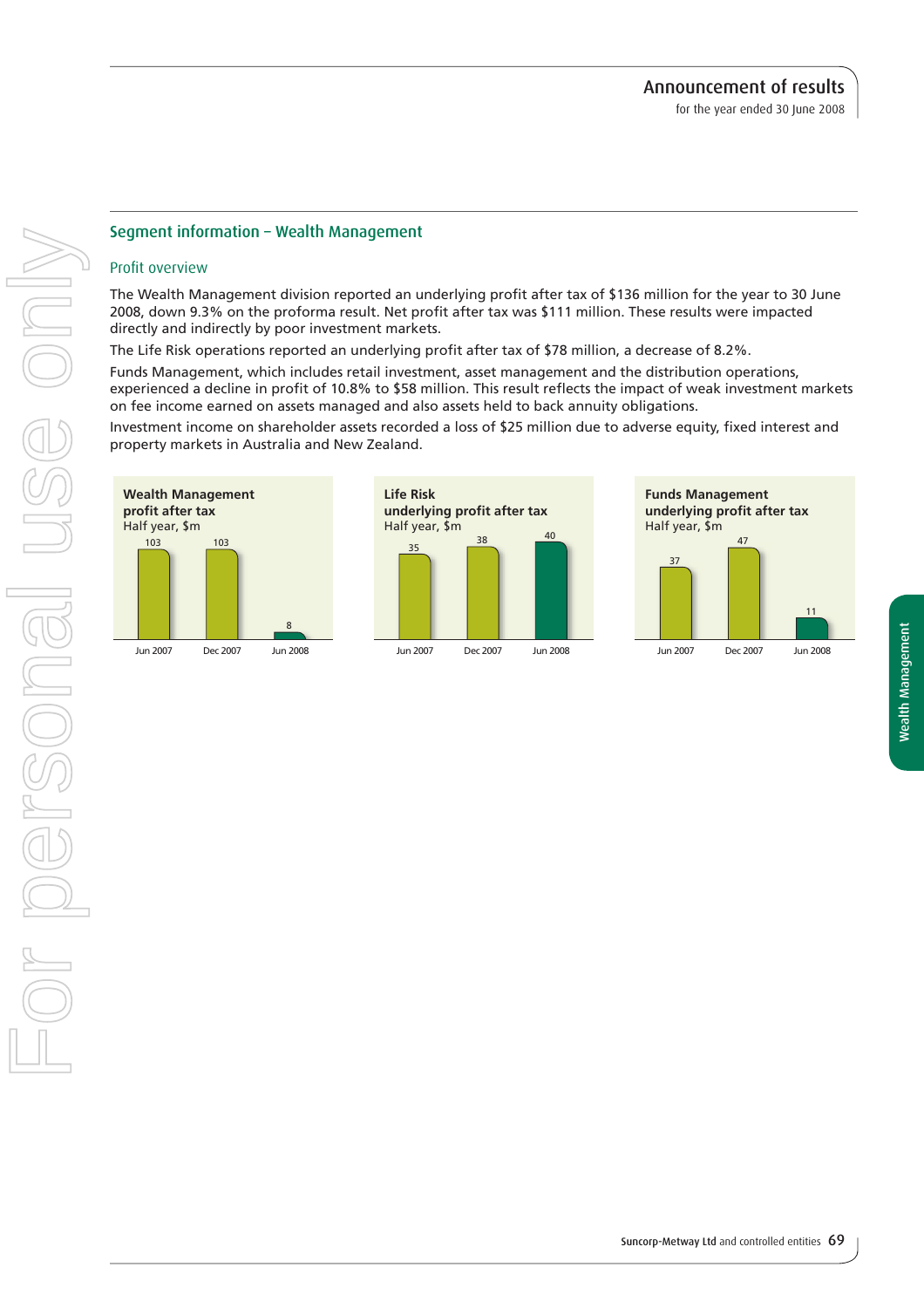for the year ended 30 June 2008

|                                                                                                                                                                                                                                                    | <b>FULL YEAR ENDED</b><br><b>JUN-08</b><br><b>JUN-07</b> |                         |                            |                      |                                                                    | <b>HALF-YEAR ENDED</b> |                         |                                                |                                          |
|----------------------------------------------------------------------------------------------------------------------------------------------------------------------------------------------------------------------------------------------------|----------------------------------------------------------|-------------------------|----------------------------|----------------------|--------------------------------------------------------------------|------------------------|-------------------------|------------------------------------------------|------------------------------------------|
|                                                                                                                                                                                                                                                    |                                                          |                         | <b>JUN-08</b><br>vs JUN-07 | <b>JUN-08</b>        | <b>DEC-07</b>                                                      | <b>JUN-07</b>          | <b>DEC-06</b>           | <b>JUN-08</b><br>vs DEC-07 vs JUN-07           | <b>JUN-08</b>                            |
|                                                                                                                                                                                                                                                    | \$M                                                      | <b>PRO-FORMA</b><br>\$M | %                          | \$M                  | \$M                                                                | \$M                    | <b>PRO-FORMA</b><br>\$M | %                                              | %                                        |
| Profit contribution - Wealth<br>Management<br>Operating margins after tax for the year<br>ended 30 June 2008 excluding life insurance<br>policy owners' interests                                                                                  |                                                          |                         |                            |                      |                                                                    |                        |                         |                                                |                                          |
| Life Risk                                                                                                                                                                                                                                          |                                                          |                         |                            |                      |                                                                    |                        |                         |                                                |                                          |
| Planned profit margins                                                                                                                                                                                                                             | 67                                                       | 57                      | 17.5                       | 34                   | 33                                                                 | 31                     | 26                      | 3.0                                            | 9.7                                      |
| Experience profits/(losses)                                                                                                                                                                                                                        | 9                                                        | 23                      | (60.9)                     | $\overline{7}$       | 2                                                                  | 3                      | 20                      | 250.0                                          | 133.3                                    |
| Recapture of losses                                                                                                                                                                                                                                | 2                                                        | 5                       | (60.0)                     | (1)                  | 3                                                                  | 1                      | 4                       | (133.3)                                        | (200.0)                                  |
| <b>Life Risk</b>                                                                                                                                                                                                                                   | 78                                                       | 85                      | (8.2)                      | 40                   | 38                                                                 | 35                     | 50                      | 5.3                                            | 14.3                                     |
| <b>Funds Management</b>                                                                                                                                                                                                                            | 58                                                       | 65                      | (10.8)                     | 11                   | 47                                                                 | 37                     | 28                      | (76.6)                                         | (70.3)                                   |
| <b>Total Wealth Management</b><br>underlying profit after tax                                                                                                                                                                                      | 136                                                      | 150                     | (9.3)                      | 51                   | 85                                                                 | 72                     | 78                      | (40.0)                                         | (29.2)                                   |
| Net investment income on                                                                                                                                                                                                                           |                                                          |                         |                            |                      |                                                                    |                        |                         |                                                |                                          |
| shareholder assets                                                                                                                                                                                                                                 | (25)                                                     | 91                      | (127.5)                    | (43)                 | 18                                                                 | 31                     | 60                      | (338.9)                                        | (238.7)                                  |
| Net profit after tax and minority<br><b>interests</b>                                                                                                                                                                                              | 111                                                      | 241                     | (53.9)                     | 8                    | 103                                                                | 103                    | 138                     | (92.2)                                         | (92.2)                                   |
|                                                                                                                                                                                                                                                    |                                                          |                         |                            | <b>JUN-08</b><br>\$M | <b>FULL YEAR ENDED</b><br><b>JUN-07</b><br><b>PRO-FORMA</b><br>\$M | <b>JUN-08</b><br>\$M   | <b>DEC-07</b><br>\$M    | <b>HALF-YEAR ENDED</b><br><b>JUN-07</b><br>\$M | <b>DEC-06</b><br><b>PRO-FORMA</b><br>\$M |
| Reconciliation of pro-forma contribution to profit before tax<br>to reported profit before tax                                                                                                                                                     |                                                          |                         |                            |                      |                                                                    |                        |                         |                                                |                                          |
| Reported profit contribution from Wealth Management<br>before tax                                                                                                                                                                                  |                                                          |                         |                            | 30                   | 229                                                                | (95)                   | 125                     | 131                                            | 98                                       |
| Pre-acquisition profits                                                                                                                                                                                                                            |                                                          |                         |                            |                      | 212                                                                |                        |                         | 55                                             | 157                                      |
| Pro-forma profit contribution from Wealth Management<br>before tax                                                                                                                                                                                 |                                                          |                         |                            | 30                   | 441                                                                | (95)                   | 125                     | 186                                            | 255                                      |
| Policyholder and shareholder income tax expense <sup>(1)</sup>                                                                                                                                                                                     |                                                          |                         |                            | 83                   | (196)                                                              | 104                    | (21)                    | (82)                                           | (114)                                    |
| Net profit after tax and before minority interests                                                                                                                                                                                                 |                                                          |                         |                            | 113                  | 245                                                                | 9                      | 104                     | 104                                            | 141                                      |
| Minority interests                                                                                                                                                                                                                                 |                                                          |                         |                            | (2)                  | (4)                                                                | (1)                    | (1)                     | (1)                                            | (3)                                      |
| Net profit after tax and minority interests                                                                                                                                                                                                        |                                                          |                         |                            | 111                  | 241                                                                | 8                      | 103                     | 103                                            | 138                                      |
| $\leftrightarrow$ Income tax expense includes tax payable on behalf of Life insurance policyholders, mostly related to superannuation<br>contributions and surcharge taxes. The effective income tax rate does not resemble the corporate tax rate |                                                          |                         |                            |                      |                                                                    |                        |                         |                                                |                                          |
|                                                                                                                                                                                                                                                    |                                                          |                         |                            |                      |                                                                    |                        |                         |                                                |                                          |

|                                                                                                | <b>JUN-08</b>            | <b>FULL YEAR ENDED</b><br><b>JUN-07</b><br><b>PRO-FORMA</b> | <b>JUN-08</b>            | <b>HALF-YEAR ENDED</b><br><b>DEC-07</b> | <b>JUN-07</b> | <b>DEC-06</b><br><b>PRO-FORMA</b> |
|------------------------------------------------------------------------------------------------|--------------------------|-------------------------------------------------------------|--------------------------|-----------------------------------------|---------------|-----------------------------------|
|                                                                                                | \$M                      | \$M                                                         | \$M.                     | \$M                                     | \$M           | \$M                               |
| Reconciliation of pro-forma contribution to profit before tax<br>to reported profit before tax |                          |                                                             |                          |                                         |               |                                   |
| Reported profit contribution from Wealth Management<br>before tax                              | 30                       | 229                                                         | (95)                     | 125                                     | 131           | 98                                |
| Pre-acquisition profits                                                                        | $\overline{\phantom{0}}$ | 212                                                         | $\overline{\phantom{a}}$ |                                         | 55            | 157                               |
| Pro-forma profit contribution from Wealth Management<br>before tax                             | 30                       | 441                                                         | (95)                     | 125                                     | 186           | 255                               |
| Policyholder and shareholder income tax expense <sup>(1)</sup>                                 | 83                       | (196)                                                       | 104                      | (21)                                    | (82)          | (114)                             |
| Net profit after tax and before minority interests                                             | 113                      | 245                                                         | 9                        | 104                                     | 104           | 141                               |
| Minority interests                                                                             | (2)                      | (4)                                                         | (1)                      | (1)                                     | (1)           | (3)                               |
| Net profit after tax and minority interests                                                    | 111                      | 241                                                         | 8                        | 103                                     | 103           | 138                               |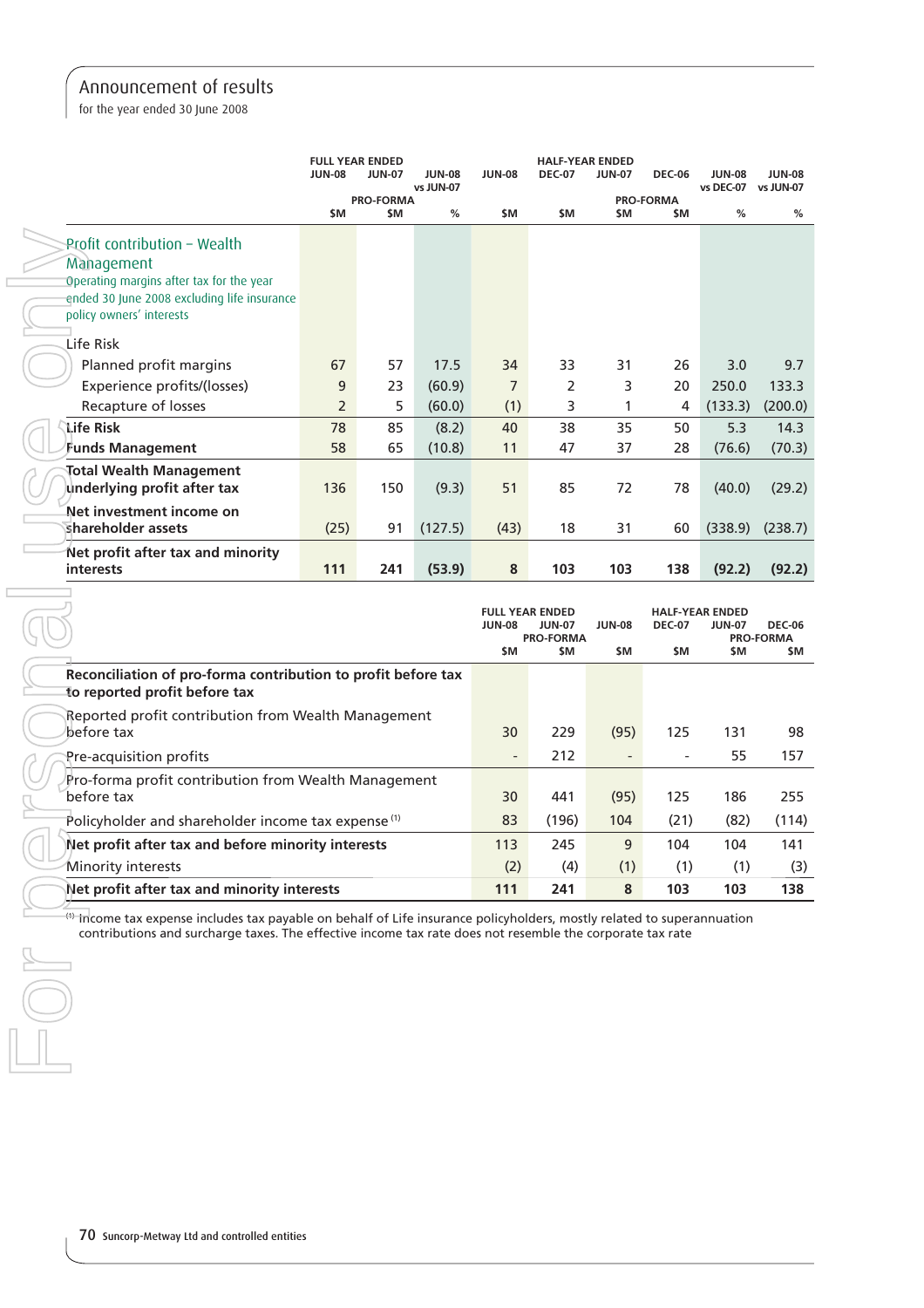for the year ended 30 June 2008

## Market environment

For personal use only

r personal

ISS ON

The wealth management landscape has been significantly impacted by equity and credit market instability particularly over the past six months. Profitability across the industry has declined with lower new business sales and reduced investment asset values.

Competition for superannuation and investment products remained fierce as major players continued to squeeze margins, supported by economies of scale. Further consolidation in the industry is expected as market volatility continues to impact profitability.

The life risk industry increased its focus on new business sales through strong competition in individual group risk by launching new direct channels to attract customers and investing in technology based underwriting.

In New Zealand (NZ), credit market instability and the property price collapse highlighted the quality of mortgage portfolios held in trust with numerous collapses and redemption freezes. Suncorp was not immune with losses of \$NZ13 million recorded relating to a securitised mortgage vehicle in NZ.

We expect the challenging environment to continue in the year to 30 June 2009. To address this Suncorp Wealth Management will be focusing on simplifying the business model, structure, processes and products.

|                                                        | <b>JUN-08</b>  | <b>FULL YEAR ENDED</b><br><b>JUN-07</b> | <b>JUN-08</b>  | <b>JUN-08</b>     | <b>JUN-08</b>            | <b>HALF-YEAR ENDED</b><br><b>JUN-08</b> | <b>DEC-07</b> | <b>JUN-07</b> | <b>DEC-06</b>           | <b>JUN-08</b>  | <b>JUN-08</b>  |
|--------------------------------------------------------|----------------|-----------------------------------------|----------------|-------------------|--------------------------|-----------------------------------------|---------------|---------------|-------------------------|----------------|----------------|
|                                                        | \$M            | <b>PRO-FORMA</b><br>\$M                 | vs JUN-07<br>% | <b>AUS</b><br>\$M | <b>NZ</b><br>\$M         | <b>TOTAL</b><br>\$M                     | \$M           | \$M           | <b>PRO-FORMA</b><br>\$M | vs DEC-07<br>% | vs JUN-07<br>% |
| Life Risk                                              |                |                                         |                |                   |                          |                                         |               |               |                         |                |                |
| Life Risk underlying<br>profit after tax<br>comprises: |                |                                         |                |                   |                          |                                         |               |               |                         |                |                |
| Planned profit margin<br>release                       | 67             | 57                                      | 17.5           | 24                | 10 <sup>1</sup>          | 34                                      | 33            | 31            | 26                      | 3.0            | 9.7            |
| <b>Experience deviations</b>                           |                |                                         |                |                   |                          |                                         |               |               |                         |                |                |
| Mortality                                              | 8              | 5                                       | 60.0           | 2                 | 3                        | 5                                       | 3             | 3             | 2                       | (66.7)         | 66.7           |
| Morbidity                                              | (1)            | $\overline{\phantom{a}}$                | n/a            | $\mathbf{1}$      | $\mathbf{1}$             | $\overline{2}$                          | (3)           | (4)           | 4                       | (166.7)        | (150.0)        |
| Other                                                  | $\overline{2}$ | 18                                      | (88.9)         | 3                 | (3)                      | $\overline{\phantom{a}}$                | 2             | 4             | 14                      | (100.0)        | (100.0)        |
| Total experience<br>deviations                         | 9              | 23                                      | (60.9)         | 6                 | 1                        | $\overline{7}$                          | 2             | 3             | 20                      | 250.0          | 133.3          |
| Recapture of losses                                    | $\overline{2}$ | 5                                       | (60.0)         | (1)               | $\overline{\phantom{a}}$ | (1)                                     | 3             | 1             | 4                       | (133.3)        | (200.0)        |
| Life Risk underlying<br>profit after tax               | 78             | 85                                      | (8.2)          | 29                | 11                       | 40                                      | 38            | 35            | 50                      | 5.3            | 14.3           |

Life Risk underlying profit after tax of \$78 million was a decrease of \$7 million on the previous year. However, the prior year included a large one-off tax-related gain of \$6 million.

Overall experience losses were small. This was due to worse than expected morbidity and persistency experience in Asteron Life Australia offset by positive experience in Suncorp Life and Asteron Life NZ. The reversal of capitalised losses on group salary continuance business partly offset these experience losses.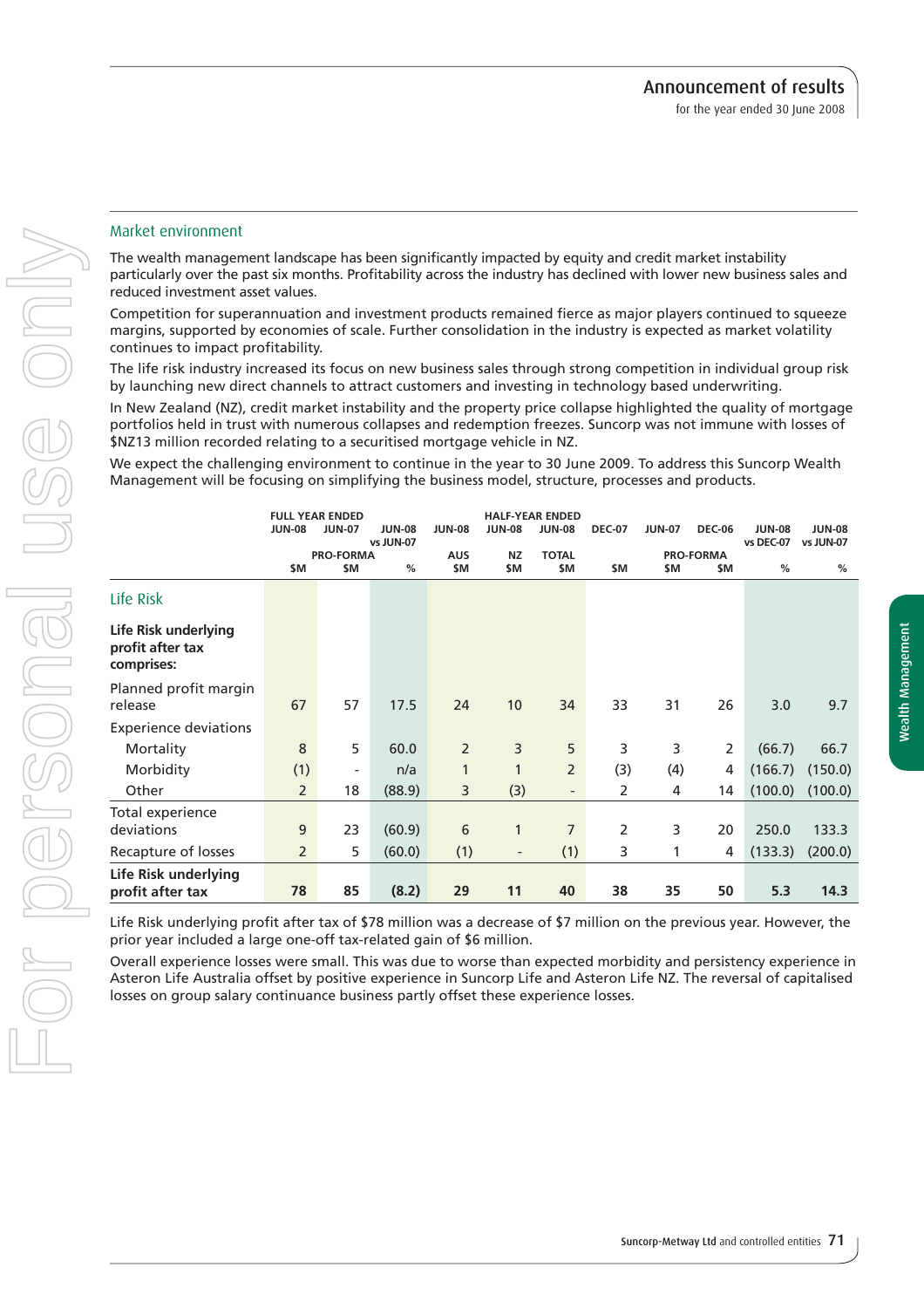for the year ended 30 June 2008

|                                                                  | <b>JUN-08</b>     | <b>JUN-08</b>    | <b>HALF-YEAR ENDED</b><br><b>JUN-08</b> | <b>DEC-07</b> | <b>JUN-07</b> | <b>DEC-06</b>           | <b>JUN-08</b><br>vs DEC-07 | <b>JUN-08</b><br>vs JUN-07 |
|------------------------------------------------------------------|-------------------|------------------|-----------------------------------------|---------------|---------------|-------------------------|----------------------------|----------------------------|
|                                                                  | <b>AUS</b><br>\$M | <b>NZ</b><br>\$M | <b>TOTAL</b><br>\$M                     | \$M           | \$M           | <b>PRO-FORMA</b><br>\$M | $\%$                       | %                          |
| Life Risk annual premium                                         |                   |                  |                                         |               |               |                         |                            |                            |
| Life Risk in force                                               |                   |                  |                                         |               |               |                         |                            |                            |
| $\operatorname{\mathsf{Term}}$ and $\operatorname{\mathsf{TPD}}$ | 201               | 45               | 246                                     | 243           | 232           | 223                     | 1.2                        | 6.0                        |
| Trauma                                                           | 82                | 11               | 93                                      | 90            | 84            | 78                      | 3.3                        | 10.7                       |
| Disability income                                                | 156               | 16               | 172                                     | 173           | 169           | 166                     | (0.6)                      | 1.8                        |
| Group                                                            | 147               | 1                | 148                                     | 144           | 102           | 94                      | 2.8                        | 45.1                       |
| Other                                                            | 5                 | 19               | 24                                      | 25            | 26            | 24                      | (4.0)                      | (7.7)                      |
| <b>Total</b>                                                     | 591               | 92               | 683                                     | 675           | 613           | 585                     | 1.2                        | 11.4                       |

Annual premiums reflect the balance at the end of the period, ie 30 June 2008.

 $\mu$ h-force annual premiums on risk products increased 11.4% primarily driven by increased premiums on group risk policies.

|                               | <b>JUN-08</b> | <b>FULL YEAR ENDED</b><br><b>JUN-07</b> | <b>JUN-08</b><br>vs JUN-07 | <b>JUN-08</b>     | <b>JUN-08</b>    | <b>HALF-YEAR ENDED</b><br><b>JUN-08</b> | <b>DEC-07</b> | <b>JUN-07</b> | <b>DEC-06</b>           | <b>JUN-08</b><br>vs DEC-07 | <b>JUN-08</b><br>vs JUN-07 |
|-------------------------------|---------------|-----------------------------------------|----------------------------|-------------------|------------------|-----------------------------------------|---------------|---------------|-------------------------|----------------------------|----------------------------|
|                               | \$M           | <b>PRO-FORMA</b><br>\$M                 | %                          | <b>AUS</b><br>\$M | <b>NZ</b><br>\$M | <b>TOTAL</b><br>\$M                     | \$M           | \$M           | <b>PRO-FORMA</b><br>\$M | %                          | %                          |
|                               |               |                                         |                            |                   |                  |                                         |               |               |                         |                            |                            |
| <b>Life Risk new business</b> |               |                                         |                            |                   |                  |                                         |               |               |                         |                            |                            |
| Term and TPD                  | 25            | 23                                      | 8.7                        | 10                | $\overline{2}$   | 12                                      | 13            | 11            | 12                      | (7.7)                      | 9.1                        |
| Trauma                        | 12            | 12                                      | $\overline{\phantom{a}}$   | 5                 |                  | 6                                       | 6             | 6             | 6                       |                            |                            |
| Disability income             | 13            | 17                                      | (23.5)                     | 5                 |                  | 6                                       | 7             | 8             | 9                       | (14.3)                     | (25.0)                     |
| Group                         | 44            | 25                                      | 76.0                       | 23                | -                | 23                                      | 21            | 14            | 11                      | 9.5                        | 64.3                       |
| Other                         | 16            | 15                                      | 6.7                        | 7                 |                  | 8                                       | 8             | 8             | 7                       |                            |                            |
| Total                         | 110           | 92                                      | 19.6                       | 50                | 5                | 55                                      | 55            | 47            | 45                      | ۰                          | 17.0                       |

Life Risk new business sales increased 19.6% to \$110 million. This was primarily driven by premium rate increases on group risk policies.

Term new business growth was positive, partly due to the continuing success of the Family Protect and Lifeguard products. During the year, Lifeguard was further enhanced combining the best features of the Suncorp and Asteron risk offerings resulting in a more attractive, competitive product.

In New Zealand, a group life insurance product was launched expanding their existing suite of life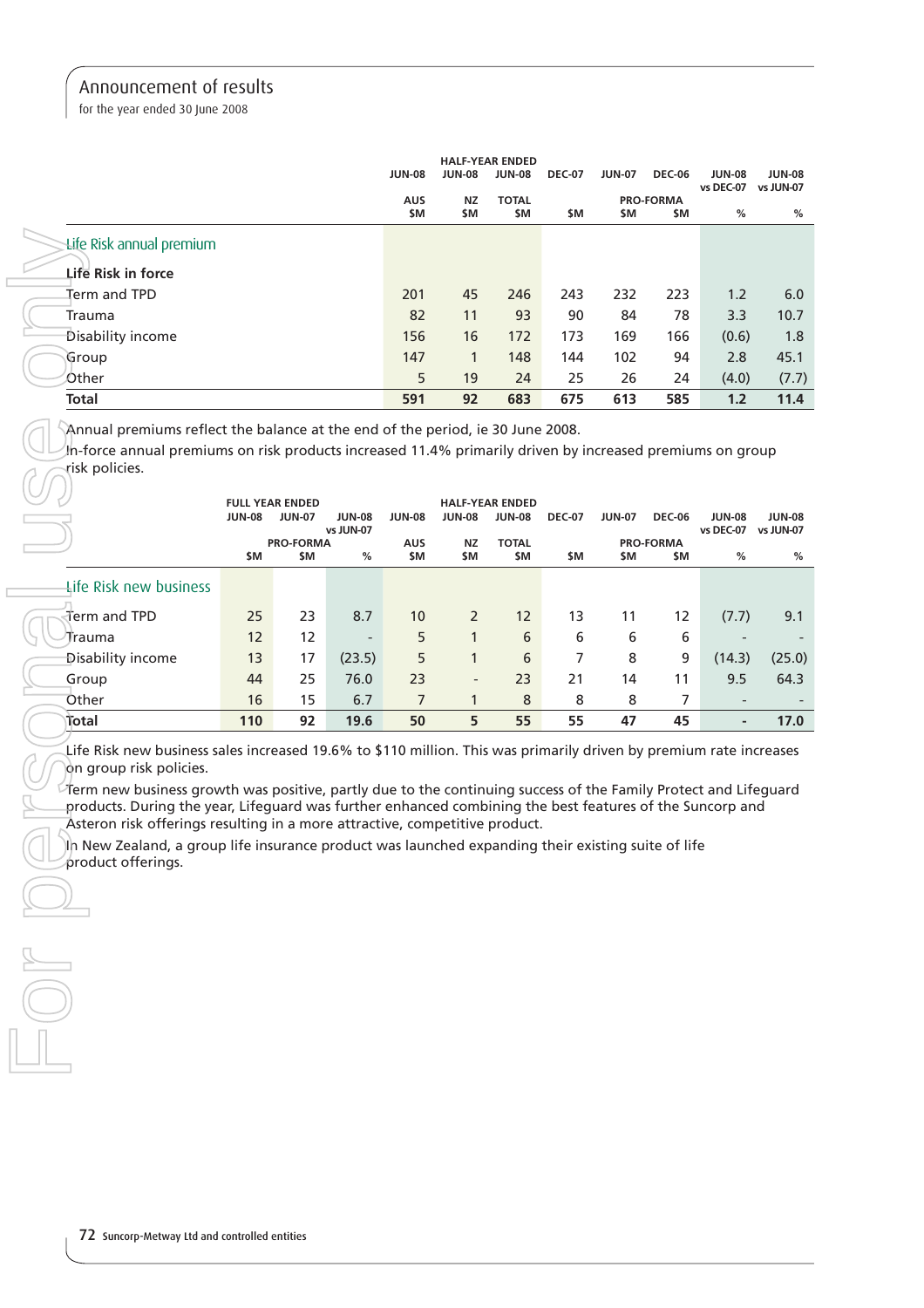for the year ended 30 June 2008

Wealth Management

**Nealth Management** 

|                                                                   | <b>JUN-08</b> | <b>FULL YEAR ENDED</b><br><b>JUN-07</b> | <b>JUN-08</b>  | <b>JUN-08</b>     | JUN-08                   | <b>HALF-YEAR ENDED</b><br><b>JUN-08</b> | <b>DEC-07</b>  | <b>JUN-07</b> | <b>DEC-06</b>           | <b>JUN-08</b><br>vs DEC-07 | <b>JUN-08</b><br>vs JUN-07 |
|-------------------------------------------------------------------|---------------|-----------------------------------------|----------------|-------------------|--------------------------|-----------------------------------------|----------------|---------------|-------------------------|----------------------------|----------------------------|
|                                                                   | \$M           | <b>PRO-FORMA</b><br>\$M                 | vs JUN-07<br>% | <b>AUS</b><br>\$M | <b>NZ</b><br>\$M         | <b>TOTAL</b><br>\$M                     | \$M            | \$M           | <b>PRO-FORMA</b><br>\$M | %                          | %                          |
| Funds management                                                  |               |                                         |                |                   |                          |                                         |                |               |                         |                            |                            |
| <b>Funds Management</b><br>underlying profit<br>margin comprises: |               |                                         |                |                   |                          |                                         |                |               |                         |                            |                            |
| Retail investment                                                 | 55            | 57                                      | (3.5)          | 9                 | 7                        | 16                                      | 39             | 32            | 25                      | (59.0)                     | (50.0)                     |
| <b>Distribution</b>                                               | (10)          | (7)                                     | 42.9           | (10)              | $\overline{\phantom{a}}$ | (10)                                    | $\overline{a}$ | (4)           | (3)                     | n/a                        | 150.0                      |
| Asset management                                                  | 13            | 15                                      | (13.3)         | 5                 | $\overline{\phantom{a}}$ | 5                                       | 8              | 9             | 6                       | (37.5)                     | (44.4)                     |
| Total underlying profit<br>after tax                              | 58            | 65                                      | (10.8)         | 4                 |                          | 11                                      | 47             | 37            | 28                      | (76.6)                     | (70.3)                     |

The funds management division reported a 10.8% decrease in underlying profit after tax to \$58 million for the full year to June 2008.

Retail Investment underlying profit after tax decreased by 3.5% primarily due to the value of assets backing the annuity book declining as equity markets retreated. Unit linked products were also adversely impacted as their fee income base (funds under administration) was reduced. Funds flows were also affected as investors responded to the downturn by redeeming investments and slowing applications. For the year, funds under administration reduced by 12.5% to \$14.4 billion.

Underlying profit on Asset Management declined 13.3%, driven by investment market dislocation. This, in turn reduced the base on which fee income is earned (funds under management). For the year, funds under management decreased to \$24.2 billion at 30 June.

Distribution recorded a loss of \$10 million as lower sales through the bank channel impacted profitability.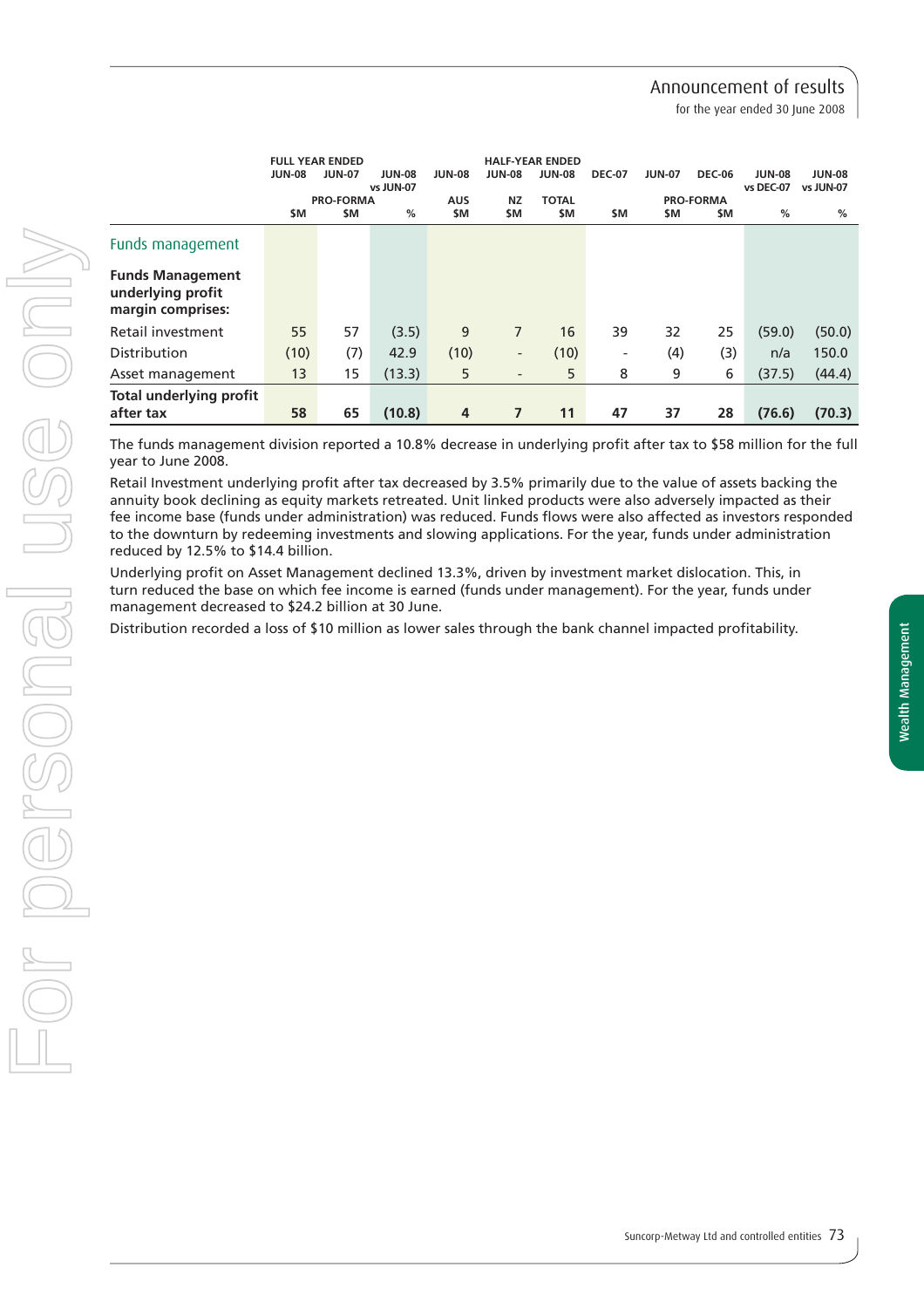for the year ended 30 June 2008

|                                                                                                               |                     |                                         |                            |                   | <b>HALF-YEAR ENDED</b>                  |                     |               |                         |                         |                            |                            |
|---------------------------------------------------------------------------------------------------------------|---------------------|-----------------------------------------|----------------------------|-------------------|-----------------------------------------|---------------------|---------------|-------------------------|-------------------------|----------------------------|----------------------------|
|                                                                                                               |                     |                                         | <b>JUN-08</b>              | <b>JUN-08</b>     | <b>JUN-08</b>                           | <b>DEC-07</b>       |               | <b>JUN-07</b>           | <b>DEC-06</b>           | <b>JUN-08</b><br>vs DEC-07 | <b>JUN-08</b><br>vs JUN-07 |
|                                                                                                               |                     |                                         | <b>AUS</b><br>\$M          | ΝZ<br>\$M         | <b>TOTAL</b><br>\$M                     |                     | \$M           | <b>PRO-FORMA</b><br>\$M | \$M                     | %                          | %                          |
| Funds management position                                                                                     |                     |                                         |                            |                   |                                         |                     |               |                         |                         |                            |                            |
| <b>Wealth Management funds position</b>                                                                       |                     |                                         |                            |                   |                                         |                     |               |                         |                         |                            |                            |
| Funds under administration                                                                                    |                     |                                         |                            |                   |                                         |                     |               |                         |                         |                            |                            |
| Opening balance at start of period                                                                            |                     |                                         | 11,391                     | 5,240             | 16,631                                  | 16,492              |               | 15,628                  | 14,341                  | 0.8                        | 6.4                        |
| Net inflows/(outflows)                                                                                        |                     |                                         | (102)                      | 71                | (31)                                    |                     | (126)         | 123                     | (186)                   | (75.4)                     | (125.2)                    |
| Investment income and other                                                                                   |                     |                                         | (1,409)                    | (761)             | (2, 170)                                |                     | 265           | 741                     | 1,473                   | (918.9)                    | (392.8)                    |
| <b>Balance at end of period</b>                                                                               |                     |                                         | 9,880                      | 4,550             | 14,430                                  | 16,631              |               | 16,492                  | 15,628                  | (13.2)                     | (12.5)                     |
| <b>Funds under supervision</b>                                                                                |                     |                                         |                            |                   |                                         |                     |               |                         |                         |                            |                            |
| Opening balance at start of period                                                                            |                     |                                         |                            | 31,796            | 31,796                                  | 31,793              |               | 31,144                  | 27,630                  | 0.0                        | 2.1                        |
| Investment income and other                                                                                   |                     |                                         |                            | (4, 294)          | (4, 294)                                |                     | 3             | 649                     | 3,514                   | large                      | (761.6)                    |
| Balance at end of period                                                                                      |                     |                                         |                            | 27,502            | 27,502                                  | 31,796              |               | 31,793                  | 31,144                  | (13.5)                     | (13.5)                     |
| Funds under management                                                                                        |                     |                                         |                            |                   |                                         |                     |               |                         |                         |                            |                            |
| Opening balance at start of period                                                                            |                     |                                         | 23,999                     | 3,112             | 27,111                                  | 27,026              |               | 26,182                  | 24,172                  | 0.3                        | 3.5                        |
| Net inflows/(outflows)                                                                                        |                     |                                         | (1, 156)                   | (22)              | (1, 178)                                |                     | (516)         | (381)                   | 235                     | 128.3                      | 209.2                      |
| Investment income and other                                                                                   |                     |                                         | (1,460)                    | (290)             | (1,750)                                 |                     | 601           | 1,225                   | 1,775                   | (391.2)                    | (242.9)                    |
| <b>Balance at end of period</b>                                                                               |                     |                                         | 21,383                     | 2,800             | 24,183                                  | 27,111              |               | 27,026                  | 26,182                  | (10.8)                     | (10.5)                     |
|                                                                                                               |                     |                                         |                            |                   |                                         |                     |               |                         |                         |                            |                            |
|                                                                                                               |                     |                                         | <b>JUN-08</b>              | <b>JUN-08</b>     | <b>HALF-YEAR ENDED</b><br><b>JUN-08</b> | <b>DEC-07</b>       |               | <b>JUN-07</b>           | <b>DEC-06</b>           | <b>JUN-08</b><br>vs DEC-07 | <b>JUN-08</b><br>vs JUN-07 |
|                                                                                                               |                     |                                         | <b>AUS</b><br>\$M          | ΝZ<br>\$M         | <b>TOTAL</b><br>\$M                     |                     | \$M           | <b>PRO-FORMA</b><br>\$M | \$M                     | %                          | %                          |
| <b>Funds under management</b>                                                                                 |                     |                                         |                            |                   |                                         |                     |               |                         |                         |                            |                            |
| General insurance                                                                                             |                     |                                         | 9,776                      | 350               | 10,126                                  | 10,376              |               | 10,337                  | 10,521                  | (2.4)                      | (2.0)                      |
| Life companies                                                                                                |                     |                                         | 6,655                      | 929               | 7,584                                   | 8,872               |               | 9,053                   | 8,580                   | (14.5)                     | (16.2)                     |
| External                                                                                                      |                     |                                         | 4,952                      | 1,521             | 6,473                                   | 7,863               |               | 7,636                   | 7,081                   | (17.7)                     | (15.2)                     |
| Total funds under management                                                                                  |                     |                                         | 21,383                     | 2,800             | 24,183                                  | 27,111              |               | 27,026                  | 26,182                  | (10.8)                     | (10.5)                     |
|                                                                                                               | <b>JUN-08</b>       | <b>FULL YEAR ENDED</b><br><b>JUN-07</b> | <b>JUN-08</b><br>vs JUN-07 | <b>JUN-08</b>     | <b>HALF-YEAR ENDED</b><br><b>JUN-08</b> | <b>JUN-08</b>       | <b>DEC-07</b> | <b>JUN-07</b>           | <b>DEC-06</b>           | <b>JUN-08</b>              | <b>JUN-08</b>              |
|                                                                                                               | <b>TOTAL</b><br>\$M | <b>PRO-FORMA</b><br>\$M                 | ℅                          | <b>AUS</b><br>\$M | ΝZ<br>\$M                               | <b>TOTAL</b><br>\$M | \$M           | \$M                     | <b>PRO-FORMA</b><br>\$M | $\%$                       | vs DEC-07 vs JUN-07<br>%   |
| Retail investment<br>new business                                                                             |                     |                                         |                            |                   |                                         |                     |               |                         |                         |                            |                            |
|                                                                                                               | 388                 | 544                                     |                            | 114               | 16                                      | 130                 |               | 300                     | 244                     |                            |                            |
| Superannuation<br>Pensions                                                                                    | 466                 | 346                                     | (28.7)<br>34.7             | 127               | $\overline{\phantom{a}}$                | 127                 | 258<br>339    | 202                     | 144                     | (49.6)<br>(62.5)           | (56.7)                     |
| <b>Investment</b>                                                                                             | 100                 | 174                                     | (42.5)                     | 27                | 9                                       | 36                  | 64            | 92                      | 82                      | (43.8)                     | (37.1)                     |
| <b>Total retail investment</b>                                                                                | 954                 | 1,064                                   | (10.3)                     | 268               | 25                                      | 293                 | 661           | 594                     | 470                     | (55.7)                     | (60.9)<br>(50.7)           |
| Retail Investment new business declined 10.3% over the full year to June 2008 as investment market volatility |                     |                                         |                            |                   |                                         |                     |               |                         |                         |                            |                            |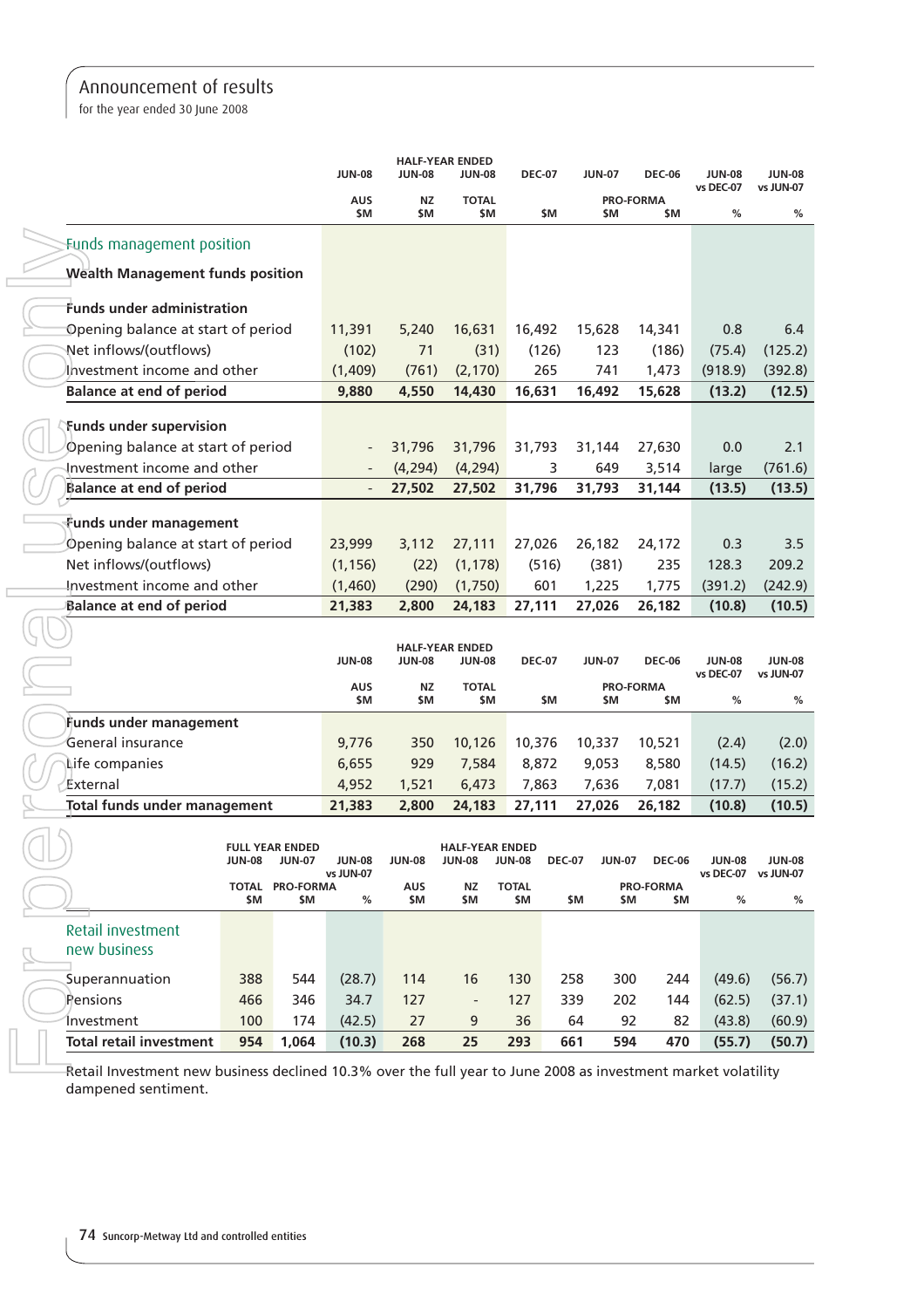for the year ended 30 June 2008

Wealth Management

**Wealth Management** 

|                                               | <b>JUN-08</b> | <b>DEC-07</b> | <b>JUN-07</b> | <b>DEC-06</b>    | <b>JUN-08</b><br>vs DEC-07 | <b>JUN-08</b><br>vs JUN-07 |
|-----------------------------------------------|---------------|---------------|---------------|------------------|----------------------------|----------------------------|
|                                               |               |               |               | <b>PRO-FORMA</b> |                            |                            |
|                                               | \$M           | \$M           | \$M           | <b>SM</b>        | %                          | %                          |
| Allocation of investments - Wealth Management |               |               |               |                  |                            |                            |
| <b>Portfolio allocation of investments</b>    |               |               |               |                  |                            |                            |
| Statutory funds <sup>(1)</sup>                |               |               |               |                  |                            |                            |
| Equities                                      | 3,949         | 5,470         | 4,921         | 4,592            | (27.8)                     | (19.8)                     |
| Interest bearing securities                   | 3,209         | 3,082         | 3,286         | 3,062            | 4.1                        | (2.3)                      |
| Property                                      | 385           | 405           | 598           | 673              | (4.9)                      | (35.6)                     |
| Other                                         | 492           | 514           | 479           | 445              | (4.3)                      | 2.7                        |
| <b>Total statutory funds</b>                  | 8,035         | 9,471         | 9,284         | 8,772            | (15.2)                     | (13.5)                     |
| Shareholder assets <sup>(2)</sup>             |               |               |               |                  |                            |                            |
| Equities                                      | 115           | 229           | 273           | 330              | (49.8)                     | (57.9)                     |
| Interest bearing securities                   | 242           | 188           | 118           | 145              | 28.7                       | 105.1                      |
| Property                                      | 22            | 33            | 29            | 42               | (33.3)                     | (24.1)                     |
| Other                                         | 56            | 64            | 91            | 67               | (12.5)                     | (38.5)                     |
| <b>Total shareholder assets</b>               | 435           | 514           | 511           | 584              | (15.4)                     | (14.9)                     |

(1) Statutory funds allocation includes shareholder net assets

(2) Includes all shareholder assets above policy liabilities in statutory funds, shareholder fund and Wealth Management entities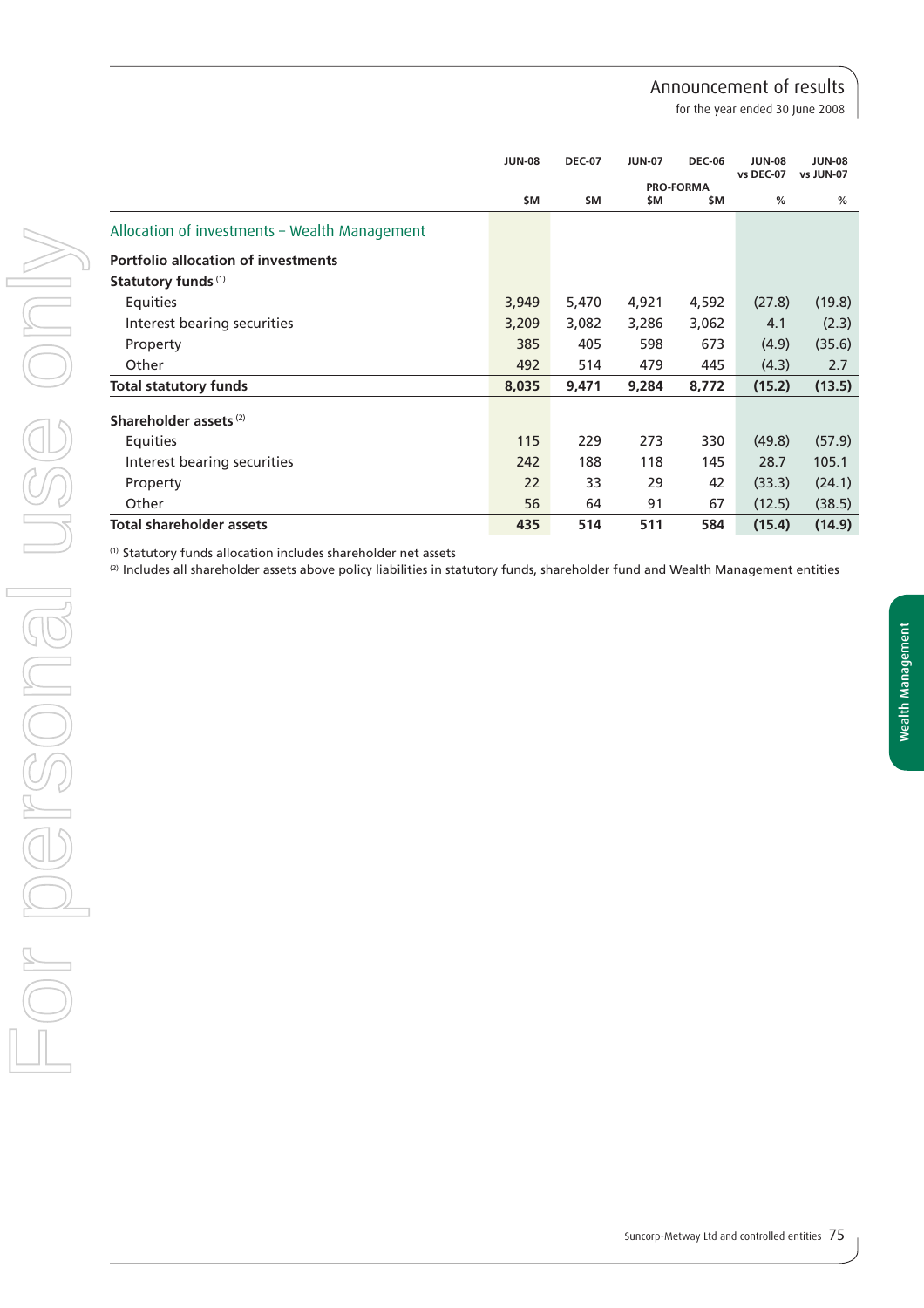for the year ended 30 June 2008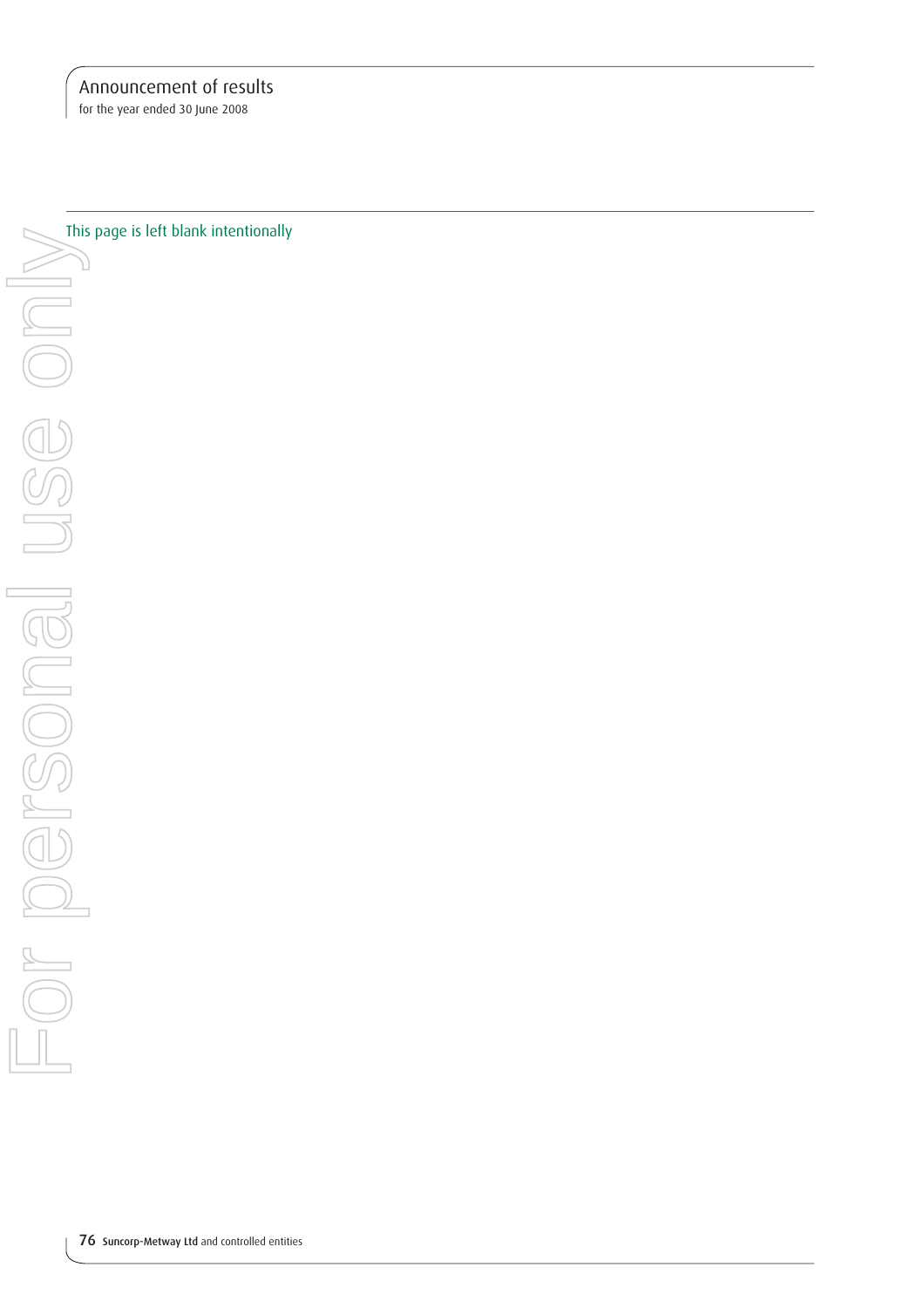#### Appendix 1 – Consolidated income statement for the year ended 30 June 2008

This consolidated income statement presents revenue and expense categories that are reported for statutory purposes.

|                                    |               | <b>FULL YEAR ENDED</b> |                            |               |               | <b>HALF-YEAR ENDED</b> |               |                            |                            |
|------------------------------------|---------------|------------------------|----------------------------|---------------|---------------|------------------------|---------------|----------------------------|----------------------------|
|                                    | <b>JUN-08</b> | <b>JUN-07</b>          | <b>JUN-08</b><br>vs JUN-07 | <b>JUN-08</b> | <b>DEC-07</b> | <b>JUN-07</b>          | <b>DEC-06</b> | <b>JUN-08</b><br>vs DEC-07 | <b>JUN-08</b><br>vs JUN-07 |
|                                    | \$M           | \$M                    | %                          | \$M           | \$M           | \$M                    | \$M           | %                          | %                          |
| Revenue                            |               |                        |                            |               |               |                        |               |                            |                            |
| Banking interest revenue           | 4,696         | 3,447                  | 36.2                       | 2,578         | 2,118         | 1,801                  | 1,646         | 21.7                       | 43.1                       |
| Banking interest expense           | (3,666)       | (2, 537)               | 44.5                       | (2,032)       | (1,634)       | (1, 345)               | (1, 192)      | 24.4                       | 51.1                       |
|                                    | 1,030         | 910                    | 13.2                       | 546           | 484           | 456                    | 454           | 12.8                       | 19.7                       |
| Banking fee and                    |               |                        |                            |               |               |                        |               |                            |                            |
| commission revenue                 | 239           | 220                    | 8.6                        | 118           | 121           | 113                    | 107           | (2.5)                      | 4.4                        |
| Banking fee and                    |               |                        |                            |               |               |                        |               |                            |                            |
| commission expense                 | (90)          | (80)                   | 12.5                       | (46)          | (44)          | (40)                   | (40)          | 4.5                        | 15.0                       |
| General insurance                  |               |                        |                            |               |               |                        |               |                            |                            |
| premium revenue <sup>(1)</sup>     | 6,316         | 3,680                  | 71.6                       | 3,175         | 3,141         | 2,334                  | 1,346         | 1.1                        | 36.0                       |
| Life insurance premium revenue     | 698           | 288                    | 142.4                      | 341           | 357           | 209                    | 79            | (4.5)                      | 63.2                       |
| Reinsurance and other              |               |                        |                            |               |               |                        |               |                            |                            |
| recoveries revenue                 | 1,162         | 650                    | 78.8                       | 654           | 508           | 451                    | 199           | 28.7                       | 45.0                       |
| General insurance                  |               |                        |                            |               |               |                        |               |                            |                            |
| investment income                  | 304           | 539                    | (43.6)                     | 56            | 248           | 306                    | 233           | (77.4)                     | (81.7)                     |
| Life insurance investment income   | (843)         | 1,061                  | (179.5)                    | (961)         | 118           | 498                    | 563           | (914.4)                    | (293.0)                    |
| Other revenue <sup>(2)</sup>       | 595           | 323                    | 84.2                       | 291           | 304           | 206                    | 117           | (4.3)                      | 41.3                       |
|                                    | 9,411         | 7,591                  | 24.0                       | 4,174         | 5,237         | 4,533                  | 3,058         | (20.3)                     | (7.9)                      |
| <b>Expenses</b>                    |               |                        |                            |               |               |                        |               |                            |                            |
| Operating expenses <sup>(1)</sup>  | (3, 384)      | (2,025)                | 67.1                       | (1,754)       | (1,630)       | (1,260)                | (765)         | 7.6                        | 39.2                       |
| General insurance claims expense   | (5, 100)      | (2,767)                | 84.3                       | (2,486)       | (2,614)       | (1,788)                | (979)         | (4.9)                      | 39.0                       |
| Life insurance claims expense      | (411)         | (165)                  | 149.1                      | (199)         | (212)         | (122)                  | (43)          | (6.1)                      | 63.1                       |
| Outward reinsurance                |               |                        |                            |               |               |                        |               |                            |                            |
| premium expense                    | (619)         | (277)                  | 123.5                      | (330)         | (289)         | (201)                  | (76)          | 14.2                       | 64.2                       |
| Decrease/(Increase) in net         |               |                        |                            |               |               |                        |               |                            |                            |
| policy liabilities                 | 856           | (573)                  | (249.4)                    | 733           | 123           | (350)                  | (223)         | 495.9                      | (309.4)                    |
| (Increase)/decrease in unvested    |               |                        |                            |               |               |                        |               |                            |                            |
| policy owner benefits              | (74)          | 47                     | (257.4)                    | 6             | (80)          | 118                    | (71)          | (107.5)                    | (94.9)                     |
| Outside beneficial interests       | 173           |                        | (176.5)                    | 151           | 22            | (118)                  | (108)         | 586.4                      | (228.0)                    |
| Non-banking interest expense       | (164)         | (226)<br>(94)          | 74.5                       | (101)         | (63)          | (42)                   | (52)          | 60.3                       | 140.5                      |
|                                    |               |                        |                            |               |               |                        |               |                            |                            |
|                                    | (8, 723)      | (6,080)                | 43.5                       | (3,980)       | (4, 743)      | (3, 763)               | (2, 317)      | (16.1)                     | 5.8                        |
| Share of profits of associates and | 11            | 57                     | (80.7)                     |               | 12            |                        |               |                            | $(108.3)$ $(104.2)$        |
| joint ventures                     |               |                        |                            | (1)           |               | 24                     | 33            |                            |                            |
| Profit before impairment losses on |               |                        |                            |               |               |                        |               |                            |                            |
| loans and advances and tax         | 699           | 1,568                  | (55.4)                     | 193           | 506           | 794                    | 774           | (61.9)                     | (75.7)                     |
| Impairment losses on loans         |               |                        |                            |               |               |                        |               |                            |                            |
| and advances                       | (71)          | (25)                   | 184.0                      | (55)          | (16)          | (20)                   | (5)           | 243.8                      | 175.0                      |
| Profit before tax                  | 628           | 1,543                  | (59.3)                     | 138           | 490           | 774                    | 769           | (71.8)                     | (82.2)                     |
| Income tax (expense)/benefit       | (67)          | (479)                  | (86.0)                     | 39            | (106)         | (237)                  | (242)         | (136.8)                    | (116.5)                    |
| Profit for the year                | 561           | 1,064                  | (47.3)                     | 177           | 384           | 537                    | 527           | (53.9)                     | (67.0)                     |
| <b>Attributable to:</b>            |               |                        |                            |               |               |                        |               |                            |                            |
| Equity holders of the Company      | 556           | 1,064                  | (47.7)                     | 174           | 382           | 537                    | 527           | (54.5)                     | (67.6)                     |
| Minority interests                 | 5             |                        | n/a                        | 3             | 2             |                        |               | 50.0                       | n/a                        |
| Profit for the period              | 561           | 1,064                  | (47.3)                     | 177           | 384           | 537                    | 527           | (53.9)                     | (67.0)                     |

(2) Other operating revenue is primarily made up of Wealth Management profit, dividend revenue, property income, trust distributions and royalty income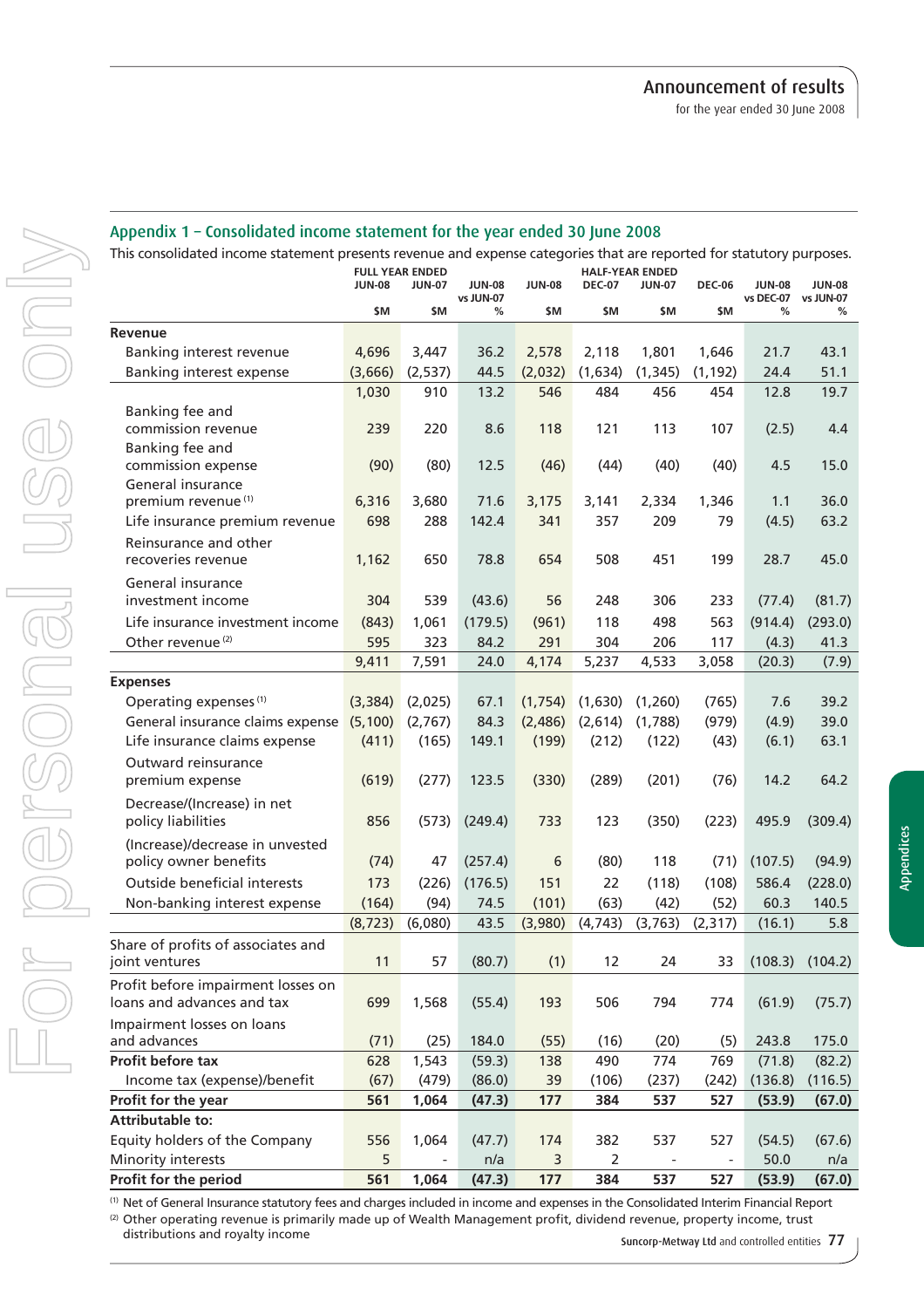#### Appendix 2 - Profit contribution - Banking excluding the impact of the credit card portfolio For the year-ended 30 June 2008

|                                                                                   |                      | <b>REPORTED</b><br><b>HALF-YEAR ENDED</b> | <b>FULL</b><br><b>YEAR</b> | <b>HALF-YEAR ENDED</b>   | <b>ADJUSTMENTS</b>           | <b>FULL</b><br><b>YEAR</b> |                          | <b>PRO-FORMA</b><br><b>HALF-YEAR ENDED</b> | <b>FULL</b><br><b>YEAR</b> |
|-----------------------------------------------------------------------------------|----------------------|-------------------------------------------|----------------------------|--------------------------|------------------------------|----------------------------|--------------------------|--------------------------------------------|----------------------------|
|                                                                                   | <b>JUN-08</b><br>\$M | <b>DEC-07</b><br>\$M                      | <b>JUN-08</b><br>\$M       | <b>JUN-08</b><br>\$M     | <b>DEC-07</b><br>\$M         | <b>JUN-08</b><br>\$M       | <b>JUN-08</b><br>\$M     | <b>DEC-07</b><br>\$M                       | <b>JUN-08</b><br>\$M       |
| Net interest income                                                               |                      |                                           |                            |                          |                              |                            |                          |                                            |                            |
| Interest revenue                                                                  | 2,533                | 2,126                                     | 4,659                      | (9)                      | (10)                         | (19)                       | 2,524                    | 2,116                                      | 4,640                      |
| Interest expense                                                                  | (1,987)              | (1,642)                                   | (3,629)                    | 6                        | 7                            | 13                         | (1,981)                  | (1,635)                                    | (3,616)                    |
|                                                                                   | 546                  | 484                                       | 1,030                      | (3)                      | (3)                          | (6)                        | 543                      | 481                                        | 1,024                      |
| Net banking fee income                                                            |                      |                                           |                            |                          |                              |                            |                          |                                            |                            |
| Banking fee and                                                                   |                      |                                           |                            |                          |                              |                            |                          |                                            |                            |
| commission revenue                                                                | 118                  | 121                                       | 239                        | (7)                      | (8)                          | (15)                       | 111                      | 113                                        | 224                        |
| Banking fee and                                                                   |                      |                                           |                            |                          |                              |                            |                          |                                            |                            |
| commission expense                                                                | (47)                 | (44)                                      | (91)                       | $\mathbf{1}$             | 2                            | 3                          | (46)                     | (42)                                       | (88)                       |
|                                                                                   | 71                   | 77                                        | 148                        | (6)                      | (6)                          | (12)                       | 65                       | 71                                         | 136                        |
| Net profits on trading and                                                        |                      |                                           |                            |                          |                              |                            |                          |                                            |                            |
| investment securities                                                             | 14                   |                                           | 14                         |                          |                              |                            | 14                       |                                            | 14                         |
| Net profits on derivative and                                                     |                      |                                           |                            |                          |                              |                            |                          |                                            |                            |
| other financial instruments                                                       | $\overline{4}$       | 4                                         | 8                          |                          |                              | $\overline{\phantom{0}}$   | $\overline{4}$           | 4                                          | 8                          |
| Other income                                                                      | 5                    | 3                                         | 8                          |                          |                              | $\overline{a}$             | 5                        | 3                                          | 8                          |
| Other operating revenue                                                           | 23                   | $\overline{7}$                            | 30                         | $\overline{\phantom{a}}$ | $\overline{\phantom{a}}$     | $\overline{a}$             | 23                       | $\overline{7}$                             | 30                         |
| <b>Non-interest income</b>                                                        | 94                   | 84                                        | 178                        | (6)                      | (6)                          | (12)                       | 88                       | 78                                         | 166                        |
|                                                                                   |                      |                                           |                            |                          |                              |                            |                          | 559                                        |                            |
| <b>Total income from Banking activities</b>                                       | 640                  | 568                                       | 1,208                      | (9)                      | (9)                          | (18)                       | 631                      |                                            | 1,190                      |
| Staff expenses                                                                    | (179)                | (160)                                     | (339)                      |                          |                              | $\overline{a}$             | (179)                    | (160)                                      | (339)                      |
| Occupancy expenses                                                                | (23)                 | (18)                                      | (41)                       |                          |                              | $\qquad \qquad -$          | (23)                     | (18)                                       | (41)                       |
| Computer and                                                                      |                      |                                           |                            |                          |                              |                            |                          |                                            |                            |
| depreciation expenses                                                             | (29)                 | (26)                                      | (55)                       |                          | 1                            | 1                          | (29)                     | (25)                                       | (54)                       |
| Communication expenses                                                            | (16)                 | (13)                                      | (29)                       |                          |                              | $\overline{a}$             | (16)                     | (13)                                       | (29)                       |
| Advertising and                                                                   |                      |                                           |                            |                          |                              |                            |                          |                                            |                            |
| promotion expenses                                                                | (20)                 | (11)                                      | (31)                       |                          |                              | $\overline{\phantom{a}}$   | (20)                     | (11)                                       | (31)                       |
| Other operating expenses                                                          | (28)                 | (17)                                      | (45)                       | 4                        | 3                            | $\overline{7}$             | (24)                     | (14)                                       | (38)                       |
| <b>Operating expenses</b>                                                         | (295)                | (245)                                     | (540)                      | 4                        | 4                            | 8                          | (291)                    | (241)                                      | (532)                      |
|                                                                                   |                      |                                           |                            |                          |                              |                            |                          |                                            |                            |
| <b>Contribution to profit from Banking</b><br>activities before impairment losses |                      |                                           |                            |                          |                              |                            |                          |                                            |                            |
| on loans and advances                                                             | 345                  | 323                                       | 668                        | (5)                      | (5)                          | (10)                       | 340                      | 318                                        | 658                        |
| Impairment losses on loans                                                        |                      |                                           |                            |                          |                              |                            |                          |                                            |                            |
| and advances                                                                      | (55)                 | (16)                                      | (71)                       | $\mathbf{1}$             | 1                            | $\overline{2}$             | (54)                     | (15)                                       | (69)                       |
|                                                                                   |                      |                                           |                            |                          |                              |                            |                          |                                            |                            |
| Contribution to profit before tax                                                 |                      |                                           |                            |                          |                              |                            |                          |                                            |                            |
| and one-off items                                                                 | 290                  | 307                                       | 597                        | (4)                      | (4)                          | (8)                        | 286                      | 303                                        | 589                        |
|                                                                                   |                      |                                           |                            |                          |                              |                            |                          |                                            |                            |
| One off non-recurring items                                                       |                      |                                           |                            |                          |                              |                            |                          |                                            |                            |
| Net profit from credit card<br>portfolio sale                                     | 20                   | $\overline{\phantom{0}}$                  | 20                         | (20)                     | $\qquad \qquad \blacksquare$ | (20)                       |                          |                                            |                            |
|                                                                                   |                      |                                           |                            |                          |                              |                            |                          |                                            |                            |
| Net profit from sale and recognition<br>of fair value of Visa Inc Shares          | 16                   | $\blacksquare$                            | 16                         | (16)                     | $\overline{\phantom{a}}$     | (16)                       | $\overline{\phantom{a}}$ |                                            |                            |
| Contribution to profit before tax                                                 |                      |                                           |                            |                          |                              |                            |                          |                                            |                            |
|                                                                                   |                      |                                           |                            |                          |                              |                            |                          |                                            |                            |

78 Suncorp-Metway Ltd and controlled entities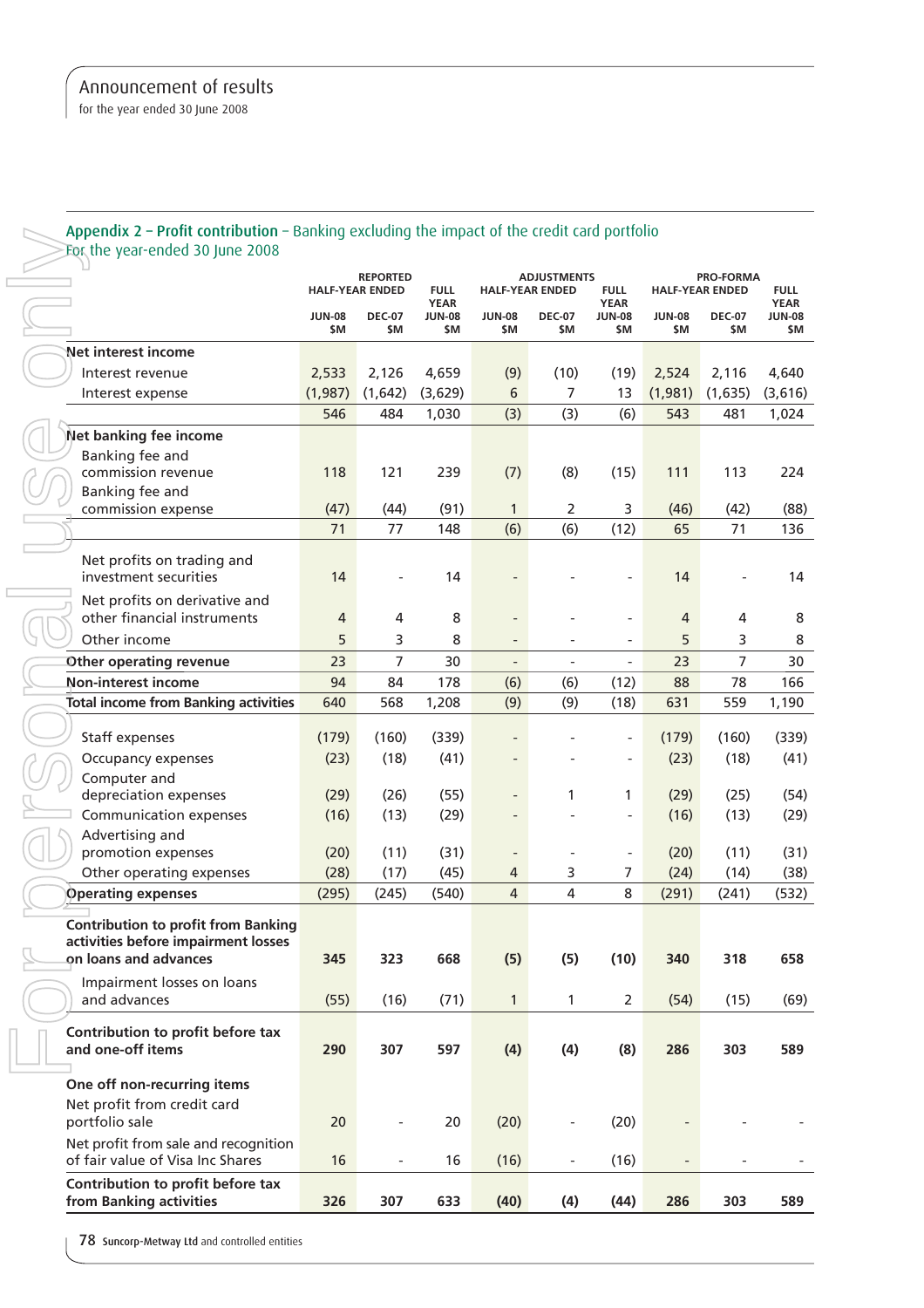## Appendix 3 - Profit contribution - General Insurance excluding the impact of discount rate movements and excluding FSL

For the year ended 30 June 2008

|                                                                    |               | <b>FULL YEAR ENDED</b> |                            |               |               | <b>HALF-YEAR ENDED</b> |                  |                       |               |
|--------------------------------------------------------------------|---------------|------------------------|----------------------------|---------------|---------------|------------------------|------------------|-----------------------|---------------|
|                                                                    | <b>JUN-08</b> | <b>JUN-07</b>          | <b>JUN-08</b><br>vs JUN-07 | <b>JUN-08</b> | <b>DEC-07</b> | <b>JUN-07</b>          | <b>DEC-06</b>    | <b>JUN-08</b>         | <b>JUN-08</b> |
|                                                                    |               | <b>PRO-FORMA</b>       |                            |               |               |                        | <b>PRO-FORMA</b> | vs DEC-07 vs JUN-07   |               |
|                                                                    | \$M           | <b>SM</b>              | %                          | \$M           | \$M           | \$M                    | \$M              | %                     | %             |
| Gross written premiums (1)                                         | 6,241         | 6,064                  | 2.9                        | 3,181         | 3,060         | 3,077                  | 2,987            | 4.0                   | 3.4           |
| Gross unearned premium                                             |               |                        |                            |               |               |                        |                  |                       |               |
| movement                                                           | (118)         | (104)                  | 13.5                       | (108)         | (10)          | (96)                   | (8)              | 980.0                 | 12.5          |
| Gross earned premiums                                              | 6,123         | 5,960                  | 2.7                        | 3,073         | 3,050         | 2,981                  | 2,979            | 0.8                   | 3.1           |
| Outward reinsurance expense                                        | (441)         | (410)                  | 7.6                        | (245)         | (196)         | (208)                  | (202)            | 25.0                  | 17.8          |
| Net earned premium                                                 | 5,682         | 5,550                  | 2.4                        | 2,828         | 2,854         | 2,773                  | 2,777            | (0.9)                 | 2.0           |
| Net incurred claims                                                |               |                        |                            |               |               |                        |                  |                       |               |
| Claims expense                                                     | (5, 141)      | (4, 849)               | 6.0                        | (2, 493)      | (2,648)       | (2,664)                | (2, 185)         | (5.9)                 | (6.4)         |
| Reinsurance and other                                              |               |                        |                            |               |               |                        |                  |                       |               |
| recoveries revenue                                                 | 1,009         | 1,096                  | (7.9)                      | 567           | 442           | 738                    | 358              | 28.3                  | (23.2)        |
|                                                                    | (4, 132)      | (3,753)                | 10.1                       | (1, 926)      | (2, 206)      | (1,926)                | (1,827)          | (12.7)                |               |
| Total operating expenses                                           |               |                        |                            |               |               |                        |                  |                       |               |
| Acquisition expenses <sup>(2)</sup>                                | (1,013)       | (986)                  | 2.7                        | (482)         | (531)         | (497)                  | (489)            | (9.2)                 | (3.0)         |
| Other underwriting expenses                                        | (436)         | (437)                  | (0.2)                      | (253)         | (183)         | (227)                  | (210)            | 38.3                  | 11.5          |
|                                                                    | (1, 449)      | (1, 423)               | 1.8                        | (735)         | (714)         | (724)                  | (699)            | 2.9                   | 1.5           |
| <b>Underwriting result</b>                                         | 101           | 374                    | (73.0)                     | 167           | (66)          | 123                    | 251              | (353.0)               | 35.8          |
|                                                                    |               |                        |                            |               |               |                        |                  |                       |               |
| Investment income -                                                |               |                        |                            |               |               |                        |                  |                       |               |
| insurance funds                                                    | 506           | 504                    | 0.4                        | 289           | 217           | 269                    | 235              | 33.2                  | 7.4           |
| Insurance trading result                                           | 607           | 878                    | (30.9)                     | 456           | 151           | 392                    | 486              | 202.0                 | 16.3          |
| Managed schemes net contribution                                   | 47            | 21                     | 123.8                      | 13            | 34            | 7                      | 14               | (61.8)                | 85.7          |
| Joint venture and other income                                     | 17            | 65                     | (73.8)                     | (2)           | 19            | 26                     | 39               | (110.5)               | (107.7)       |
| General Insurance                                                  |               |                        |                            |               |               |                        |                  |                       |               |
| operational earnings                                               | 671           | 964                    | (30.4)                     | 467           | 204           | 425                    | 539              | 128.9                 | 9.9           |
|                                                                    |               |                        |                            |               |               |                        |                  |                       |               |
| Investment revenue -                                               |               |                        |                            |               |               |                        |                  |                       |               |
| shareholder funds                                                  | (232)         | 354                    | (165.5)                    | (260)         | 28            | 148                    | 206              | $(1,028.6)$ $(275.7)$ |               |
| Contribution to profit from                                        |               |                        |                            |               |               |                        |                  |                       |               |
| General Insurance activities before<br>tax and capital funding     | 439           | 1,318                  | (66.7)                     | 207           | 232           | 573                    | 745              | (10.8)                | (63.9)        |
| Capital funding <sup>(3)</sup>                                     | (132)         | (95)                   | 38.9                       | (72)          | (60)          | (49)                   | (46)             | 20.0                  | 46.9          |
|                                                                    |               |                        |                            |               |               |                        |                  |                       |               |
| Contribution to profit from<br><b>General Insurance activities</b> |               |                        |                            |               |               |                        |                  |                       |               |
| before tax                                                         | 307           | 1.223                  | (74.9)                     | 135           | 172           | 524                    | 699              | (21.5)                | (74.2)        |

(1) Net of Fire Service Levies (FSL) of \$93 million (Dec-07: \$96 million; Jun-07: \$86 million; Dec-06: \$96 million)

(2) Net of certain statutory fees and charges included in income and expenses in the Interim Consolidated Financial Report

(3) Includes interest expense on subordinated debt and preference shares allocated to General Insurance as described in Appendix 6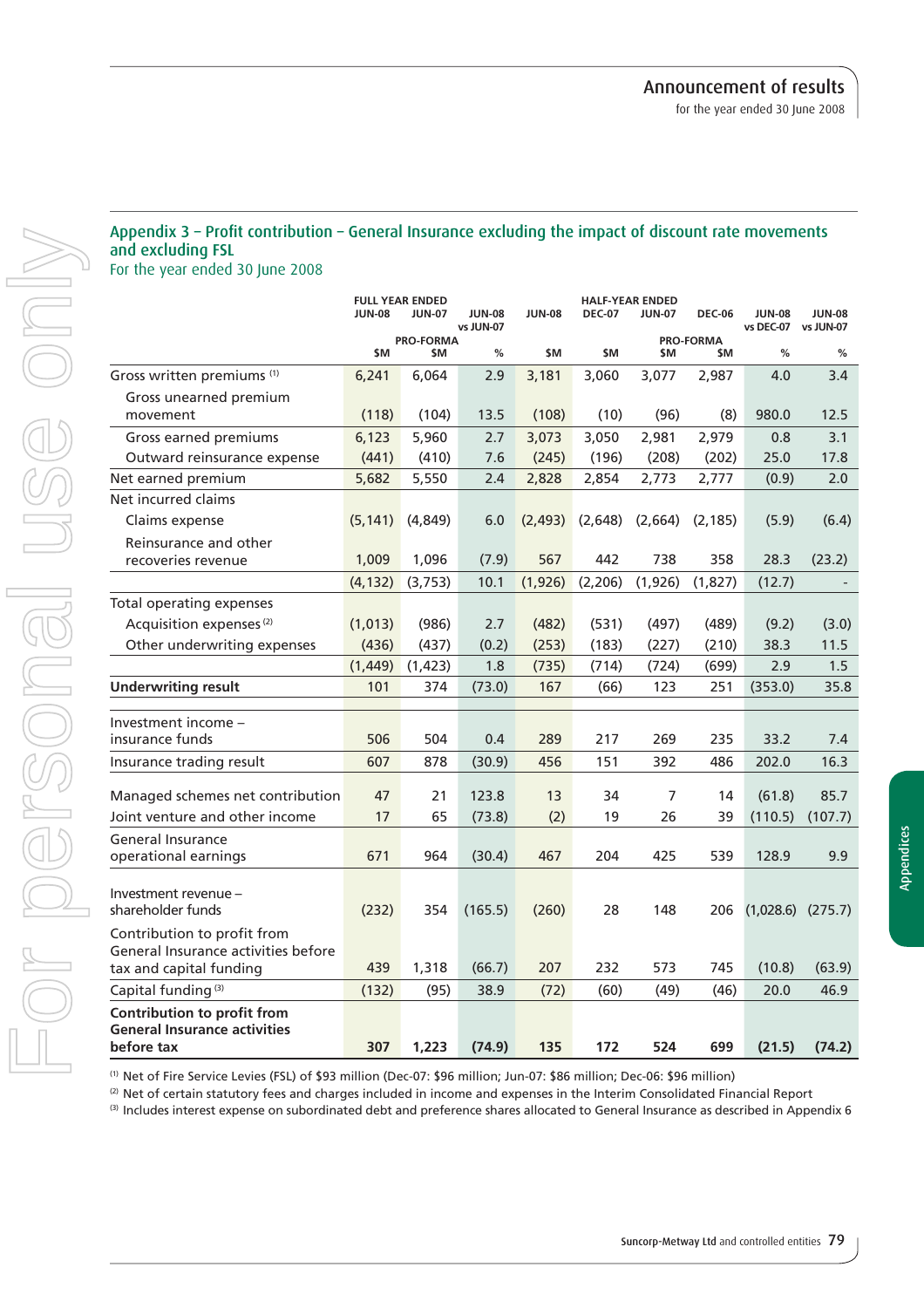#### Appendix 4 – Operating expenses

| Appendix 4 - Operating expenses<br>This table presents further details on the Group's expenses disclosed in the consolidated income statement in |                |                                         |                            |                |                                         |               |               |                            |                            |
|--------------------------------------------------------------------------------------------------------------------------------------------------|----------------|-----------------------------------------|----------------------------|----------------|-----------------------------------------|---------------|---------------|----------------------------|----------------------------|
| Appendix 1.                                                                                                                                      | <b>JUN-08</b>  | <b>FULL YEAR ENDED</b><br><b>JUN-07</b> | <b>JUN-08</b><br>vs JUN-07 | <b>JUN-08</b>  | <b>HALF-YEAR ENDED</b><br><b>DEC-07</b> | <b>JUN-07</b> | <b>DEC-06</b> | <b>JUN-08</b><br>vs DEC-07 | <b>JUN-08</b><br>vs JUN-07 |
|                                                                                                                                                  | \$M            | \$M                                     | %                          | \$M            | \$M                                     | \$M           | \$M           | %                          | ℅                          |
| <b>Operating expenses</b>                                                                                                                        |                |                                         |                            |                |                                         |               |               |                            |                            |
| <b>Staff</b> expenses                                                                                                                            | 1,559          | 1,010                                   | 54.4                       | 726            | 833                                     | 629           | 381           | (12.8)                     | 15.4                       |
| <b>Total staff expenses</b>                                                                                                                      | 1,559          | 1,010                                   | 54.4                       | 726            | 833                                     | 629           | 381           | (12.8)                     | 15.4                       |
| Equipment and occupancy expenses<br>Depreciation:                                                                                                |                |                                         |                            |                |                                         |               |               |                            |                            |
| <b>Buildings</b>                                                                                                                                 | $\mathbf{1}$   | 1                                       |                            |                | 1                                       | 1             |               | (100.0)                    | (100.0)                    |
| Plant, equipment and software                                                                                                                    | 69             | 33                                      | 109.1                      | 41             | 28                                      | 20            | 13            | 46.4                       | 105.0                      |
| Leasehold improvements                                                                                                                           | 19             | 13                                      | 46.2                       | 10             | 9                                       | 9             | 4             | 11.1                       | 11.1                       |
| Loss on disposal of property,<br>plant and equipment                                                                                             | $\overline{7}$ | 2                                       | 250.0                      | 6              | 1                                       | 1             | 1             | 500.0                      | 500.0                      |
| Operating lease rentals                                                                                                                          | 148            | 74                                      | 100.0                      | 86             | 62                                      | 47            | 27            | 38.7                       | 83.0                       |
| Other                                                                                                                                            | 34             | 23                                      | 47.8                       | 18             | 16                                      | 14            | 9             | 12.5                       | 28.6                       |
| Total equipment and occupancy<br>expenses                                                                                                        | 278            | 146                                     | 90.4                       | 161            | 117                                     | 92            | 54            | 37.6                       | 75.0                       |
| Other expenses                                                                                                                                   |                |                                         |                            |                |                                         |               |               |                            |                            |
| Hardware, software and data<br>line expenses                                                                                                     | 126            | 61                                      | 106.6                      | 79             | 47                                      | 37            | 24            | 68.1                       | 113.5                      |
| Advertising and<br>promotion expenses                                                                                                            | 195            | 131                                     | 48.9                       | 108            | 87                                      | 88            | 43            | 24.1                       | 22.7                       |
| Office supplies, postage<br>and printing                                                                                                         | 90             | 76                                      | 18.4                       | 33             | 57                                      | 44            | 32            | (42.1)                     | (25.0)                     |
| Amortisation:                                                                                                                                    |                |                                         |                            |                |                                         |               |               |                            |                            |
| Trade names                                                                                                                                      | 24             | 20                                      | 20.0                       | 12             | 12                                      | 20            |               |                            | (40.0)                     |
| Consumer relationships                                                                                                                           | 237            | 86                                      | 175.6                      | 119            | 118                                     | 86            |               | 0.8                        | 38.4                       |
| Outstanding claims liability<br>intangible                                                                                                       | 36             | 18                                      | 100.0                      | 18             | 18                                      | 18            |               |                            |                            |
| Franchise agreements                                                                                                                             | 2              | 1                                       | 100.0                      | $\overline{2}$ |                                         | 1             |               | n/a                        | 100.0                      |
| Software                                                                                                                                         | 86             | 49                                      | 75.5                       | 39             | 47                                      | 35            | 14            | 17.0                       | 11.4                       |
| Acquisition costs -<br>insurance activities                                                                                                      | 396            | 124                                     | 219.4                      | 306            | 90                                      | 37            | 87            | 240.0                      | 727.0                      |
|                                                                                                                                                  |                |                                         |                            |                |                                         |               |               |                            |                            |
| <b>Financial expenses</b>                                                                                                                        | 201            | 150                                     | 34.0                       | 111            | 90                                      | 91            | 59            | 23.3                       | 22.0                       |
| Other                                                                                                                                            | 154            | 153                                     | 0.7                        | 40             | 114                                     | 82            | 71            | (64.9)                     | (51.2)                     |
| <b>Total other expenses</b><br><b>Total operating expenses</b>                                                                                   | 1,547<br>3,384 | 869<br>2,025                            | 78.0<br>67.1               | 867<br>1,754   | 680<br>1,630                            | 539<br>1,260  | 330<br>765    | 27.5<br>7.6                | 60.9<br>39.2               |
|                                                                                                                                                  |                |                                         |                            |                |                                         |               |               |                            |                            |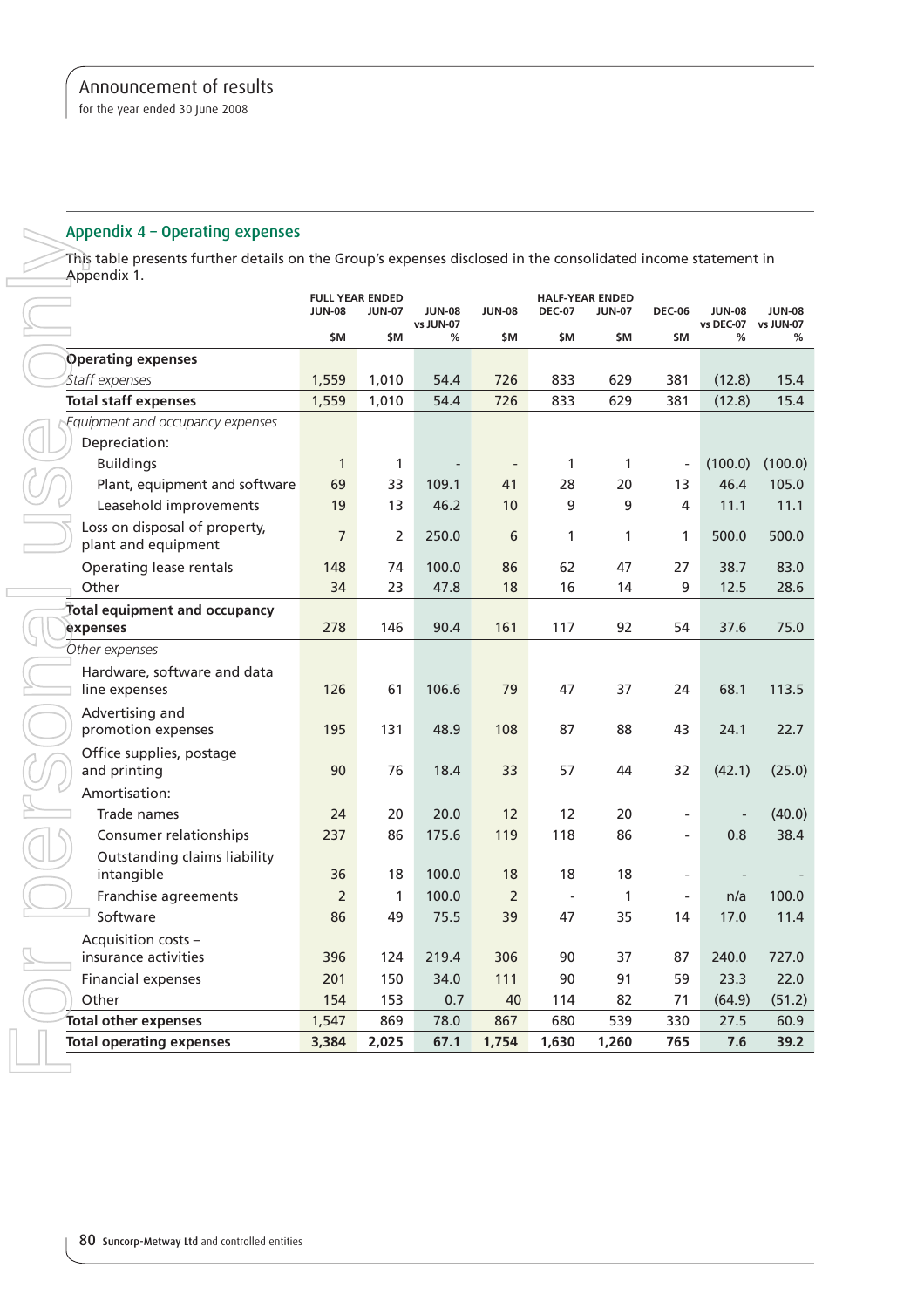#### **Adjusted common equity** Tier 1 equity less preference share capital less the tangible component of investment in subsidiaries **Adjusted common equity ratio** Adjusted common equity divided by total assessed risk, as defined by APRA **Basic shares Basic shares COLOGIST COLOGIST COLOGIST COLOGIST COLOGIST COLOGIST COLOGIST COLOGIST COLOGIST COLOGIST COLOGIST COLOGIST COLOGIST COLOGIST COLOGIST COLOGIST Basis points (bps)** A "basis point" is 1/100th of a percentage point **Cash earnings per share** earnings per share ratio by adding back Promina acquisition items to profit **Cash return on average shareholders' equity** Adjusts the return on average shareholders equity by adding back Promina acquisition items after tax to profit. The accumulated after tax impact of Promina acquisition items is also added back to shareholders' equity **Capital adequacy ratio** Capital base divided by total assessed risk, as defined by APRA **Combined operating ratio** The percentage of net premium that is used to meet the costs of all claims incurred plus pay the costs of acquiring (including commission), writing and servicing the General Insurance business **Cost to average total Banking assets ratio** Operating expenses of the Banking business divided by average total Banking assets as shown in the average Banking balance sheet. The ratio is annualised for half years **Cost to income ratio** Operating expenses of the Banking business divided by total income from Banking activities **Business Banking** Commercial banking, agribusiness, property investment, development finance and equipment finance **Deferred acquisition costs (DAC)** The portion of acquisition costs not yet expensed on the basis that it can be reliably measured and it is probable that it will give rise to premium revenue that will be brought to account in subsequent financial years **Diluted shares** Comprises ordinary shares, partly paid shares, non-participating shares and outstanding options. Preference shares are not dilutive for the purpose of the earnings per share ratios as they cannot convert to ordinary shares until September 2011 and their dividends exceed the basic earnings per share. Weighted average shares are calculated in accordance with accounting standard AASB 133 *Earnings per Share* and excludes treasury shares and options where the exercise price exceeds the market price **Effective tax rate** Income tax expense divided by operating profit before tax **Earnings per share** Basic earnings per share is calculated by dividing profit after tax for the period by the weighted average number of ordinary shares of the Company outstanding during the period. Diluted earnings per share is based on weighted average diluted shares. Both basic and diluted weighted average number of ordinary shares are adjusted for treasury shares. Calculated in accordance with accounting standard AASB 133 *Earnings per Share*

**Expense ratio** The percentage of the net premium that is used to pay all the costs of

Insurance business

acquiring (including commission), writing and servicing the General

Appendix  $5 -$  Definitions

Suncorp-Metway Ltd and controlled entities 81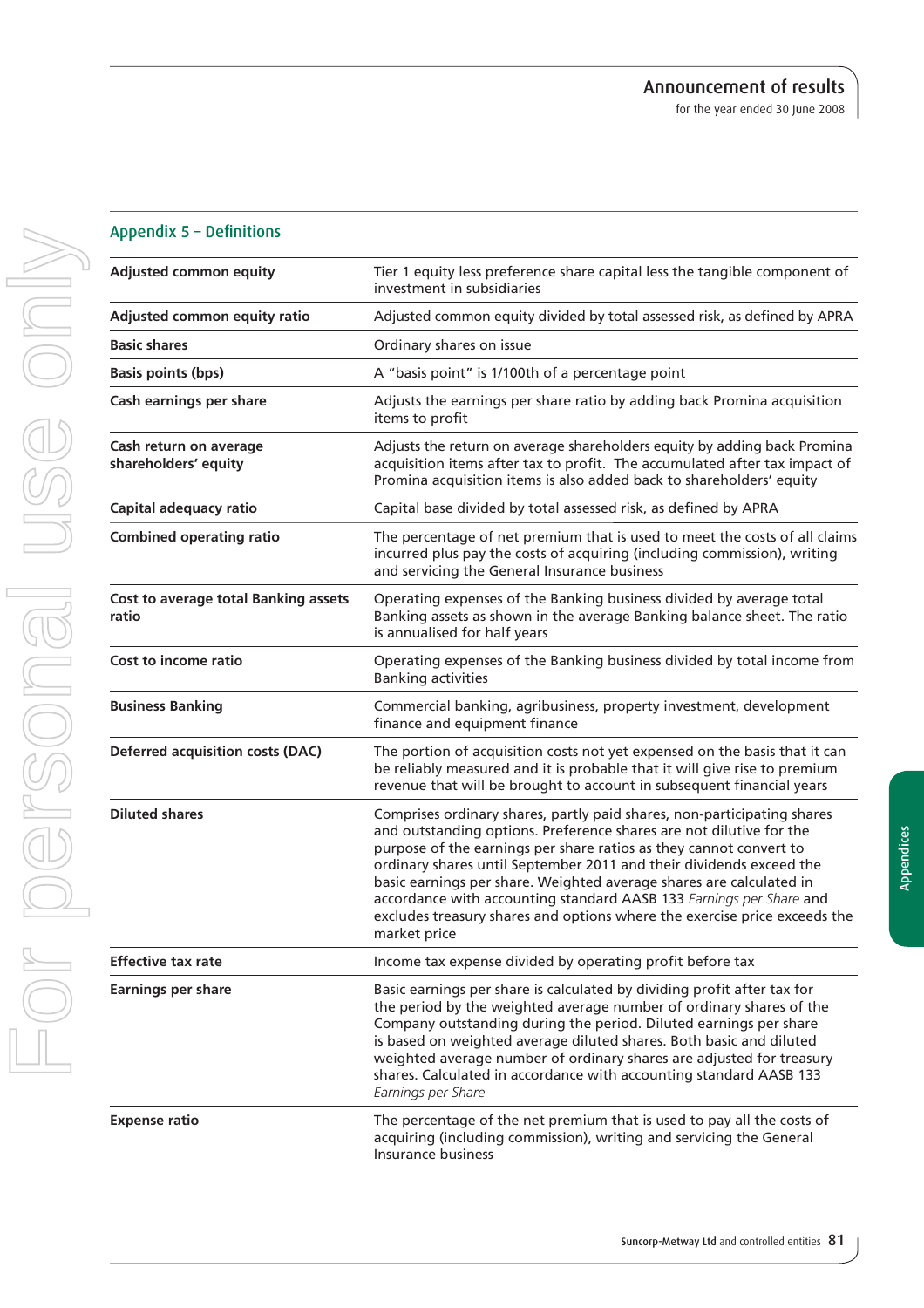| Fire brigade charge (FBC)               | The expense relating to the amount levied on policyholders by insurance<br>companies as part of premiums payable on policies with a fire risk<br>component, which is established to cover the corresponding fire brigade<br>charge which the Company will eventually have to pay                                                        |
|-----------------------------------------|-----------------------------------------------------------------------------------------------------------------------------------------------------------------------------------------------------------------------------------------------------------------------------------------------------------------------------------------|
| <b>Funds under administration</b>       | Funds where Asteron and New Zealand Guardian Trust receive a fee for<br>the administration of an asset portfolio                                                                                                                                                                                                                        |
| <b>Funds under management</b>           | Funds where Suncorp Investment Management or Tyndall has been<br>appointed as the investment manager for both internal Group funds and<br>external funds                                                                                                                                                                                |
| Funds under supervision                 | Funds where New Zealand Guardian Trust receives a fee for acting as a<br>custodian or for providing corporate trustee services                                                                                                                                                                                                          |
| General Insurance - Commercial          | Commercial products consist of commercial motor, aviation, home<br>owners' warranty, marine, construction and engineering, property,<br>liability, professional indemnity, industrial special risk, corporate property,<br>motor dealers and workers' compensation                                                                      |
| <b>General Insurance - Personal</b>     | Personal products consist of home, personal motor, compulsory third party,<br>travel, consumer credit, deposit power, loan protection, and rental bond                                                                                                                                                                                  |
| <b>Gross non-performing loans</b>       | Gross impaired assets plus past due loans                                                                                                                                                                                                                                                                                               |
| Insurance trading ratio                 | The insurance trading result expressed as a percentage of net<br>earned premium                                                                                                                                                                                                                                                         |
| Life insurance policy owners' interests | Amounts due to an entity or person who owns an insurance policy. This<br>need not be the insured. This is distinct from shareholder's interests.<br>Policy owners' interests are excluded from the Wealth Management section<br>of the Analysts Pack.                                                                                   |
| Life risk in force annual premiums      | Total annualised statistical premium for all business in force at the<br>disclosure date (including new business written during the period).                                                                                                                                                                                            |
|                                         | Life risk new business annual premiums Total annualised statistical premium for policies issued during the<br>reporting period.                                                                                                                                                                                                         |
| Loss ratio                              | Net claims incurred expressed as a percentage of net earned premium.<br>Net claims incurred consist of claims paid during the period increased (or<br>decreased) by the increase (decrease) in outstanding claims liabilities.                                                                                                          |
| Net interest margin                     | Net interest income divided by average interest earning assets.                                                                                                                                                                                                                                                                         |
| <b>Net interest spread</b>              | The difference between the average interest rate on average interest<br>earning assets and the average interest rate on average interest<br>bearing liabilities.                                                                                                                                                                        |
| Net tangible asset backing-basic        | Shareholders' equity attributable to members of the Company less<br>intangibles divided by ordinary shares at the end of the period adjusted<br>for treasury shares. In determining the number of ordinary shares at the<br>end of the period, partly paid shares are taken into account by assuming<br>that the unpaid amount is paid. |
| Net tangible asset backing-diluted      | Shareholders' equity attributable to members of the Company, plus<br>outstanding options, less intangibles divided by diluted shares at the end<br>of the period adjusted for treasury shares.                                                                                                                                          |
| <b>Payout ratio-basic</b>               | Ordinary shares at the end of the period multiplied by ordinary dividend<br>per share for the period divided by operating profit after tax. Ordinary<br>shares are adjusted for treasury shares.                                                                                                                                        |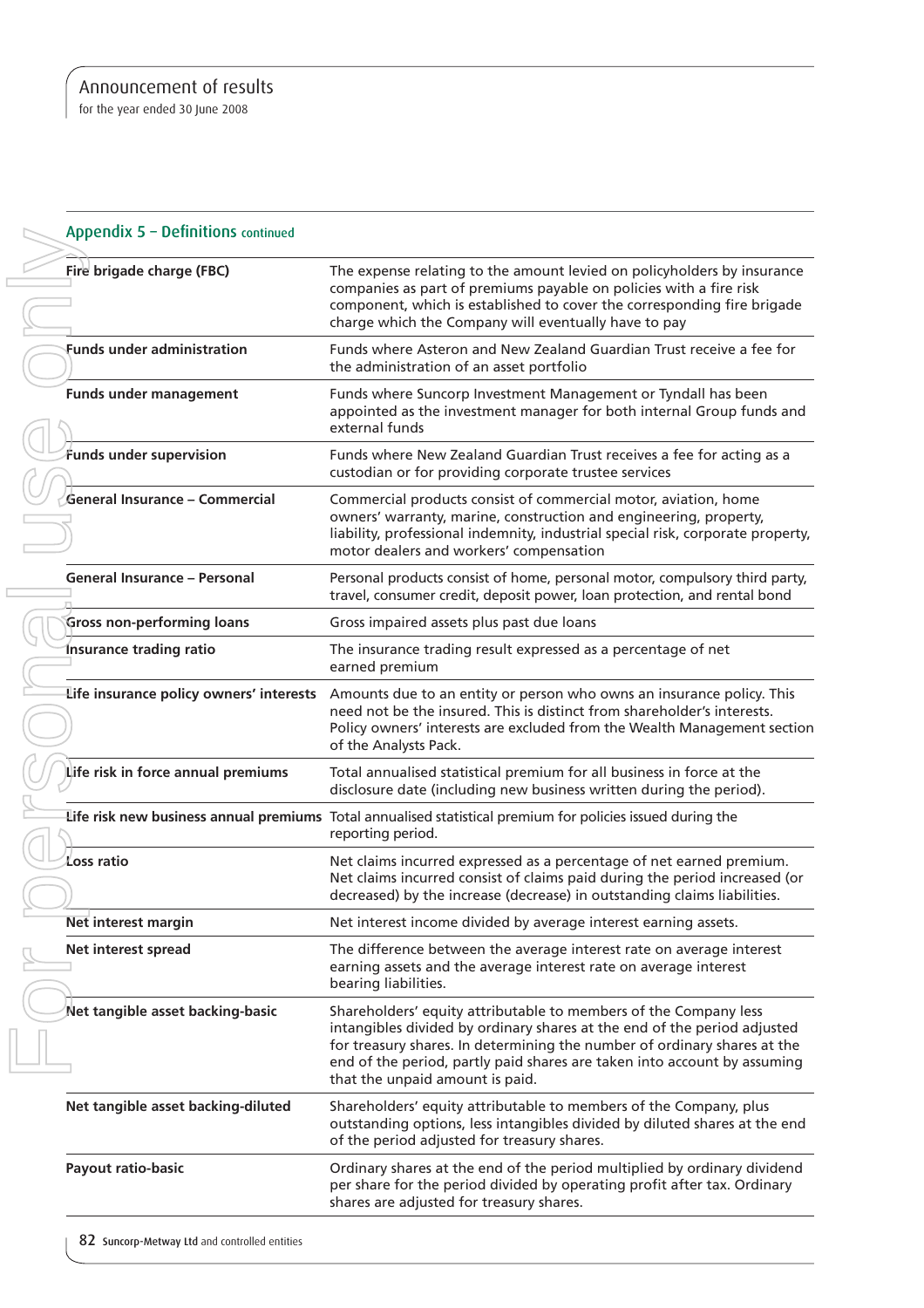| Appendix 5 - Definitions continued                |                                                                                                                                                                                                                                                                                                                                                                                                                      |
|---------------------------------------------------|----------------------------------------------------------------------------------------------------------------------------------------------------------------------------------------------------------------------------------------------------------------------------------------------------------------------------------------------------------------------------------------------------------------------|
| <b>Payout ratio-diluted</b>                       | Diluted shares at the end of the period multiplied by ordinary dividend<br>per share for the period divided by operating profit after tax. Diluted<br>shares are adjusted for treasury shares.                                                                                                                                                                                                                       |
| <b>Retail Banking</b>                             | Home, personal and small business loans, savings and transaction accounts.                                                                                                                                                                                                                                                                                                                                           |
|                                                   | Return on average risk weighted assets Banking operating profit after tax (based on assumed tax rate of 30%)<br>divided by average risk weighted assets. Averages are based on beginning<br>and end of period balances. The ratio is annualised for half years.                                                                                                                                                      |
| Return on average total assets                    | Operating profit after tax divided by average total assets. Averages are<br>based on beginning and end of period balances. The ratio is annualised<br>for half years.                                                                                                                                                                                                                                                |
| Return on average shareholders'<br>equity-basic   | Operating profit after tax divided by adjusted average ordinary<br>shareholders' equity. Averages are based on beginning and end of period<br>balances. The ratio is annualised for half years.                                                                                                                                                                                                                      |
| Return on average shareholders'<br>equity-diluted | Operating profit after tax divided by adjusted average ordinary<br>shareholders' equity. The ordinary shareholders' equity includes funds<br>generated on outstanding options. Averages are based on beginning and<br>end of period balances. The ratio is annualised for half years.                                                                                                                                |
| Return on equity - Banking                        | Operating profit after tax at 30% divided by adjusted average<br>shareholders' equity. The equity base is adjusted by deducting investment<br>in non-banking subsidiaries and adding the notional reallocation to<br>reflect the Bank's calculated share of Group subordinated debt and<br>preference shares. Averages are based on beginning and end of period<br>balances. The ratio is annualised for half years. |
| Return on equity - General Insurance              | Operating profit after tax at 30% divided by adjusted average<br>shareholders' equity. The equity base is adjusted by deducting outside<br>equity interests and deducting the notional reallocation to reflect the<br>General Insurer's calculated share of Group subordinated debt and<br>preference shares. Averages are based on beginning and end of period<br>balances. The ratio is annualised for half years. |
|                                                   | Return on equity - Wealth Management Operating profit after tax divided by average shareholders' equity.<br>Averages are based on beginning and end of period balances. The ratio is<br>annualised for half years.                                                                                                                                                                                                   |
| <b>Risk weighted assets</b>                       | Total of the carrying value of each asset class multiplied by their assigned<br>risk weighting, as defined by APRA.                                                                                                                                                                                                                                                                                                  |
| <b>Total assessed risk</b>                        | Risk weighted assets, off balance sheets positions and market risk<br>capital charge.                                                                                                                                                                                                                                                                                                                                |
| <b>Underlying profit</b>                          | For Suncorp standalone business, profit before tax and Promina<br>acquisition items, investment income on Shareholder Funds (General<br>Insurance and General Insurance share of joint ventures), Wealth<br>Management investment income in Life Company and Funds<br>Management, profit contribution attributable to policyowners' interests<br>and one-off items.                                                  |
| <b>Wealth Management</b>                          | Life insurance and superannuation administration services, funds<br>management, financial planning and funds administration.                                                                                                                                                                                                                                                                                         |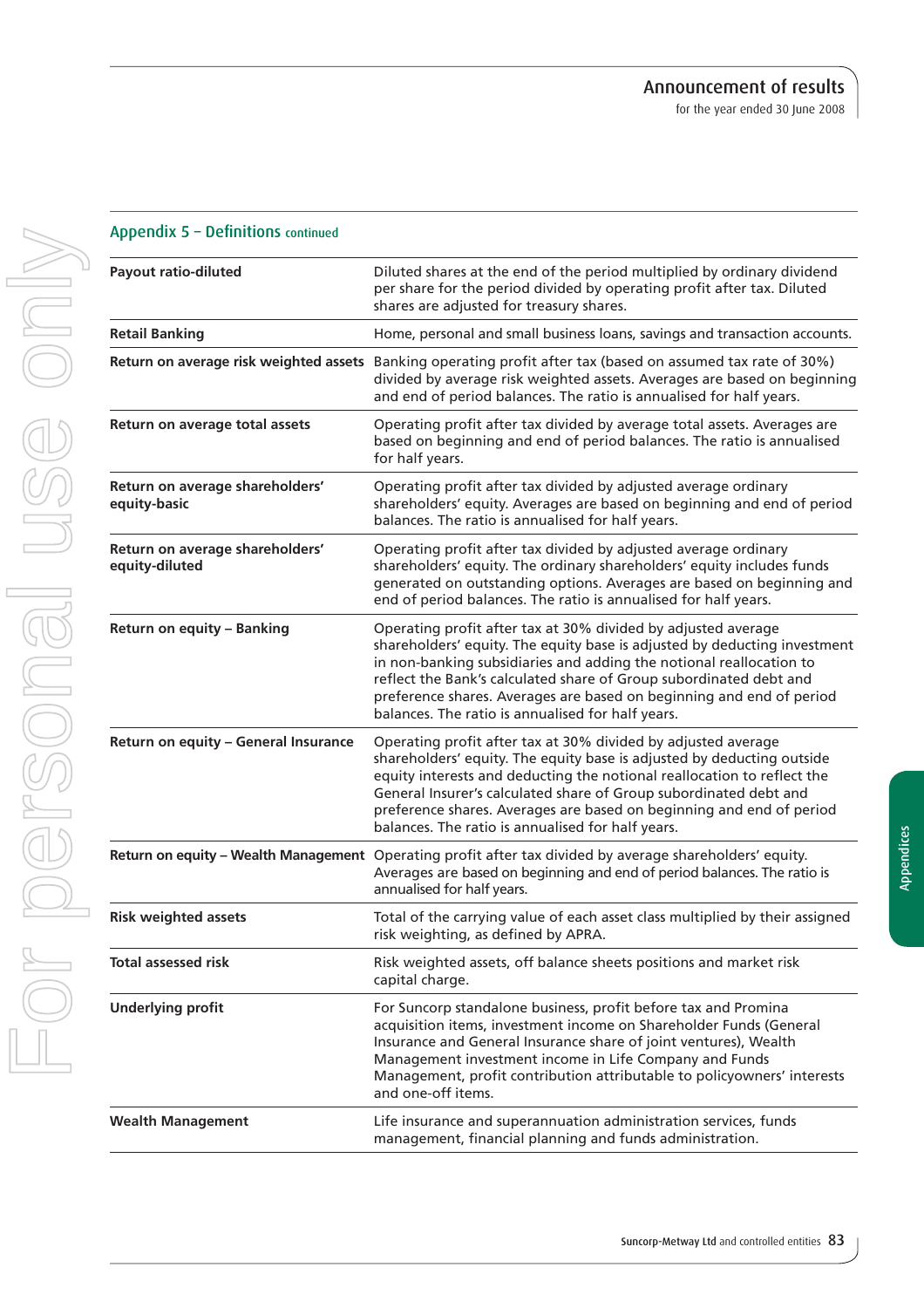for the year ended 30 June 2008

|                                                                                                               |                                                 | <b>FULL YEAR ENDED</b>                          |                                                                         | <b>HALF-YEAR ENDED</b>                   |                                                |                                          |  |  |
|---------------------------------------------------------------------------------------------------------------|-------------------------------------------------|-------------------------------------------------|-------------------------------------------------------------------------|------------------------------------------|------------------------------------------------|------------------------------------------|--|--|
|                                                                                                               | <b>JUN-08</b><br><b>NO. OF</b><br><b>SHARES</b> | <b>JUN-07</b><br><b>NO. OF</b><br><b>SHARES</b> | <b>JUN-08</b><br>NO. OF<br><b>SHARES</b>                                | <b>DEC-07</b><br>NO. OF<br><b>SHARES</b> | <b>JUN-07</b><br>NO. OF<br><b>SHARES</b>       | <b>DEC-06</b><br>NO. OF<br><b>SHARES</b> |  |  |
| Appendix 6 - Ratio calculations                                                                               |                                                 |                                                 |                                                                         |                                          |                                                |                                          |  |  |
| Earnings per share                                                                                            |                                                 |                                                 |                                                                         |                                          |                                                |                                          |  |  |
| <b>Denominator</b>                                                                                            |                                                 |                                                 |                                                                         |                                          |                                                |                                          |  |  |
| Weighted average number<br>of shares:                                                                         |                                                 |                                                 |                                                                         |                                          |                                                |                                          |  |  |
| Weighted average number of<br>ordinary shares used as the<br>denominator in calculating basic                 |                                                 |                                                 |                                                                         |                                          |                                                |                                          |  |  |
| and diluted earnings per share                                                                                |                                                 |                                                 | 929,957,044 670,878,920 937,578,960 922,417,974 766,656,997 576,662,441 |                                          |                                                |                                          |  |  |
|                                                                                                               | <b>JUN-08</b><br>\$M                            | <b>FULL YEAR ENDED</b><br><b>JUN-07</b><br>\$M  | <b>JUN-08</b><br>\$M                                                    | <b>DEC-07</b><br>\$M                     | <b>HALF-YEAR ENDED</b><br><b>JUN-07</b><br>\$M | <b>DEC-06</b><br>\$M                     |  |  |
| Numerator                                                                                                     |                                                 |                                                 |                                                                         |                                          |                                                |                                          |  |  |
| <b>Earnings:</b>                                                                                              |                                                 |                                                 |                                                                         |                                          |                                                |                                          |  |  |
| Earnings used in calculating basic<br>and diluted earnings per share                                          | 556                                             | 1,064                                           | 174                                                                     | 382                                      | 537                                            | 527                                      |  |  |
|                                                                                                               |                                                 |                                                 |                                                                         |                                          |                                                |                                          |  |  |
| Return on average shareholders' equity - basic                                                                |                                                 |                                                 |                                                                         |                                          |                                                |                                          |  |  |
| <b>Numerator</b>                                                                                              |                                                 |                                                 |                                                                         |                                          |                                                |                                          |  |  |
| Earnings for return on average shareholders' equity - basic is as per "earnings per share" information above. |                                                 |                                                 |                                                                         |                                          |                                                |                                          |  |  |
|                                                                                                               |                                                 |                                                 |                                                                         |                                          |                                                |                                          |  |  |
|                                                                                                               | <b>JUN-08</b><br>\$M                            | <b>FULL YEAR ENDED</b><br><b>JUN-07</b><br>\$M  | <b>JUN-08</b><br>\$M                                                    | <b>DEC-07</b><br>\$M                     | <b>HALF-YEAR ENDED</b><br><b>JUN-07</b><br>\$M | <b>DEC-06</b><br>\$M                     |  |  |
| Denominator                                                                                                   |                                                 |                                                 |                                                                         |                                          |                                                |                                          |  |  |
| <b>Adjusted average</b><br>shareholders' equity:                                                              |                                                 |                                                 |                                                                         |                                          |                                                |                                          |  |  |
| Opening total equity                                                                                          | 12,391                                          | 4,435                                           | 12,385                                                                  | 12,391                                   | 4,876                                          | 4,435                                    |  |  |
| $t$ ess minority interests                                                                                    | (1)                                             |                                                 | (3)                                                                     | (1)                                      |                                                |                                          |  |  |
| Opening adjusted equity                                                                                       | 12,390                                          | 4,435                                           | 12,382                                                                  | 12,390                                   | 4,876                                          | 4,435                                    |  |  |
| Closing total equity                                                                                          | 12,366                                          | 12,391                                          | 12,366                                                                  | 12,385                                   | 12,391                                         | 4,876                                    |  |  |
| Less minority interests                                                                                       | (6)                                             | (1)                                             | (6)                                                                     | (3)                                      | (1)                                            |                                          |  |  |
| Closing adjusted equity                                                                                       | 12,360                                          | 12,390                                          | 12,360                                                                  | 12,382                                   | 12,390                                         | 4,876                                    |  |  |
| Average adjusted equity                                                                                       | 12,375                                          | 8,413                                           | 12,371                                                                  | 12,386                                   | 8,633                                          | 4,656                                    |  |  |
|                                                                                                               |                                                 |                                                 |                                                                         |                                          |                                                |                                          |  |  |
|                                                                                                               |                                                 |                                                 |                                                                         |                                          |                                                |                                          |  |  |
|                                                                                                               |                                                 |                                                 |                                                                         |                                          |                                                |                                          |  |  |

### Return on average shareholders' equity – basic

## **Numerator**

|                                                  | <b>FULL YEAR ENDED</b> |                          |                      | <b>HALF-YEAR ENDED</b> |                          |                      |  |
|--------------------------------------------------|------------------------|--------------------------|----------------------|------------------------|--------------------------|----------------------|--|
|                                                  | <b>JUN-08</b><br>\$M   | <b>JUN-07</b><br>\$M     | <b>JUN-08</b><br>\$M | <b>DEC-07</b><br>\$M   | <b>JUN-07</b><br>\$M     | <b>DEC-06</b><br>\$M |  |
| Denominator                                      |                        |                          |                      |                        |                          |                      |  |
| <b>Adjusted average</b><br>shareholders' equity: |                        |                          |                      |                        |                          |                      |  |
| Opening total equity                             | 12,391                 | 4,435                    | 12,385               | 12,391                 | 4,876                    | 4,435                |  |
| Less minority interests                          | (1)                    | $\overline{\phantom{a}}$ | (3)                  | (1)                    | $\overline{\phantom{a}}$ |                      |  |
| Opening adjusted equity                          | 12,390                 | 4,435                    | 12,382               | 12,390                 | 4,876                    | 4,435                |  |
| Closing total equity                             | 12,366                 | 12,391                   | 12,366               | 12,385                 | 12,391                   | 4,876                |  |
| Less minority interests                          | (6)                    | (1)                      | (6)                  | (3)                    | (1)                      |                      |  |
| Closing adjusted equity                          | 12,360                 | 12,390                   | 12,360               | 12,382                 | 12,390                   | 4,876                |  |
| Average adjusted equity                          | 12,375                 | 8,413                    | 12,371               | 12,386                 | 8,633                    | 4,656                |  |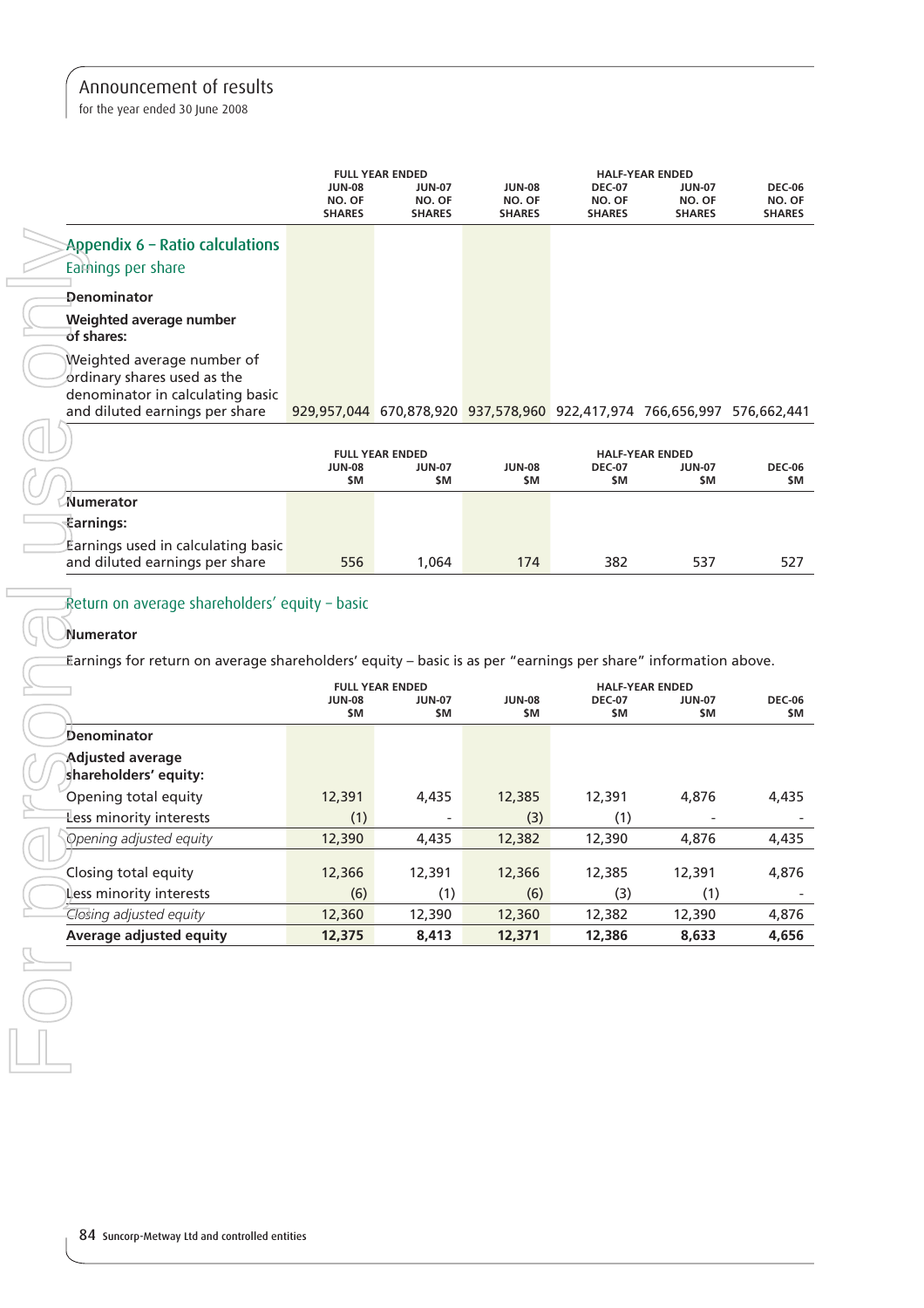#### Appendix 6 – Ratio calculations continued

#### Return on average shareholders' equity – diluted

#### **Numerator**

Earnings for return on average shareholders' equity – diluted is as per "earnings per share" information on the previous page.

|                                                  | <b>FULL YEAR ENDED</b> |                      |                      | <b>HALF-YEAR ENDED</b> |                      |                      |
|--------------------------------------------------|------------------------|----------------------|----------------------|------------------------|----------------------|----------------------|
|                                                  | <b>JUN-08</b><br>\$M   | <b>JUN-07</b><br>\$M | <b>JUN-08</b><br>\$M | <b>DEC-07</b><br>\$M   | <b>JUN-07</b><br>\$M | <b>DEC-06</b><br>\$M |
| <b>Denominator</b>                               |                        |                      |                      |                        |                      |                      |
| <b>Adjusted average</b><br>shareholders' equity: |                        |                      |                      |                        |                      |                      |
| Opening total equity                             | 12,391                 | 4,435                | 12,385               | 12,391                 | 4,876                | 4,435                |
| Less minority interests                          | (1)                    | $\overline{a}$       | (3)                  | (1)                    |                      |                      |
| Plus funds generated on<br>outstanding options   |                        | 5                    | $\overline{a}$       |                        |                      | 5                    |
| Opening adjusted equity                          | 12,390                 | 4.440                | 12,382               | 12,390                 | 4,876                | 4,440                |
| Closing total equity<br>Less minority interests  | 12,366<br>(6)          | 12,391<br>(1)        | 12,366<br>(6)        | 12,385<br>(3)          | 12,391<br>(1)        | 4,876                |
|                                                  |                        |                      |                      |                        |                      |                      |
| Closing adjusted equity                          | 12,360                 | 12,390               | 12,360               | 12,382                 | 12,390               | 4,876                |
| Average adjusted equity                          | 12,375                 | 8,415                | 12,371               | 12,386                 | 8,633                | 4,658                |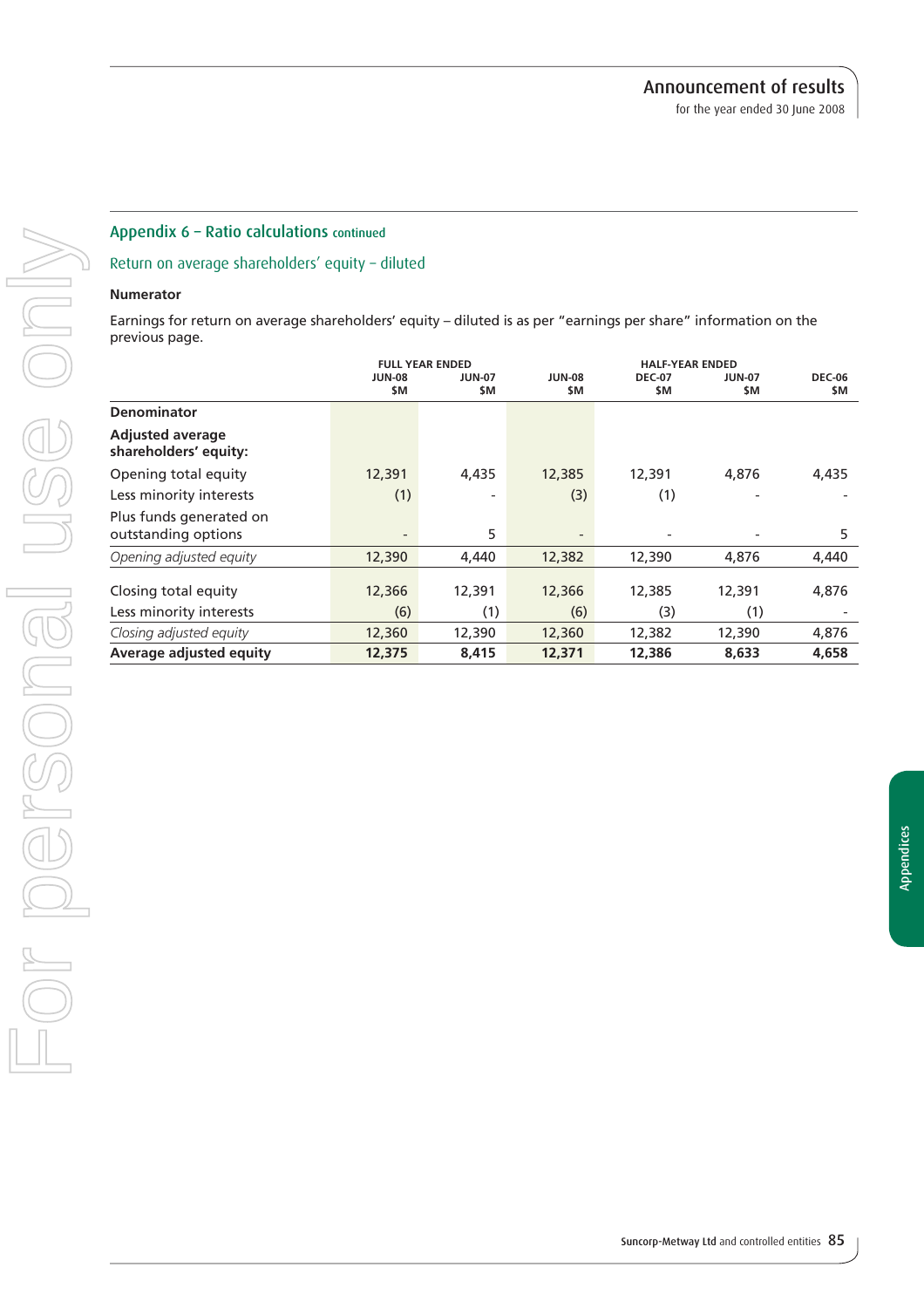#### Appendix 6 – Ratio calculations continued

#### Group allocation of capital for diluted return on average shareholders' equity calculations

| Appendix 6 - Ratio Calculations continued                                                                                                                                                                                                                                                                                                                                                                                                                                                                                                                                                                                                                                                |                |                                                |                                                                             |                |                                  |              |
|------------------------------------------------------------------------------------------------------------------------------------------------------------------------------------------------------------------------------------------------------------------------------------------------------------------------------------------------------------------------------------------------------------------------------------------------------------------------------------------------------------------------------------------------------------------------------------------------------------------------------------------------------------------------------------------|----------------|------------------------------------------------|-----------------------------------------------------------------------------|----------------|----------------------------------|--------------|
| Group allocation of capital for diluted return on average shareholders' equity calculations                                                                                                                                                                                                                                                                                                                                                                                                                                                                                                                                                                                              |                |                                                |                                                                             |                |                                  |              |
| The following table reconciles the equity base per the balance sheet of each business line to the Group equity.<br>th addition, it shows the adjustments made to the equity base for the purposes of the diluted return on equity<br>calculations and the net profit which is the numerator for the calculation.                                                                                                                                                                                                                                                                                                                                                                         |                |                                                |                                                                             |                |                                  |              |
|                                                                                                                                                                                                                                                                                                                                                                                                                                                                                                                                                                                                                                                                                          | <b>BANKING</b> | <b>GENERAL</b><br><b>INSUR-</b><br><b>ANCE</b> | <b>AS AT 30 JUNE 2008</b><br><b>WEALTH</b><br><b>MANAGE-</b><br><b>MENT</b> | <b>OTHER</b>   | <b>CONSOL-</b><br><b>IDATION</b> | <b>TOTAL</b> |
|                                                                                                                                                                                                                                                                                                                                                                                                                                                                                                                                                                                                                                                                                          | \$M            | \$M                                            | \$M                                                                         | \$M            | \$M                              | \$M          |
| Reconciliation of net profit after tax for diluted return<br>on average shareholders' equity calculations                                                                                                                                                                                                                                                                                                                                                                                                                                                                                                                                                                                |                |                                                |                                                                             |                |                                  |              |
| Profit before tax                                                                                                                                                                                                                                                                                                                                                                                                                                                                                                                                                                                                                                                                        | 633            | 307                                            | 30                                                                          | (23)           | (319)                            | 628          |
| Less tax expense                                                                                                                                                                                                                                                                                                                                                                                                                                                                                                                                                                                                                                                                         | (68)           | (33)                                           | (3)                                                                         | $\overline{2}$ | 35                               | (67)         |
| Net profit                                                                                                                                                                                                                                                                                                                                                                                                                                                                                                                                                                                                                                                                               | 565            | 274                                            | 27                                                                          | (21)           | (284)                            | 561          |
| Reconciliation of average adjusted equity for diluted<br>return on average shareholders' equity calculations<br>Opening adjusted equity June 2007:                                                                                                                                                                                                                                                                                                                                                                                                                                                                                                                                       |                |                                                |                                                                             |                |                                  |              |
| Opening total equity                                                                                                                                                                                                                                                                                                                                                                                                                                                                                                                                                                                                                                                                     | 11,662         | 3,159                                          | 839                                                                         | 314            | (3, 583)                         | 12,391       |
| Adjustment for investment in subsidiaries                                                                                                                                                                                                                                                                                                                                                                                                                                                                                                                                                                                                                                                | (9,704)        |                                                |                                                                             |                | 9,704                            |              |
|                                                                                                                                                                                                                                                                                                                                                                                                                                                                                                                                                                                                                                                                                          |                |                                                |                                                                             |                |                                  |              |
| Notional reallocation of subordinated debt and<br>preference shares <sup>(1)</sup>                                                                                                                                                                                                                                                                                                                                                                                                                                                                                                                                                                                                       | 547            | (547)                                          |                                                                             |                |                                  |              |
| Adjusted opening equity                                                                                                                                                                                                                                                                                                                                                                                                                                                                                                                                                                                                                                                                  | 2,505          | 2,612                                          | 839                                                                         | 314            | 6,121                            | 12,391       |
| Closing adjusted equity June 2008:                                                                                                                                                                                                                                                                                                                                                                                                                                                                                                                                                                                                                                                       |                |                                                |                                                                             |                |                                  |              |
| Closing total equity                                                                                                                                                                                                                                                                                                                                                                                                                                                                                                                                                                                                                                                                     | 11,919         | 3,011                                          | 838                                                                         | 406            | (3,808)                          | 12,366       |
| Adjustment for investment in subsidiaries                                                                                                                                                                                                                                                                                                                                                                                                                                                                                                                                                                                                                                                | (9,821)        |                                                |                                                                             |                | 9,821                            |              |
| Notional reallocation of subordinated debt and                                                                                                                                                                                                                                                                                                                                                                                                                                                                                                                                                                                                                                           |                |                                                |                                                                             |                |                                  |              |
| preference shares <sup>(1)</sup>                                                                                                                                                                                                                                                                                                                                                                                                                                                                                                                                                                                                                                                         | 793            | (793)                                          | $\overline{\phantom{a}}$                                                    |                |                                  |              |
| Adjusted closing equity                                                                                                                                                                                                                                                                                                                                                                                                                                                                                                                                                                                                                                                                  | 2,891          | 2,218                                          | 838                                                                         | 406            | 6,013                            | 12,366       |
| Adjusted average equity                                                                                                                                                                                                                                                                                                                                                                                                                                                                                                                                                                                                                                                                  | 2,698          | 2,415                                          | 839                                                                         | 360            | 6,067                            | 12,379       |
| Diluted return on average shareholders' equity                                                                                                                                                                                                                                                                                                                                                                                                                                                                                                                                                                                                                                           | 20.94%         | 11.3%                                          | 3.2%                                                                        | $(5.8\%)$      | n/a                              | 4.5%         |
| <b>June 2007</b>                                                                                                                                                                                                                                                                                                                                                                                                                                                                                                                                                                                                                                                                         |                |                                                |                                                                             |                |                                  |              |
| Subordinated debt and preference shares on issue                                                                                                                                                                                                                                                                                                                                                                                                                                                                                                                                                                                                                                         |                |                                                |                                                                             |                |                                  |              |
|                                                                                                                                                                                                                                                                                                                                                                                                                                                                                                                                                                                                                                                                                          | 1,342<br>120   | 1,004<br>13                                    |                                                                             |                |                                  | 2,346<br>133 |
| Add back currency revaluations and mark to market<br>Notional reallocation of subordinated debt and pref shares                                                                                                                                                                                                                                                                                                                                                                                                                                                                                                                                                                          | (547)          |                                                |                                                                             |                |                                  |              |
| Balance used for allocation of servicing charge                                                                                                                                                                                                                                                                                                                                                                                                                                                                                                                                                                                                                                          | 915            | 547<br>1,564                                   |                                                                             |                |                                  | 2,479        |
|                                                                                                                                                                                                                                                                                                                                                                                                                                                                                                                                                                                                                                                                                          |                |                                                |                                                                             |                |                                  |              |
| <b>June 2008</b>                                                                                                                                                                                                                                                                                                                                                                                                                                                                                                                                                                                                                                                                         |                |                                                |                                                                             |                |                                  |              |
| <b>Opening balance subordinated debt and preference shares</b>                                                                                                                                                                                                                                                                                                                                                                                                                                                                                                                                                                                                                           | 1,342          | 1,004                                          |                                                                             |                |                                  | 2,346        |
| Subordinated debt issued                                                                                                                                                                                                                                                                                                                                                                                                                                                                                                                                                                                                                                                                 | 738            |                                                |                                                                             |                |                                  | 738          |
| Subordinated debt redeemed                                                                                                                                                                                                                                                                                                                                                                                                                                                                                                                                                                                                                                                               | (226)          |                                                |                                                                             |                |                                  | (226)        |
| Preference shares issued                                                                                                                                                                                                                                                                                                                                                                                                                                                                                                                                                                                                                                                                 | 735            |                                                |                                                                             |                |                                  | 735          |
| Change in book value                                                                                                                                                                                                                                                                                                                                                                                                                                                                                                                                                                                                                                                                     | (28)           | (64)                                           |                                                                             |                |                                  | (92)         |
| Closing balance subordinated debt and preference shares                                                                                                                                                                                                                                                                                                                                                                                                                                                                                                                                                                                                                                  | 2,561          | 940                                            |                                                                             |                |                                  | 3,501        |
| Add back currency revaluations and mark to market                                                                                                                                                                                                                                                                                                                                                                                                                                                                                                                                                                                                                                        | 149            | 88                                             |                                                                             |                |                                  | 237          |
| Notional reallocation of subordinated debt                                                                                                                                                                                                                                                                                                                                                                                                                                                                                                                                                                                                                                               | (793)          | 793                                            |                                                                             |                |                                  |              |
| Balance used for calculation of capital funding                                                                                                                                                                                                                                                                                                                                                                                                                                                                                                                                                                                                                                          | 1,917          | 1,821                                          |                                                                             |                |                                  | 3,738        |
| <sup>(1)</sup> The Group notionally allocates subordinated debt and preference shares classified as debt between Banking and General<br>Insurance based on their relative shares of Group regulatory capital. This results in a notional allocation from the Bank to<br>General Insurance as the Bank physically carries all preference shares and the subordinated debt of the Group except for<br>\$940 million in General Insurance. The notional allocation adjusts the "free capital" of the business lines. The capital funding<br>expense shown in General Insurance for the current half-year reflects its calculated share of Group subordinated debt and<br>preference shares. |                |                                                |                                                                             |                |                                  |              |

86 Suncorp-Metway Ltd and controlled entities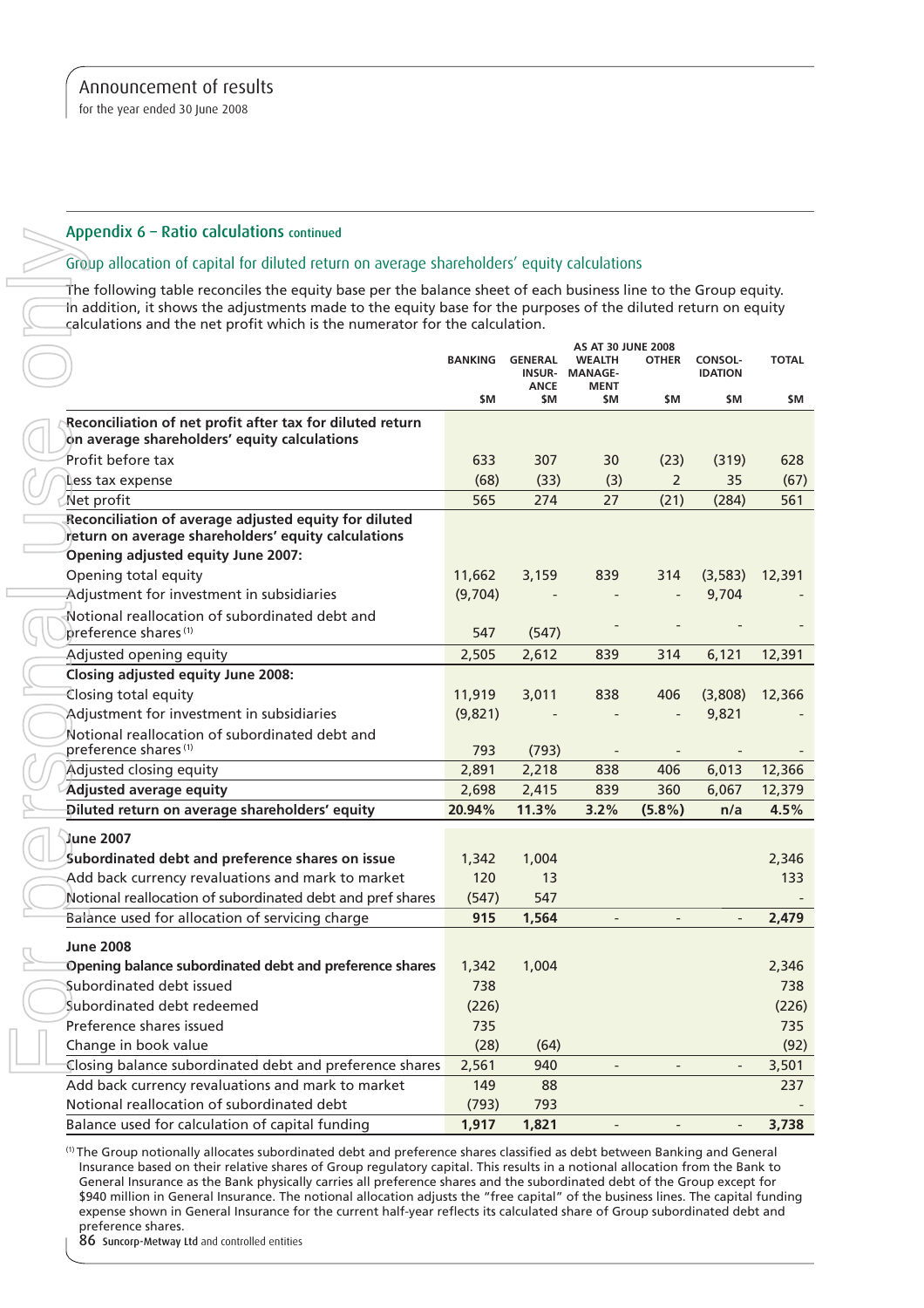for the year ended 30 June 2008

|                                                                            | <b>JUN-08</b> | <b>DEC-07</b> | <b>JUN-07</b>                       | <b>DEC-06</b> |
|----------------------------------------------------------------------------|---------------|---------------|-------------------------------------|---------------|
| Appendix 7 - Details of share capital                                      |               |               |                                     |               |
| Ordinary shares each fully paid                                            |               |               |                                     |               |
| Number at the end of the period                                            | 955,528,255   |               | 931,078,475 924,894,058 565,706,921 |               |
| Dividend declared for the period (cents per share)                         | 55            | 52            | 55                                  | 52            |
| Reset Preference shares (classified as liability)<br>each fully paid       |               |               |                                     |               |
| Number at the end of the period                                            | 1,440,628     | 1,440,628     | 1,440,628                           | 1,440,628     |
| Dividend declared for the period $(\frac{1}{2})$ per share) <sup>(1)</sup> | 2.53          | 2.55          | 2.51                                | 2.80          |
| Convertible Preference shares (classified as liability)<br>each fully paid |               |               |                                     |               |
| Number at the end of the period                                            | 7,350,000     |               |                                     |               |
| Dividend declared for the period (\$ per share)                            |               |               |                                     |               |
| Non-participating shares fully paid                                        |               |               |                                     |               |
| Number at the end of the period                                            | 2,000         | 2,000         | 2,000                               | 2,000         |
| <sup>(1)</sup> Classified as interest expense                              |               |               |                                     |               |